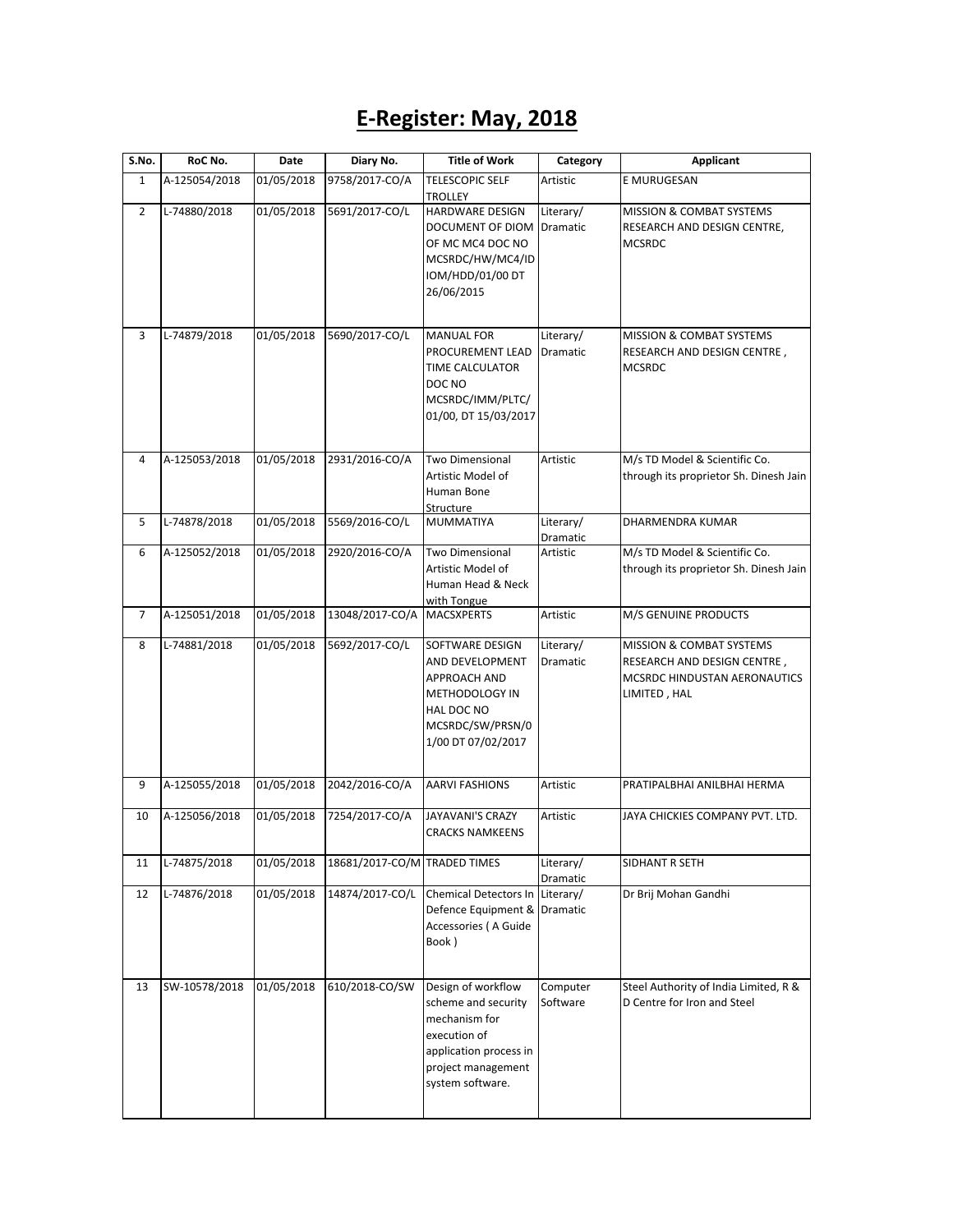| S.No. | RoC No.       | Date       | Diary No.                  | <b>Title of Work</b>                                                                                    | Category              | <b>Applicant</b>                                                  |
|-------|---------------|------------|----------------------------|---------------------------------------------------------------------------------------------------------|-----------------------|-------------------------------------------------------------------|
| 14    | SW-10584/2018 | 01/05/2018 | 607/2018-CO/SW             | Design, Development                                                                                     | Computer              | Steel Authority of India Limited, R &                             |
|       |               |            |                            | and Implementation<br>of HRD Software at<br>RDCIS, SAIL.                                                | Software              | D Centre for Iron and Steel.                                      |
| 15    | L-74865/2018  | 01/05/2018 | 3242/2018-CO/L             | <b>HARIHAR SUKAVYA</b>                                                                                  | Literary/             | HARI HAR NATH RAY                                                 |
|       |               |            |                            | <b>KIRTI KAVYA</b><br>SANGRAH                                                                           | Dramatic              |                                                                   |
| 16    | L-74877/2018  | 01/05/2018 | 8037/2017-CO/L             | Human Behaviour                                                                                         | Literary/<br>Dramatic | Ravinder Singh                                                    |
| 17    | L-74861/2018  | 01/05/2018 | 3605/2018-CO/L             | <b>ADASAN Mechanical</b><br>Pushbutton Keyboard<br>Reference Guide                                      | Literary/<br>Dramatic | Amit Lajpatrai Dhingra proprietor of<br><b>ADASAN ELECTRONICS</b> |
| 18    | SW-10581/2018 | 01/05/2018 | 3240/2018-CO/SW BLOCK HOLE |                                                                                                         | Computer<br>Software  | A PRASANNA                                                        |
| 19    | L-74873/2018  | 01/05/2018 | 6500/2016-CO/L             | POLITICAL THEORY                                                                                        | Literary/<br>Dramatic | Jyoti Hirani                                                      |
| 20    | L-74868/2018  | 01/05/2018 | 3297/2018-CO/L             | Indian Pharmacopoeia Literary/<br>2018 Volume IV                                                        | Dramatic              | DR. G. N. SINGh                                                   |
| 21    | L-74867/2018  | 01/05/2018 | 3286/2018-CO/L             | <b>Expectless Journey</b>                                                                               | Literary/<br>Dramatic | Abdul Azeem Abdul Rehman                                          |
| 22    | L-74864/2018  | 01/05/2018 | 3284/2018-CO/L             | MY SUPER DAD                                                                                            | Literary/<br>Dramatic | DEEPAK CHAKRAVARTY                                                |
| 23    | L-74862/2018  | 01/05/2018 | 3405/2018-CO/L             | <b>ARRANGEMENT FOR</b><br>UNLOADING AND<br><b>SUPPORTING</b><br><b>SURFACE CONDENSER</b><br>AT SITE     | Literary/<br>Dramatic | BHARAT HEAVY ELECTRICALS<br>LIMITED                               |
| 24    | SW-10579/2018 | 01/05/2018 |                            | 3421/2018-CO/SW ITERATE CRM DATED<br>02/09/2016                                                         | Computer<br>Software  | <b>ITERATE INDIA PVT LTD</b>                                      |
| 25    | L-74874/2018  | 01/05/2018 | 3315/2018-CO/L             | Songs of the Crystal<br>Bird                                                                            | Literary/<br>Dramatic | Geeta Madhavan                                                    |
| 26    | L-74871/2018  | 01/05/2018 | 3326/2018-CO/L             | Business Idea - Career<br>Buddy                                                                         | Literary/<br>Dramatic | Rajarama Rao Bannengala                                           |
| 27    | L-74870/2018  | 01/05/2018 | 3514/2018-CO/L             | <b>GRAFALCO PRE</b><br>SCHOOL DRAWING A                                                                 | Literary/<br>Dramatic | NAVNEET EDUCATION LIMITED                                         |
| 28    | L-74866/2018  | 01/05/2018 | 3635/2018-CO/L             | <b>MULL VANKAL</b><br><b>MUTHAL LOS ANGEL</b><br><b>MUTLIYA</b>                                         | Literary/<br>Dramatic | KARUVOOR KANNAL                                                   |
| 29    | SW-10583/2018 | 01/05/2018 | 3413/2018-CO/L             | VeTRAC Version 3.0<br>dated 05/01/2016                                                                  | Computer<br>Software  | ITERATE INDIA PRIVATE LIMITED                                     |
| 30    | L-74872/2018  | 01/05/2018 | 3488/2018-CO/L             | <b>INDUSTRIAL</b><br>MANAGEMENT                                                                         | Literary/<br>Dramatic | Mrs. Jayata Rai                                                   |
| 31    | SW-10580/2018 | 01/05/2018 | 3547/2018-CO/SW VORTAL FOR | <b>TRAINING PROGRAM</b><br>MANAGEMENT<br>UNDER CAPACITY<br><b>BUILDING PROGRAM</b><br><b>CBP VORTAL</b> | Computer<br>Software  | <b>DIRECTOR</b>                                                   |
| 32    | SW-10582/2018 | 01/05/2018 | 15811/2017-<br>CO/SW       | GOPSAA-Google Play<br><b>Store App Analytics</b>                                                        | Computer<br>Software  | K.KIRUTHIKA                                                       |
|       |               | 01/05/2018 | 3639/2018-CO/A             | PARAM URJA                                                                                              | Artistic              | Raghav Solar Systems                                              |
| 33    | A-125050/2018 |            |                            |                                                                                                         |                       |                                                                   |
| 34    | L-74863/2018  | 01/05/2018 | 3507/2018-CO/L             | Girls Like to Swing                                                                                     | Literary/<br>Dramatic | Sanjana M Vijayshankar                                            |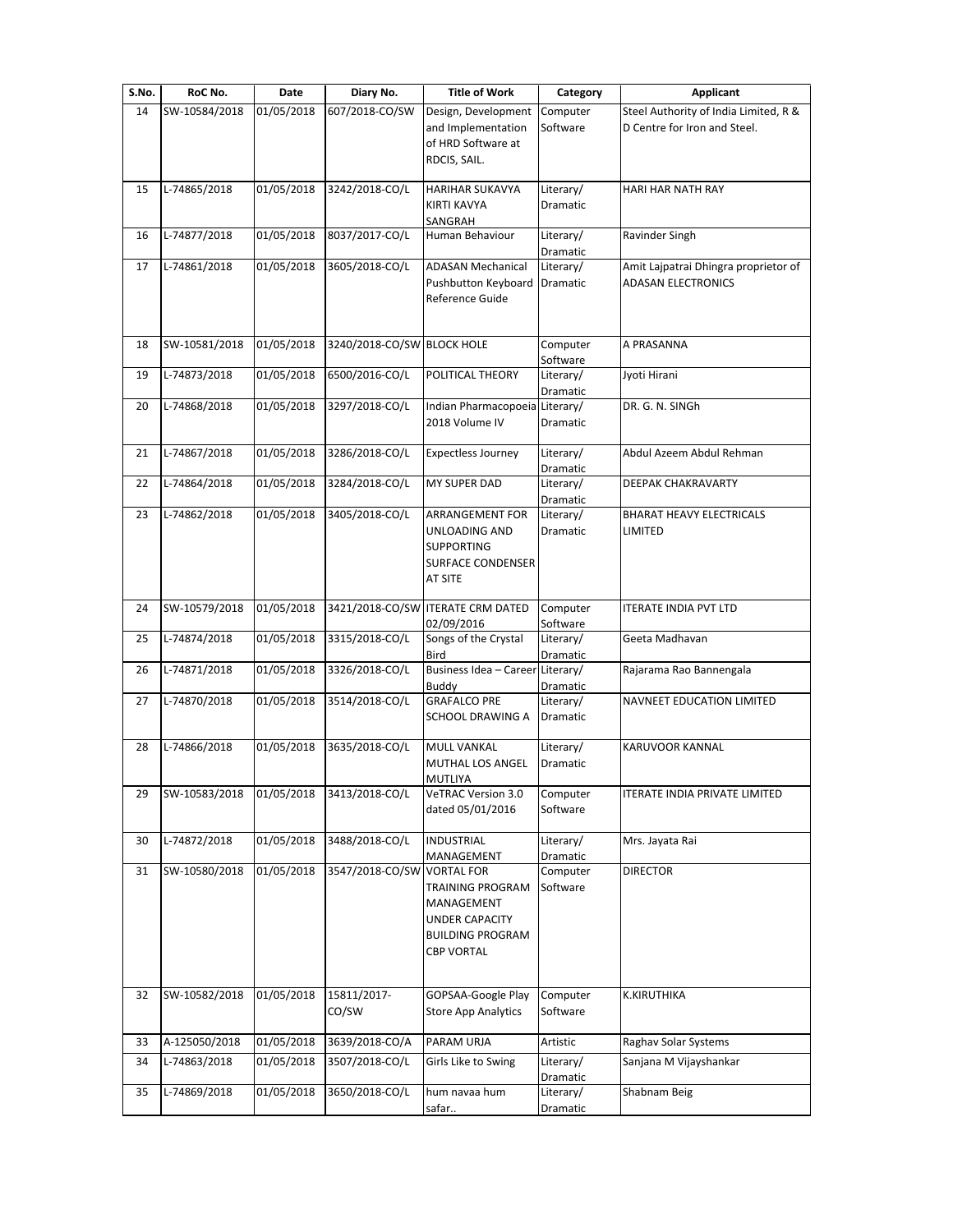| S.No. | RoC No.       | Date       | Diary No.                     | <b>Title of Work</b>                                                                                                                                         | Category              | <b>Applicant</b>                                               |
|-------|---------------|------------|-------------------------------|--------------------------------------------------------------------------------------------------------------------------------------------------------------|-----------------------|----------------------------------------------------------------|
| 36    | SW-10585/2018 | 01/05/2018 | 1908/2017-CO/SW               | <b>ON-LINE TRAVEL</b><br><b>AGENCY</b>                                                                                                                       | Computer<br>Software  | KOLOMBUSCONNECT TRAVEL AND<br><b>TOURISM SOLUTIONS PRIVATE</b> |
|       |               |            |                               | (OTA)&TRAVEL<br>PORTAL                                                                                                                                       |                       | LIMITED                                                        |
| 37    | CF-4075/2018  | 02/05/2018 | 11484/2017-<br>CO/CF          | <b>MICROMBA</b>                                                                                                                                              | Film                  | Cinematograph P. HARI, DIRECTOR                                |
| 38    | L-74883/2018  | 02/05/2018 | 3170/2016-CO/L                | Corporate Companies                                                                                                                                          | Literary/<br>Dramatic | Fazal jamal                                                    |
| 39    | L-74890/2018  | 02/05/2018 | 3535/2018-CO/L                | Engaging Math/Grade<br>6/Work Book/Math<br>Classic                                                                                                           | Literary/<br>Dramatic | Mindchampion Learning Systems<br>Limited                       |
| 40    | L-74891/2018  | 02/05/2018 | 12528/2016-CO/L               | THE HELL & HEAVEN                                                                                                                                            | Literary/<br>Dramatic | <b>GANESH KUMAR</b>                                            |
| 41    | SW-10591/2018 | 02/05/2018 | 3548/2016-CO/SW ANK SWIFT 500 |                                                                                                                                                              | Computer<br>Software  | ANK SEALS PRIVATE LIMITED                                      |
| 42    | L-74897/2018  | 02/05/2018 | 3539/2018-CO/L                | Engaging Math/Grade<br>8/Work Book/Math<br>Classic                                                                                                           | Literary/<br>Dramatic | Mindchampion Learning Systems<br>Limited                       |
| 43    | A-125061/2018 | 02/05/2018 | 3234/2018-CO/A                | <b>JOY PAPAYA SUN</b><br><b>SCREEN CREAM</b>                                                                                                                 | Artistic              | JOY CREATORS LLP                                               |
| 44    | L-74888/2018  | 02/05/2018 | 18441/2017-CO/L               | Romantic Poetry A<br>Psychoanalytically<br>Oriented Study                                                                                                    | Literary/<br>Dramatic | Tinni Dutta                                                    |
| 45    | A-125058/2018 | 02/05/2018 | 14985/2017-CO/A               | <b>DEVICE OF MAN</b><br>(HANDS<br>DOWNWARD)                                                                                                                  | Artistic              | Anchor Electricals Private Limited                             |
| 46    | L-74889/2018  | 02/05/2018 | 18442/2017-CO/L               | Psychospirituality A<br>Vision Of Hope                                                                                                                       | Literary/<br>Dramatic | Tinni Dutta                                                    |
| 47    | A-125057/2018 | 02/05/2018 | 14632/2017-CO/A               | <b>MK SHIVA</b>                                                                                                                                              | Artistic              | MRS RUKSHMANIBEN VASANTBHAI<br><b>GORI</b>                     |
| 48    | L-74898/2018  | 02/05/2018 | 13834/2017-CO/L               | Bhartiya<br>Arthvyavastha                                                                                                                                    | Literary/<br>Dramatic | Sahul John                                                     |
| 49    | A-125060/2018 | 02/05/2018 | 6647/2016-CO/A                | <b>Industrial Drawaings</b><br>for Packaging of<br><b>Sanitary Napkins</b>                                                                                   | Artistic              | Devanshi Shah                                                  |
| 50    | A-125059/2018 | 02/05/2018 | 14983/2017-CO/A               | DEVICE OF MAN<br>(HANDS WIDE APART)                                                                                                                          | Artistic              | Anchor Electricals Private Limited                             |
| 51    | SW-10590/2018 | 02/05/2018 | 11004/2017-<br>CO/SW          | SOFTWARE<br><b>APPLICATION FOR</b><br>STRUCTURAL DESIGN<br>OF SLURRY STORAGE<br><b>TANKS AND</b><br><b>EVALUATION OF</b><br>SEISMIC LOADS AS<br>PER API CODE | Computer<br>Software  | <b>BHARAT HEAVY ELECTRICALS</b><br>LIMITED                     |
| 52    | SW-10587/2018 | 02/05/2018 | 9255/2017-CO/SW               | Dent 3600- A Dental<br>Patient education<br>mobile application -<br><b>SBV Initiative</b>                                                                    | Computer<br>Software  | SRI BALAJI VIDYAPEETH                                          |
| 53    | L-74893/2018  | 02/05/2018 | 8465/2017-CO/L                | FLOWERING TREES OF Literary/<br>DHANBAD DISTRICT                                                                                                             | Dramatic              | COUNCIL OF SCIENTIFIC &<br>INDUSTRIAL RESEARCH                 |
| 54    | L-74886/2018  | 02/05/2018 | 5581/2016-CO/L                | <b>FRIENDS LOVE</b><br>SALARY                                                                                                                                | Literary/<br>Dramatic | <b>BHARAT MADAN</b>                                            |
| 55    | SW-10586/2018 | 02/05/2018 | 2745/2016-CO/SW STARCAS       |                                                                                                                                                              | Computer<br>Software  | CASHLINK GLOBAL SYSTEMS PRIVATE<br>LIMTED,                     |
| 56    | L-74885/2018  | 02/05/2018 | 7247/2017-CO/L                | RUBY N GRAND PA                                                                                                                                              | Literary/<br>Dramatic | Inani Media Pvt. Ltd                                           |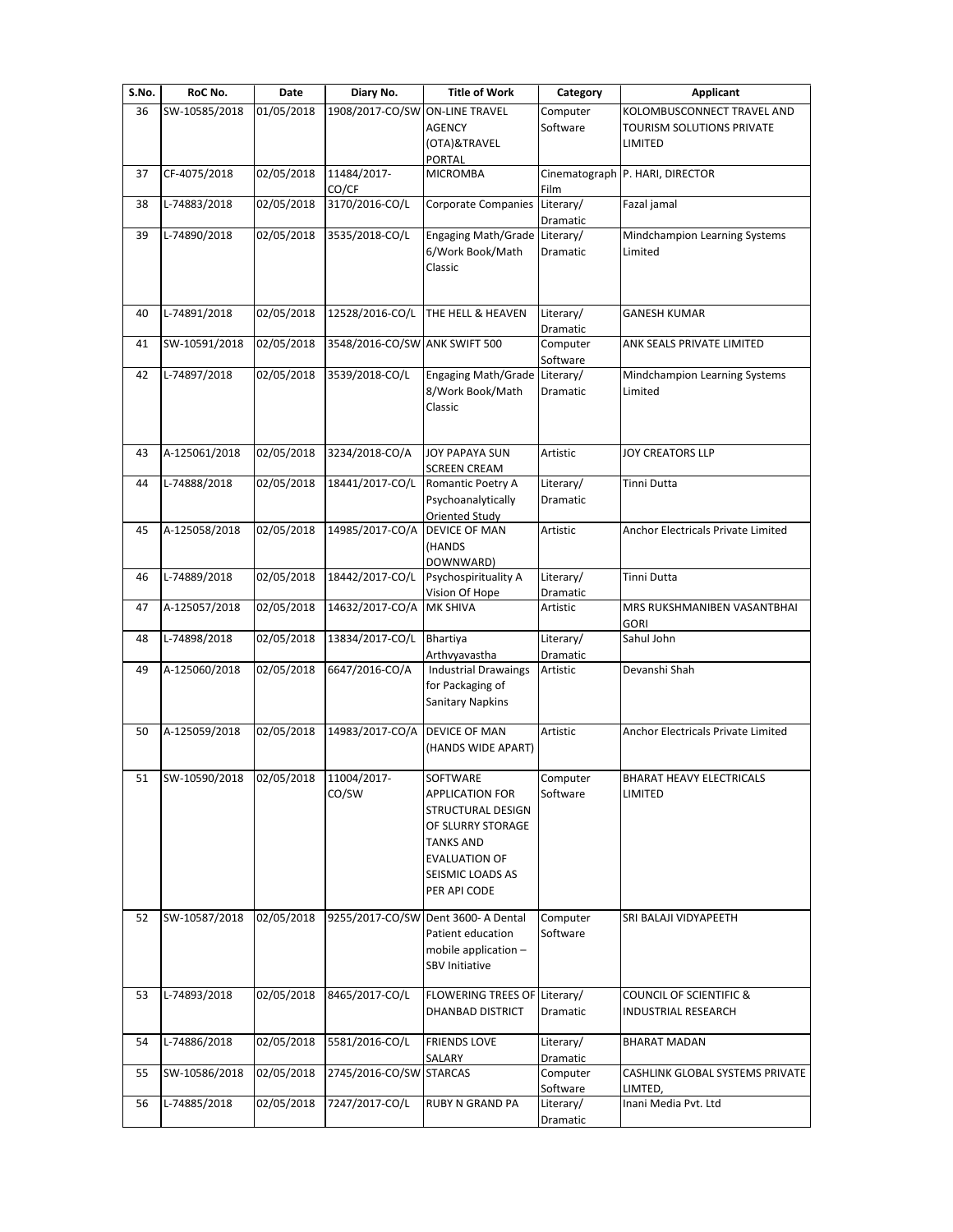| S.No. | RoC No.       | Date       | Diary No.       | <b>Title of Work</b>                           | Category                | Applicant                                          |
|-------|---------------|------------|-----------------|------------------------------------------------|-------------------------|----------------------------------------------------|
| 57    | L-74899/2018  | 02/05/2018 | 16991/2017-CO/L | <b>PUJAPASS</b>                                | Literary/               | Prosenjit Ranjan Nath                              |
|       |               |            |                 |                                                | Dramatic                |                                                    |
| 58    | L-74887/2018  | 02/05/2018 | 875/2016-CO/L   | <b>HOMECARE</b>                                | Literary/               | Apollo Home Healthcare Limited                     |
|       | L-74894/2018  |            |                 |                                                | Dramatic                | <b>COUNCIL OF SCIENTIFIC &amp;</b>                 |
| 59    |               | 02/05/2018 | 8456/2017-CO/L  | <b>FLOWERING</b><br><b>CLIMBERS OF</b>         | Literary/<br>Dramatic   |                                                    |
|       |               |            |                 | DHANBAD DISTRICT                               |                         | INDUSTRIAL RESEARCH                                |
|       |               |            |                 |                                                |                         |                                                    |
| 60    | L-74882/2018  | 02/05/2018 | 3484/2018-CO/L  | PRO KHO KHO                                    | Literary/               | Adhish Prakash Paigude                             |
|       |               |            |                 | LEAGUE (PKKL)                                  | Dramatic                |                                                    |
| 61    | SW-10589/2018 | 02/05/2018 |                 | 8983/2016-CO/SW M-ind - Middle office<br>India | Computer<br>Software    | EDENRED INDIA PRIVATE LIMITED                      |
| 62    | L-74895/2018  | 02/05/2018 | 8481/2017-CO/L  | <b>FLOWERING GRASSES</b>                       | Literary/               | <b>COUNCIL OF SCIENTIFIC &amp;</b>                 |
|       |               |            |                 | OF BOKARO DISTRICT                             | Dramatic                | <b>INDUSTRIAL RESEARCH</b>                         |
| 63    | SW-10588/2018 | 02/05/2018 | 13519/2017-     | NIGAM'S POTENCY                                | Computer                | Dr Harsh Nigam                                     |
|       |               |            | CO/SW           | <b>SCALE</b>                                   | Software                |                                                    |
| 64    | CF-4076/2018  | 02/05/2018 | 1141/2016-CO/CF | HU TU TU TU AAVI                               | Cinematograph HINA SHAH |                                                    |
|       |               |            |                 | RAMAT NI RUTU                                  | Film                    |                                                    |
|       |               |            |                 | <b>GUJARATI FILM</b>                           |                         |                                                    |
| 65    | A-125062/2018 | 02/05/2018 | 14139/2016-CO/A | <b>EVA CERAMIC</b>                             | Artistic                | AMISHKUMAR JAYANTLAL MANVAR                        |
|       |               |            |                 |                                                |                         | AND NIRENKUMAR BHARATBHAI                          |
|       |               |            |                 |                                                |                         | <b>MANVAR</b>                                      |
| 66    | SR-13487/2018 | 02/05/2018 | 18703/2017-     | BAARISHEIN                                     | Sound                   | <b>ANUV JAIN</b>                                   |
|       |               |            | CO/SR           |                                                | Recording               |                                                    |
| 67    | L-74892/2018  | 02/05/2018 | 6111/2016-CO/L  | Dr. Ortho Ayurvedic                            | Literary/               | Sanjeev Juneja                                     |
|       |               |            |                 | Oil & Capsules                                 | Dramatic                |                                                    |
| 68    | A-125063/2018 | 02/05/2018 | 6767/2016-CO/A  | <b>FREEZER'S CHOICE</b>                        | Artistic                | <b>HARI OM SHARMA</b>                              |
|       |               |            |                 | LABEL                                          |                         |                                                    |
| 69    | L-74896/2018  | 02/05/2018 | 8480/2017-CO/L  | <b>FLOWERING GARDEN</b>                        | Literary/               | <b>COUNCIL OF SCIENTIFIC &amp;</b>                 |
|       |               |            |                 | PLANTS OF BOKARO                               | Dramatic                | INDUSTRIAL RESEARCH                                |
|       |               |            |                 | <b>DISTRICT</b>                                |                         |                                                    |
|       |               |            |                 |                                                |                         |                                                    |
| 70    | L-74884/2018  | 02/05/2018 | 7040/2016-CO/L  | PRAGAASH                                       | Literary/<br>Dramatic   | SANJAY NAVIN BHANSALI                              |
| 71    | L-74904/2018  | 03/05/2018 | 64/2018-CO/L    | LARA                                           | Literary/               | Sairam M                                           |
|       |               |            |                 |                                                | Dramatic                |                                                    |
| 72    | L-74903/2018  | 03/05/2018 | 320/2018-CO/L   | Hindu Culture and                              | Literary/               | <b>VAISHALI SHAH</b>                               |
|       |               |            |                 | Lifestyle Studies Living                       | Dramatic                |                                                    |
|       |               |            |                 | Vedic Traditions,                              |                         |                                                    |
|       |               |            |                 | Course Level:                                  |                         |                                                    |
|       |               |            |                 | Intermediate Book                              |                         |                                                    |
|       |               |            |                 | No.1                                           |                         |                                                    |
| 73    | L-74910/2018  | 03/05/2018 | 4304/2017-CO/L  | SECURED OFFICIAL                               | Literary/               | Pratiksha Tondwalkar                               |
|       |               |            |                 | <b>COMMUNICATING</b>                           | Dramatic                |                                                    |
|       |               |            |                 | TOOL                                           |                         |                                                    |
| 74    | A-125064/2018 | 03/05/2018 | 13958/2016-CO/A | <b>MAA ANNAPURNA</b>                           | Artistic                | SBSP FOOD PRODUCTS PRIVATE                         |
|       |               |            |                 | muri                                           |                         | LIMITED                                            |
| 75    | A-125069/2018 | 03/05/2018 | 6493/2017-CO/A  | <b>WP ASSEMBLY</b>                             | Artistic                | <b>GREAVES COTTON LIMITED</b>                      |
| 76    | A-125066/2018 | 03/05/2018 | 18285/2017-CO/A | <b>NewArc ELECTRODES</b>                       | Artistic                | VIKAS MOHTA OF SHRI SALASAR JI                     |
| 77    | A-125068/2018 | 03/05/2018 | 6492/2017-CO/A  | FLY WEIGHT BACK                                | Artistic                | <b>INDUSTRIES</b><br><b>GREAVES COTTON LIMITED</b> |
|       |               |            |                 | PLATE                                          |                         |                                                    |
| 78    | L-74907/2018  | 03/05/2018 | 11831/2017-CO/L | Tari Yaad ma  (In                              | Literary/               | Ashok Patel                                        |
|       |               |            |                 | Gujarati)                                      | Dramatic                |                                                    |
| 79    | A-125065/2018 | 03/05/2018 | 3181/2018-CO/A  | RAMA MILK CANDY                                | Artistic                | M/S RAMA EXPORTS                                   |
| 80    | A-125070/2018 | 03/05/2018 | 6488/2017-CO/A  | <b>SPIGOT FLYWHEEL</b>                         | Artistic                | <b>GREAVES COTTON LIMITED</b>                      |
|       |               |            |                 | END SIDE-FINISH                                |                         |                                                    |
| 81    | L-74900/2018  | 03/05/2018 | 1113/2018-CO/L  | <b>GUIDE TO THE</b>                            | Literary/               | S.Dhanapal                                         |
|       |               |            |                 | <b>INSOLVENCY &amp;</b>                        | Dramatic                |                                                    |
|       |               |            |                 | <b>BANKRUPTCY CODE,</b>                        |                         |                                                    |
|       |               |            |                 | 2016                                           |                         |                                                    |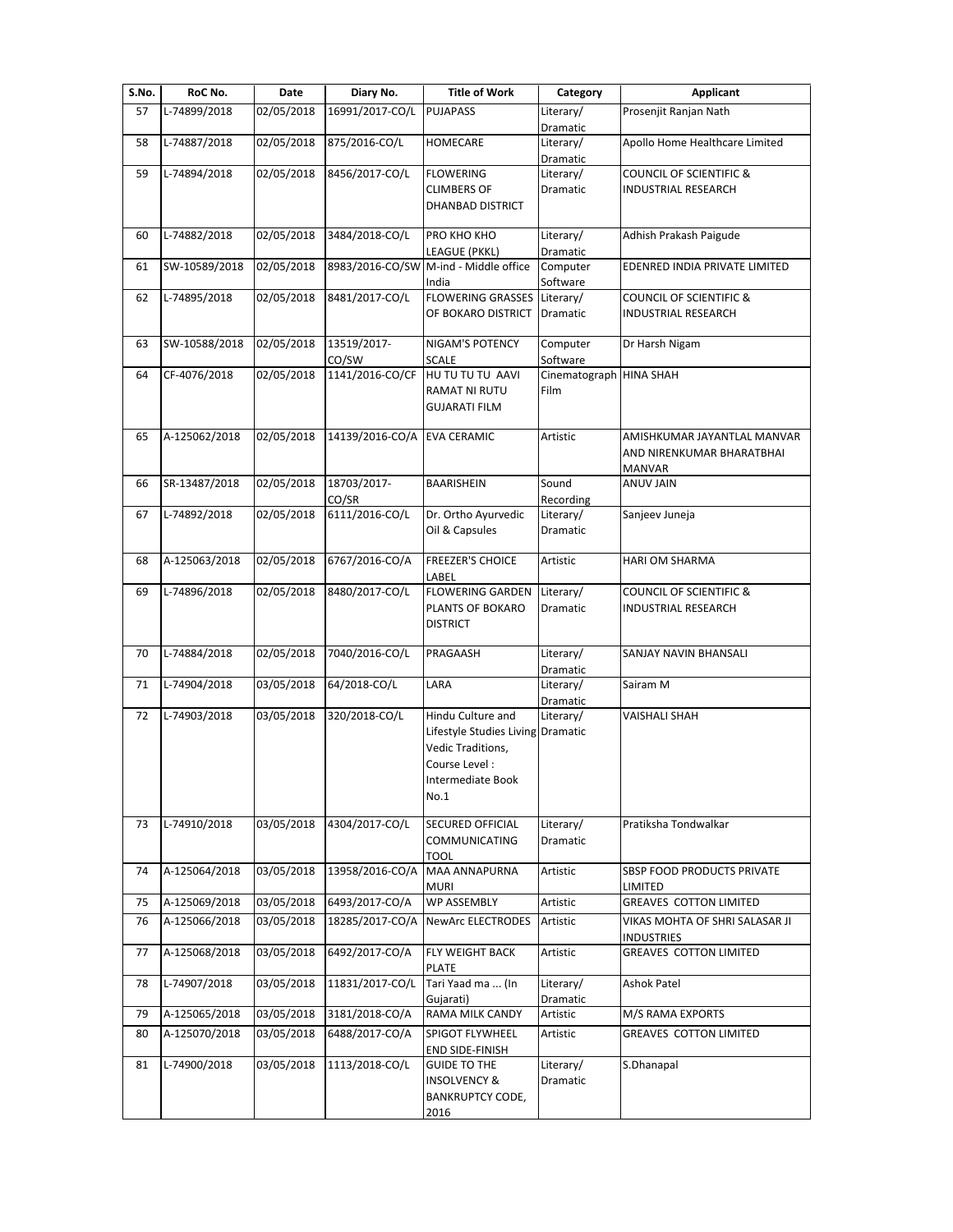| S.No. | RoC No.       | Date       | Diary No.                        | <b>Title of Work</b>                          | Category                     | <b>Applicant</b>                |
|-------|---------------|------------|----------------------------------|-----------------------------------------------|------------------------------|---------------------------------|
| 82    | A-125071/2018 | 03/05/2018 | 6490/2017-CO/A                   | <b>BALANCER SHAFT-</b>                        | Artistic                     | <b>GREAVES COTTON LIMITED</b>   |
|       |               |            | 3647/2018-CO/SW ATSHOP           | <b>FINISH</b>                                 |                              |                                 |
| 83    | SW-10592/2018 | 03/05/2018 |                                  |                                               | Computer<br>Software         | Narayana Charan Baisetty        |
| 84    | L-74906/2018  | 03/05/2018 | 3579/2018-CO/L                   | <b>Creative Dolls</b>                         | Literary/                    | Mrs. Savita Somnath Gore        |
|       |               |            |                                  |                                               | Dramatic                     |                                 |
| 85    | SW-10593/2018 | 03/05/2018 | 3653/2018-CO/SW latestjobs.co.in |                                               | Computer<br>Software         | Joydeep Sarkar                  |
| 86    | SW-10594/2018 | 03/05/2018 | 3646/2018-CO/SW ADR VIGIL        |                                               | Computer                     | Suresh .K                       |
|       |               |            |                                  |                                               | Software                     |                                 |
| 87    | L-74901/2018  | 03/05/2018 | 1137/2018-CO/L                   | RHYME OF A NATION,                            | Literary/                    | SOUGATA PAL                     |
|       |               |            |                                  | A FUN FILLED FAIRY<br><b>TALE</b>             | Dramatic                     |                                 |
| 88    | L-74911/2018  | 03/05/2018 | 1679/2018-CO/L                   | <b>JESUS LILA</b>                             | Literary/                    | VIKRAM H ZAVERI                 |
|       |               |            |                                  |                                               | Dramatic                     |                                 |
| 89    | L-74905/2018  | 03/05/2018 | 1768/2018-CO/L                   | <b>Tirath Yaatra</b>                          | Literary/                    | Anand N. Bihola                 |
| 90    | L-74908/2018  | 03/05/2018 | 16254/2017-CO/L                  | PROJECT PAPA                                  | Dramatic<br>Literary/        | Ms. Kanika Batra                |
|       |               |            |                                  |                                               | Dramatic                     |                                 |
| 91    | L-74902/2018  | 03/05/2018 | 328/2018-CO/L                    | They Lived Down My                            | Literary/                    | Amar Agarwala                   |
|       |               |            |                                  | Lane - I (The                                 | Dramatic                     |                                 |
| 92    | L-74909/2018  | 03/05/2018 | 15275/2017-CO/L                  | Beginning)<br>Lab Manual Principles Literary/ |                              | PRATIK TAMBEKAR                 |
|       |               |            |                                  | of Compiler Design                            | Dramatic                     |                                 |
|       |               |            |                                  |                                               |                              |                                 |
| 93    | A-125067/2018 | 03/05/2018 | 2031/2017-CO/A                   | <b>IMPEL</b>                                  | Artistic                     | KHODIYAR BRASS DILIPSINGH P.    |
|       |               |            |                                  | INTERNATIONAL                                 |                              | CHAUHAN, PRO                    |
| 94    | L-74921/2018  | 04/05/2018 | 3488/2016-CO/L                   | AN A 1 WOMAN                                  | Literary/<br>Dramatic        | <b>NAVINDER OBEROI</b>          |
| 95    | L-74919/2018  | 04/05/2018 | 8214/2016-CO/L                   | <b>NINDUS</b>                                 | Literary/                    | NAVINDER OBEROI, BRITISH        |
|       |               |            |                                  |                                               | Dramatic                     |                                 |
| 96    | L-74920/2018  | 04/05/2018 | 3487/2016-CO/L                   | <b>KASAM SE</b>                               | Literary/                    | NAVINDER OBEROI                 |
| 97    | A-125073/2018 | 04/05/2018 | 1874/2018-CO/A                   | ITCO' [ Label ]                               | Dramatic<br>Artistic         | INTERNATIONAL TUBE COMPANY      |
|       |               |            |                                  |                                               |                              |                                 |
| 98    | L-74928/2018  | 04/05/2018 | 1830/2018-CO/L                   | Systems of                                    | Literary/                    | Rakesh Gupta                    |
|       |               |            |                                  | rakeshgupta                                   | Dramatic                     |                                 |
| 99    | SR-13488/2018 | 04/05/2018 | 12103/2016-<br>CO/SR             | <b>GYM MEIN BANAI</b><br><b>BODY</b>          | Sound                        | <b>JAIDEV</b>                   |
| 100   | SW-10597/2018 | 04/05/2018 |                                  | 6371/2016-CO/SW ANALYSIS OF CYCLIC            | Recording<br>Computer        | <b>BHARAT HEAVY ELECTRICALS</b> |
|       |               |            |                                  | <b>LOADING AS PER AD</b>                      | Software                     | LIMITED                         |
|       |               |            |                                  | 2000 CODE                                     |                              |                                 |
|       |               |            |                                  |                                               |                              |                                 |
| 101   | L-74925/2018  | 04/05/2018 | 3200/2018-CO/L                   | <b>TO STUDY</b><br><b>PROTECTION</b>          | Literary/<br><b>Dramatic</b> | Mr. Prashant Debre              |
|       |               |            |                                  | <b>SCHEMES FOR GRID</b>                       |                              |                                 |
|       |               |            |                                  | CONNECTED DFIG                                |                              |                                 |
|       |               |            |                                  | USING MATLAB                                  |                              |                                 |
| 102   | SW-10601/2018 | 04/05/2018 | 3204/2018-CO/SW aootle.com       |                                               | Computer                     | Bhagya Kumar Singh              |
|       |               |            |                                  |                                               | Software                     |                                 |
| 103   | L-74924/2018  | 04/05/2018 | 3205/2018-CO/L                   | <b>ONLINE MONITORING Literary/</b>            |                              | Mr. Prashant Debre              |
|       |               |            |                                  | SYSTEM OF                                     | Dramatic                     |                                 |
|       |               |            |                                  | <b>DISTRIBUTION</b>                           |                              |                                 |
|       |               |            |                                  | TRANSFORMER                                   |                              |                                 |
| 104   | L-74923/2018  | 04/05/2018 | 3206/2018-CO/L                   | <b>CONTROL SYSTEM</b>                         | Literary/                    | Mr. Manish Kurwale              |
|       |               |            |                                  | LAB MANUAL                                    | Dramatic                     |                                 |
| 105   | SW-10600/2018 | 04/05/2018 |                                  | 6191/2016-CO/SW AUTOMATION TOOL               | Computer                     | BHARAT HEAVY ELECTRICALS        |
|       |               |            |                                  | FOR CALCULATING                               | Software                     | LIMITED                         |
|       |               |            |                                  | THE STABILITY OF                              |                              |                                 |
|       |               |            |                                  | <b>FLOATING PLATFORM</b><br>FOR MOUNTING      |                              |                                 |
|       |               |            |                                  | <b>SOLAR PANELS</b>                           |                              |                                 |
|       |               |            |                                  |                                               |                              |                                 |
|       |               |            |                                  |                                               |                              |                                 |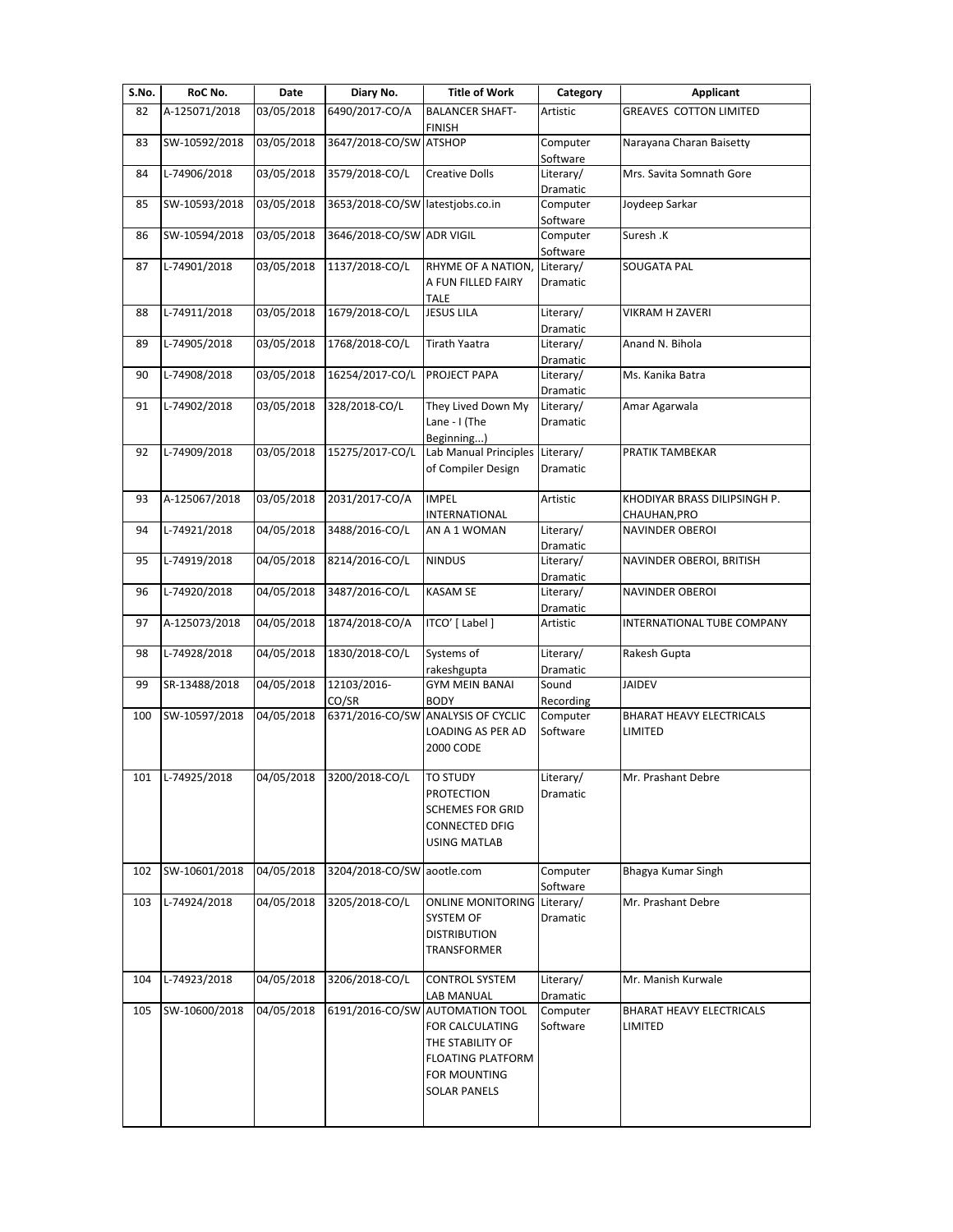| S.No. | RoC No.       | Date                 | Diary No.                     | <b>Title of Work</b>               | Category  | <b>Applicant</b>                   |
|-------|---------------|----------------------|-------------------------------|------------------------------------|-----------|------------------------------------|
| 106   | L-74926/2018  | 04/05/2018           | 3182/2018-CO/L                | THE ELEVENTH                       | Literary/ | Gautam Marwaha                     |
|       |               |                      |                               | <b>INDIAN</b>                      | Dramatic  |                                    |
| 107   | L-74930/2018  | 04/05/2018           | 167/2016-CO/L                 | SAAZ WAZDA RIHAA                   | Literary/ | PROF NEHCHAL SINGH                 |
|       |               |                      |                               | <b>GEETAN DA</b>                   | Dramatic  |                                    |
|       |               |                      |                               | <b>GULDASTA SONGS BY</b>           |           |                                    |
|       |               |                      |                               | PROF NEHCHAL                       |           |                                    |
|       |               |                      |                               | <b>SINGH</b>                       |           |                                    |
| 108   | SW-10598/2018 | 04/05/2018           | 6366/2016-CO/SW               | <b>WEB BASED SYSTEM</b>            | Computer  | <b>BHARAT HEAVY ELECTRICALS</b>    |
|       |               |                      |                               | <b>FOR VIEWING</b>                 | Software  | LIMITED                            |
|       |               |                      |                               | <b>MANUFACTURING</b>               |           |                                    |
|       |               |                      |                               | <b>STATUS OF</b>                   |           |                                    |
|       |               |                      |                               | <b>COILS/PANELS OF</b>             |           |                                    |
|       |               |                      |                               | TUBULAR PRODUCT                    |           |                                    |
|       |               |                      |                               |                                    |           |                                    |
|       |               |                      |                               |                                    |           |                                    |
| 109   | L-74927/2018  | 04/05/2018           | 3158/2018-CO/L                | Concept of                         | Literary/ | Santanu Dey                        |
|       |               |                      |                               | Overlapping Theory in              | Dramatic  |                                    |
|       |               |                      |                               | <b>Predictive Astrology</b>        |           |                                    |
|       |               |                      |                               |                                    |           |                                    |
| 110   | SW-10602/2018 | 04/05/2018           | 3193/2018-CO/SW               | www.culesofkerala.co Computer      |           | Nishad. P                          |
|       |               |                      |                               |                                    | Software  |                                    |
| 111   | CF-4077/2018  | $\frac{04}{05}/2018$ | 8682/2016-CO/CF               | m<br>Finger Family TV -            |           | Cinematograph Nitin Nathalal Patel |
|       |               |                      |                               | Part 1                             | Film      |                                    |
| 112   | SW-10603/2018 | 04/05/2018           | 3191/2018-CO/SW RAVI MEDISOFT |                                    | Computer  | Dr. Rajeev Ravindra Chaudhari      |
|       |               |                      |                               |                                    | Software  |                                    |
| 113   | SW-10599/2018 | 04/05/2018           | 6350/2016-CO/SW               | SOFTWARE                           | Computer  | <b>BHARAT HEAVY ELECTRICALS</b>    |
|       |               |                      |                               | PROGRAM FOR                        | Software  | LIMITED                            |
|       |               |                      |                               | <b>BURDEN ANALYSIS OF</b>          |           |                                    |
|       |               |                      |                               | <b>TUBULAR PRODUCTS</b>            |           |                                    |
|       |               |                      |                               | USING ABAP                         |           |                                    |
|       |               |                      |                               |                                    |           |                                    |
| 114   | SW-10596/2018 | 04/05/2018           | 11896/2016-                   | FOOZIMO (Customer                  | Computer  | M/s. Foozimo India Pvt. Ltd.       |
|       |               |                      | CO/SW                         | facing) Android                    | Software  |                                    |
|       |               |                      |                               | (Google) App                       |           |                                    |
|       |               |                      |                               |                                    |           |                                    |
| 115   | SW-10595/2018 | 04/05/2018           | 11898/2016-                   | FOOZIMO (Customer                  | Computer  | M/s. Foozimo India Pvt. Ltd.       |
|       |               |                      | CO/SW                         | facing) iOS (Apple)                | Software  |                                    |
|       |               |                      |                               | App                                |           |                                    |
| 116   | L-74922/2018  | 04/05/2018           | 9808/2016-CO/L                | <b>MAGNETIC</b>                    | Literary/ | PRANAY SHETE                       |
|       |               |                      |                               | LEVITATION TRAIN                   | Dramatic  |                                    |
| 117   | L-74929/2018  | 04/05/2018           | 17433/2017-CO/L               | <b>VERTICAL FARMING</b>            | Literary/ | PRIYANKA L IKHAR                   |
|       |               |                      |                               | <b>BASED ON ARDUINO</b>            | Dramatic  |                                    |
|       |               |                      |                               |                                    |           |                                    |
| 118   | A-125072/2018 | 04/05/2018           | 6872/2016-CO/A                | <b>CHETAN WITH DEVICE Artistic</b> |           | NIMESH CHANDRA KISHOR              |
|       |               |                      |                               | OF HORSE                           |           | CHANDRA AGARWAL                    |
| 119   | L-74912/2018  | 04/05/2018           | 91/2016-CO/L                  | UNIQUE 30                          | Literary/ | Maya Sharma, trading as M/s. Nitin |
|       |               |                      |                               | QUESTIONS &                        | Dramatic  | Prakashan                          |
|       |               |                      |                               | ANSWERS PRINCIPLES                 |           |                                    |
|       |               |                      |                               | OF TAXATION                        |           |                                    |
|       |               |                      |                               |                                    |           |                                    |
| 120   | L-74918/2018  | 04/05/2018           | 13755/2016-CO/L               | The History and                    | Literary/ | PK Phillips                        |
|       |               |                      |                               | Chronology of                      | Dramatic  |                                    |
|       |               |                      |                               | Gunpowder and                      |           |                                    |
|       |               |                      |                               | <b>Gunpowder Weapons</b>           |           |                                    |
|       |               |                      |                               | (c.1000 to 1850)                   |           |                                    |
|       |               |                      |                               |                                    |           |                                    |
| 121   | L-74917/2018  | 04/05/2018           | 138/2016-CO/L                 | UNIQUE 20                          | Literary/ | Maya Sharma, trading as M/s. Nitin |
|       |               |                      |                               | <b>QUESTIONS &amp;</b>             | Dramatic  | Prakashan                          |
|       |               |                      |                               | ANSWERS                            |           |                                    |
|       |               |                      |                               | <b>INERPRETATION OF</b>            |           |                                    |
|       |               |                      |                               | <b>STATUTES</b>                    |           |                                    |
| 122   | L-74931/2018  | 04/05/2018           | 870/2016-CO/L                 | <b>Comedy Nights</b>               | Literary/ | Viacom18 Media Pvt. Ltd            |
|       |               |                      |                               |                                    | Dramatic  |                                    |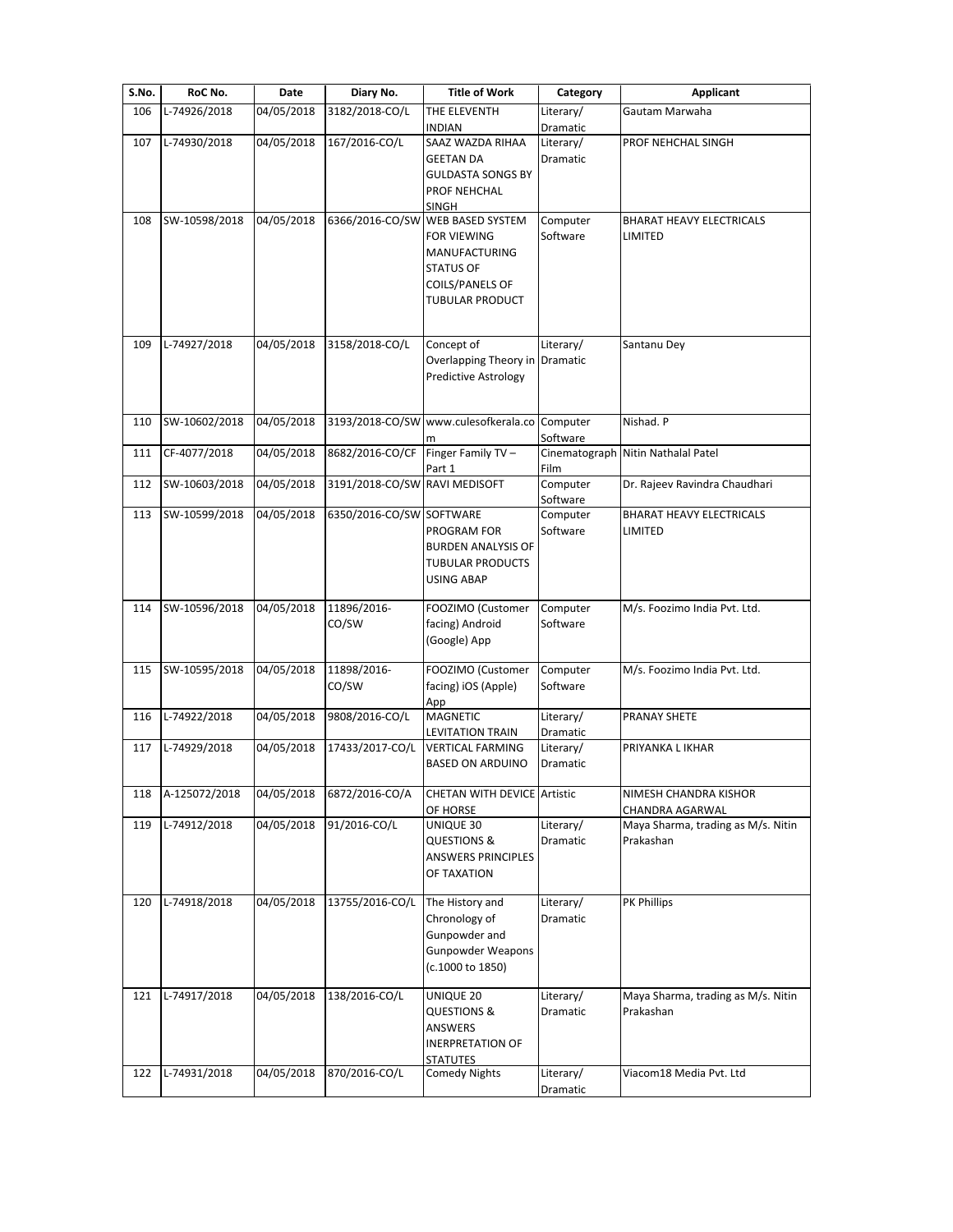| S.No. | RoC No.       | Date       | Diary No.       | <b>Title of Work</b>                            | Category              | <b>Applicant</b>                                |
|-------|---------------|------------|-----------------|-------------------------------------------------|-----------------------|-------------------------------------------------|
| 123   | L-74913/2018  | 04/05/2018 | 98/2016-CO/L    | UNIQUE 30                                       | Literary/             | Maya Sharma, trading as M/s. Nitin              |
|       |               |            |                 | <b>QUESTIONS &amp;</b>                          | Dramatic              | Prakashan                                       |
|       |               |            |                 | ANSWERS LEGAL                                   |                       |                                                 |
|       | L-74915/2018  |            | 114/2016-CO/L   | <b>HISTORY</b>                                  |                       |                                                 |
| 124   |               | 04/05/2018 |                 | UNIQUE 30<br><b>QUESTIONS &amp;</b>             | Literary/<br>Dramatic | Maya Sharma, trading as M/s. Nitin<br>Prakashan |
|       |               |            |                 | <b>ANSWERS CONTRACT-</b>                        |                       |                                                 |
|       |               |            |                 |                                                 |                       |                                                 |
| 125   | L-74916/2018  | 04/05/2018 | 137/2016-CO/L   | UNIQUE 20                                       | Literary/             | Maya Sharma, trading as M/s. Nitin              |
|       |               |            |                 | <b>QUESTIONS &amp;</b>                          | Dramatic              | Prakashan                                       |
|       |               |            |                 | <b>ANSWERS</b>                                  |                       |                                                 |
|       |               |            |                 | INTELLECTUAL                                    |                       |                                                 |
|       |               |            |                 | PROPERTY LAW                                    |                       |                                                 |
| 126   | L-74914/2018  | 04/05/2018 | 107/2016-CO/L   | UNIQUE 30<br><b>QUESTIONS &amp;</b>             | Literary/<br>Dramatic | Maya Sharma, trading as M/s. Nitin<br>Prakashan |
|       |               |            |                 | ANSWERS                                         |                       |                                                 |
|       |               |            |                 | JURISPRUDENCE                                   |                       |                                                 |
| 127   | A-125086/2018 | 07/05/2018 | 4250/2017-CO/A  | LEYPARTS                                        | Artistic              | Ashok Leyland Limited                           |
| 128   | L-74955/2018  | 07/05/2018 | 2885/2017-CO/L  | <b>SHRI SAI</b>                                 | Literary/             | SHRI SAI BABA SANSTHAN TRUST,                   |
|       |               |            |                 | SATCHARITRA                                     | Dramatic              | <b>SHIRDI</b>                                   |
|       |               |            |                 | (TELUGU)                                        |                       |                                                 |
| 129   | A-125083/2018 | 07/05/2018 | 10091/2017-CO/A | MUMBAI 90 WITH                                  | Artistic              | AAMIR A CHANDIWALA                              |
|       |               |            |                 | <b>GEOGRAPHIC MAP</b>                           |                       |                                                 |
| 130   | L-74958/2018  | 07/05/2018 | 16668/2017-CO/L | VASTUPRAVESH                                    | Literary/             | SANJAY SHANTARAM PATIL                          |
| 131   | L-74951/2018  | 07/05/2018 | 2826/2017-CO/L  | <b>SHRI SAI</b>                                 | Dramatic<br>Literary/ | SHRI SAI BABA SANSTHAN TRUST,                   |
|       |               |            |                 | SATCHARITRA                                     | Dramatic              | <b>SHIRDI</b>                                   |
|       |               |            |                 | (Bengali)                                       |                       |                                                 |
| 132   | SW-10605/2018 | 07/05/2018 | 3319/2017-CO/L  | See and buy                                     | Computer              | Ankush Garg                                     |
|       |               |            |                 |                                                 | Software              |                                                 |
| 133   | L-74956/2018  | 07/05/2018 | 2828/2017-CO/L  | <b>SHRI SAI</b>                                 | Literary/             | SHRI SAI BABA SANSTHAN TRUST,                   |
|       |               |            |                 | SATCHARITRA                                     | Dramatic              | <b>SHIRDI</b>                                   |
|       |               | 07/05/2018 | 2886/2017-CO/L  | (Assamese)                                      |                       |                                                 |
| 134   | L-74957/2018  |            |                 | <b>SHRI SAI</b><br>SATCHARITRA (HINDI) Dramatic | Literary/             | SHRI SAI BABA SANSTHAN TRUST,<br><b>SHIRDI</b>  |
|       |               |            |                 |                                                 |                       |                                                 |
| 135   | A-125079/2018 | 07/05/2018 | 9457/2016-CO/A  | <b>SUNDER CAB</b>                               | Artistic              | MS B.S. CABLE CO.                               |
| 136   | L-74952/2018  | 07/05/2018 | 2884/2017-CO/L  | <b>SHRI SAI</b>                                 | Literary/             | SHRI SAI BABA SANSTHAN TRUST,                   |
|       |               |            |                 | SATCHARITRA                                     | Dramatic              | <b>SHIRDI</b>                                   |
|       |               |            |                 | (KANNAD)                                        |                       |                                                 |
| 137   | A-125076/2018 | 07/05/2018 | 2481/2017-CO/A  | Double Gulab Super                              | Artistic              | Aayush Kumar Jain                               |
|       |               |            |                 | <b>Brand Label</b>                              |                       |                                                 |
|       |               |            |                 |                                                 |                       |                                                 |
| 138   | L-74950/2018  | 07/05/2018 | 2830/2017-CO/L  | SHRI SAI                                        | Literary/             | SHRI SAI BABA SANSTHAN TRUST,                   |
|       |               |            |                 | SATCHARITRA<br>(GUJRATHI)                       | Dramatic              | <b>SHIRDI</b>                                   |
| 139   | A-125084/2018 | 07/05/2018 | 10102/2017-CO/A | <b>BARBEQUE CENTRAL</b>                         | Artistic              | AAMIR A CHANDIWALA                              |
|       |               |            |                 |                                                 |                       |                                                 |
| 140   | L-74961/2018  | 07/05/2018 | 8347/2017-CO/L  | ISO 9001-2008                                   | Literary/             | <b>I H SHAH</b>                                 |
|       |               |            |                 | CONSULTANCY                                     | Dramatic              |                                                 |
|       |               |            |                 | PACKAGE FOR                                     |                       |                                                 |
|       |               |            |                 | <b>CONSTRUCTION AND</b>                         |                       |                                                 |
|       |               |            |                 | REAL ESTATE COS.                                |                       |                                                 |
| 141   | A-125081/2018 | 07/05/2018 | 478/2017-CO/A   | <b>RTFIT LABEL</b>                              | Artistic              | ZOTA HEALTH CARE LTD.                           |
| 142   | L-74954/2018  | 07/05/2018 | 2883/2017-CO/L  | <b>SHRI SAI</b>                                 | Literary/             | SHRI SAI BABA SANSTHAN TRUST,                   |
|       |               |            |                 | SATCHARITRA                                     | Dramatic              | <b>SHIRDI</b>                                   |
|       |               |            |                 | (TAMIL)                                         |                       |                                                 |
| 143   | L-74944/2018  | 07/05/2018 | 3195/2018-CO/L  | <b>GRAFALCO PRE-</b>                            | Literary/             | NAVNEET EDUCATION LIMITED                       |
|       |               |            |                 | <b>SCHOOL CURSIVE</b>                           | Dramatic              |                                                 |
|       |               |            |                 | <b>CAPITAL &amp; SMALL</b>                      |                       |                                                 |
|       |               |            |                 | <b>LETTERS</b>                                  |                       |                                                 |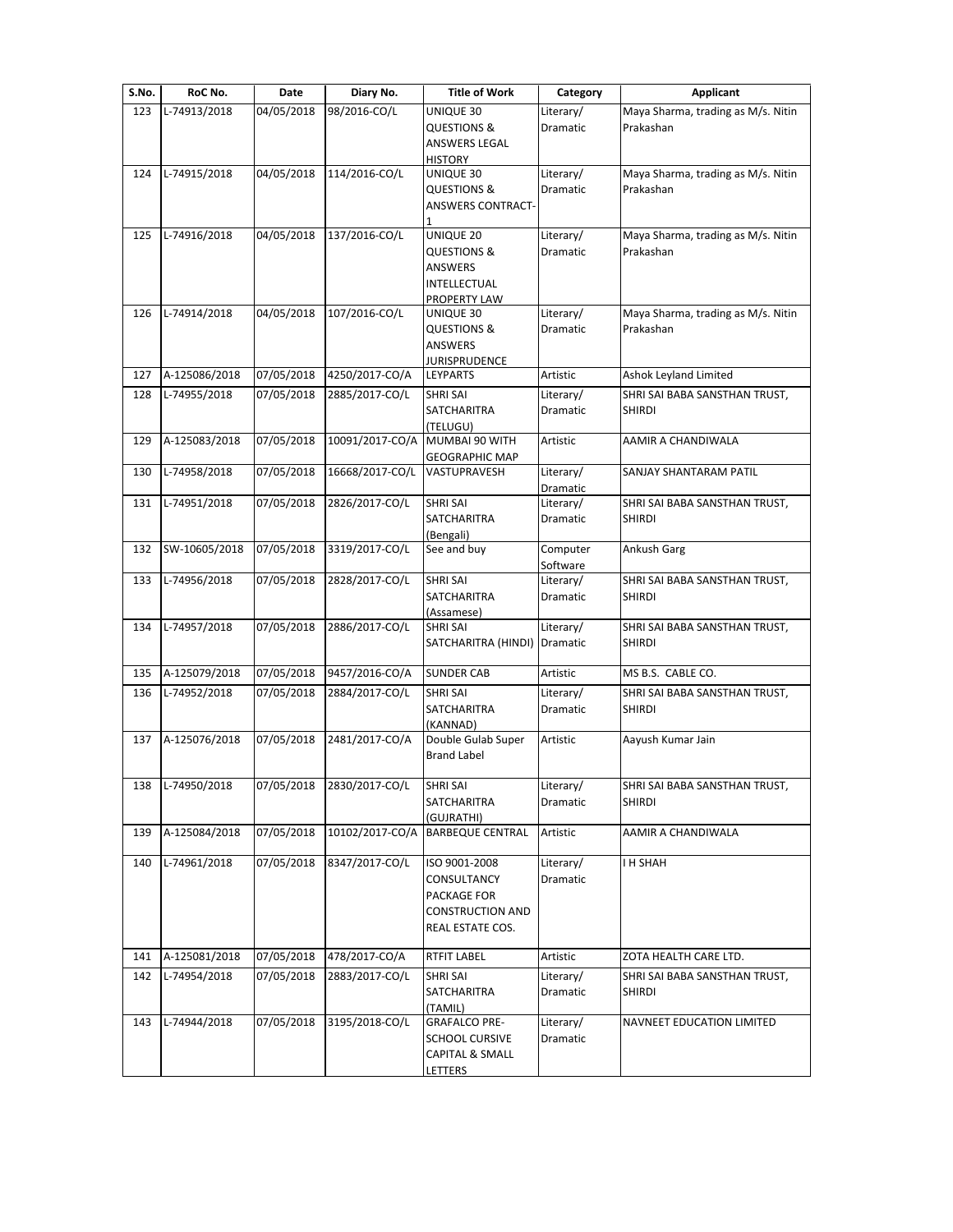| S.No. | RoC No.       | Date       | Diary No.                     | <b>Title of Work</b>                                                                   | Category                     | Applicant                                                     |
|-------|---------------|------------|-------------------------------|----------------------------------------------------------------------------------------|------------------------------|---------------------------------------------------------------|
| 144   | L-74962/2018  | 07/05/2018 | 9134/2017-CO/L                | 'PROVE' - an SBV<br>model. (Pamphlet to<br>Reduce Occurrence of<br>Vasovagal Episodes) | Literary/<br><b>Dramatic</b> | SRI BALAJI VIDYAPEETH                                         |
| 145   | A-125085/2018 | 07/05/2018 | 14770/2017-CO/A AVIAN LABEL   |                                                                                        | Artistic                     | M/S AVIAN ENTERPRISES                                         |
| 146   | A-125082/2018 | 07/05/2018 | 567/2016-CO/A                 | SUPER 30+ IMAXX+                                                                       | Artistic                     | M/S- SPICE TEA CONCEPT PVT. LTD.                              |
| 147   | SW-10606/2018 | 07/05/2018 | 6423/2017-CO/SW My Register   |                                                                                        | Computer<br>Software         | Sumbe Somnath Sahebrao                                        |
| 148   | L-74933/2018  | 07/05/2018 | 3403/2018-CO/L                | Technoayurveda KSR<br>Prasad<br>Ksheeradhooma<br>Format and<br>Guidelines              | Literary/<br>Dramatic        | Prof. Dr KSR Prasad                                           |
| 149   | L-74953/2018  | 07/05/2018 | 3194/2017-CO/L                | <b>SHRI SAINATH</b><br>STAVANMANJIRI<br>(GERMAN)                                       | Literary/<br><b>Dramatic</b> | SHRI SAI BABA SANSTHAN TRUST,<br><b>SHIRDI</b>                |
| 150   | L-74937/2018  | 07/05/2018 | 3402/2018-CO/L                | Technoayurveda KSR<br>Prasad Upanaha<br>Format and<br>Guidelines                       | Literary/<br>Dramatic        | Prof. Dr KSR Prasad                                           |
| 151   | L-74932/2018  | 07/05/2018 | 3407/2018-CO/L                | Technoayurveda KSR<br>Prasad Local Vasti<br>Format and<br>Guidelines                   | Literary/<br><b>Dramatic</b> | Prof. Dr KSR Prasad                                           |
| 152   | L-74960/2018  | 07/05/2018 | 12031/2016-CO/L               | Food Safety Hand<br><b>Book</b>                                                        | Literary/<br>Dramatic        | The Federation of Hotel & Restaurant<br>Associations of India |
| 153   | L-74959/2018  | 07/05/2018 | 1343/2016-CO/L                | LEKHARABU INTHENG Literary/<br><b>KOMREM BIBLE</b><br><b>REVISED</b>                   | <b>Dramatic</b>              | <b>BIBLE SOCIETY OF INDIA</b>                                 |
| 154   | L-74941/2018  | 07/05/2018 | 3398/2018-CO/L                | Technoayurveda KSR<br>Prasad Lepa Format<br>and Guidelines                             | Literary/<br>Dramatic        | Prof. Dr KSR Prasad                                           |
| 155   | L-74935/2018  | 07/05/2018 | 3392/2018-CO/L                | Technoayurveda KSR<br>Prasad Shirovasti<br>Format and<br>Guidelines                    | Literary/<br>Dramatic        | Prof. Dr KSR Prasad                                           |
| 156   | SW-10604/2018 | 07/05/2018 | 3594/2018-CO/SW playmyopinion |                                                                                        | Computer<br>Software         | Sanjay K Gupta                                                |
| 157   | A-125074/2018 | 07/05/2018 | 4490/2018-CO/A                | <b>CROMPTON DEVICE</b><br>OF HOME WITH<br><b>TAGLINE AND</b><br><b>CROMPTON</b>        | Artistic                     | <b>CROMPTON GREAVES CONSUMER</b><br>ELECTRICALS LIMITED       |
| 158   | CF-4078/2018  | 07/05/2018 | 4540/2018-CO/CF               | <b>ROW ROW ROW</b><br>YOUR BOAT                                                        | Cinematograph<br>Film        | CRAZY CUB ANIMATION STUDIO PVT.<br><b>LTD</b>                 |
| 159   | A-125075/2018 | 07/05/2018 | 4491/2018-CO/A                | <b>CROMPTON</b>                                                                        | Artistic                     | <b>CROMPTON GREAVES CONSUMER</b><br>ELECTRICALS LIMITED       |
| 160   | L-74939/2018  | 07/05/2018 | 3404/2018-CO/L                | Technoayurveda KSR<br>Prasad Dhoomapana<br>Format and<br>Guidelines                    | Literary/<br>Dramatic        | Prof. Dr KSR Prasad                                           |
| 161   | L-74938/2018  | 07/05/2018 | 3418/2018-CO/L                | Technoayurveda KSR<br>Prasad Virechana<br>Format and<br><b>Guidelines</b>              | Literary/<br>Dramatic        | Prof. Dr KSR Prasad                                           |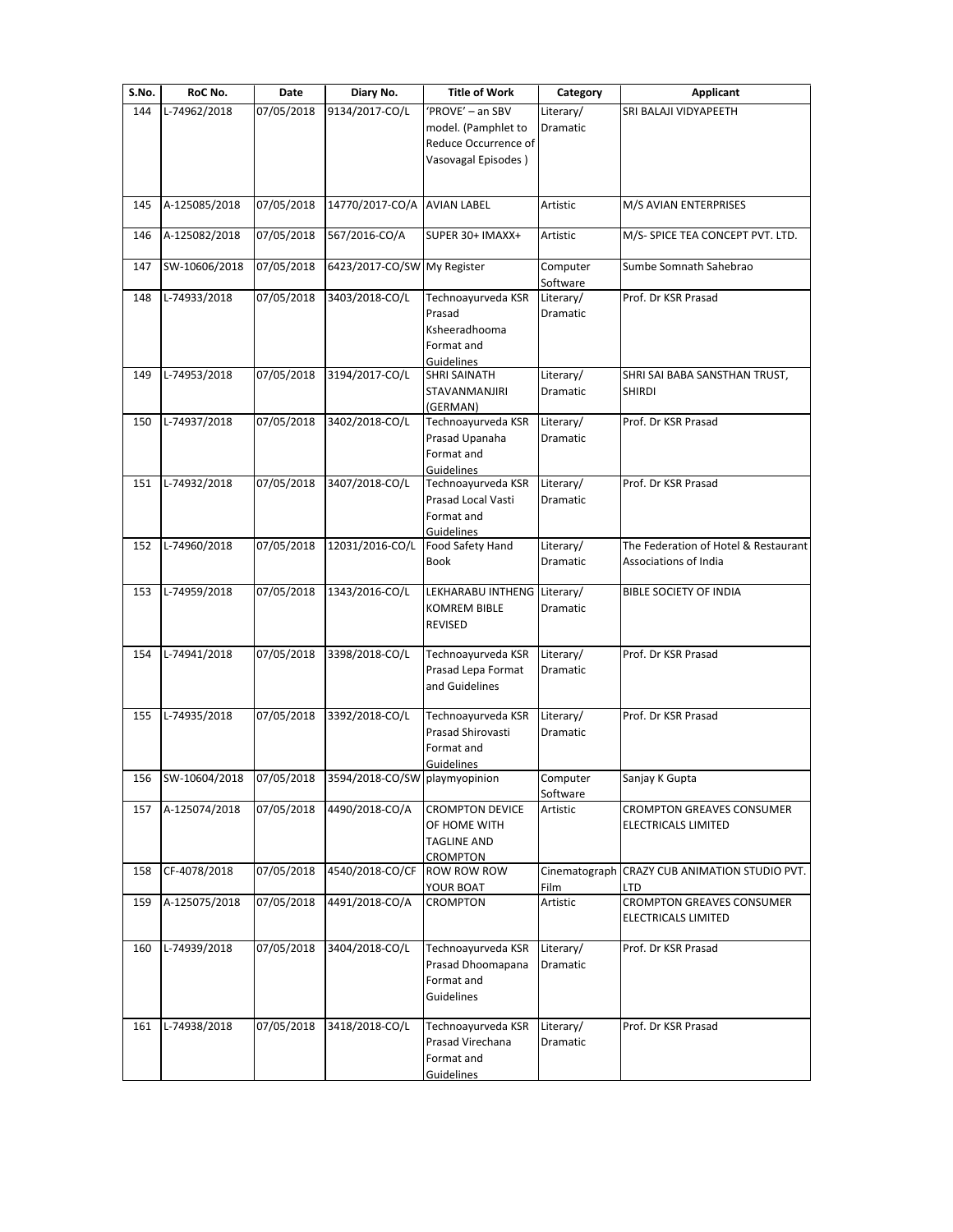| S.No. | RoC No.       | Date       | Diary No.       | <b>Title of Work</b>                      | Category              | <b>Applicant</b>                                                |
|-------|---------------|------------|-----------------|-------------------------------------------|-----------------------|-----------------------------------------------------------------|
| 162   | L-74942/2018  | 07/05/2018 | 3396/2018-CO/L  | Technoayurveda KSR                        | Literary/             | Prof. Dr KSR Prasad                                             |
|       |               |            |                 | Prasad Upakalpana                         | Dramatic              |                                                                 |
|       |               |            |                 | Format and                                |                       |                                                                 |
|       |               |            |                 | <b>Guidelines</b>                         |                       |                                                                 |
| 163   | L-74945/2018  | 07/05/2018 | 4531/2018-CO/L  | THE DEVIJU POLICY                         | Literary/             | GOVIND VIJAYAKUMARAN NAIR                                       |
|       |               |            |                 |                                           | Dramatic              |                                                                 |
| 164   | L-74943/2018  | 07/05/2018 | 4413/2018-CO/L  | <b>BABUL KI CHITTHI</b>                   | Literary/             | <b>BABU ABHISHEK KR SINGH</b>                                   |
|       |               |            |                 |                                           | Dramatic              |                                                                 |
| 165   | L-74948/2018  | 07/05/2018 | 4489/2018-CO/L  | LIFE CYCLE<br>HOMES/APARTMENT             | Literary/<br>Dramatic |                                                                 |
|       |               |            |                 | S-A HOUSING SYSTEM                        |                       |                                                                 |
|       |               |            |                 |                                           |                       |                                                                 |
| 166   | L-74934/2018  | 07/05/2018 | 4410/2018-CO/L  | <b>GARBH GATHA</b>                        | Literary/             | <b>KAVITA JAGGI</b>                                             |
|       |               |            |                 |                                           | Dramatic              |                                                                 |
| 167   | L-74936/2018  | 07/05/2018 | 3354/2018-CO/L  | Technoayurveda KSR<br>Prasad Dhara Format | Literary/<br>Dramatic | Prof. Dr KSR Prasad                                             |
|       |               |            |                 | and Guidelines                            |                       |                                                                 |
|       |               |            |                 |                                           |                       |                                                                 |
| 168   | L-74963/2018  | 07/05/2018 | 4580/2018-CO/L  | TOM RETURNS HOME Literary/                |                       | DALIP VERMAN ALIAS GURU JI BHOLE                                |
|       |               |            |                 |                                           | Dramatic              | <b>BABA</b>                                                     |
| 169   | L-74965/2018  | 07/05/2018 | 4627/2018-CO/L  | <b>HOPE AND HONESTY</b>                   | Literary/             | HARISH BABU M G                                                 |
| 170   | L-74949/2018  | 07/05/2018 | 4628/2018-CO/L  | The Light Catcher                         | Dramatic<br>Literary/ | Sameer Chopra                                                   |
|       |               |            |                 |                                           | Dramatic              |                                                                 |
| 171   | L-74964/2018  | 07/05/2018 | 11443/2017-CO/L | <b>Healthy People</b>                     | Literary/             | Seema Vijaykumar Kedar                                          |
|       |               |            |                 | <b>Handwriting Samples</b>                | Dramatic              |                                                                 |
|       |               |            |                 | Database                                  |                       |                                                                 |
|       |               |            |                 |                                           |                       |                                                                 |
| 172   | A-125080/2018 | 07/05/2018 | 4421/2018-CO/A  | <b>BURHANI</b>                            | Artistic              | ABIZAR TAMBAWALA AND ALI ASGAR                                  |
|       |               |            |                 |                                           |                       | CHAWLA ARE PARTNERS OF M/S<br><b>BURHANI RUBBER ENTERPRISES</b> |
|       |               |            |                 |                                           |                       |                                                                 |
| 173   | L-74940/2018  | 07/05/2018 | 3412/2018-CO/L  | Technoayurveda KSR                        | Literary/             | Prof. Dr KSR Prasad                                             |
|       |               |            |                 | Prasad Vamana                             | Dramatic              |                                                                 |
|       |               |            |                 | Format and                                |                       |                                                                 |
|       |               |            |                 | Guidelines                                |                       |                                                                 |
| 174   | A-125078/2018 | 07/05/2018 | 4422/2018-CO/A  | S SITARAM'S                               | Artistic              | OMPRAKASH GUPTA AND RUPA<br><b>GUPTA</b>                        |
| 175   | CF-4079/2018  | 07/05/2018 | 4539/2018-CO/CF | <b>BABY SHARK DOO</b>                     | Cinematograph         | CRAZY CUB ANIMATION STUDIO PVT.                                 |
|       |               |            |                 | DOO DOO SONG                              | Film                  | LTD                                                             |
| 176   | L-74947/2018  | 07/05/2018 | 4501/2018-CO/L  | Unconditional                             | Literary/             | Sasidhar Kareti                                                 |
|       |               |            |                 | Uncommitted                               | Dramatic              |                                                                 |
| 177   | A-125077/2018 | 07/05/2018 | 4428/2018-CO/A  | <b>APPLE LABEL</b>                        | Artistic              | RAGHUVANSI TRADING                                              |
| 178   | L-74946/2018  | 07/05/2018 | 4463/2018-CO/L  | It's All about Mindset                    | Literary/             | Nilesh Potdar                                                   |
| 179   | L-75017/2018  | 08/05/2018 | 4446/2018-CO/L  | Apsara                                    | Dramatic<br>Literary/ | Shubhankar Chakraborty                                          |
|       |               |            |                 |                                           | Dramatic              |                                                                 |
| 180   | A-125101/2018 | 08/05/2018 | 901/2018-CO/A   | SIEVE FRAME                               | Artistic              | Milltec Machinery Private Limited                               |
|       |               |            |                 | ASSEMBLY (GPRA-                           |                       |                                                                 |
|       |               |            |                 | $610 - A - 01$                            |                       |                                                                 |
| 181   | A-125096/2018 | 08/05/2018 | 4367/2018-CO/A  | KAPILA SHUDDH                             | Artistic              | RCS HOSPITALITY LLP                                             |
| 182   | L-74969/2018  | 08/05/2018 | 1797/2018-CO/L  | Indian Women's                            | Literary/             | Abhishek Sharma                                                 |
| 183   | SW-10611/2018 | 08/05/2018 | 15633/2017-CO/L | <b>Sports Awards</b><br>Node.js framework | Dramatic<br>Computer  | Wisejay Private Limited                                         |
|       |               |            |                 | code for wisejay.com                      | Software              |                                                                 |
|       |               |            |                 |                                           |                       |                                                                 |
| 184   | L-74993/2018  | 08/05/2018 | 4483/2018-CO/L  | Justaju                                   | Literary/             | Namrata Handique                                                |
|       |               |            |                 |                                           | Dramatic              |                                                                 |
| 185   | A-125111/2018 | 08/05/2018 | 4450/2018-CO/A  | DIVYANJALI                                | Artistic              | SHREE ANU MILK PRODUCTS LIMITED                                 |
|       |               |            |                 |                                           |                       |                                                                 |
| 186   | A-125110/2018 | 08/05/2018 | 4370/2018-CO/A  | <b>CHAKRI LONG</b><br>NECKLACE SET        | Artistic              | MANGESH MADHUKAR SHINDE                                         |
| 187   | A-125106/2018 | 08/05/2018 | 4430/2018-CO/A  | OPTIC HOUSE                               | Artistic              | OPTIC HOUSE                                                     |
|       |               |            |                 |                                           |                       |                                                                 |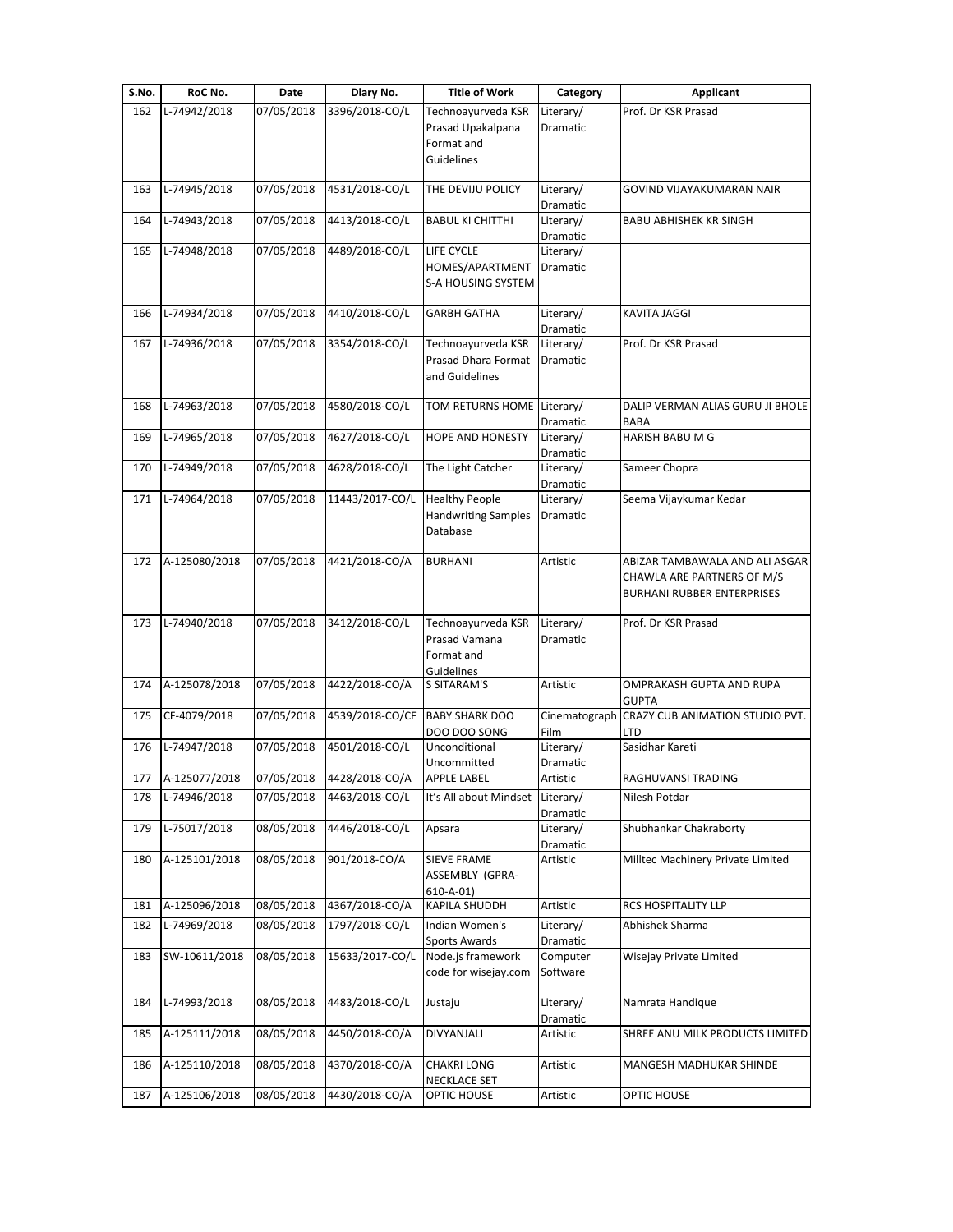| S.No. | RoC No.       | Date       | Diary No.                   | <b>Title of Work</b>            | Category              | Applicant                         |
|-------|---------------|------------|-----------------------------|---------------------------------|-----------------------|-----------------------------------|
| 188   | SW-10610/2018 | 08/05/2018 | 15636/2017-CO/L             | CSS code for                    | Computer              | Wisejay Private Limited           |
|       |               |            |                             | wisejay.com                     | Software              |                                   |
| 189   | SW-10609/2018 | 08/05/2018 | 1755/2018-CO/SW TRAC (Tooth |                                 | Computer              | Dr. Rashmi V. Uddanwadiker        |
|       |               |            |                             | <b>Retraction Activity</b>      | Software              |                                   |
|       |               |            |                             | Calculator)                     |                       |                                   |
| 190   | L-75005/2018  | 08/05/2018 | 4520/2018-CO/L              | <b>MUKHOSH</b>                  | Literary/             | BLUE OCEAN ENTERTAINMENT          |
|       |               |            |                             |                                 | Dramatic              |                                   |
| 191   | L-75008/2018  | 08/05/2018 | 4648/2018-CO/L              | <b>Real Music Reality</b>       | Literary/             | Abdul Gani                        |
|       |               |            |                             | Show                            | Dramatic              |                                   |
| 192   | L-74970/2018  | 08/05/2018 | 1827/2018-CO/L              | PPM PUBLIC SCHOOL               | Literary/             | ASHUTOSH PRAKHARJI MAHARAJ        |
|       |               |            |                             |                                 | Dramatic              |                                   |
| 193   | L-75004/2018  | 08/05/2018 | 4521/2018-CO/L              | AKKOSHIK                        | Literary/             | <b>BLUE OCEAN ENTERTAINMENT</b>   |
|       |               |            |                             |                                 | Dramatic              |                                   |
| 194   | L-75001/2018  | 08/05/2018 | 4570/2018-CO/L              | KALU BILLA LOUT KE              | Literary/             | <b>DALIP VERMAN</b>               |
|       |               |            |                             | AAYA                            | Dramatic              |                                   |
| 195   | L-75000/2018  | 08/05/2018 | 4515/2018-CO/L              | <b>BHROM</b>                    | Literary/             | BLUE OCEAN ENTERTAINMENT          |
|       |               |            |                             |                                 | Dramatic              |                                   |
| 196   | L-74994/2018  | 08/05/2018 | 4556/2018-CO/L              | Why I scream in Verse Literary/ |                       | Isha Snehal                       |
| 197   | L-75007/2018  | 08/05/2018 | 4573/2018-CO/L              | <b>WARNINGS OF BHOLE</b>        | Dramatic<br>Literary/ | DALIP VERMAN ALIAS GURU JI BHOLE  |
|       |               |            |                             | <b>BABA</b>                     | Dramatic              | <b>BABA</b>                       |
| 198   | L-74997/2018  | 08/05/2018 | 4516/2018-CO/L              | <b>MADHYAHNA</b>                | Literary/             | <b>BLUE OCEAN ENTERTAINMENT</b>   |
|       |               |            |                             |                                 | Dramatic              |                                   |
| 199   | A-125100/2018 | 08/05/2018 | 899/2018-CO/A               | <b>MAIN SHAFT</b>               | Artistic              | Milltec Machinery Private Limited |
|       |               |            |                             | ASSEMBLY (GPRA-126-             |                       |                                   |
|       |               |            |                             | $P-01)$                         |                       |                                   |
| 200   | L-74983/2018  | 08/05/2018 | 4632/2018-CO/L              | MOHE NA CHHEDO                  | Literary/             | Subhasish Mukherjee               |
|       |               |            |                             | <b>PIYA</b>                     | Dramatic              |                                   |
| 201   | L-74996/2018  | 08/05/2018 | 4518/2018-CO/L              | FIVE/7                          | Literary/             | BLUE OCEAN ENTERTAINMENT          |
|       |               |            |                             |                                 | Dramatic              |                                   |
| 202   | CF-4080/2018  | 08/05/2018 | 4538/2018-CO/CF             | <b>JACK AND JILL</b>            | Cinematograph         | CRAZY CUB ANIMATION STUDIO PVT.   |
|       |               |            |                             |                                 | Film                  | <b>LTD</b>                        |
| 203   | L-74980/2018  | 08/05/2018 | 4584/2018-CO/L              | SHER BAN SHER                   | Literary/             | <b>HARJEET SINGH KALER</b>        |
|       |               |            |                             |                                 | Dramatic              |                                   |
| 204   | A-125091/2018 | 08/05/2018 | 1802/2018-CO/A              | <b>MASTER</b>                   | Artistic              | PRADEEP KUMAR GUPTA,              |
|       |               |            |                             |                                 |                       | PROPRIETOR OF GANPATI UDYOG       |
|       |               |            |                             |                                 |                       |                                   |
| 205   | L-74998/2018  | 08/05/2018 | 4517/2018-CO/L              | <b>BOBBY</b>                    | Literary/             | <b>BLUE OCEAN ENTERTAINMENT</b>   |
|       |               |            |                             |                                 | Dramatic              |                                   |
| 206   | L-75016/2018  | 08/05/2018 | 4534/2018-CO/L              | the cursed couple               | Literary/             | K Rajkumar                        |
|       |               |            |                             |                                 | Dramatic              |                                   |
| 207   | L-75011/2018  | 08/05/2018 | 3416/2018-CO/L              | <b>COLOUR ATLAS OF</b>          | Literary/             | Dr. JOSEPH MATHEW                 |
|       |               |            |                             | <b>HOOF CARE IN DAIRY</b>       | Dramatic              |                                   |
|       |               |            |                             | <b>CATTLE</b>                   |                       |                                   |
| 208   | L-75002/2018  | 08/05/2018 | 4523/2018-CO/L              | KACHKALA                        | Literary/             | BLUE OCEAN ENTERTAINMENT          |
|       |               |            |                             |                                 | Dramatic              |                                   |
| 209   | L-74999/2018  | 08/05/2018 | 4513/2018-CO/L              | <b>DURATYO</b>                  | Literary/             | BLUE OCEAN ENTERTAINMENT          |
|       |               |            |                             |                                 | Dramatic              |                                   |
| 210   | L-74995/2018  | 08/05/2018 | 4522/2018-CO/L              | <b>JOKER</b>                    | Literary/             | BLUE OCEAN ENTERTAINMENT          |
|       |               |            |                             |                                 | Dramatic              |                                   |
| 211   | L-75013/2018  | 08/05/2018 | 3599/2018-CO/L              | <b>AUTOGRAPHY</b>               | Literary/             | CHHAYA NILAY DOSHI                |
|       |               |            |                             | <b>BEYOND THE</b>               | Dramatic              |                                   |
|       |               |            |                             | WRITING                         |                       |                                   |
| 212   | L-74973/2018  | 08/05/2018 | 4484/2018-CO/L              | <b>DEVELOPMENT OF</b>           | Literary/             | COUNCIL OF SCIENTIFIC AND         |
|       |               |            |                             | PLASMA TORCH FOR                | Dramatic              | INDUSTRIAL RESEARCH               |
|       |               |            |                             | SOLID WASTE                     |                       |                                   |
|       | A-125097/2018 | 08/05/2018 | 4371/2018-CO/A              | MANAGEMENT                      | Artistic              |                                   |
| 213   |               |            |                             | KAPILA SWACHHA                  |                       | RCS HOSPITALITY LLP               |
|       |               |            |                             | <b>KLIN ADVANCED</b>            |                       |                                   |
|       |               |            |                             | <b>FABRIC WASH</b>              |                       |                                   |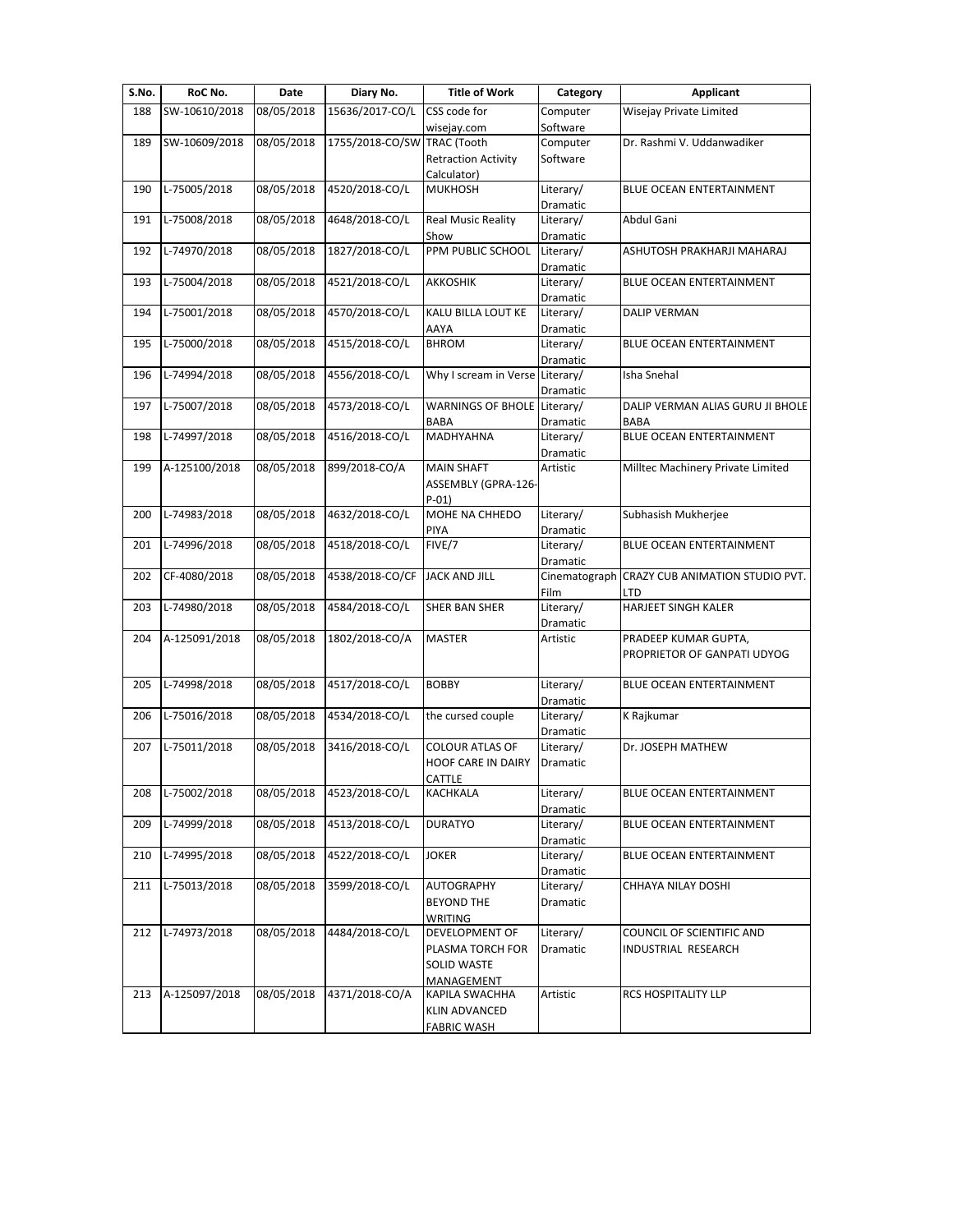| S.No.                    | RoC No.                                                         | Date                                                 | Diary No.                                                                         | <b>Title of Work</b>                                                                                                                                                                                                                                      | Category                                                              | Applicant                                                                                                  |
|--------------------------|-----------------------------------------------------------------|------------------------------------------------------|-----------------------------------------------------------------------------------|-----------------------------------------------------------------------------------------------------------------------------------------------------------------------------------------------------------------------------------------------------------|-----------------------------------------------------------------------|------------------------------------------------------------------------------------------------------------|
| 214<br>215<br>216<br>217 | L-74984/2018<br>SW-10617/2018<br>A-125092/2018<br>A-125094/2018 | 08/05/2018<br>08/05/2018<br>08/05/2018<br>08/05/2018 | 1433/2018-CO/L<br>1242/2018-CO/SW WooCommerce<br>4435/2018-CO/A<br>4372/2018-CO/A | Gramotthanasaathi<br>Vardaan-Sanderiya<br>Sheti<br>Tntragyanadware<br>dugdh Utpaadan v<br>Samderiya bazaarpeth<br>nirmiti (Organic based<br>milk production<br>farming Tecnology<br>and Supermarket)<br>Fruugo Integration<br>DE DEEP<br>KAPILA SAUNDARYA | Literary/<br>Dramatic<br>Computer<br>Software<br>Artistic<br>Artistic | Dr Prashant Katre<br>Cedcoss Technologies Private Limited<br>CHANDUBHAI J PATEL<br><b>RCS HOSPITAL LLP</b> |
|                          |                                                                 |                                                      |                                                                                   |                                                                                                                                                                                                                                                           |                                                                       |                                                                                                            |
| 218                      | A-125107/2018                                                   | 08/05/2018                                           | 3627/2018-CO/A                                                                    | ROXY DELUXE                                                                                                                                                                                                                                               | Artistic                                                              | HARISH CHAND GUPTA Trading as<br>M/s H. GUPTA ELECTRIC<br>CORPORATION                                      |
| 219                      | A-125095/2018                                                   | 08/05/2018                                           | 4368/2018-CO/A                                                                    | KAPILA SHRADDHA<br>KALASH CHANDAN<br>CONE                                                                                                                                                                                                                 | Artistic                                                              | <b>RCS HOSPITALITY LLP</b>                                                                                 |
| 220                      | SW-10616/2018                                                   | 08/05/2018                                           | 1255/2018-CO/SW                                                                   | WooCommerce<br>Aliexpress<br>Dropshipping                                                                                                                                                                                                                 | Computer<br>Software                                                  | Cedcoss Technologies Private Limited                                                                       |
| 221                      | L-74979/2018                                                    | 08/05/2018                                           | 4415/2018-CO/L                                                                    | A MIX PROPORTION<br>DEVELOPMENT<br>PROCESS FOR<br><b>MAKING OF BRICKS</b><br><b>FROM MUNICIPAL</b><br>SOLID WASTE INERT<br>MATERIAL LOCALLY<br>AVAILABLE IN<br><b>DURGAPUR WEST</b><br>BENGAL                                                             | Literary/<br>Dramatic                                                 | COUNCIL OF SCIENTIFIC AND<br>INDUSTRIAL RESEARCH                                                           |
| 222                      | A-125103/2018                                                   | 08/05/2018                                           | 4425/2018-CO/A                                                                    | <b>NOSTER LABEL</b>                                                                                                                                                                                                                                       | Artistic                                                              | M/S NOSTER INDUSTRIES                                                                                      |
| 223                      | L-75009/2018                                                    | 08/05/2018                                           | 4487/2018-CO/L                                                                    | MAHARISHI<br>DAYANAND<br><b>EDUCATION GROUP</b>                                                                                                                                                                                                           | Literary/<br>Dramatic                                                 | MAHARISHI DAYANAND EDUCATION<br><b>GROUP</b>                                                               |
| 224                      | L-75006/2018                                                    | 08/05/2018                                           | 4509/2018-CO/L                                                                    | <b>BULB</b>                                                                                                                                                                                                                                               | Literary/<br>Dramatic                                                 | BLUE OCEAN ENTERTAINMENT                                                                                   |
| 225                      | SW-10615/2018                                                   | 08/05/2018                                           | 1252/2018-CO/SW                                                                   | WooCommerce<br>Lazada integration                                                                                                                                                                                                                         | Computer<br>Software                                                  | Cedcoss Technologies Private Limited                                                                       |
| 226                      | A-125093/2018                                                   | 08/05/2018                                           | 4419/2018-CO/A                                                                    | E VITA                                                                                                                                                                                                                                                    | Artistic                                                              | APRICOT FOODS PVT LTD                                                                                      |
| 227                      | A-125104/2018                                                   | 08/05/2018                                           | 4427/2018-CO/A                                                                    | KAKANI SOPARI LABEL                                                                                                                                                                                                                                       | Artistic                                                              | KANTILAL HARGOVANDAS PATEL                                                                                 |
| 228<br>229               | L-74991/2018<br>L-74990/2018                                    | 08/05/2018<br>08/05/2018                             | 4445/2018-CO/L<br>4546/2018-CO/L                                                  | Kuch Kehti Kavitayein<br>Genius our Dr Phd ka                                                                                                                                                                                                             | Literary/<br>Dramatic<br>Literary/                                    | Riya Nayak<br>Anurag Bhardwaj                                                                              |
|                          |                                                                 |                                                      |                                                                                   | pehla vaar                                                                                                                                                                                                                                                | Dramatic                                                              |                                                                                                            |
| 230                      | SW-10607/2018                                                   | 08/05/2018                                           | 4366/2018-CO/L                                                                    | HOTX MINI<br>SOFTWARE                                                                                                                                                                                                                                     | Computer<br>Software                                                  | M MURGUAN                                                                                                  |
| 231                      | A-125087/2018                                                   | 08/05/2018                                           | 4375/2018-CO/A                                                                    | <b>VENUS AAPKI</b><br>KHOOBSURATI UNKI<br>NAZAR SE CONTEST<br>LABEL                                                                                                                                                                                       | Artistic                                                              | <b>RSPL LIMITED</b>                                                                                        |
| 232                      | A-125105/2018                                                   | 08/05/2018                                           | 4426/2018-CO/A                                                                    | SIA LABEL                                                                                                                                                                                                                                                 | Artistic                                                              | M/S SIA SAREES                                                                                             |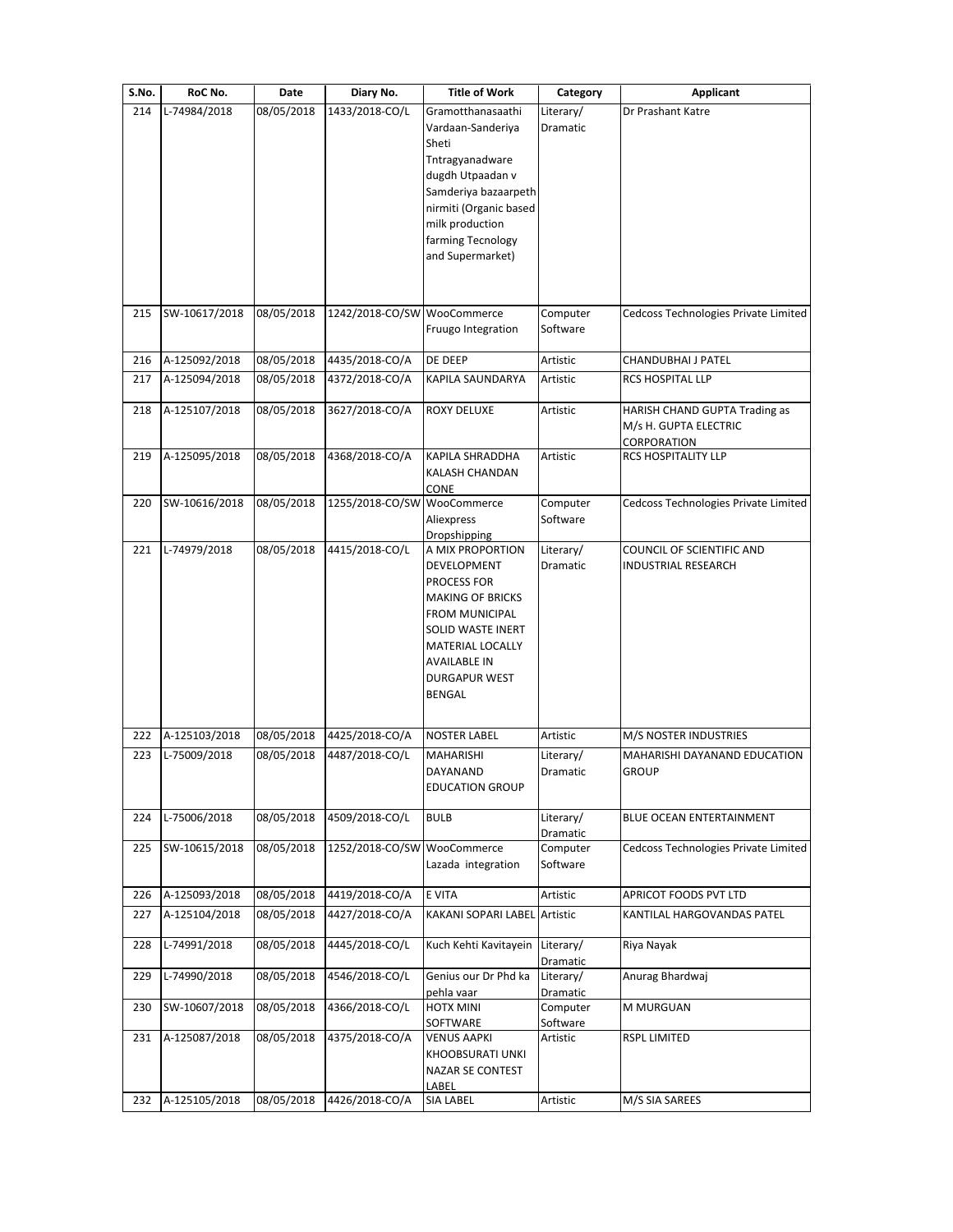| S.No. | RoC No.       | Date       | Diary No.                   | <b>Title of Work</b>                       | Category              | Applicant                                                     |
|-------|---------------|------------|-----------------------------|--------------------------------------------|-----------------------|---------------------------------------------------------------|
| 233   | L-74981/2018  | 08/05/2018 | 4441/2018-CO/L              | Ramcharit Anjuri                           | Literary/             | <b>MALA THAKUR</b>                                            |
|       |               |            |                             |                                            | <b>Dramatic</b>       |                                                               |
| 234   | A-125088/2018 | 08/05/2018 | 4373/2018-CO/A              | <b>NALWALA GROUP</b>                       | Artistic              | RASHIDA TAHER NALWALA TRADING                                 |
| 235   | SW-10614/2018 | 08/05/2018 | 1249/2018-CO/SW WooCommerce |                                            | Computer              | Cedcoss Technologies Private Limited                          |
|       |               |            |                             | Newegg Canada<br>Integration               | Software              |                                                               |
| 236   | L-75012/2018  | 08/05/2018 | 3628/2018-CO/L              | THE PORTRAITS OF                           | Literary/             | ARUP BASU CHOWDHURY                                           |
|       |               |            |                             | <b>MODERN TIMES</b>                        | Dramatic              |                                                               |
| 237   | A-125109/2018 | 08/05/2018 | 3648/2018-CO/A              | R ROLTA (LABEL)                            | Artistic              | KETCO SWITCHGEAR PVT. LTD.                                    |
| 238   | L-74982/2018  | 08/05/2018 | 4374/2018-CO/L              | Socio Psychological<br>issues in Education | Literary/             | Lovely Professional University                                |
|       |               |            |                             |                                            | Dramatic              |                                                               |
|       |               |            |                             |                                            |                       |                                                               |
| 239   | L-74986/2018  | 08/05/2018 | 1376/2018-CO/L              | TWO TO TANGO                               | Literary/             | INDIBNI PRIVATE LIMITED                                       |
| 240   | L-74966/2018  | 08/05/2018 | 3177/2018-CO/L              | BOOK<br>LAB CHART ON                       | Dramatic<br>Literary/ | Mr. Alok Chauhan                                              |
|       |               |            |                             | <b>KERBEROS</b>                            | Dramatic              |                                                               |
| 241   | A-125089/2018 | 08/05/2018 | 14297/2017-CO/A             | RADHA PALACE                               | Artistic              | Raj Kumar Ahuja trading as M/s.                               |
|       |               |            |                             | (LABEL)                                    |                       | Radha Palace West                                             |
| 242   | L-74967/2018  | 08/05/2018 | 3178/2018-CO/L              | LAB MANUAL ON<br>COMPUTATIONAL             | Literary/<br>Dramatic | Mr. Rahul Pusdekar                                            |
|       |               |            |                             | <b>SKILL</b>                               |                       |                                                               |
| 243   | A-125108/2018 | 08/05/2018 | 3495/2018-CO/A              | <b>WADHWA'S ROTI</b>                       | Artistic              | WADHWA ATTA CHAKKI                                            |
|       |               |            |                             | RAJA LOGO                                  |                       |                                                               |
| 244   | L-74992/2018  | 08/05/2018 | 3235/2018-CO/L              | AB KYA HUA HUN KI<br><b>HOYA</b>           | Literary/<br>Dramatic | VIJAY KUMAR DOGRA                                             |
| 245   | L-75010/2018  | 08/05/2018 | 3343/2018-CO/L              | Meanwhile in                               | Literary/             | Aakash Dhawan                                                 |
|       |               |            |                             | Olympiad                                   | Dramatic              |                                                               |
| 246   | L-75014/2018  | 08/05/2018 | 3669/2018-CO/L              | Chakra                                     | Literary/             | Pravin Kawadkar                                               |
| 247   | L-75015/2018  | 08/05/2018 | 3224/2018-CO/L              | <b>SWATI CREATIONS</b>                     | Dramatic<br>Literary/ | MRS. SWATI P. TARALKAR Proprietor                             |
|       |               |            |                             |                                            | Dramatic              | of SWATI CREATIONS                                            |
|       |               |            |                             |                                            |                       |                                                               |
| 248   | A-125090/2018 | 08/05/2018 | 4425/2016-CO/A              | SARTHAK                                    | Artistic              | Mrs. USHA DEVI W/O SRI ASHOK<br><b>KUMAR Trading as "AMIT</b> |
|       |               |            |                             |                                            |                       | <b>ENGINEERING WORKS</b>                                      |
| 249   | L-74985/2018  | 08/05/2018 | 963/2018-CO/L               | Portable Voice                             | Literary/             | Ashwin Shinde                                                 |
|       |               |            |                             | Communication                              | Dramatic              |                                                               |
| 250   | L-74971/2018  | 08/05/2018 | 3207/2018-CO/L              | System<br>Engaging Math/Grade              | Literary/             | Mindchampion Learning Systems Ltd.                            |
|       |               |            |                             | 1/Math Classic                             | Dramatic              |                                                               |
|       |               |            |                             |                                            |                       |                                                               |
| 251   | L-74972/2018  | 08/05/2018 | 3213/2018-CO/L              | Engaging math/Grade                        | Literary/             | Mindchampion Learning Systems                                 |
|       |               |            |                             | 4/Math Classic                             | Dramatic              | Limited                                                       |
| 252   | L-74987/2018  | 08/05/2018 | 951/2018-CO/L               | MRUTYUKSHITIJ                              | Literary/             | DR. PAWAN ASHOKRAO KORDE                                      |
|       |               |            |                             |                                            | Dramatic              |                                                               |
| 253   | L-74988/2018  | 08/05/2018 | 1072/2018-CO/L              | RANGIYE DIYE JAO                           | Literary/             | Zee Entertainment Enterprises                                 |
| 254   | SW-10612/2018 | 08/05/2018 | 10352/2016-                 | <b>WCarPs Android App</b>                  | Dramatic<br>Computer  | Limited<br>NIKHIL SHARMA                                      |
|       |               |            | CO/SW                       |                                            | Software              |                                                               |
| 255   | SW-10613/2018 | 08/05/2018 | 6946/2016-CO/SW             | <b>DEVELOPMENT OF</b>                      | Computer              | BHARAT HEAVY ELECTRICALS                                      |
|       |               |            |                             | SOFTWARE TO<br>CALCULATE                   | Software              | LIMITED                                                       |
|       |               |            |                             | <b>CONNECTOR WIRE-</b>                     |                       |                                                               |
|       |               |            |                             | LENGTH FOR 750x                            |                       |                                                               |
|       |               |            |                             | 750 mm CUBICLES                            |                       |                                                               |
|       |               |            |                             | WITH VERTICAL TB                           |                       |                                                               |
| 256   | SR-13489/2018 | 08/05/2018 | 306/2018-CO/SR              | ARRANGEMENT<br>COME AND HAPPEN             | Sound                 | Pooja Wadhwa                                                  |
|       |               |            |                             |                                            | Recording             |                                                               |
| 257   | SW-10608/2018 | 08/05/2018 | 288/2018-CO/SW              | Milk Union ERP                             | Computer              | Babasaheb Shamrao Patil                                       |
| 258   | SR-13490/2018 | 08/05/2018 | 225/2018-CO/SR              | <b>SMOKING</b>                             | Software<br>Sound     | Pooja Wadhwa                                                  |
|       |               |            |                             |                                            |                       |                                                               |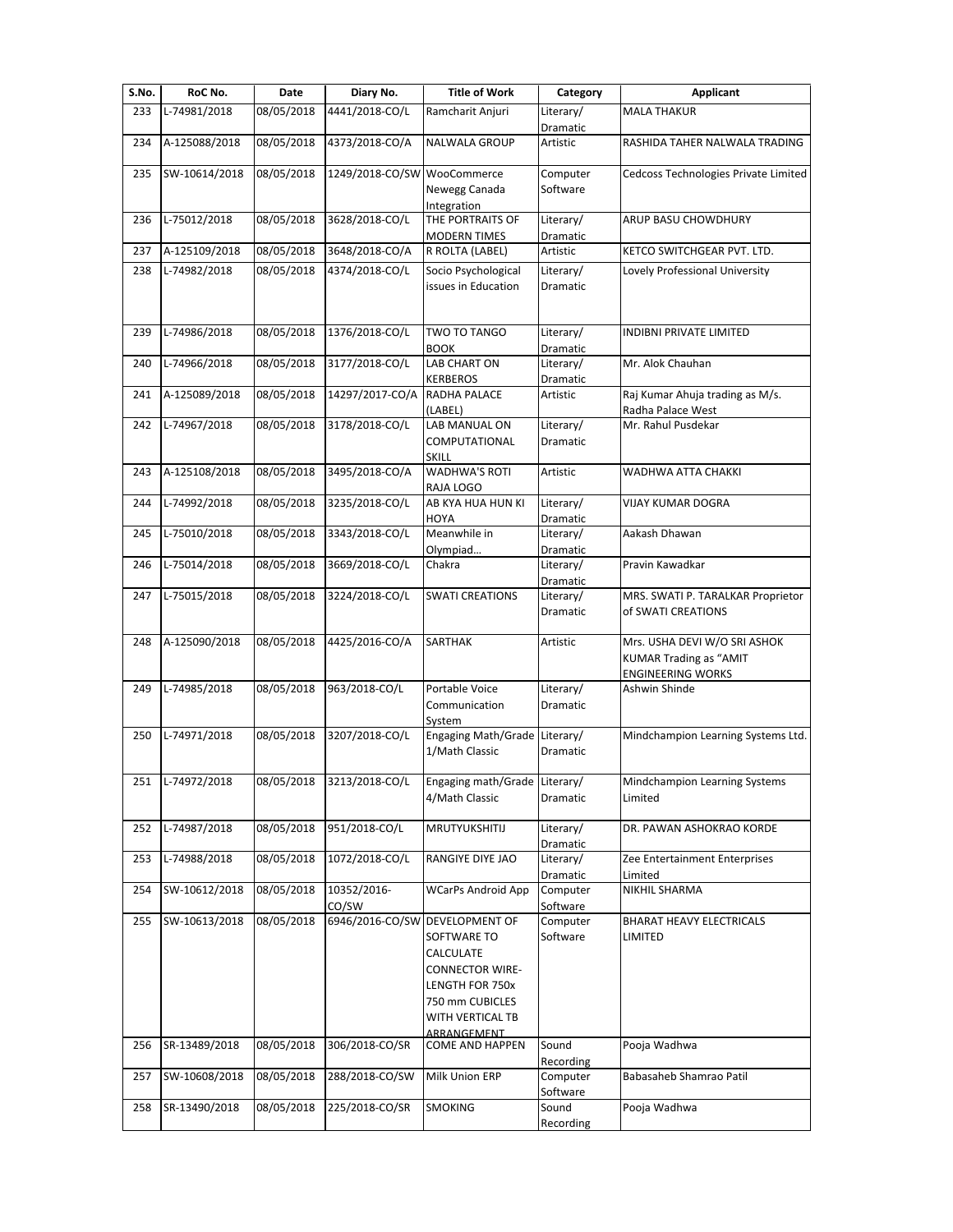| S.No. | RoC No.       | Date       | Diary No.                       | <b>Title of Work</b>                                                                                                                       | Category                     | <b>Applicant</b>                                                              |
|-------|---------------|------------|---------------------------------|--------------------------------------------------------------------------------------------------------------------------------------------|------------------------------|-------------------------------------------------------------------------------|
| 259   | A-125102/2018 | 08/05/2018 | 162/2018-CO/A                   | Kamalpur - Top View                                                                                                                        | Artistic                     | Divine World                                                                  |
| 260   | A-125098/2018 | 08/05/2018 | 370/2018-CO/A                   | <b>GRINDING WHEEL</b><br>(GGPRA-103-P-00)                                                                                                  | Artistic                     | Milltec Machinery Private Limited                                             |
| 261   | L-74976/2018  | 08/05/2018 | 2813/2017-CO/L                  | <b>SHRI SAI</b><br>SATCHARITRA (ODIA)                                                                                                      | Literary/<br>Dramatic        | SHRI SAI BABA SANSTHAN TRUST,<br><b>SHIRDI</b>                                |
| 262   | L-74978/2018  | 08/05/2018 | 2823/2017-CO/L                  | <b>SHRI SAI</b><br><b>SATCHARITRA</b><br>(Malyalam)                                                                                        | Literary/<br>Dramatic        | SHRI SAI BABA SANSTHAN TRUST,<br><b>SHIRDI</b>                                |
| 263   | L-74968/2018  | 08/05/2018 | 10278/2016-CO/L                 | 9 Months: From<br>Involution to<br>Evolution                                                                                               | Literary/<br>Dramatic        | Dr. Pallavi kwatra                                                            |
| 264   | L-75003/2018  | 08/05/2018 | 10180/2017-CO/L                 | <b>MAKING EVERYONE</b><br><b>CAPABLE FOR</b><br>WELLBEING                                                                                  | Literary/<br>Dramatic        | <b>SWAMI HARDAS</b>                                                           |
| 265   | A-125099/2018 | 08/05/2018 | 371/2018-CO/A                   | <b>MOTOR MOUNTING</b><br>ASSEMBLY GPRA-115-<br>$P-01)$                                                                                     | Artistic                     | Milltec Machinery Private Limited                                             |
| 266   | L-74989/2018  | 08/05/2018 | 16962/2017-CO/L                 | Implementation and<br>Design of SRAM with<br>low power, low area<br>and high performance<br>with CMOS 45nm,<br>65nm and 90nm<br>technology | Literary/<br><b>Dramatic</b> | Preeti.M.Dixit                                                                |
| 267   | L-74977/2018  | 08/05/2018 | 2822/2017-CO/L                  | <b>SHRI SAI</b><br>SATCHARITRA Telugu<br>(Ovi to Ovi)                                                                                      | Literary/<br>Dramatic        | SHRI SAI BABA SANSTHAN TRUST,<br><b>SHIRDI</b>                                |
| 268   | L-74974/2018  | 08/05/2018 | 2827/2017-CO/L                  | <b>SHRI SAI</b><br>SATCHARITRA<br>(Konkani)                                                                                                | Literary/<br>Dramatic        | SHRI SAI BABA SANSTHAN TRUST,<br><b>SHIRDI</b>                                |
| 269   | L-74975/2018  | 08/05/2018 | 2907/2017-CO/L                  | <b>SHRI SAI</b><br>SATCHARITRA<br>(NEPALI)                                                                                                 | Literary/<br>Dramatic        | SHRI SAI BABA SANSTHAN TRUST,<br><b>SHIRDI</b>                                |
| 270   | A-125115/2018 | 09/05/2018 | 4094/2016-CO/A                  | SHEETAL BAHAR                                                                                                                              | Artistic                     | RAHUL KUMAR GUPTA                                                             |
| 271   | L-75018/2018  | 09/05/2018 | 9597/2016-CO/L                  | YES I CAN ! LEVEL 1<br><b>BOOK 1 OF 2.</b><br><b>ENGLISH LANGUAGE</b><br>AND LITERATURE                                                    | Literary/<br><b>Dramatic</b> | DR SUNITA GANDHI                                                              |
| 272   | SR-13491/2018 | 09/05/2018 | 11065/2016-CO/M YAHVI JEWELLERY |                                                                                                                                            | Sound<br>Recording           | RICHA ROY SINGH                                                               |
| 273   | SW-10620/2018 | 09/05/2018 | 9932/2016-CO/SW Property Tax    | <b>Information System</b>                                                                                                                  | Computer<br>Software         | Kolbro Group                                                                  |
| 274   | L-75021/2018  | 09/05/2018 | 5631/2016-CO/L                  | PREM TARANG LYRICS                                                                                                                         | Literary/<br>Dramatic        | <b>CHETAN THAKUR</b>                                                          |
| 275   | A-125121/2018 | 09/05/2018 | 3875/2018-CO/A                  | <b>AERO HIVE</b>                                                                                                                           | Artistic                     | SURAKSHA ACHARYA, SOLE<br>PROPRIETRIX, TRADING AS MIDORI<br><b>ARCHITECTS</b> |
| 276   | L-75025/2018  | 09/05/2018 | 3114/2018-CO/L                  | PROCESS FOR<br><b>DEFINING VISION</b><br><b>MISSION AND PEOS</b><br>OF THE PROGRAM                                                         | Literary/<br>Dramatic        | <b>KUMAR GUARVE</b>                                                           |
| 277   | SW-10618/2018 | 09/05/2018 | 4645/2018-CO/SW GST BOT PRO     |                                                                                                                                            | Computer<br>Software         | MANOJ SADASHIV PURI                                                           |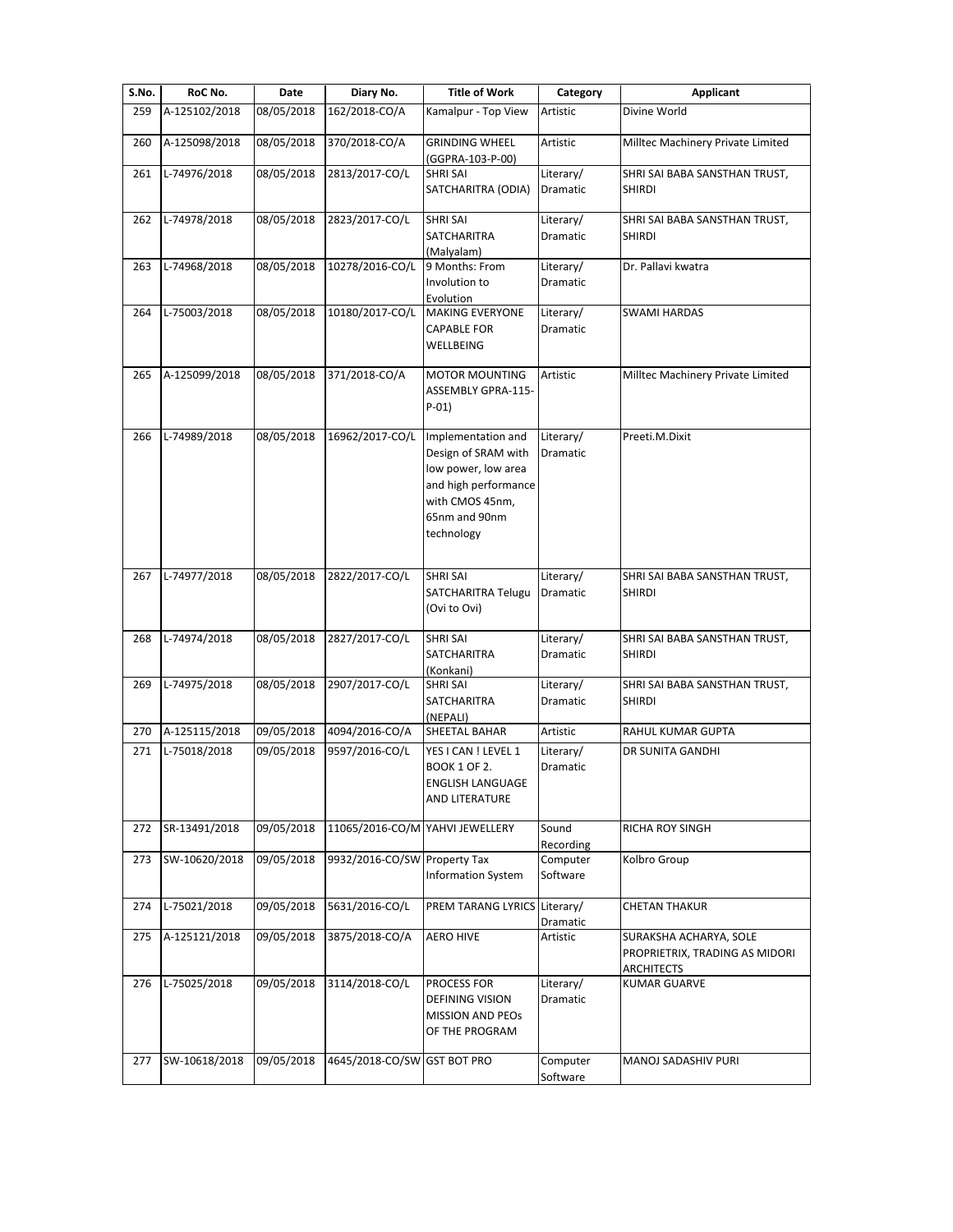| S.No. | RoC No.       | Date       | Diary No.                          | <b>Title of Work</b>                                                                                             | Category                                 | <b>Applicant</b>                           |
|-------|---------------|------------|------------------------------------|------------------------------------------------------------------------------------------------------------------|------------------------------------------|--------------------------------------------|
| 278   | SW-10621/2018 | 09/05/2018 | 8981/2016-CO/SW WEB PORTAL         |                                                                                                                  | Computer                                 | <b>BHARAT HEAVY ELECTRICALS</b>            |
|       |               |            |                                    | DEVELOPMENT AND<br>COMPUTERIZATION<br>OF ENGINEERING CO-<br>ORDINATION<br>DATA/ACTIVITIES AT<br>BHEL-BHOPAL      | Software                                 | LIMITED                                    |
| 279   | L-75028/2018  | 09/05/2018 | 3780/2018-CO/L                     | Design of Robust<br>Clocking Circuit for<br>Moderate Speed VLSI                                                  | Literary/<br>Dramatic                    | Walunj Rupali Ashok                        |
|       |               |            |                                    | <b>Chip Applications</b>                                                                                         |                                          |                                            |
| 280   | L-75035/2018  | 09/05/2018 | 4799/2018-CO/L                     | <b>SHRI</b><br>DURGASAPTASHATI<br>CHANDINAMAK<br>PAATH                                                           | Literary/<br>Dramatic                    | DR GHANSHYAM CHANDRA<br><b>UPADHYAY</b>    |
| 281   | L-75024/2018  | 09/05/2018 | 3149/2018-CO/L                     | C By Examples                                                                                                    | Literary/<br>Dramatic                    | Pawan Jiwan Dhobale                        |
| 282   | L-75023/2018  | 09/05/2018 | 3747/2018-CO/L                     | Most Un-ladylike                                                                                                 | Literary/                                | Bhavana Sanon                              |
| 283   | L-75036/2018  | 09/05/2018 | 3872/2018-CO/L                     | <b>KBE APPROACH TO</b><br>CENTRIFUGAL<br><b>COMPRESSOR CASING</b><br><b>AND DIAPHRAGM</b>                        | Dramatic<br>Literary/<br><b>Dramatic</b> | <b>BHARAT HEAVY ELECTRICALS</b><br>LIMITED |
| 284   | SW-10622/2018 | 09/05/2018 | 580/2016-CO/SW                     | Synapt - Service<br>Management                                                                                   | Computer<br>Software                     | Prodapt Solutions Pvt Ltd.                 |
|       |               |            |                                    | Framework                                                                                                        |                                          |                                            |
| 285   | SW-10625/2018 | 09/05/2018 | 10339/2016-<br>CO/SW               | SOFTWARE TO<br>COMPUTE VOLTAGE<br><b>DISTRIBUTION</b><br><b>ACROSS GAS</b><br><b>INSULATED SURGE</b><br>ARRESTER | Computer<br>Software                     | <b>BHARAT HEAVY ELECTRICALS</b><br>LIMITED |
| 286   | L-75026/2018  | 09/05/2018 | 3795/2018-CO/L                     | Lab Manual for<br><b>Electronic Devices and Dramatic</b><br>Circuits                                             | Literary/                                | Manish Katira                              |
| 287   | SW-10626/2018 | 09/05/2018 | 4387/2018-CO/SW Shopify-Pricefalls | Marketplace                                                                                                      | Computer<br>Software                     | Cedcoss Technologies Private Limited       |
| 288   | A-125120/2018 | 09/05/2018 | 4984/2018-CO/A                     | Integration<br><b>DEVLALA</b>                                                                                    | Artistic                                 | MUKESH KUMAR GUPTA                         |
| 289   | L-75031/2018  | 09/05/2018 | 3684/2018-CO/L                     | <b>INDIAN PREMIERE</b><br>SHOOTING LEAGUE                                                                        | Literary/<br>Dramatic                    | ZARAH ALI KHAN                             |
| 290   | L-75020/2018  | 09/05/2018 | 4418/2018-CO/L                     | <b>QUARTER LIFE CRISIS</b>                                                                                       | Literary/<br>Dramatic                    | UTKARSH DWIVEDI                            |
| 291   | L-75029/2018  | 09/05/2018 | 3945/2018-CO/L                     | Amazing<br>English/Work<br>Book/Grade 3/English<br>Classic                                                       | Literary/<br>Dramatic                    | Mindchampion Learning Systems<br>Limited   |
| 292   | A-125112/2018 | 09/05/2018 | 4454/2018-CO/A                     | DIVYANJALI                                                                                                       | Artistic                                 | SHREE ANU MILK PRODUCTS LIMITED            |
| 293   | L-75037/2018  | 09/05/2018 | 3987/2018-CO/L                     | 'Evil'- Screenplay                                                                                               | Literary/<br>Dramatic                    | Ankit Chandak                              |
| 294   | L-75019/2018  | 09/05/2018 | 4424/2018-CO/L                     | PASHU BOLI                                                                                                       | Literary/<br>Dramatic                    | <b>NARPAL SINGH</b>                        |
| 295   | A-125113/2018 | 09/05/2018 | 4452/2018-CO/A                     | DIVYANJALI                                                                                                       | Artistic                                 | SHREE ANU MILK PRODUCTS LIMITED            |
| 296   | SW-10619/2018 | 09/05/2018 |                                    | 4467/2018-CO/SW www.groce24.com                                                                                  | Computer<br>Software                     | Mohammed Atif Shahroze                     |
| 297   | L-75034/2018  | 09/05/2018 | 4506/2018-CO/L                     | VATAN                                                                                                            | Literary/<br>Dramatic                    | SHEKH RAHMAN                               |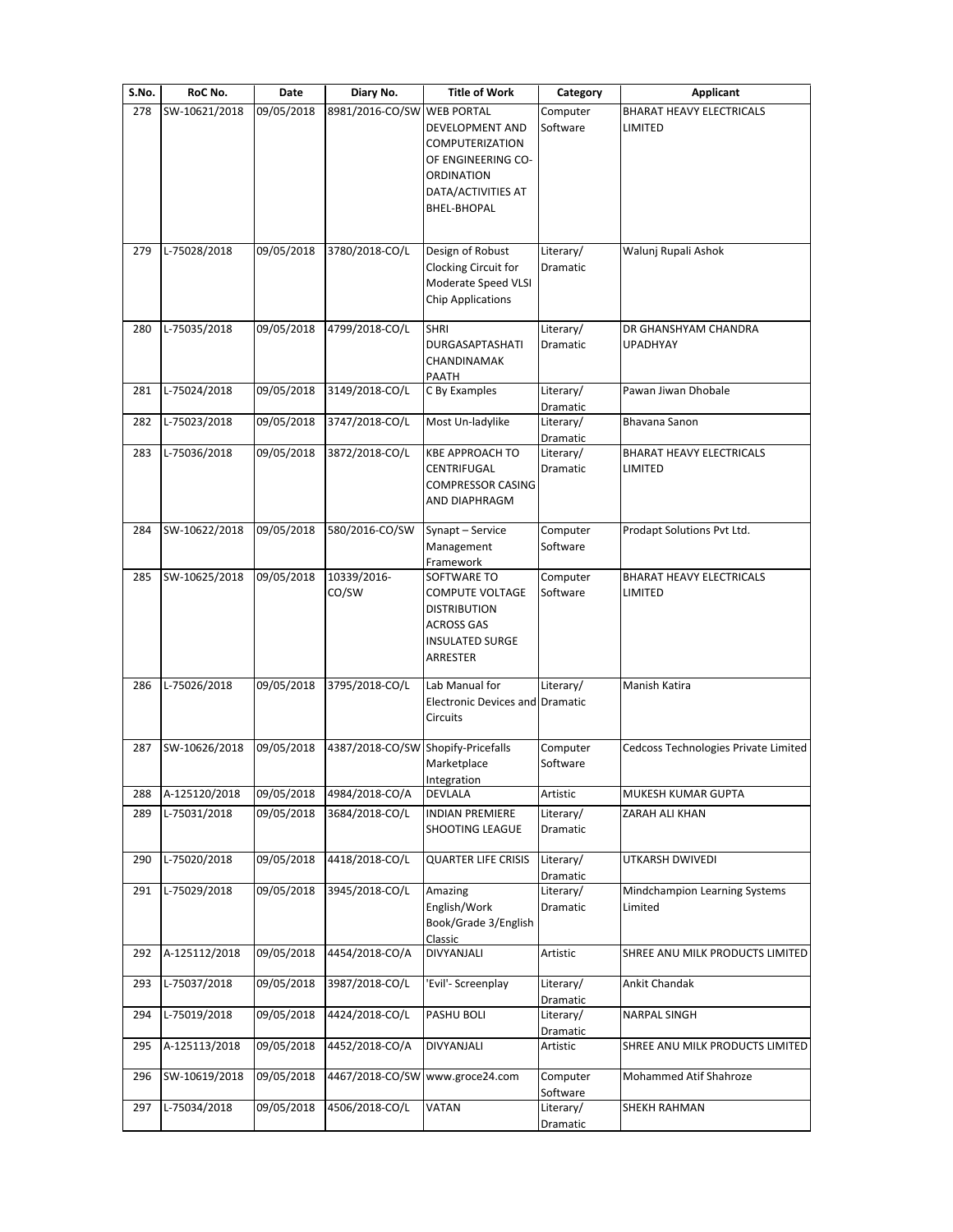| S.No. | RoC No.       | Date       | Diary No.                       | <b>Title of Work</b>                                                                                                                   | Category                     | Applicant                                                |
|-------|---------------|------------|---------------------------------|----------------------------------------------------------------------------------------------------------------------------------------|------------------------------|----------------------------------------------------------|
| 298   | SW-10627/2018 | 09/05/2018 | 4384/2018-CO/SW Shopify-Bonanza | Marketplace<br>Integration                                                                                                             | Computer<br>Software         | Cedcoss Technologies Private Limited                     |
| 299   | A-125119/2018 | 09/05/2018 | 5182/2018-CO/A                  | BE WELL HOSPITALS                                                                                                                      | Artistic                     | BE WELL HOSPITALS PVT. LTD.,                             |
| 300   | SW-10624/2018 | 09/05/2018 | 2210/2018-CO/SW                 | <b>SMART VEHICLE</b><br>MANAGEMENT<br>(SVM)SYSTEM                                                                                      | Computer<br>Software         | GNP TECH CONSULTING PVT LTD                              |
| 301   | L-75027/2018  | 09/05/2018 | 2272/2018-CO/L                  | AN IMPROVED<br><b>GENETIC ALGORITHM</b><br><b>BASED WEIGHT</b><br>OPTIMIZED RBF<br><b>KERNEL SYSTEM FOR</b><br><b>FACE RECOGNITION</b> | Literary/<br>Dramatic        | RAM NARESH VERMA, DR. MURTAZA<br><b>ABBAS RIZVI</b>      |
| 302   | SR-13492/2018 | 09/05/2018 | 4512/2018-CO/SR                 | JD JAWZ - LOVE YOU                                                                                                                     | Sound<br>Recording           | JAMPARANGI DURGA VENKATESH                               |
| 303   | A-125117/2018 | 09/05/2018 | 4748/2018-CO/A                  | <b>MURPHY</b>                                                                                                                          | Artistic                     | <b>FAIRDEALS</b>                                         |
| 304   | A-125118/2018 | 09/05/2018 | 5231/2018-CO/A                  | SANDVIK COROMANT                                                                                                                       | Artistic                     | Sandvik Intellectual Property AB                         |
| 305   | L-75022/2018  | 09/05/2018 | 8348/2016-CO/L                  | Mother of Languages<br>in Tamil                                                                                                        | Literary/<br>Dramatic        | Josely Sam Das A                                         |
| 306   | A-125116/2018 | 09/05/2018 | 5056/2018-CO/A                  | <b>MAYUR</b>                                                                                                                           | Artistic                     | ALO MAJUMDER                                             |
| 307   | L-75033/2018  | 09/05/2018 | 1917/2018-CO/L                  | Training process for<br>theory paper writing<br>in medical education<br>for undergraduates<br>and postgraduates                        | Literary/<br><b>Dramatic</b> | Dr. Samarth Shukla                                       |
| 308   | L-75032/2018  | 09/05/2018 | 369/2018-CO/L                   | <b>HOPE</b>                                                                                                                            | Literary/<br>Dramatic        | <b>VIVEK P AUGUSTY</b>                                   |
| 309   | SW-10628/2018 | 09/05/2018 |                                 | 4382/2018-CO/SW Fruugo Marketplace<br>Integration                                                                                      | Computer<br>Software         | Cedcoss Technologies Private Limited                     |
| 310   | L-75030/2018  | 09/05/2018 | 3948/2018-CO/L                  | Amazing<br>English/Work<br>Book/Grade 4/English<br>Classic                                                                             | Literary/<br>Dramatic        | Mindchampion Learning Systems<br>Limited                 |
| 311   | A-125114/2018 | 09/05/2018 | 4377/2018-CO/A                  | <b>EVERGREEN INFRA</b><br><b>DEVELOPERS &amp;</b><br>PROMOTERS                                                                         | Artistic                     | MR. AJAY SINGH & HARISH CHAND<br><b>SINGH</b>            |
| 312   | SW-10623/2018 | 09/05/2018 | 4497/2018-CO/SW                 | <b>WebSYS A WEB</b><br><b>BASED R AND D</b><br><b>PROJECT</b><br><b>INFORMATION</b><br>MANAGEMENT<br>SYSTEM                            | Computer<br>Software         | COUNCIL OF SCIENTIFIC AND<br><b>INDUSTRIAL RESEARCH</b>  |
| 313   | A-125122/2018 | 10/05/2018 | 7941/2016-CO/A                  | Shahi Gulab Lable                                                                                                                      | Artistic                     | Ms. Seema Kandoi                                         |
| 314   | L-75065/2018  | 10/05/2018 | 4406/2018-CO/L                  | <b>AIRWORTHINESS</b><br><b>GROUP PROCEDURES</b>                                                                                        | Literary/<br>Dramatic        | STRATEGIC ELECTRONICS RESEARCH<br>AND DESIGN CENTER      |
| 315   | L-75063/2018  | 10/05/2018 | 4420/2018-CO/L                  | POLICY DOCUMENT<br>ON UTILISATION OF<br>THIRD PARTY<br><b>INSPECTION SERVICES</b>                                                      | Literary/<br>Dramatic        | HINDUSTAN AERONAUTICS LIMITED<br><b>CORPORATE OFFICE</b> |
| 316   | L-75048/2018  | 10/05/2018 | 3964/2018-CO/L                  | Trading the Markets<br>the Point & Figure<br>way                                                                                       | Literary/<br>Dramatic        | Prashant Shah                                            |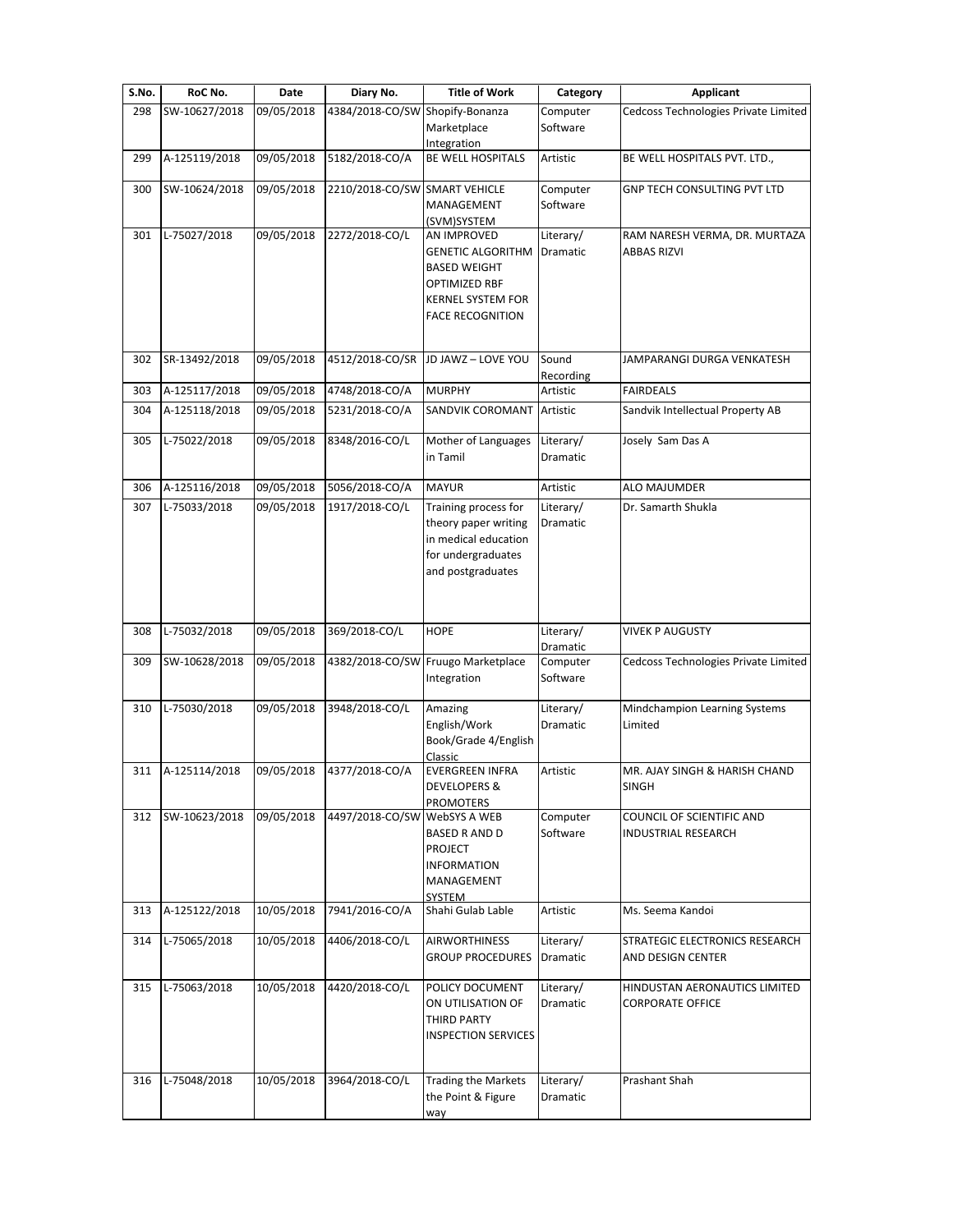| S.No. | RoC No.       | Date       | Diary No.                 | <b>Title of Work</b>                                                                                                                                                             | Category              | <b>Applicant</b>                                                            |
|-------|---------------|------------|---------------------------|----------------------------------------------------------------------------------------------------------------------------------------------------------------------------------|-----------------------|-----------------------------------------------------------------------------|
| 317   | A-125123/2018 | 10/05/2018 | 1568/2018-CO/A            | TOYS & KIDS WORLD                                                                                                                                                                | Artistic              | Toys and Kids Retail Pvt. Ltd.                                              |
| 318   | L-75069/2018  | 10/05/2018 | 3518/2018-CO/L            | <b>Engaging Math/Grade</b><br>1/Work Book/Math<br>Classic                                                                                                                        | Literary/<br>Dramatic | Mindchampion Learning Systems<br>Limited                                    |
| 319   | M-513/2018    | 10/05/2018 | 3990/2018-CO/M            | Bangla song<br>'Shondhybela'                                                                                                                                                     | Music                 | Kaushik Mandal                                                              |
| 320   | L-75067/2018  | 10/05/2018 | 4408/2018-CO/L            | CONFIGURATION<br>MANAGEMENT AND<br><b>CONTROL USER</b><br><b>GUIDE</b>                                                                                                           | Literary/<br>Dramatic | STRATEGIC ELECTRONICS RESEARCH<br>AND DESIGN CENTRE                         |
| 321   | L-75052/2018  | 10/05/2018 | 3932/2018-CO/L            | Meera                                                                                                                                                                            | Literary/<br>Dramatic | Shipra Sinha Sakxena                                                        |
| 322   | L-75045/2018  | 10/05/2018 | 2446/2018-CO/L            | ishaq wala love                                                                                                                                                                  | Literary/<br>Dramatic | shahzaad                                                                    |
| 323   | L-75062/2018  | 10/05/2018 | 4568/2018-CO/L            | Sattvik India Council<br><b>Quality Management</b><br>Manual Vol 1.                                                                                                              | Literary/<br>Dramatic | Abhishek Biswas                                                             |
| 324   | A-125133/2018 | 10/05/2018 | 2642/2018-CO/A            | <b>CHAKRI HARAM</b><br>KUNDAN NECKLACE<br>SET                                                                                                                                    | Artistic              | <b>MANGESH MADHUKAR SHINDE</b>                                              |
| 325   | L-75038/2018  | 10/05/2018 | 5159/2018-CO/L            | CA FINAL DIRECT TAX<br>LAWS - Solutions to<br>Questions - for May<br>and November 2018 -<br>Part A                                                                               | Literary/<br>Dramatic | <b>ASHISH GOYAL</b>                                                         |
| 326   | L-75066/2018  | 10/05/2018 | 4746/2018-CO/L            | <b>BEHAYA</b>                                                                                                                                                                    | Literary/<br>Dramatic | MOHIT KUMAR SHARMA                                                          |
| 327   | L-75050/2018  | 10/05/2018 | 2940/2018-CO/L            | Prathisandhikalile<br>Sadhyathakal                                                                                                                                               | Literary/<br>Dramatic | Saju Mathew                                                                 |
| 328   | L-75041/2018  | 10/05/2018 | 4564/2018-CO/L            | Inventive feint to<br>forestall fissure in rail<br>track structure                                                                                                               | Literary/<br>Dramatic | Kavitha Subramani                                                           |
| 329   | L-75049/2018  | 10/05/2018 | 2435/2018-CO/L            | LYFSAVER                                                                                                                                                                         | Literary/<br>Dramatic | <b>IRFAN KHAN</b>                                                           |
| 330   | A-125130/2018 | 10/05/2018 | 2331/2018-CO/A            | <b>BOROLINE SX POT</b>                                                                                                                                                           | Artistic              | G. D. PHARMACEUTICALS PRIVATE<br>LIMITED                                    |
| 331   | L-75078/2018  |            | 10/05/2018 2909/2018-CO/L | THE JOURNEY TO<br>UNPREJUDICED<br><b>OBSERVATION</b><br>PRINCIPLES &<br><b>PRACTICE</b>                                                                                          | Literary/<br>Dramatic | DR. M.L. DHAWALE MEMORIAL<br>TRUST HAVING TRUSTEE DR. SHIRISH<br>PHANSALKAR |
| 332   | L-75044/2018  | 10/05/2018 | 2618/2018-CO/L            | <b>DESIGN CHALLENGES</b><br>AND SOLUTIONS TO<br><b>OVERCOME SINGLE</b><br>POINT FAILURE CASES<br>IN MAIN ROTOR<br><b>ACTUATOR TO MEET</b><br><b>AIRWORTHINESS</b><br>REQUIREMENT | Literary/<br>Dramatic | THE DY GENERAL MANAGER                                                      |
| 333   | L-75051/2018  | 10/05/2018 | 4571/2018-CO/L            | <b>BHOLE BABA KE</b><br>CHETAK                                                                                                                                                   | Literary/<br>Dramatic | DALIP VERMAN ALIAS GURU JI BHOLE<br>BABA                                    |
| 334   | A-125125/2018 | 10/05/2018 | 1585/2018-CO/A            | <b>SANSKAR WITH</b><br><b>IMAGE OF HORSE</b>                                                                                                                                     | Artistic              | SANSKAR TEX PRINTS                                                          |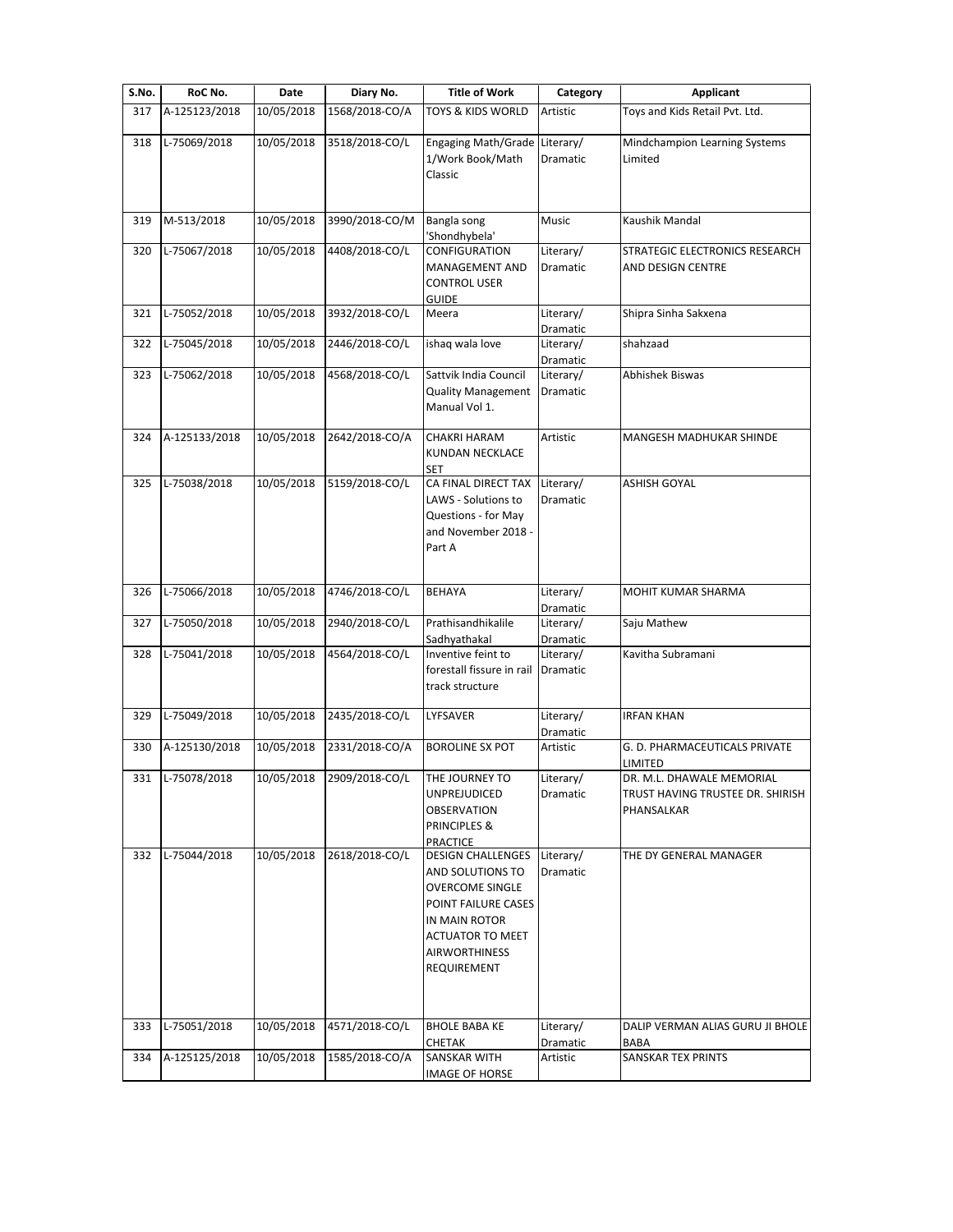| S.No. | RoC No.       | Date       | Diary No.                   | <b>Title of Work</b>                                                                                                                      | Category              | Applicant                                                |
|-------|---------------|------------|-----------------------------|-------------------------------------------------------------------------------------------------------------------------------------------|-----------------------|----------------------------------------------------------|
| 335   | L-75064/2018  | 10/05/2018 | 4423/2018-CO/L              | <b>CORPORATE QUALITY</b><br><b>ASSURANCE</b><br><b>GUIDELINES ON</b><br><b>EVALUATION AND</b><br>SELECTION OF<br><b>INSPECTION BODIES</b> | Literary/<br>Dramatic | HINDUSTAN AERONAUTICS LIMITED<br><b>CORPORATE OFFICE</b> |
| 336   | L-75054/2018  | 10/05/2018 | 3979/2018-CO/L              | YOUTUBE                                                                                                                                   | Literary/<br>Dramatic | <b>DEEPAK</b>                                            |
| 337   | M-514/2018    | 10/05/2018 | 3991/2018-CO/M              | Bangla song 'Boi<br>Dakey Oi'                                                                                                             | Music                 | Kaushik Mandal                                           |
| 338   | L-75060/2018  | 10/05/2018 | 3928/2018-CO/L              | MATRU DESHAM<br><b>MANA KRUSHI</b><br>BHARATAM                                                                                            | Literary/<br>Dramatic | <b>VENKATESHA B</b>                                      |
| 339   | L-75042/2018  | 10/05/2018 | 4389/2018-CO/L              | Beyond the Stone<br>Hedge                                                                                                                 | Literary/<br>Dramatic | Maneesha Agrawal                                         |
| 340   | L-75076/2018  | 10/05/2018 | 3905/2018-CO/L              | LOVEBEAT                                                                                                                                  | Literary/<br>Dramatic | JATINDER SINGH                                           |
| 341   | L-75059/2018  | 10/05/2018 | 3943/2018-CO/L              | Amazing<br>English/Work<br>Book/Grade 2/English<br>Classic                                                                                | Literary/<br>Dramatic | Mindchampion Learning Systems<br>Limited                 |
| 342   | L-75058/2018  | 10/05/2018 | 3960/2018-CO/L              | Amazing<br>English/Work<br>Book/Grade 8/English<br>Classic                                                                                | Literary/<br>Dramatic | Mindchampion Learning Systems<br>Limited                 |
| 343   | L-75072/2018  | 10/05/2018 | 3933/2018-CO/L              | A Country without a<br>Poet                                                                                                               | Literary/<br>Dramatic | Roopini Mayur Balaji                                     |
| 344   | M-512/2018    | 10/05/2018 | 3994/2018-CO/M              | Bangla song 'Chalo<br>Digha Chalo'                                                                                                        | Music                 | Kaushik Mandal                                           |
| 345   | L-75079/2018  | 10/05/2018 | 3891/2018-CO/L              | After the Massacre                                                                                                                        | Literary/<br>Dramatic | Aman Singh                                               |
| 346   | L-75056/2018  | 10/05/2018 | 3753/2018-CO/L              | <b>Essential Notes for</b><br>XIIth Biology-I                                                                                             | Literary/<br>Dramatic | <b>Atomos Education Pvt Ltd</b>                          |
| 347   | CF-4081/2018  | 10/05/2018 | 11124/2017-<br>CO/CF        | VAAHO ANIMATORS                                                                                                                           | Film                  | Cinematograph VAAHO ANIMATORS                            |
| 348   | L-75047/2018  | 10/05/2018 | 3800/2018-CO/L              | PIPE SUPPORT<br><b>STANDARD FOR</b><br>SECONDARY<br><b>SUPPORTS</b>                                                                       | Literary/<br>Dramatic | BHARAT HEAVY ELECTRICALS<br>LIMITED                      |
| 349   | A-125134/2018 | 10/05/2018 | 9424/2017-CO/A              | PLANING POINT                                                                                                                             | Artistic              | PARESH G. POLARIA,                                       |
| 350   | SR-13496/2018 | 10/05/2018 | 3038/2018-CO/SR AA TOH SAHI | JUDWAA 2                                                                                                                                  | Sound<br>Recording    | SUPER CASSETTES INDUSTRIES PVT<br>LTD                    |
| 351   | A-125128/2018 | 10/05/2018 | 3236/2018-CO/A              | DAVAT RICH MANGO                                                                                                                          | Artistic              | CHETANBHAI V KHANPARA                                    |
| 352   | L-75068/2018  | 10/05/2018 | 4798/2018-CO/L              | <b>SHRI</b><br>DURGASAPTASHATI<br>YOGININAMAK<br>PAATH                                                                                    | Literary/<br>Dramatic | DR GHANSHYAM CHANDRO<br><b>UPADHYAY</b>                  |
| 353   | L-75071/2018  | 10/05/2018 | 4797/2018-CO/L              | <b>SHRI</b><br>DURGASAPTASHATI<br>PARACHANDINAMAK<br>PAATH                                                                                | Literary/<br>Dramatic | DR GHANSHYAM CHANDRA<br>UPADHYAY                         |
| 354   | SR-13495/2018 | 10/05/2018 | 3037/2018-CO/SR             | <b>OONCHI HAI</b><br><b>BUILDING 2.0</b><br>JUDWAA 2                                                                                      | Sound<br>Recording    | SUPER CASSETTES INDUSTRIES PVT<br>LTD                    |
| 355   | L-75080/2018  | 10/05/2018 | 4800/2018-CO/L              | <b>SHRI</b><br>DURGASAPTASHATI<br>MAHACHANDINAMA<br>K PAATH                                                                               | Literary/<br>Dramatic | DR GHANSHYAM CHANDRA<br>UPADHYAY                         |
| 356   | A-125127/2018 | 10/05/2018 | 3130/2018-CO/SR             | <b>LONGRIVER LABEL</b>                                                                                                                    | Artistic              | VINODBHAI K. KUNDARIYA AND<br>JITENDRABHAI H. KUNDARIYA  |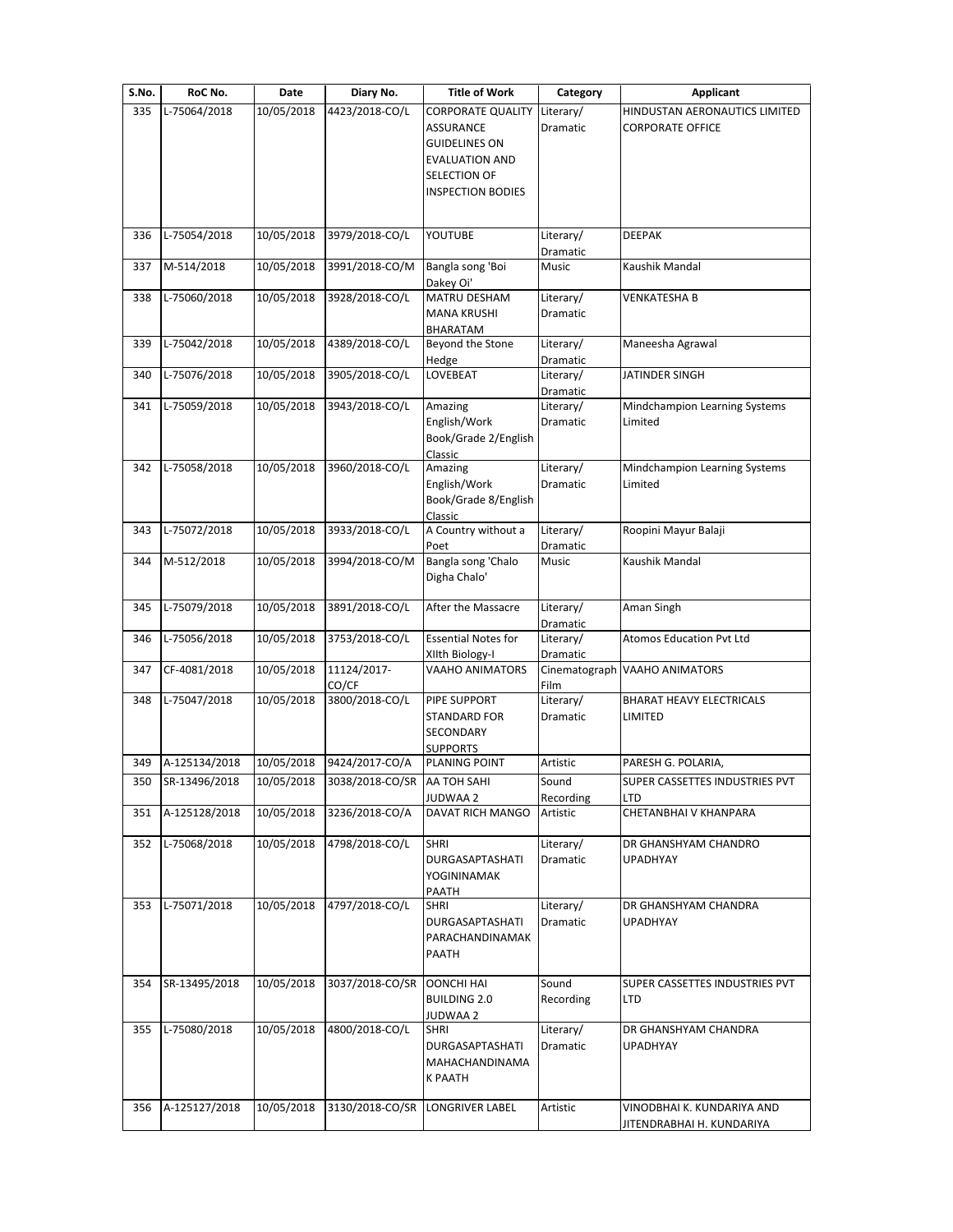| S.No. | RoC No.       | Date       | Diary No.                    | <b>Title of Work</b>                                                                                                   | Category                     | <b>Applicant</b>                                                              |
|-------|---------------|------------|------------------------------|------------------------------------------------------------------------------------------------------------------------|------------------------------|-------------------------------------------------------------------------------|
| 357   | L-75082/2018  | 10/05/2018 | 12508/2017-CO/L              | <b>IMPLEMENTING</b><br>EFFECTIVE ESSAY<br><b>WRITING FOR IELTS</b>                                                     | Literary/<br>Dramatic        | RAO SMART COACHING                                                            |
| 358   | L-75053/2018  | 10/05/2018 | 3674/2018-CO/L               | SKY FULL OF DREAMS                                                                                                     | Literary/<br>Dramatic        | Piyush Verma                                                                  |
| 359   | SW-10630/2018 | 10/05/2018 | 6294/2017-CO/SW THE MED LIFE |                                                                                                                        | Computer<br>Software         | <b>MOHSIN ALI KHAN</b>                                                        |
| 360   | L-75061/2018  | 10/05/2018 | 3848/2018-CO/L               | Kalyug Ke Bhagwan                                                                                                      | Literary/<br>Dramatic        | Rajesh Kumar                                                                  |
| 361   | L-75077/2018  | 10/05/2018 | 3744/2018-CO/L               | Mundane Musings of<br>a Misunderstood<br>Mind                                                                          | Literary/<br>Dramatic        | Bhavana Sanon                                                                 |
| 362   | L-75043/2018  | 10/05/2018 | 2993/2018-CO/L               | <b>GOVERNMENT AND</b><br>POLITICS IN<br>ARUNACHAL<br>PRADESH                                                           | Literary/<br>Dramatic        | <b>SANJAY DUBEY</b>                                                           |
| 363   | SR-13494/2018 | 10/05/2018 | 3036/2018-CO/SR              | <b>SUNO GANPATI</b><br><b>BAPPA MORYA</b><br>JUDWAA 2                                                                  | Sound<br>Recording           | SUPER CASSETTES INDUSTRIES PVT<br><b>LTD</b>                                  |
| 364   | A-125126/2018 | 10/05/2018 | 3060/2018-CO/A               | <b>TECHOL LABEL</b>                                                                                                    | Artistic                     | ROHIT GANGADAS SANGHAVI                                                       |
| 365   | L-75074/2018  | 10/05/2018 | 4801/2018-CO/L               | <b>SHRI</b><br>DURGASAPTASHATI<br>ROOPCHANDINAMAK<br>PAATH                                                             | Literary/<br>Dramatic        | DR GHANSHYAM CHANDRA<br><b>UPADHYAY</b>                                       |
| 366   | A-125124/2018 | 10/05/2018 | 3134/2018-CO/A               | <b>CHANDNI BAKERY</b><br>LABEL                                                                                         | Artistic                     | AFSARALI ABDULGANI SIDDIQUI<br><b>MOHD AKRAM ABDULGANI</b><br><b>DIDDIQUI</b> |
| 367   | L-75039/2018  | 10/05/2018 | 4795/2018-CO/L               | <b>SHRI</b><br><b>DURGASAPTASHATI</b><br>MRITSANJEEVNINAM<br><b>AK PAATH</b>                                           | Literary/<br>Dramatic        | DR G GHANSHYAM CHANDRA<br><b>UPADHYAY</b>                                     |
| 368   | L-75040/2018  | 10/05/2018 | 4803/2018-CO/L               | <b>SHRI</b><br><b>DURGASAPTASHATI</b><br>SAPTASHATINAMAK<br>PAATH                                                      | Literary/<br>Dramatic        | DR GHANSHYAM CHANDRA<br><b>UPADHYAY</b>                                       |
| 369   | L-75075/2018  | 10/05/2018 | 4802/2018-CO/L               | <b>SHRI</b><br>DURGASAPTASHATI<br>MAHATANTRINAMAK<br>PAATH                                                             | Literary/<br><b>Dramatic</b> | DR GHANSHYAM CHANDRA<br>UPADHYAY                                              |
| 370   | L-75073/2018  | 10/05/2018 | 3157/2018-CO/L               | LAB CHART FOR HIGH Literary/<br><b>VOLTAGE</b><br>LABORATORY                                                           | Dramatic                     | Rahul D. Jawale                                                               |
| 371   | A-125129/2018 | 10/05/2018 | 3903/2018-CO/A               | SHAKTI LABEL                                                                                                           | Artistic                     | MANSURI RASULBHAI GULAMNABI                                                   |
| 372   | L-75081/2018  | 10/05/2018 | 18519/2017-CO/L              | Performance<br>enhancement of<br>shunt active filter<br>using sliding mode<br>and proportional<br>resonance controller | Literary/<br>Dramatic        | Mahajan Yugandhara Sanjay                                                     |
| 373   | L-75070/2018  | 10/05/2018 | 3248/2018-CO/L               | Dharti Se Sitaron Tak<br>Proxima Ka Rahasya                                                                            | Literary/<br>Dramatic        | Saurabhkumar Lal                                                              |
| 374   | A-125132/2018 | 10/05/2018 | 8621/2017-CO/A               | ZOGO                                                                                                                   | Artistic                     | SHRI. UTTAM SWARUP TOLASARIYA                                                 |
| 375   | L-75057/2018  | 10/05/2018 | 3776/2018-CO/L               | Taalikoteya<br>Kadanadalli                                                                                             | Literary/<br>Dramatic        | Vittalraya Shenoy                                                             |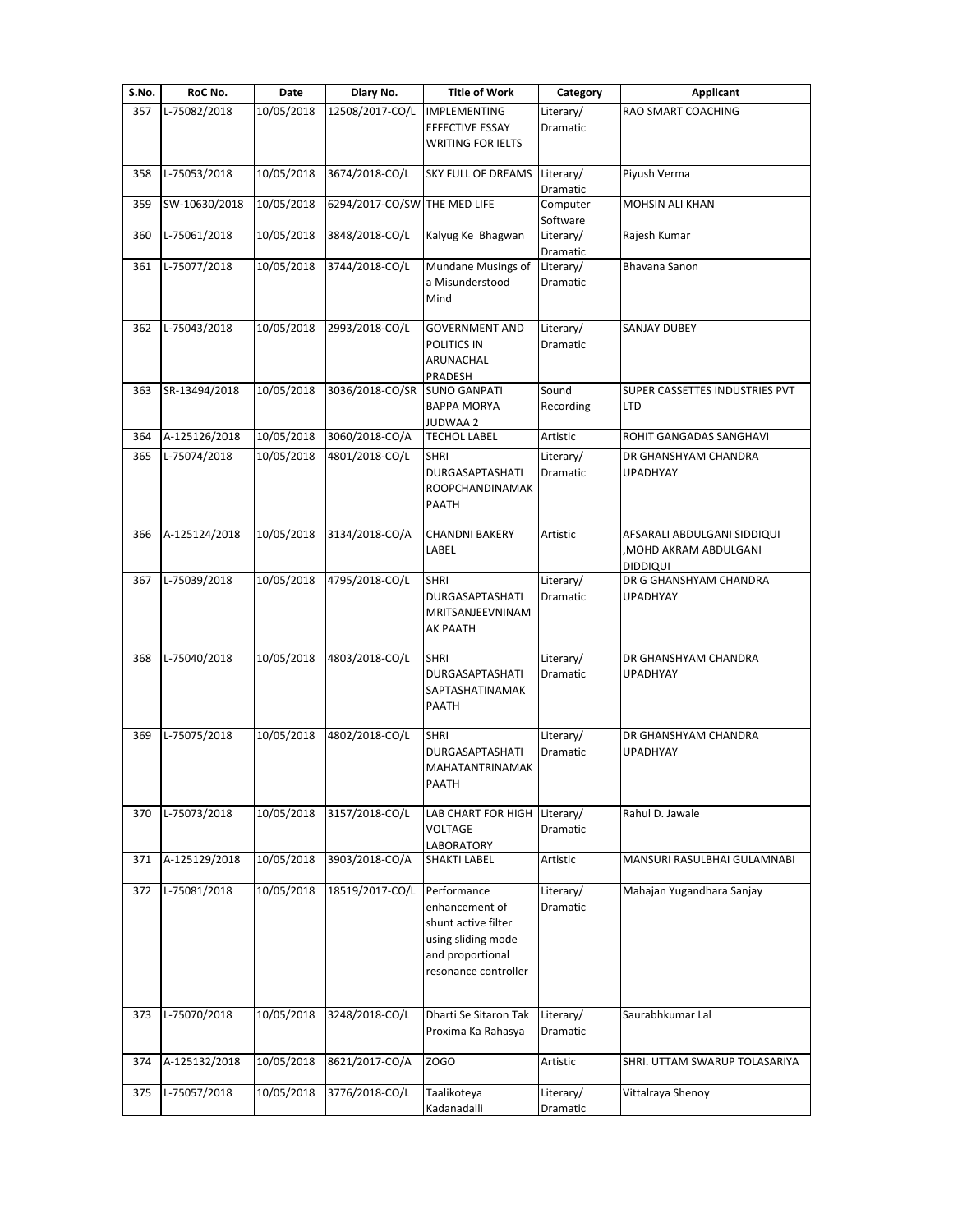| S.No. | RoC No.       | Date       | Diary No.                          | <b>Title of Work</b>                 | Category              | <b>Applicant</b>                          |
|-------|---------------|------------|------------------------------------|--------------------------------------|-----------------------|-------------------------------------------|
| 376   | SR-13493/2018 | 10/05/2018 | 3035/2018-CO/SR                    | CHALTI HAI KYA 9SE<br>12 JUDWAA 2    | Sound<br>Recording    | SUPER CASSETTES INDUSTRIES<br>PRIVATE LTD |
| 377   | L-75046/2018  | 10/05/2018 | 3811/2018-CO/L                     | SCHEME FOR ISA100                    | Literary/             | <b>BHARAT HEAVY ELECTRICALS</b>           |
|       |               |            |                                    | 11a PROTOCOL                         | Dramatic              | LIMITED                                   |
|       |               |            |                                    | <b>BASED WIRELESS</b>                |                       |                                           |
|       |               |            |                                    | <b>CONTROL SYSTEM</b>                |                       |                                           |
|       |               |            |                                    | <b>FOR ESP</b>                       |                       |                                           |
|       |               |            |                                    | <b>EQUIPMENTS</b>                    |                       |                                           |
|       |               |            |                                    |                                      |                       |                                           |
| 378   | L-75055/2018  | 10/05/2018 | 3876/2018-CO/L                     | DISENO - the<br>modificaar           | Literary/<br>Dramatic | Yasmeen D. Shaikh                         |
| 379   | A-125131/2018 | 10/05/2018 | 9672/2017-CO/A                     | P PATEL                              | Artistic              | 1, SHANTILAL ODHAVJIBHAI LAKHANI          |
|       |               |            |                                    |                                      |                       | ,2 BHARATBHAI ODHAVJIBHAI                 |
|       |               |            |                                    |                                      |                       | LAKHANI ,3 VINODBHAI                      |
|       |               |            |                                    |                                      |                       | ODHAVJIBHAI LAKHAN,                       |
|       |               |            |                                    |                                      |                       |                                           |
| 380   | SW-10629/2018 | 10/05/2018 | 4790/2017-CO/SW MEDICO SKILLS      |                                      | Computer              | MOHSIN ALI KHAN                           |
|       |               |            |                                    |                                      | Software              |                                           |
| 381   | SW-10641/2018 | 11/05/2018 | 14693/2017-                        | www.ikhtutors.com                    | Computer              | Durairaj Aruldurai Vanniyar               |
|       |               |            | CO/SW                              |                                      | Software              |                                           |
| 382   | SW-10640/2018 | 11/05/2018 | 4089/2016-CO/SW ValueCallz (Voice) |                                      | Computer              | ValueFirst Digital Media Private          |
|       |               |            |                                    | Product                              | Software              | Limited                                   |
| 383   | A-125142/2018 | 11/05/2018 | 9196/2016-CO/A                     | ARTWORK-                             | Artistic              | TOHFAA GIFTING PRIVATE LIMITED            |
|       |               |            |                                    | <b>FORGIVENESS</b>                   |                       |                                           |
| 384   | A-125148/2018 | 11/05/2018 | 9204/2016-CO/A                     | <b>KEEP SMILING T SHIRT Artistic</b> |                       | TOHFAA GIFTING PRIVATE LIMITED            |
|       |               |            |                                    | <b>DESIGN</b>                        |                       |                                           |
| 385   | A-125137/2018 | 11/05/2018 | 9186/2016-CO/A                     | <b>KEEP FAITH IN GOD T</b>           | Artistic              | TOHFAA GIFTING PRIVATE LIMITED            |
|       |               |            |                                    | SHIRT DESIGN                         |                       |                                           |
|       |               |            |                                    |                                      |                       |                                           |
| 386   | A-125150/2018 | 11/05/2018 | 9202/2016-CO/A                     | <b>KEEP SMILING T SHIRT Artistic</b> |                       | TOHFAA GIFTING PRIVATE LIMITED            |
|       |               |            |                                    | DESIGN                               |                       |                                           |
| 387   | A-125144/2018 | 11/05/2018 | 9197/2016-CO/A                     | BE HELPFUL T SHIRT                   | Artistic              | TOHFAA GIFTING PRIVATE LIMITED            |
|       |               |            |                                    | <b>DESIGN</b>                        |                       |                                           |
| 388   | A-125136/2018 | 11/05/2018 | 17476/2017-CO/A                    | PRABHUJI HOUSE OF                    | Artistic              | HALDIRAM BHUJIAWALA LIMITED               |
|       |               |            |                                    | <b>HALDIRAM'S LABEL</b>              |                       |                                           |
|       |               |            |                                    |                                      |                       |                                           |
| 389   | SW-10638/2018 | 11/05/2018 | 5842/2016-CO/SW Subroutines for    |                                      | Computer              | Merugu Suresh                             |
|       |               |            |                                    | <b>Automated Edge</b>                | Software              |                                           |
|       |               |            |                                    | Preservation in Color                |                       |                                           |
|       |               |            |                                    | Image using                          |                       |                                           |
|       |               |            |                                    | Colorimetry                          |                       |                                           |
| 390   | A-125147/2018 | 11/05/2018 | 9187/2016-CO/A                     | <b>ARTWORK PATIENCE</b>              | Artistic              | TOHFAA GIFTING PRIVATE LIMITED            |
|       |               |            |                                    |                                      |                       |                                           |
| 391   | A-125149/2018 | 11/05/2018 | 9203/2016-CO/A                     | SPEAK THE TRUTH T                    | Artistic              | TOHFAA GIFTING PRIVATE LIMITED            |
|       |               |            |                                    | SHIRT DESIGN                         |                       |                                           |
| 392   | SW-10637/2018 | 11/05/2018 | 17372/2017-                        | <b>HOSPITAL SOFTWARE</b>             | Computer              | DHANALAKSHMI.S                            |
|       |               |            | CO/SW                              |                                      | Software              |                                           |
| 393   | A-125138/2018 | 11/05/2018 | 9185/2016-CO/A                     | TRUTH WILL WIN T                     | Artistic              | TOHFAA GIFTING PRIVATE LIMITED            |
|       |               |            |                                    | SHIRT DESIGN                         |                       |                                           |
| 394   | A-125151/2018 | 11/05/2018 | 9201/2016-CO/A                     | BE FLEXIBLE T SHIRT                  | Artistic              | TOHFAA GIFTING PRIVATE LIMITED            |
|       |               |            |                                    | DESIGN                               |                       |                                           |
| 395   | A-125141/2018 | 11/05/2018 | 9182/2016-CO/A                     | BE POSITIVE T SHIRT                  | Artistic              | TOHFAA GIFTING PRIVATE LIMITED            |
|       |               |            |                                    | DESIGN                               |                       |                                           |
| 396   | A-125143/2018 | 11/05/2018 | 9198/2016-CO/A                     | SPEAK THE TRUTH T                    | Artistic              | TOHFAA GIFTING PRIVATE LIMITED            |
|       |               |            |                                    | SHIRT DESIGN                         |                       |                                           |
| 397   | A-125140/2018 | 11/05/2018 | 9183/2016-CO/A                     | BE POSITIVE T SHIRT                  | Artistic              | TOHFAA GIFTING PRIVATE LIMITED            |
|       |               |            |                                    | <b>DESIGN</b>                        |                       |                                           |
| 398   | A-125145/2018 | 11/05/2018 | 9199/2016-CO/A                     | TRUTH WILL WIN T                     | Artistic              | TOHFAA GIFTING PRIVATE LIMITED            |
|       |               |            |                                    | SHIRT DESIGN                         |                       |                                           |
| 399   | A-125139/2018 | 11/05/2018 | 9184/2016-CO/A                     | <b>ARTWORK LOVE</b>                  | Artistic              | TOHFAA GIFTING PRIVATE LIMITED            |
|       |               |            |                                    |                                      |                       |                                           |
| 400   | A-125146/2018 | 11/05/2018 | 9200/2016-CO/A                     | SPEAK HE TRUTH T                     | Artistic              | TOHFAA GIFTING PRIVATE LIMITED            |
|       |               |            |                                    | SHIRT DESIGN                         |                       |                                           |
| 401   | SW-10635/2018 | 11/05/2018 |                                    | 3308/2018-CO/SW Bonanza Magento 2    | Computer              | Cedcoss Technologies Private Limited      |
|       |               |            |                                    | Integration                          | Software              |                                           |
|       |               |            |                                    |                                      |                       |                                           |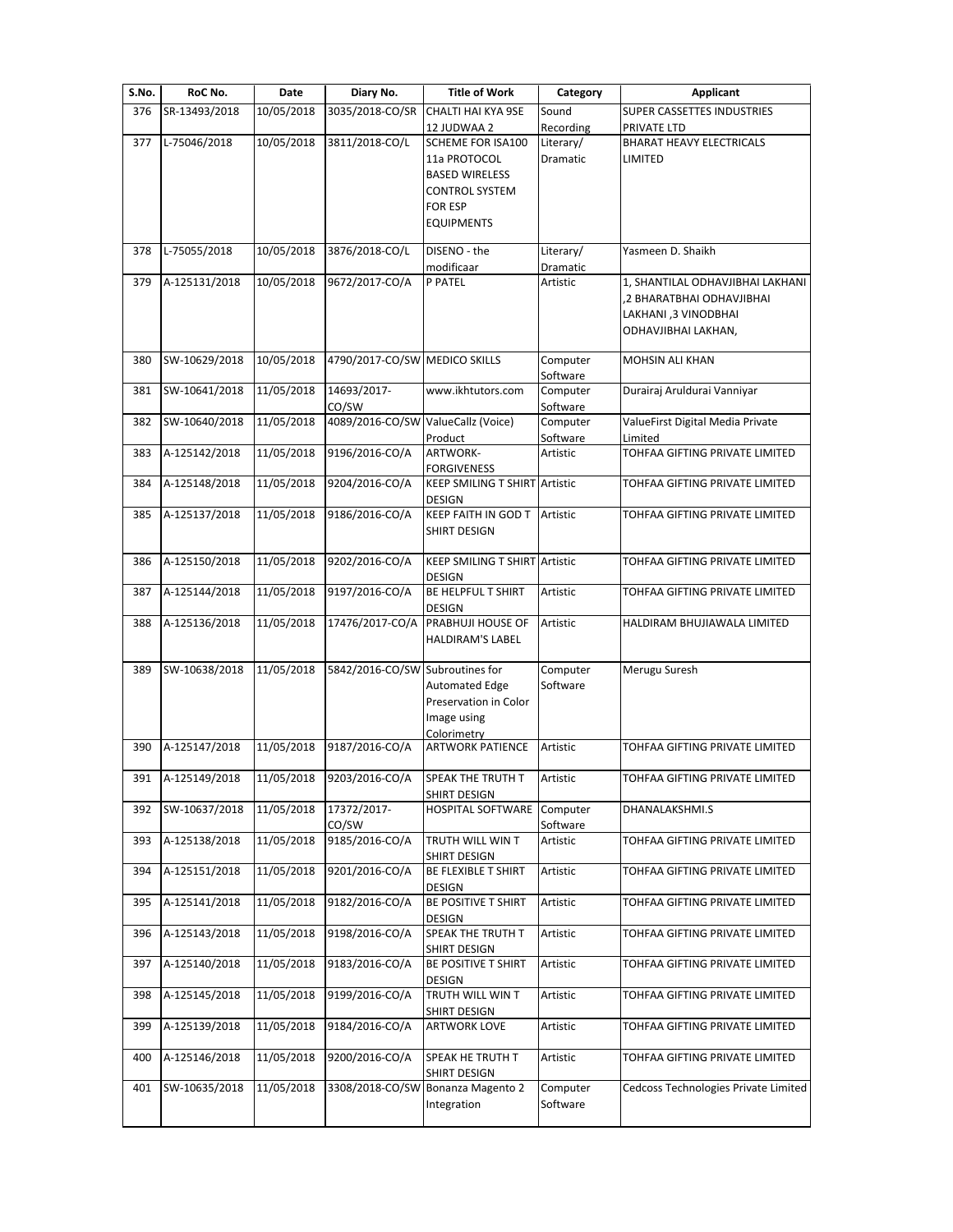| S.No. | RoC No.       | Date       | Diary No.                       | <b>Title of Work</b>                | Category              | <b>Applicant</b>                     |
|-------|---------------|------------|---------------------------------|-------------------------------------|-----------------------|--------------------------------------|
| 402   | SW-10632/2018 | 11/05/2018 | 3309/2018-CO/SW Catch Magento 1 |                                     | Computer              | Cedcoss Technologies Private Limited |
| 403   | L-75101/2018  | 11/05/2018 | 13975/2017-CO/L                 | Integration<br>HOW AN IPHONE        | Software<br>Literary/ | <b>Kunal Saraff</b>                  |
|       |               |            |                                 | MADE ME THE                         | Dramatic              |                                      |
|       |               |            |                                 | YOUNGEST                            |                       |                                      |
|       |               |            |                                 | <b>BILLIONAIRE</b>                  |                       |                                      |
| 404   | L-75107/2018  | 11/05/2018 | 3663/2018-CO/L                  | Wheels of Life                      | Literary/             | Sandeep Ravidutt Sharma              |
|       |               |            |                                 |                                     | Dramatic              |                                      |
| 405   | L-75104/2018  | 11/05/2018 | 6502/2016-CO/L                  | HAND BOOK ON THE                    | Literary/             | VAISHALI DESHPANDE                   |
|       |               |            |                                 | PROTECTION OF                       | Dramatic              |                                      |
|       |               |            |                                 | <b>CHILDREN FROM</b>                |                       |                                      |
|       |               |            |                                 | <b>SEXUAL OFFENCES</b>              |                       |                                      |
|       |               |            |                                 | <b>ACT 2012</b>                     |                       |                                      |
|       |               |            |                                 |                                     |                       |                                      |
| 406   | SW-10634/2018 | 11/05/2018 | 3301/2018-CO/SW                 | Newegg Magento 2                    | Computer              | Cedcoss Technologies Private Limited |
|       |               | 11/05/2018 | 3304/2018-CO/SW                 | Integration<br>Facebook Store       | Software              |                                      |
| 407   | SW-10633/2018 |            |                                 |                                     | Computer              | Cedcoss Technologies Private Limited |
|       |               |            |                                 | Magento 2<br>Integration            | Software              |                                      |
| 408   | SW-10631/2018 | 11/05/2018 |                                 | 3313/2018-CO/SW Fruugo Prestashop   | Computer              | Cedcoss Technologies Private Limited |
|       |               |            |                                 | Integration                         | Software              |                                      |
|       |               |            |                                 |                                     |                       |                                      |
| 409   | L-75109/2018  | 11/05/2018 | 3858/2018-CO/L                  | Sorry Day                           | Literary/             | Mukul Verma                          |
|       |               |            |                                 |                                     | Dramatic              |                                      |
| 410   | L-75102/2018  | 11/05/2018 | 14454/2016-CO/L                 | V <sub>M</sub>                      | Literary/             | V. RAJESHWARI                        |
|       |               |            |                                 | <b>GOPALAKRISHNAMAC</b>             | Dramatic              |                                      |
|       |               |            |                                 | HARIN URAI VALAM                    |                       |                                      |
|       |               |            |                                 |                                     |                       |                                      |
| 411   | L-75083/2018  | 11/05/2018 | 4796/2018-CO/L                  | <b>SHRI</b>                         | Literary/             | DR GHANSHYAM CHANDRA                 |
|       |               |            |                                 | DURGASAPTASHATI                     | Dramatic              | UPADHYAY                             |
|       |               |            |                                 | MAHAVIDYANAMAK                      |                       |                                      |
|       |               |            |                                 | PAATH                               |                       |                                      |
| 412   | SW-10636/2018 | 11/05/2018 |                                 | 3310/2018-CO/SW Cdiscount Magento 2 | Computer              | Cedcoss Technologies Private Limited |
|       |               |            |                                 | Integration                         | Software              |                                      |
|       |               |            |                                 |                                     |                       |                                      |
| 413   | L-75086/2018  | 11/05/2018 | 3957/2018-CO/L                  | Amazing                             | Literary/             | Mindchampion Learning Systems        |
|       |               |            |                                 | English/Work                        | Dramatic              | Limited                              |
|       |               |            |                                 | Book/Grade 7/English                |                       |                                      |
|       |               |            |                                 | Classic                             |                       |                                      |
| 414   | L-75097/2018  | 11/05/2018 | 3424/2018-CO/L                  | Na Ghar Mera Na                     | Literary/             | Vandana Jaiswal                      |
|       |               |            |                                 | Bahar Mera                          | Dramatic              |                                      |
| 415   | L-75100/2018  | 11/05/2018 | 3645/2018-CO/L                  | <b>EXCUSE ME! Jaha</b>              | Literary/             | M/S. ODISHA TELEVISION LIMITED       |
|       |               |            |                                 | Kahibi Sata Kahibi                  | Dramatic              |                                      |
| 416   | L-75089/2018  | 11/05/2018 | 4473/2018-CO/L                  | Break of dawn                       | Literary/             | Thensittu A                          |
|       |               |            |                                 |                                     | Dramatic              |                                      |
| 417   | L-75092/2018  | 11/05/2018 | 3433/2018-CO/L                  | Thank You                           | Literary/             | Vandana Jaiswal                      |
|       |               |            |                                 |                                     | Dramatic              |                                      |
| 418   | A-125135/2018 | 11/05/2018 | 3409/2018-CO/A                  | hori barjori                        | Artistic              | Nitin Gupta                          |
| 419   | L-75090/2018  | 11/05/2018 | 3426/2018-CO/L                  | Guru Ji Main Toh                    | Literary/             | Vandana Jaiswal                      |
|       |               |            |                                 | Aagai                               | Dramatic              |                                      |
| 420   | L-75099/2018  | 11/05/2018 | 3643/2018-CO/L                  | JAY MAA LAXMI                       | Literary/             | M/S. ODISHA TELEVISION LIMITED       |
|       |               |            |                                 |                                     | Dramatic              |                                      |
| 421   | L-75106/2018  | 11/05/2018 | 3649/2018-CO/L                  | <b>Collaborative People</b>         | Literary/             | Shreyas Phatak                       |
|       |               |            |                                 | Supply Chain                        | Dramatic              |                                      |
|       |               |            |                                 |                                     |                       |                                      |
| 422   | L-75084/2018  | 11/05/2018 | 4935/2018-CO/L                  | Seema Shobhana Kalp                 | Literary/             | Yogesh Purohit                       |
|       |               |            |                                 |                                     | Dramatic              |                                      |
| 423   | SR-13497/2018 | 11/05/2018 | 4976/2018-CO/SR                 | <b>GIT PIT</b>                      | Sound<br>Recording    | JAGDEEP SINGH                        |
| 424   | L-75108/2018  | 11/05/2018 | 3531/2018-CO/L                  | Engaging Math/Grade Literary/       |                       | Mindchampion Learning Systems        |
|       |               |            |                                 | 4/Work Book/Math                    | Dramatic              | Limited                              |
|       |               |            |                                 | Classic                             |                       |                                      |
|       |               |            |                                 |                                     |                       |                                      |
|       |               |            |                                 |                                     |                       |                                      |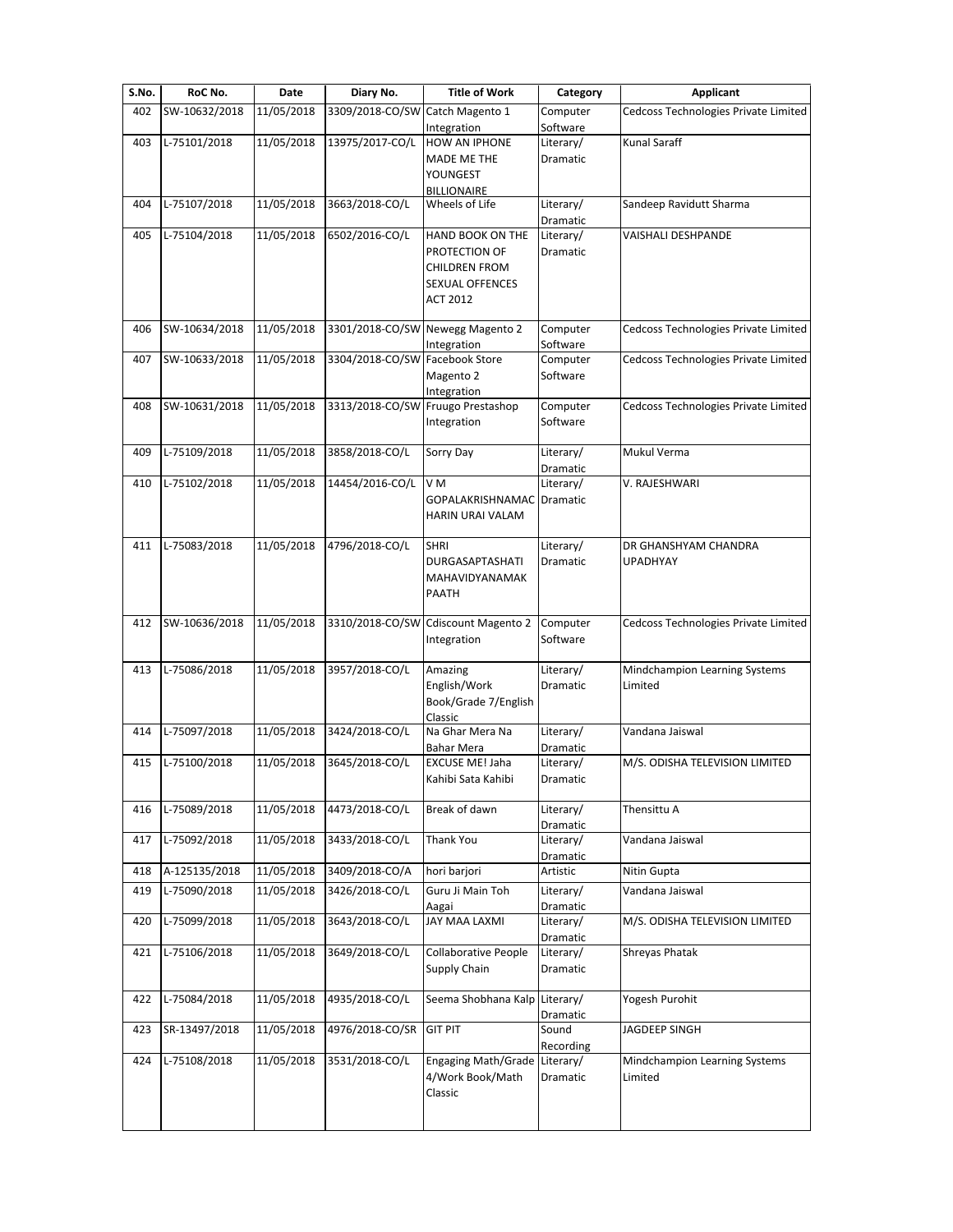| S.No. | RoC No.       | Date       | Diary No.       | <b>Title of Work</b>                        | Category              | <b>Applicant</b>                         |
|-------|---------------|------------|-----------------|---------------------------------------------|-----------------------|------------------------------------------|
| 425   | SW-10639/2018 | 11/05/2018 | 3644/2018-CO/SW | <b>ADR VIGIL</b>                            | Computer              | Suresh .K                                |
|       |               |            |                 |                                             | Software              |                                          |
| 426   | L-75096/2018  | 11/05/2018 | 3430/2018-CO/L  | Prabhu Tum Gwal                             | Literary/             | Vandana Jaiswal                          |
|       |               |            |                 | Roop Dhar Aao Na                            | Dramatic              |                                          |
|       | L-75087/2018  | 11/05/2018 | 3924/2018-CO/L  |                                             |                       |                                          |
| 427   |               |            |                 | Amazing<br>English/Work                     | Literary/<br>Dramatic | Mindchampion Learning Systems<br>Limited |
|       |               |            |                 | Book/Grade 1/English                        |                       |                                          |
|       |               |            |                 | Classic                                     |                       |                                          |
| 428   | L-75085/2018  | 11/05/2018 | 3950/2018-CO/L  | Amazing                                     | Literary/             | Mindchampion Learning Systems            |
|       |               |            |                 | English/Work                                | <b>Dramatic</b>       | Limited                                  |
|       |               |            |                 | Book/Grade 5/English                        |                       |                                          |
|       |               |            |                 | Classic                                     |                       |                                          |
| 429   | L-75094/2018  | 11/05/2018 | 4591/2018-CO/L  | The Stream of                               | Literary/             | Anadhika Sharma                          |
|       |               |            |                 | <b>Budding Thoughts</b>                     | Dramatic              |                                          |
| 430   | L-75110/2018  | 11/05/2018 | 1903/2018-CO/L  | <b>KUTRA</b>                                | Literary/             | Mr. Madhavrao Surve                      |
|       |               |            |                 |                                             | Dramatic              |                                          |
| 431   | A-125152/2018 | 11/05/2018 | 2181/2018-CO/A  | <b>DB ACTION 7</b>                          | Artistic              | M/S SOM FRAGRANCES PRIVATE               |
|       |               |            |                 |                                             |                       | LIMITED                                  |
| 432   | L-75088/2018  | 11/05/2018 | 3952/2018-CO/L  | Amazing                                     | Literary/             | Mindchampion Learning Systems            |
|       |               |            |                 | English/Work                                | Dramatic              | Limited                                  |
|       |               |            |                 | Book/Grade 6/English                        |                       |                                          |
|       |               |            |                 | Classic                                     |                       |                                          |
| 433   | L-75095/2018  | 11/05/2018 | 3431/2018-CO/L  | Prabhu Tum Gwal                             | Literary/             | Vandana Jaiswal                          |
|       |               |            |                 | Roop Dhar Western                           | Dramatic              |                                          |
| 434   | L-75093/2018  | 11/05/2018 | 3428/2018-CO/L  | Jai Gajanan Jai Jai                         | Literary/             | Vandana Jaiswal                          |
|       |               |            |                 |                                             | Dramatic              |                                          |
| 435   | L-75103/2018  | 11/05/2018 | 3640/2018-CO/L  | <b>SWARA BHAKTIRA</b>                       | Literary/             | M/s. ODISHA TELEVISION LIMITED.          |
|       |               |            |                 |                                             | Dramatic              |                                          |
| 436   | L-75091/2018  | 11/05/2018 | 4391/2018-CO/L  | Earth to Centauri:                          | Literary/             | Kumar L                                  |
|       |               |            |                 | Alien Hunt                                  | Dramatic              |                                          |
| 437   | L-75105/2018  | 11/05/2018 | 3637/2018-CO/L  | KIE HEBA MO                                 | Literary/             | M/S. ODISHA TELEVISION LIMITED           |
| 438   | L-75098/2018  | 11/05/2018 | 5097/2018-CO/L  | <b>HEROINE</b><br><b>Electronic Circuit</b> | Dramatic<br>Literary/ | <b>ATUL YADAV</b>                        |
|       |               |            |                 | <b>Book</b>                                 | Dramatic              |                                          |
| 439   | L-75133/2018  | 12/05/2018 | 1166/2018-CO/L  | <b>Strategic Market</b>                     | Literary/             | Atindra Kumar Biswas                     |
|       |               |            |                 | Management                                  | Dramatic              |                                          |
| 440   | A-125159/2018 | 12/05/2018 | 1427/2018-CO/A  | Royal Special Filter                        | Artistic              | <b>ITC LIMITED</b>                       |
|       |               |            |                 | (Blue label)                                |                       |                                          |
| 441   | L-75129/2018  | 12/05/2018 | 3985/2018-CO/L  | <b>SONG KITNA MEIN</b>                      | Literary/             | NARENDRA KUMAR PRAJAPATI                 |
|       |               |            |                 |                                             | Dramatic              |                                          |
| 442   | A-125187/2018 | 12/05/2018 | 5150/2018-CO/A  | <b>GIRDHAR KHADI</b><br>LABEL               | Artistic              | M/s Girdhar Industries                   |
| 443   | A-125161/2018 | 12/05/2018 | 1429/2018-CO/A  | Capstan Medium 10's                         | Artistic              | <b>ITC LIMITED</b>                       |
|       |               |            |                 | shell                                       |                       |                                          |
| 444   | L-75140/2018  | 12/05/2018 | 3102/2018-CO/L  | Drenched by Dr.                             | Literary/             | Dr. Deeksha Pandey                       |
|       |               |            |                 | Deeksha Pandey                              | Dramatic              |                                          |
| 445   | L-75150/2018  | 12/05/2018 | 485/2018-CO/L   | Hindu Culture and                           | Literary/             | Vaishali Shah                            |
|       |               |            |                 | Lifestyle Studies,                          | Dramatic              |                                          |
|       |               |            |                 | Ancient Indian                              |                       |                                          |
|       |               |            |                 | Sciences, Course                            |                       |                                          |
|       |               |            |                 | Level: Basic, Book 3                        |                       |                                          |
| 446   | L-75153/2018  | 12/05/2018 | 491/2018-CO/L   | SAIN BULLEH SHAH                            | Literary/             | RADHA SOAMI SATSANG BEAS                 |
|       |               |            |                 |                                             | Dramatic              |                                          |
| 447   | A-125155/2018 | 12/05/2018 | 4661/2018-CO/A  | BEDSHEET DESIGN                             | Artistic              | POOJA MEENA, DIRECTOR                    |
| 448   | SR-13499/2018 | 12/05/2018 | 2527/2018-CO/SR | <b>LOOK AT YOUR</b>                         | Sound                 | Jeevan D'souza                           |
|       |               |            |                 | PROBLEM                                     | Recording             |                                          |
| 449   | L-75158/2018  | 12/05/2018 | 2615/2018-CO/L  | NO BODYODOR                                 | Literary/             | <b>ASHLEY MACHADO</b>                    |
|       |               |            |                 |                                             | Dramatic              |                                          |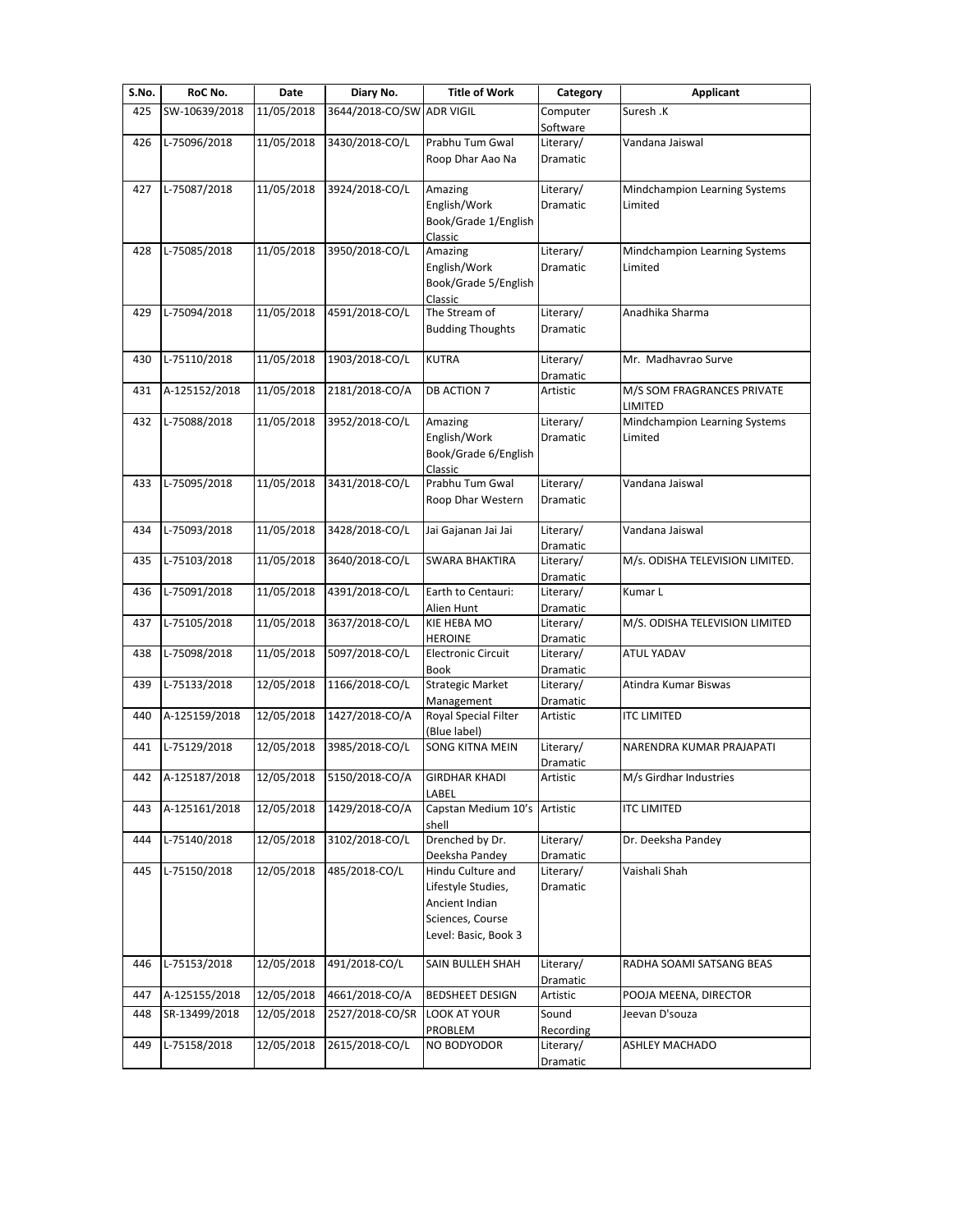| S.No. | RoC No.       | Date       | Diary No.      | <b>Title of Work</b>                       | Category              | <b>Applicant</b>                          |
|-------|---------------|------------|----------------|--------------------------------------------|-----------------------|-------------------------------------------|
| 450   | L-75141/2018  | 12/05/2018 | 2674/2018-CO/L | IMPLEMENTATION OF                          | Literary/             | <b>BHARAT HEAVY ELECTRICALS</b>           |
|       |               |            |                | <b>CONTROL SIGNAL FOR Dramatic</b>         |                       | LIMITED                                   |
|       |               |            |                | FOLLOW-UP &                                |                       |                                           |
|       |               |            |                | <b>BALANCE VOLTAGE</b>                     |                       |                                           |
|       |               |            |                | <b>INDICATION IN</b><br>IEC61131 COMPLIANT |                       |                                           |
|       |               |            |                | <b>ENGINEERING TOOL</b>                    |                       |                                           |
|       |               |            |                | IN EXCITATION                              |                       |                                           |
|       |               |            |                | SYSTEM FOR A                               |                       |                                           |
|       |               |            |                | TYPICAL HYDRO                              |                       |                                           |
|       |               |            |                | POWER PLANT                                |                       |                                           |
|       |               |            |                |                                            |                       |                                           |
|       |               |            |                |                                            |                       |                                           |
| 451   | A-125164/2018 | 12/05/2018 | 3084/2018-CO/A | A D&B PRODUCT                              | Artistic              | MR. GAURAV JAIN PROPRIETOR OF             |
|       |               |            |                |                                            |                       | G. S. GLOBAL EXIM                         |
| 452   | A-125178/2018 | 12/05/2018 | 4674/2018-CO/A | STRAWBERRY (LABEL)                         | Artistic              | MRS. VINITA CHANDAN ROHRA                 |
|       |               |            |                |                                            |                       | <b>TRADING AS: ROHRA</b><br>INTERNATIONAL |
| 453   | A-125177/2018 | 12/05/2018 | 2880/2018-CO/A | SFI (SUPERFINE                             | Artistic              | Ajay Kumar trading as M/s. Superfine      |
|       |               |            |                | INDUSTRIES) (LABEL)                        |                       | Industries                                |
|       |               |            |                |                                            |                       |                                           |
| 454   | L-75112/2018  | 12/05/2018 | 2105/2018-CO/L | A case strudy report                       | Literary/             | Arati R. Lende                            |
|       |               |            |                | on "Derivation of                          | Dramatic              |                                           |
|       |               |            |                | Optimistic ANN                             |                       |                                           |
|       |               |            |                | Model for prediction<br>of Performance of  |                       |                                           |
|       |               |            |                | HPFM"                                      |                       |                                           |
|       |               |            |                |                                            |                       |                                           |
|       |               |            |                |                                            |                       |                                           |
| 455   | L-75143/2018  | 12/05/2018 | 2516/2018-CO/L | Stigma                                     | Literary/             | Raja Mishra                               |
| 456   | L-75166/2018  | 12/05/2018 | 7925/2016-CO/L | ATTA NO 1                                  | Dramatic              | NAVINDER OBEROI, BRITISH                  |
|       |               |            |                |                                            | Literary/<br>Dramatic |                                           |
| 457   | L-75136/2018  | 12/05/2018 | 2739/2018-CO/L | <b>Bleeding Queens</b>                     | Literary/             | Palak Kundra                              |
|       |               |            |                |                                            | Dramatic              |                                           |
| 458   | A-125176/2018 | 12/05/2018 | 2879/2018-CO/A | <b>SAVE SIGHT CENTRE</b>                   | Artistic              | Dr. Rajeev Jain trading as M/s. Save      |
|       |               |            |                | (LABEL)                                    |                       | Sight Centre                              |
| 459   | A-125166/2018 | 12/05/2018 | 3774/2018-CO/A | <b>FUGLY</b>                               | Artistic              | BLACK BUCK FASHION PVT.LTD.               |
| 460   | A-125167/2018 | 12/05/2018 | 3773/2018-CO/A | KULDEEP'S                                  | Artistic              | KULDEEP SINGH FLOUR MILLS                 |
|       |               |            |                | SHAKTIMAAN ATTA                            |                       |                                           |
| 461   | A-125180/2018 | 12/05/2018 | 357/2018-CO/A  | <b>AARPAAR</b>                             | Artistic              | M/S RAMANAND ENTERPRISES INDIA            |
|       |               |            |                |                                            |                       | PLID                                      |
| 462   | L-75160/2018  | 12/05/2018 | 4624/2018-CO/L | Engineering                                | Literary/             | Dr M Chandrasekar                         |
|       |               |            |                | Mathematics - II                           | Dramatic              |                                           |
| 463   | A-125154/2018 | 12/05/2018 | 4659/2018-CO/A | BEDSHEET DESIGN                            | Artistic              | POOJA MEENA, DIRECTOR                     |
| 464   | A-125156/2018 | 12/05/2018 | 4662/2018-CO/A | <b>BEDSHEET DESIGN</b>                     | Artistic              | POOJA MEENA, DIRECTOR                     |
| 465   | A-125163/2018 | 12/05/2018 | 3080/2018-CO/A | A D&B PRODUCT                              | Artistic              | MR. GAURAV JAIN PROPRIETOR OF             |
|       |               |            |                |                                            |                       | G. S. GLOBAL EXIM                         |
| 466   | L-75145/2018  | 12/05/2018 | 2416/2018-CO/L | Chittara 1                                 | Literary/             | Virtue Educare Services Pvt Ltd           |
|       |               |            |                |                                            | Dramatic              | Virtue Educare Services Pvt Ltd           |
| 467   | L-75146/2018  | 12/05/2018 | 2423/2018-CO/L | CHITTARA 3                                 | Literary/<br>Dramatic |                                           |
| 468   | A-125175/2018 | 12/05/2018 | 2881/2018-CO/A | SFI SURAKSHA                               | Artistic              | Ajay Kumar trading as M/s. Superfine      |
|       |               |            |                | (LABEL)                                    |                       | Industries                                |
| 469   | L-75157/2018  | 12/05/2018 | 2763/2018-CO/L | Sambhavami                                 | Literary/             | Arun Bhimavarapu                          |
|       |               |            |                |                                            | Dramatic              |                                           |
| 470   | A-125153/2018 | 12/05/2018 | 4654/2018-CO/A | <b>BEDSHEET DESIGN</b>                     | Artistic              | POOJA MEENA, DIRECTOR                     |
| 471   | A-125157/2018 | 12/05/2018 | 4663/2018-CO/A | <b>BEDSHEET DESIGN</b>                     | Artistic              | POOJA MEENA, DIRECTOR                     |
| 472   | A-125185/2018 | 12/05/2018 | 5032/2018-CO/A | JALSA                                      | Artistic              | DEBAJYOTI BHATTACHARYYA,                  |
|       |               |            |                |                                            |                       | SHUBHAJYOTI BHATTACHARYYA                 |
| 473   | A-125179/2018 | 12/05/2018 | 356/2018-CO/A  | RUCHI SURYA                                | Artistic              | DILIP PANJWANI                            |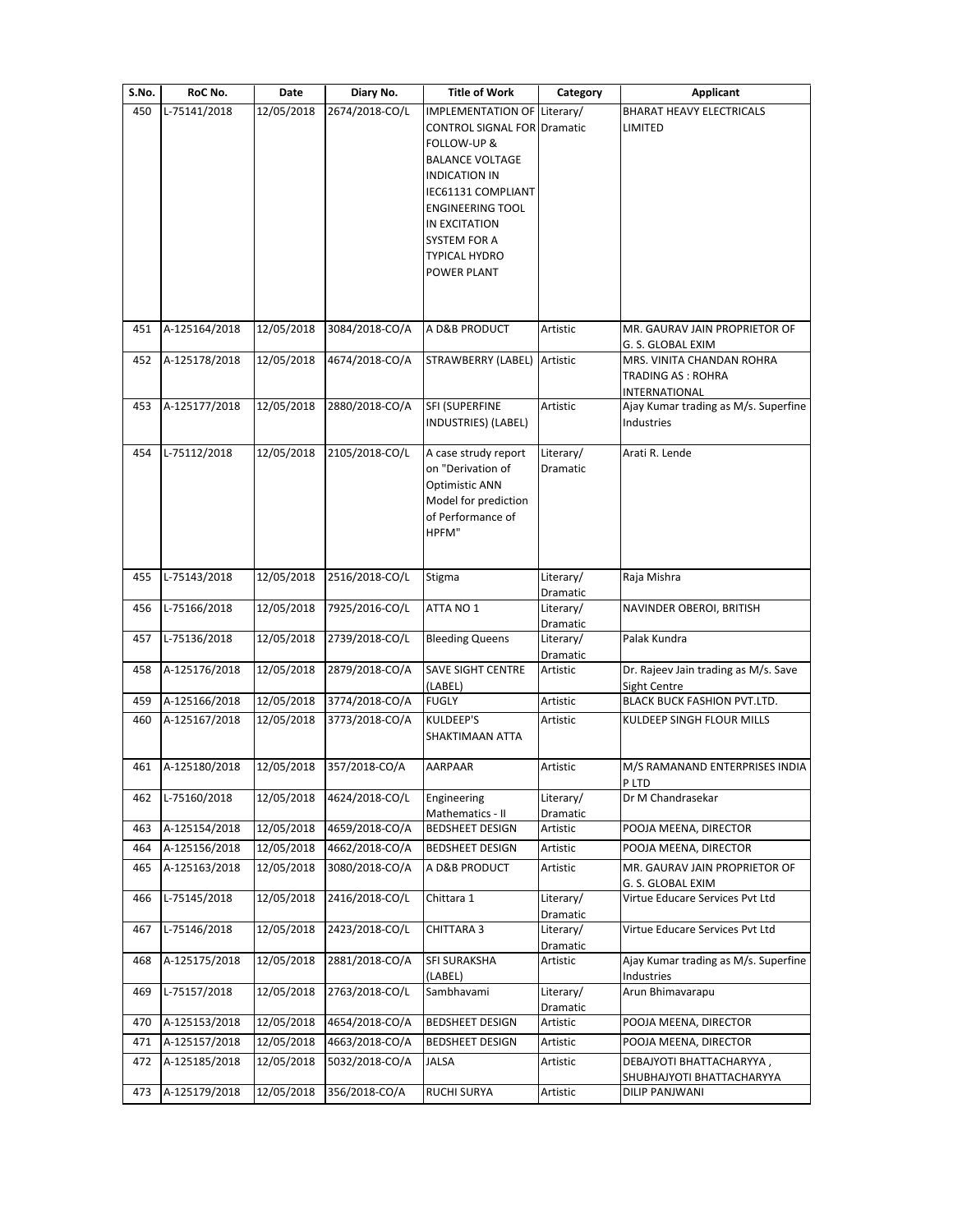| S.No.      | RoC No.                       | Date                     | Diary No.                        | <b>Title of Work</b>                                                                                                                                                   | Category              | <b>Applicant</b>                                |
|------------|-------------------------------|--------------------------|----------------------------------|------------------------------------------------------------------------------------------------------------------------------------------------------------------------|-----------------------|-------------------------------------------------|
| 474        | A-125186/2018                 | 12/05/2018               | 5151/2018-CO/A                   | GIRDHAR KHADI PLUS Artistic<br>LABEL                                                                                                                                   |                       | M/s Girdhar Industries                          |
| 475        | A-125160/2018                 | 12/05/2018               | 1428/2018-CO/A                   | Will Navy Cut Filter<br>Tipped 20 HL                                                                                                                                   | Artistic              | <b>ITC LIMITED</b>                              |
| 476        | L-75117/2018                  | 12/05/2018               | 4397/2018-CO/L                   | <b>AUTOMATIC</b><br><b>ELEVATION DATUM</b><br>DETECTION AND<br>HYPERLINKING OF<br>ARCHITECTURE,<br><b>ENGINEERING AND</b><br><b>CONSTRUCTION</b><br><b>DOCUMENTS</b>   | Literary/<br>Dramatic | <b>RAHUL ROY</b>                                |
| 477        | L-75163/2018                  | 12/05/2018               | 4451/2018-CO/L                   | letusgrowindia                                                                                                                                                         | Literary/<br>Dramatic | Count Victory Global Venture Private<br>Limited |
| 478        | L-75132/2018                  | 12/05/2018               | 3954/2018-CO/L                   | Of Faith and Fate                                                                                                                                                      | Literary/<br>Dramatic | Niyati Shinde                                   |
| 479        | L-75135/2018                  | 12/05/2018               | 3981/2018-CO/L                   | KUHELEE BEMOCHAN                                                                                                                                                       | Literary/<br>Dramatic | Sudeep De                                       |
| 480        | L-75116/2018                  | 12/05/2018               | 4396/2018-CO/L                   | A NOVEL APPROACH<br>FOR DETECTING<br><b>CIRCULAR CALLOUTS</b><br>IN AEC DRAWING<br>DOCUMENTS                                                                           | Literary/<br>Dramatic | <b>RAHUL ROY</b>                                |
| 481        | A-125188/2018                 | 12/05/2018               | 5148/2018-CO/A                   | <b>GIRDHAR KHADI</b><br><b>GOLD LABEL</b>                                                                                                                              | Artistic              | M/s Girdhar Industries,                         |
| 482        | L-75131/2018                  | 12/05/2018               | 3955/2018-CO/L                   | REMARKABLE<br><b>RESILIENCE</b>                                                                                                                                        | Literary/<br>Dramatic | <b>BAKI BHARATH BHUSHAN</b>                     |
| 483        | L-75151/2018                  | 12/05/2018               | 1197/2018-CO/L                   | PARWAAZ                                                                                                                                                                | Literary/<br>Dramatic | GAZI GULAM NABI KASHMIRI                        |
| 484        | L-75119/2018                  | 12/05/2018               | 4402/2018-CO/L                   | <b>AUTOMATIC</b><br>ORIENTATION<br><b>CORRECTION OF AEC</b><br><b>DRAWING</b><br><b>DOCUMENTS</b>                                                                      | Literary/<br>Dramatic | <b>RAHUL ROY</b>                                |
| 485        | L-75128/2018                  | 12/05/2018               | 3984/2018-CO/L                   | SONG JAB TUNE                                                                                                                                                          | Literary/<br>Dramatic | NARENDRA KUMAR PRAJAPATI                        |
| 486        | A-125183/2018                 | 12/05/2018               | 5153/2018-CO/A                   | <b>GIRDHAR KHADI SOAP Artistic</b><br>LABEL                                                                                                                            |                       | M/s Girdhar Industries                          |
|            | 487 L-75127/2018              | 12/05/2018               | 3983/2018-CO/L                   | SONG SUN MERI RANI Literary/                                                                                                                                           | Dramatic              | NARENDRA KUMAR PRAJAPATI                        |
| 488        | L-75142/2018                  | 12/05/2018               | 3902/2018-CO/L                   | Hee Itihasaachee<br>Soneree Paane -<br>Suvarna Asthikalash                                                                                                             | Literary/<br>Dramatic | Sharadchandra Ramchandra Kulkarni               |
| 489        | L-75159/2018                  | 12/05/2018               | 4471/2018-CO/L                   | Life Beyond A Village                                                                                                                                                  | Literary/<br>Dramatic | P.Raj Saini                                     |
| 490        | L-75152/2018                  | 12/05/2018               | 1360/2018-CO/L                   | <b>GOD LIVES IN MY</b><br><b>CLOSET</b>                                                                                                                                | Literary/<br>Dramatic | Rajan Iyer                                      |
| 491        | L-75126/2018                  | 12/05/2018               | 3982/2018-CO/L                   | SONG TUMSE<br>MOHABBAT                                                                                                                                                 | Literary/<br>Dramatic | NARENDRA KUMAR PRAJAPATI                        |
| 492<br>493 | L-75118/2018<br>A-125182/2018 | 12/05/2018<br>12/05/2018 | 4399/2018-CO/L<br>5147/2018-CO/A | A SYSTEM FOR<br>CREATING<br><b>AUTOMATIC</b><br>NAVIGATION AMONG<br>ARCHITECTURAL AND<br><b>CONSTRUCTION</b><br><b>DOCUMENTS</b><br><b>GIRDHAR KHADI PURE Artistic</b> | Literary/<br>Dramatic | <b>RAHUL ROY</b><br>M/s Girdhar Industries      |
|            |                               |                          |                                  | LABEL                                                                                                                                                                  |                       |                                                 |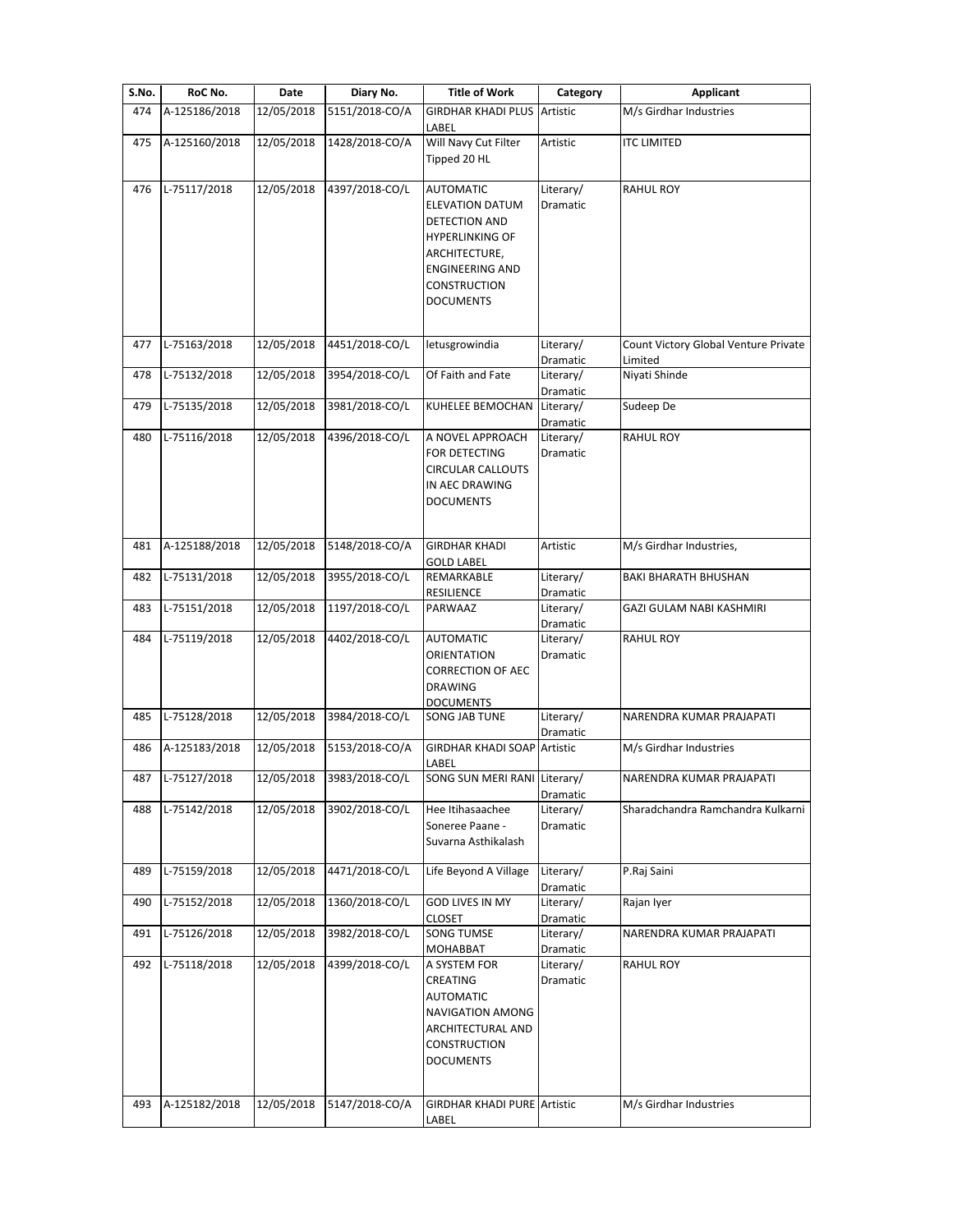| S.No. | RoC No.        | Date       | Diary No.            | <b>Title of Work</b>                                                                                                                                    | Category                     | <b>Applicant</b>                                      |
|-------|----------------|------------|----------------------|---------------------------------------------------------------------------------------------------------------------------------------------------------|------------------------------|-------------------------------------------------------|
| 494   | L-75149/2018   | 12/05/2018 | 758/2018-CO/L        | Save your Dreams by                                                                                                                                     | Literary/                    | Mrs. Ashwini Rakesh Jagnade                           |
|       |                |            |                      | one click.                                                                                                                                              | Dramatic                     |                                                       |
| 495   | A-125158/2018  | 12/05/2018 | 1426/2018-CO/A       | Insignia                                                                                                                                                | Artistic                     | <b>ITC LIMITED</b>                                    |
| 496   | A-125168/2018  | 12/05/2018 | 3771/2018-CO/A       | RMI                                                                                                                                                     | Artistic                     | Naranjan Singh Prop. of RMI<br>Machines International |
| 497   | SW-10642/2018  | 12/05/2018 | 4650/2018-CO/SW      | <b>GST BOT</b>                                                                                                                                          | Computer                     | MANOJ SADASHIV PURI                                   |
|       |                |            |                      |                                                                                                                                                         | Software                     |                                                       |
| 498   | SR-13498/2018  | 12/05/2018 | 18670/2017-<br>CO/SR | Shani Mantra 108                                                                                                                                        | Sound<br>Recording           | Renu Kumar                                            |
| 499   | A-125181/2018  | 12/05/2018 | 3765/2018-CO/A       | <b>ST SPACETRAP</b>                                                                                                                                     | Artistic                     | HYFN GAMES PVT. LTD.                                  |
| 500   | $L-75138/2018$ | 12/05/2018 | 3090/2018-CO/L       | METHODOLOGY TO<br><b>ENSURE STEAM</b><br><b>TURBINE ROTOR-</b>                                                                                          | Literary/<br><b>Dramatic</b> | <b>BHARAT HEAVY ELECTRICALS</b><br>LIMITED            |
|       |                |            |                      | <b>BEARING SYSTEM</b><br>STABILITY AGAINST<br>STEAM EXCITATIONS                                                                                         |                              |                                                       |
| 501   | A-125165/2018  | 12/05/2018 | 3770/2018-CO/A       | <b>RPI EURO</b>                                                                                                                                         | Artistic                     | RAKESH PLASTIC INDUSTRIES                             |
| 502   | A-125184/2018  | 12/05/2018 | 4780/2018-CO/A       | <b>ALSUHANA SWEET 18</b>                                                                                                                                | Artistic                     | M/S SUHANA FLAVOURS                                   |
| 503   | A-125162/2018  | 12/05/2018 | 15255/2017-CO/A      | <b>MALHAR SHREE</b><br><b>KASHI</b><br>DHOOPMACHINE<br><b>MADE AGARBATTI</b>                                                                            | Artistic                     | <b>BHAVIKBHAI S. SHAH</b>                             |
| 504   | L-75148/2018   | 12/05/2018 | 775/2018-CO/L        | PHOTO<br>LUMINESCENCE BAND<br>FOR PATH DETECTOR<br>IN TUNNEL AND<br><b>AIRPORT RUNWAY</b>                                                               | Literary/<br><b>Dramatic</b> | <b>MANISHA DESPHANDE</b>                              |
| 505   | L-75130/2018   | 12/05/2018 | 3754/2018-CO/L       | Built it 2 Believe it (BI<br>2 BI)                                                                                                                      | Literary/<br>Dramatic        | NIKHIL CHANDRAKANT DAMBRE                             |
| 506   | L-75121/2018   | 12/05/2018 | 3804/2018-CO/L       | <b>CYCLONES STORMS</b><br><b>CAUSED BY</b><br><b>OVERHEAD SUN</b><br><b>MOON</b>                                                                        | Literary/<br><b>Dramatic</b> | KRISHNA MOHAN AGRAWAL                                 |
| 507   | L-75155/2018   | 12/05/2018 | 3880/2018-CO/L       | Kalki Avatar Kaun Aur<br>Kahan Part-1                                                                                                                   | Literary/<br>Dramatic        | <b>Brijpal Singh Chouhan</b>                          |
| 508   | L-75114/2018   | 12/05/2018 | 3925/2018-CO/L       | <b>GARBHA VIDYA</b>                                                                                                                                     | Literary/<br>Dramatic        | Dr. S. Andal Bhaskar                                  |
| 509   | L-75134/2018   | 12/05/2018 | 3892/2018-CO/L       | TERI YADE AUR KYA                                                                                                                                       | Literary/<br>Dramatic        | SHYAM MOHAN PARA SHAR                                 |
| 510   | L-75123/2018   | 12/05/2018 | 3805/2018-CO/L       | <b>MEXICO</b><br><b>EARTHQUAKES</b><br>CAUSED BY<br><b>OVERHEAD SUM</b><br><b>MOON</b>                                                                  | Literary/<br>Dramatic        | KRISHNA MOHAN AGRAWAL                                 |
| 511   | A-125189/2018  | 12/05/2018 | 18066/2017-CO/A      | "M LOGO - MERAKI<br>FILMS"                                                                                                                              | Artistic                     | <b>MERAKI FILMS LLP</b>                               |
| 512   | SW-10645/2018  | 12/05/2018 | 14769/2017-<br>CO/SW | <b>SUPERPRO</b>                                                                                                                                         | Computer<br>Software         | Sharveya. V Sirdeshpande                              |
| 513   | A-125173/2018  | 12/05/2018 | 3039/2018-CO/A       | SHREEJI UDAY                                                                                                                                            | Artistic                     | <b>NARENDRA C PAUN</b>                                |
| 514   | L-75139/2018   | 12/05/2018 | 3093/2018-CO/L       | <b>OPERATING</b><br>PHILOSOPHY OF<br><b>HYDRAULIC LOADING</b><br>SYSTEM FOR XRP-943<br><b>BOWL MILL WITH</b><br>DYNAMIC CLASSIFIER<br>AND SINGLE OUTLET | Literary/<br>Dramatic        | BHARAT HEAVY ELECTRICALS<br>LIMITED                   |
| 515   | L-75115/2018   | 12/05/2018 | 3767/2018-CO/L       | PALAYA YERPAADU<br>ARIMUGAM (OLD                                                                                                                        | Literary/<br>Dramatic        | S.Isaac Jebamani                                      |
|       |                |            |                      | <b>TESTAMENT</b><br>INTRODUCTION)                                                                                                                       |                              |                                                       |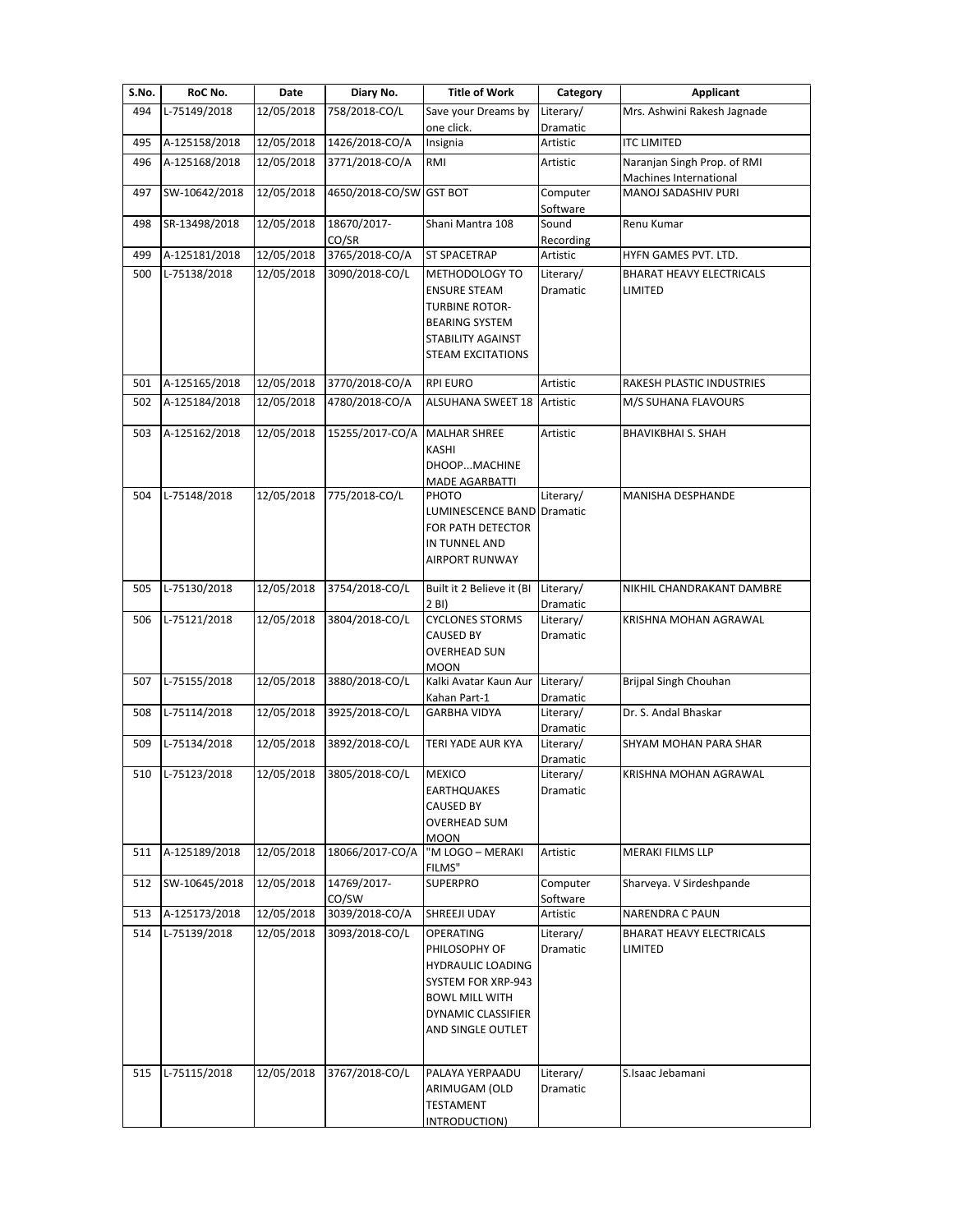| S.No. | RoC No.       | Date       | Diary No.       | <b>Title of Work</b>                                                     | Category                     | <b>Applicant</b>                                |
|-------|---------------|------------|-----------------|--------------------------------------------------------------------------|------------------------------|-------------------------------------------------|
| 516   | L-75111/2018  | 12/05/2018 | 3873/2018-CO/L  | MOHABBAT KA SAFAR Literary/                                              |                              | VIJAY KUMAR SRIVASTAVA                          |
|       |               |            |                 | - VIJAY " RAJVANSH"                                                      | Dramatic                     |                                                 |
| 517   | A-125169/2018 | 12/05/2018 | 3772/2018-CO/A  | <b>CKOSMIC SURGICAL</b><br><b>CENTER</b>                                 | Artistic                     | <b>CKOSMIC SURGICAL CENTER</b>                  |
| 518   | L-75137/2018  | 12/05/2018 | 3011/2018-CO/L  | Kaur's Energy                                                            | Literary/                    | Jatinder Kaur                                   |
|       |               |            |                 | <b>Efficiency Design Tool</b>                                            | Dramatic                     |                                                 |
| 519   | L-75147/2018  | 12/05/2018 | 742/2018-CO/L   | Multi pal Recharge on<br>your one Click                                  | Literary/<br><b>Dramatic</b> | Mrs.Ashwini Rakesh Jagnade                      |
| 520   | SW-10643/2018 | 12/05/2018 | 3141/2018-CO/SW | www.delhicollegefact                                                     | Computer                     | AHC INFOTEK PVT LTD                             |
|       |               |            |                 | book.com June 2017<br>edition                                            | Software                     |                                                 |
| 521   | A-125171/2018 | 12/05/2018 | 3053/2018-CO/A  | <b>KEVIDA WITH K LOGO</b>                                                | Artistic                     | BAKULBHAI S BAVARVA,                            |
|       | L-75122/2018  |            | 3806/2018-CO/L  | <b>EGG SHAPED ORBITS</b>                                                 |                              | MEHULKUMAR C KALARIYA<br>KRISHNA MOHAN AGRAWAL  |
| 522   |               | 12/05/2018 |                 | OF SUN MOON<br><b>EARTH CAUSE</b>                                        | Literary/<br>Dramatic        |                                                 |
|       |               |            |                 | CALAMITIES                                                               |                              |                                                 |
| 523   | L-75144/2018  | 12/05/2018 | 3777/2018-CO/L  | Enhancement of<br>Microgrid Stability by<br>using Energy Storage         | Literary/<br>Dramatic        | Mr. Khule Shridhar Shantaram                    |
| 524   | L-75125/2018  | 12/05/2018 | 3685/2016-CO/L  | THE NEW ALPHABET                                                         | Literary/                    | N KALYAN KUMAR RAO                              |
|       |               |            |                 | COLOURING BOOK                                                           | Dramatic                     |                                                 |
| 525   | L-75165/2018  | 12/05/2018 | 872/2016-CO/L   | <b>HELLO HARYANA</b>                                                     | Literary/<br>Dramatic        | NAVINDER OBEROI                                 |
| 526   | A-125192/2018 | 12/05/2018 | 10289/2017-CO/A | SHAPE OF SMALL<br><b>STOOL</b>                                           | Artistic                     | M/S UDASINSHRIRAM PLASTICS PVT.<br>LTD.         |
| 527   | SW-10646/2018 | 12/05/2018 | 14133/2016-     | <b>AUTO ENHANCER</b>                                                     | Computer                     | <b>ITERATE INDIA PRIVATE LIMITED</b>            |
|       |               |            | CO/SW           | VERSION 6.4                                                              | Software                     |                                                 |
| 528   | SR-13503/2018 | 12/05/2018 | 7654/2016-CO/SR | SAANWARE                                                                 | Sound<br>Recording           | ESHAN NAQVI                                     |
| 529   | SR-13504/2018 | 12/05/2018 | 7653/2016-CO/SR | <b>MAULA</b>                                                             | Sound<br>Recording           | <b>ESHAN NAQVI</b>                              |
| 530   | A-125170/2018 | 12/05/2018 | 3059/2018-CO/A  | <b>CAFE APPETITO LABEL</b>                                               | Artistic                     | KAPIL D BRAHMBHATT                              |
| 531   | L-75162/2018  | 12/05/2018 | 700/2016-CO/L   | <b>NEW EDUCATION</b><br><b>METHOD FOR</b><br>MAHARASHTRA<br><b>STATE</b> | Literary/<br>Dramatic        | MR ANIL WASUDEV MULCHANDANI                     |
| 532   | SR-13505/2018 | 12/05/2018 | 7652/2016-CO/SR | NEELA JAHAAN                                                             | Sound                        | <b>ESHAN NAQVI</b>                              |
| 533   | A-125174/2018 | 12/05/2018 | 12953/2016-CO/A | <b>JHD JAIPUR HEIGHTS</b><br><b>DEVELOPER</b>                            | Recording<br>Artistic        | NAVINN PARNAAMI                                 |
| 534   | A-125190/2018 | 12/05/2018 | 10292/2017-CO/A | <b>DEVICE OF CHAIRS</b>                                                  | Artistic                     | M/S UDASINSHRIRAM PLASTICS PVT.                 |
| 535   | SR-13501/2018 | 12/05/2018 | 7648/2016-CO/SR | PAL                                                                      | Sound                        | LTD.<br><b>ESHAN NAQVI</b>                      |
| 536   | L-75120/2018  | 12/05/2018 | 2386/2018-CO/L  | Story                                                                    | Recording<br>Literary/       | Sankar Chatterjee                               |
| 537   | L-75113/2018  | 12/05/2018 | 26/2018-CO/L    | <b>WOC INTERFACE</b>                                                     | Dramatic<br>Literary/        | YOGANANDA ASWATHANARAYANA                       |
|       |               |            |                 |                                                                          | Dramatic                     |                                                 |
| 538   | L-75161/2018  | 12/05/2018 | 134/2016-CO/L   | UNIQUE 20<br>QUESTIONS &                                                 | Literary/<br>Dramatic        | Maya Sharma, trading as M/s. Nitin<br>Prakashan |
|       |               |            |                 | ANSWERS LAW OF                                                           |                              |                                                 |
|       |               |            |                 | <b>EVIDENCE</b>                                                          |                              |                                                 |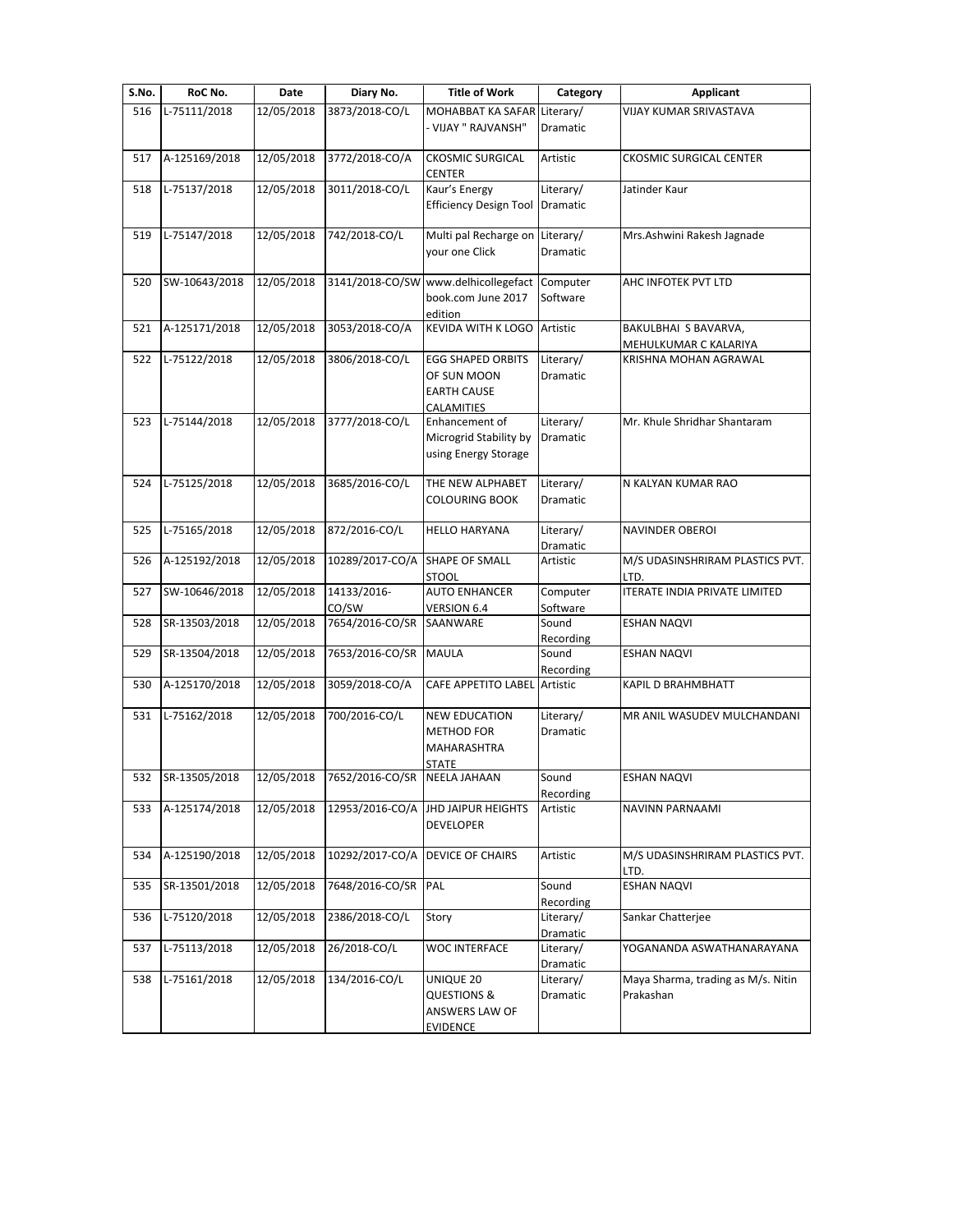| <b>Title of Work</b><br>S.No.<br>RoC No.<br>Diary No.<br>Date<br>Category                                                                                                                      | Applicant                                     |
|------------------------------------------------------------------------------------------------------------------------------------------------------------------------------------------------|-----------------------------------------------|
| 3829/2016-CO/SW AUTOMATION CODE<br>539<br>SW-10644/2018<br>12/05/2018<br>Computer<br>FOR CREATING SOLID<br>Software<br>MODEL AND<br><b>MESHING OF RE-</b>                                      | BHARAT HEAVY ELECTRICALS<br>LIMITED           |
| <b>HEATER TUBE</b><br><b>ASSEMBLIES IN UPPER</b><br>FURNACE OF 660 MW<br><b>SUPER CRITICAL</b><br><b>BOILERS</b>                                                                               |                                               |
| L-75156/2018<br>12/05/2018<br>2759/2018-CO/L<br>DEVELOPMENT THE<br>Literary/<br>540<br>PART OF FMS SYSTEM<br>Dramatic<br><b>THROUGH</b><br>INTEGRATING<br><b>EXISTING MODELS OF</b><br>FMS LAB | SURENDRAKUMAR NAGPURE, M. S.<br><b>TUFAIL</b> |
| 12/05/2018<br>116/2018-CO/L<br>ATPG Technique for<br>Literary/<br>L-75154/2018<br>541<br>testing combinational<br>Dramatic<br>circuit by using PRNG<br>Algorithm                               | Prof. Vaishali S. Pande                       |
| A-125193/2018<br>12/05/2018<br>973/2016-CO/A<br><b>ELLE LABEL</b><br>Artistic<br>542                                                                                                           | M/S NU FASHION FOOTWEAR PVT.<br>LTD.          |
| A-125194/2018<br>12/05/2018<br>975/2016-CO/A<br>Artistic<br>543<br><b>ACCU FEET LABEL</b>                                                                                                      | M/S NU FASHION FOOTWEAR PVT.<br>LTD.          |
| 12/05/2018<br>7651/2016-CO/SR<br>544<br>SR-13506/2018<br><b>INTEZAAR</b><br>Sound<br>Recording                                                                                                 | <b>ESHAN NAQVI</b>                            |
| 12/05/2018<br>7647/2016-CO/SR<br>SR-13500/2018<br><b>KUCH DIN</b><br>Sound<br>545<br>Recording                                                                                                 | <b>ESHAN NAQVI</b>                            |
| 12/05/2018<br>7649/2016-CO/SR<br>SR-13502/2018<br><b>NISHAAN</b><br>Sound<br>546<br>Recording                                                                                                  | <b>ESHAN NAQVI</b>                            |
| 10290/2017-CO/A<br>A-125191/2018<br>12/05/2018<br>SHAPE OF STEP<br>Artistic<br>547<br><b>STOOL</b>                                                                                             | M/S UDASINSHRIRAM PLASTICS PVT.<br>LTD.       |
| 2390/2018-CO/A<br>A-125172/2018<br>12/05/2018<br>Artistic<br>548<br><b>MESCOT</b>                                                                                                              | <b>VISHWANATH SUTHAR</b>                      |
| L-75164/2018<br>865/2016-CO/L<br>549<br>12/05/2018<br>EK MODEL TU<br>Literary/<br>SHARAABI<br>Dramatic                                                                                         | <b>NAVINDER OBEROI</b>                        |
| 9237/2016-CO/A<br>A-125211/2018<br>14/05/2018<br>BE THANKFUL T SHIRT<br>Artistic<br>550<br>DESIGN                                                                                              | TOHFAA GIFTING PRIVATE LIMITED                |
| 9353/2016-CO/A<br><b>ARTWORK - PATIENCE</b><br>A-125196/2018<br>14/05/2018<br>Artistic<br>551                                                                                                  | TOHFAA GIFTING PRIVATE LIMITED                |
| 14/05/2018<br>9235/2016-CO/A<br>A-125209/2018<br>BE HUMBLE T SHIRT<br>Artistic<br>552<br>DESIGN                                                                                                | TOHFAA GIFTING PRIVATE LIMITED                |
| 14/05/2018<br>9348/2016-CO/A<br>553<br>A-125201/2018<br>Artistic<br>PEACE CHOCS-GET<br><b>WELL WORKS</b>                                                                                       | TOHFAA GIFTING PRIVATE LIMITED                |
| A-125205/2018<br>14/05/2018<br>9230/2016-CO/A<br>TRUTH WILL WIN T<br>554<br>Artistic<br>SHIRT DESIGN                                                                                           | TOHFAA GIFTING PRIVATE LIMITED                |
| 14/05/2018<br>9238/2016-CO/A<br>A-125212/2018<br>BE TRUTHFUL T SHIRT Artistic<br>555<br>DESIGN                                                                                                 | TOHFAA GIFTING PRIVATE LIMITED                |
| 14/05/2018<br>9355/2016-CO/A<br>A-125197/2018<br><b>ARTWORK- F FOR</b><br>556<br>Artistic<br>FORGIVENESS                                                                                       | TOHFAA GIFTING PRIVATE LIMITED                |
| 9236/2016-CO/A<br>A-125210/2018<br>14/05/2018<br>557<br>BE TRUTHFUL T SHIRT<br>Artistic<br>DESIGN                                                                                              | TOHFAA GIFTING PRIVATE LIMITED                |
| 14/05/2018<br>9349/2016-CO/A<br>A-125200/2018<br><b>BE STRONG - T SHIRT</b><br>Artistic<br>558<br>DESIGN                                                                                       | TOHFAA GIFTING PRIVATE LIMITED                |
| 14/05/2018<br>9234/2016-CO/A<br>A-125208/2018<br><b>BE PATIENT T SHIRT</b><br>559<br>Artistic<br>DESIGN                                                                                        | TOFAA GIFTING PRIVATE LIMITED                 |
| 14/05/2018<br>9347/2016-CO/A<br>A-125202/2018<br>PEACE CHOCS-<br>Artistic<br>560<br>MISSING YOU                                                                                                | TOHFAA GIFTING PRIVATE LIMITED                |
| A-125204/2018<br>14/05/2018<br>9231/2016-CO/A<br><b>ARTWORK PATIENCE</b><br>Artistic<br>561                                                                                                    | TOHFAA GIFTING PRIVATE LIMITED                |
| A-125213/2018<br>14/05/2018<br>9255/2016-CO/A<br>BE TRUTHFUL T SHIRT<br>Artistic<br>562<br>DESIGN                                                                                              | TOHFAA GIFTING PRIVATE LIMITED                |
| 14/05/2018<br>9356/2016-CO/A<br>A-125198/2018<br>BE PATIENT-T-SHIRT<br>Artistic<br>563<br>DESIGN                                                                                               | TOHFAA GIFTING PRIVATE LIMITED                |
| A-125206/2018<br>14/05/2018<br>9232/2016-CO/A<br>Artistic<br>564<br><b>ARTWORK H FOR</b><br><b>HUMILITY</b>                                                                                    | TOHFAA GIFTING PRIVATE LIMITED                |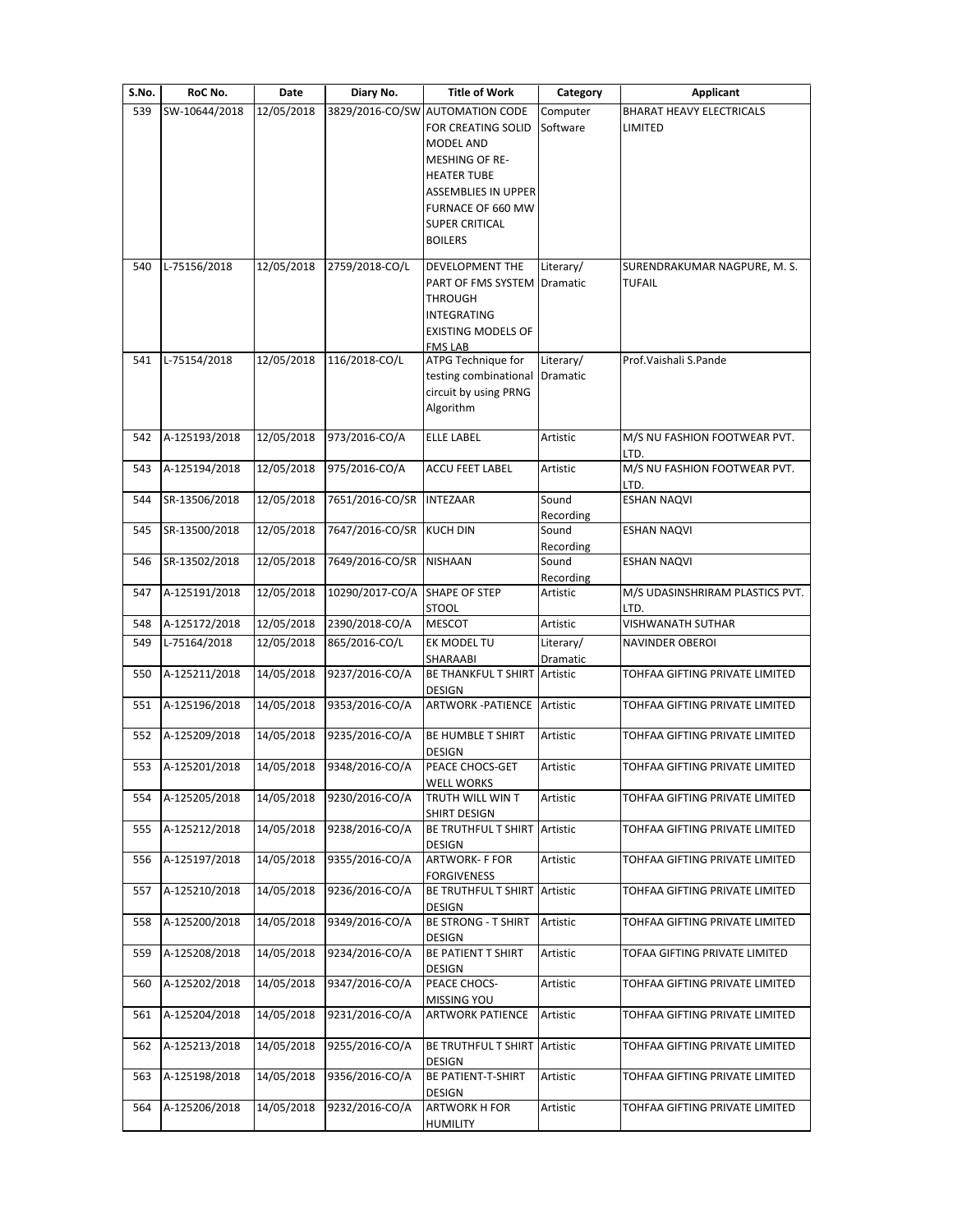| S.No. | RoC No.       | Date       | Diary No.                     | <b>Title of Work</b>                                                                                                          | Category              | <b>Applicant</b>                                  |
|-------|---------------|------------|-------------------------------|-------------------------------------------------------------------------------------------------------------------------------|-----------------------|---------------------------------------------------|
| 565   | A-125214/2018 | 14/05/2018 | 9256/2016-CO/A                | BE PATIENT T SHIRT<br>DESIGN                                                                                                  | Artistic              | TOHFAA GIFTING PRIVATE LIMITE                     |
| 566   | A-125199/2018 | 14/05/2018 | 9357/2016-CO/A                | ARTWORK-<br><b>FORGIVENESS</b>                                                                                                | Artistic              | TOHFAA GIFTING PRIVATE LIMITED                    |
| 567   | L-75167/2018  | 14/05/2018 | 5992/2016-CO/L                | ""REMOVIE""                                                                                                                   | Literary/<br>Dramatic | MS. HASRU VAGHELA                                 |
| 568   | A-125207/2018 | 14/05/2018 | 9233/2016-CO/A                | <b>ARTWORK TRUTH</b>                                                                                                          | Artistic              | TOHFAA GIFTING PRIVATE LIMITED                    |
| 569   | A-125195/2018 | 14/05/2018 | 9257/2016-CO/A                | BE HUMBLE T SHIRT<br>DESIGN                                                                                                   | Artistic              | TOHFAA GIFTING PRIVATE LIMITED                    |
| 570   | A-125203/2018 | 14/05/2018 | 9364/2016-CO/A                | HAVE FAITH IN GOD -<br>T- SHIRT DESIGN                                                                                        | Artistic              | TOHFAA GIFTING PRIVATE LIMITED                    |
| 571   | A-125217/2018 | 14/05/2018 | 17339/2017-CO/A               | Fun & Entertainment<br>Zone                                                                                                   | Artistic              | Ramesh Ranglal Kothari                            |
| 572   | L-75169/2018  | 14/05/2018 | 6362/2016-CO/L                | 'DISCOVER BRAIN<br><b>MET-MARK</b><br>ENHANCEMENT<br>TECHNIQUE".                                                              | Literary/<br>Dramatic | Taj Eduglobe Ltd.                                 |
| 573   | L-75177/2018  | 14/05/2018 | 3156/2018-CO/L                | LABORATORY<br>MANUAL FOR HIGH<br><b>VOLTAGE</b><br><b>ENGINEERING LAB</b>                                                     | Literary/<br>Dramatic | Rahul D. Jawale                                   |
| 574   | L-75172/2018  | 14/05/2018 | 3736/2018-CO/L                | <b>SCIENTIFIC</b><br><b>HANDWRITING BOOK- Dramatic</b><br>1 ENGLISH                                                           | Literary/             | ASHWANI KUMAR SHARMA                              |
| 575   | A-125215/2018 | 14/05/2018 | 14812/2016-CO/A               | "Sai Baba Kiran Eyes"                                                                                                         | Artistic              | Mr. Manoj Jagdish Dodiya                          |
| 576   | L-75168/2018  | 14/05/2018 | 3745/2018-CO/L                | Live A Little                                                                                                                 | Literary/<br>Dramatic | Bhavana Sanon                                     |
| 577   | A-125218/2018 | 14/05/2018 | 3144/2018-CO/A                | <b>DAVAT NAMKEEN</b>                                                                                                          | Artistic              | CHETANBHAI V KHANPARA, BHAVYA<br><b>BEVERAGES</b> |
| 578   | L-75176/2018  | 14/05/2018 | 3323/2018-CO/L                | AT THE EDGE                                                                                                                   | Literary/<br>Dramatic | Dr. Amit Kumar Majhi                              |
| 579   | L-75179/2018  | 14/05/2018 | 3508/2018-CO/L                | Pills, Pirates and<br>Prejudices                                                                                              | Literary/<br>Dramatic | Dr. Kalyan C. Kankanala                           |
| 580   | A-125216/2018 | 14/05/2018 | 4953/2018-CO/A                | Mymily - A virtual<br>home for your real<br>family - Family<br>Artwork                                                        | Artistic              | Krishna Raj Sharma                                |
| 581   | SW-10647/2018 | 14/05/2018 | 1854/2018-CO/SW Act It Out !  |                                                                                                                               | Computer<br>Software  | ACTITOUT ENTERTAINMENT PVT.<br>LTD.               |
| 582   | L-75180/2018  | 14/05/2018 | 3612/2018-CO/L                | <b>AJANTRIK</b>                                                                                                               | Literary/<br>Dramatic | BLUE OCEAN ENTERTAINMENT                          |
| 583   | SW-10648/2018 | 14/05/2018 |                               | 2620/2018-CO/SW S.A.R.A.L. SENSORY<br><b>AUGMENTED REALITY</b><br>APPLIED LEARNING<br>SINULATOR                               | Computer<br>Software  | <b>SHIVA SONI</b>                                 |
| 584   | SW-10654/2018 | 14/05/2018 | 2734/2018-CO/SW AUTOMATION OF | ABSORBER INTERNALS Software<br><b>BOQ ESTIMATION</b><br>FOR FGD SYSTEM                                                        | Computer              | BHARAT HEAVY ELECTRICALS<br>LIMITED               |
| 585   | SW-10649/2018 | 14/05/2018 |                               | 4526/2018-CO/SW ANALYSIS OF 34 SIZE<br>COLD END CENTER<br>SECTION ASSEMBLY<br>FOR 2050 BEARING<br>SERIES OF AIR<br>PREHEATER. | Computer<br>Software  | BHARAT HEAVY ELECTRICALS<br>LIMITED               |
| 586   | L-75178/2018  | 14/05/2018 | 2053/2018-CO/L                | CMD by IS Code<br>method                                                                                                      | Literary/<br>Dramatic | Mrs. Nisha Thakur                                 |
| 587   | L-75174/2018  | 14/05/2018 | 1848/2018-CO/L                | <b>ENTTE</b><br>KALLIAMMAKKE                                                                                                  | Literary/<br>Dramatic | <b>SHAJI K K</b>                                  |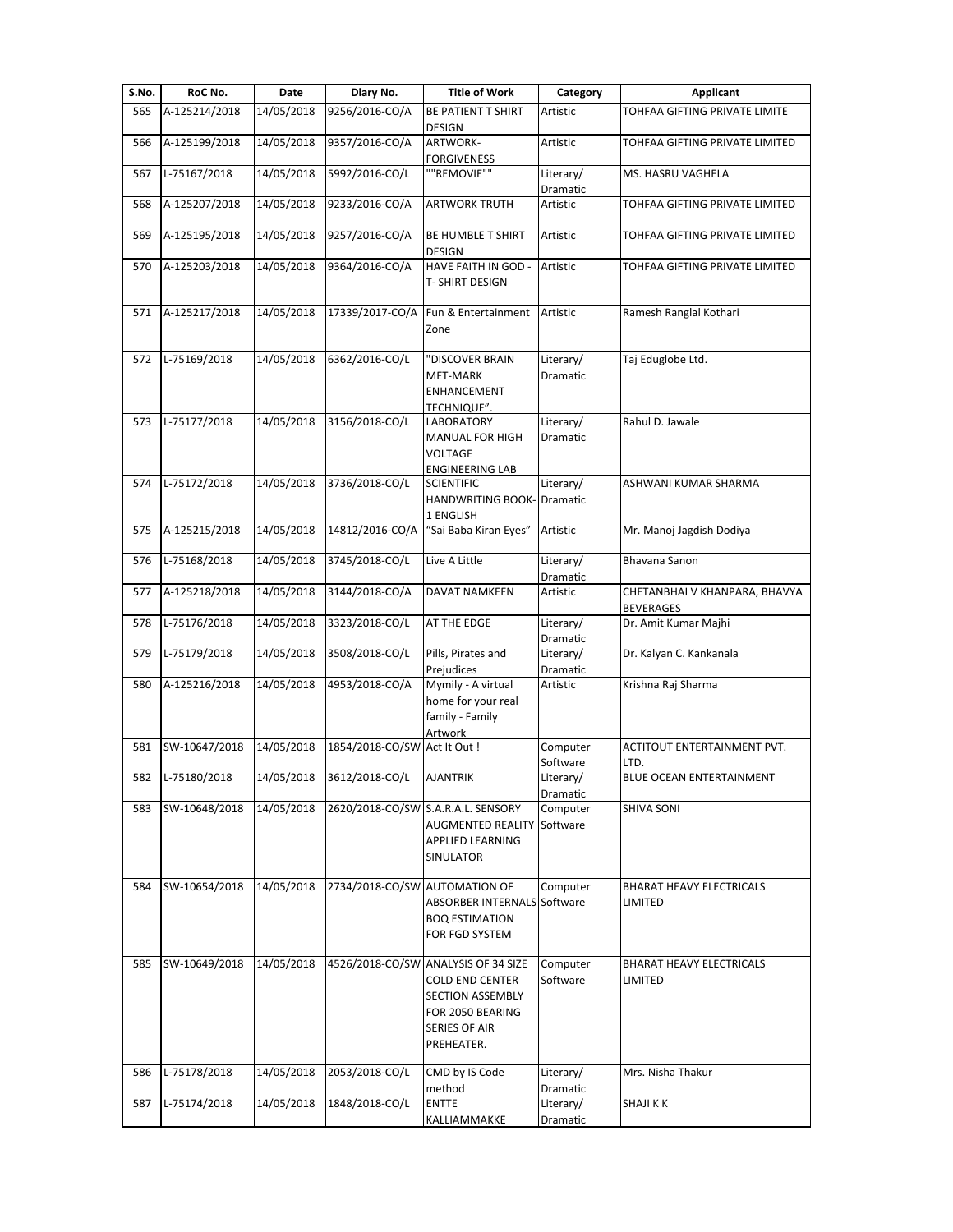| S.No. | RoC No.       | Date       | Diary No.                     | <b>Title of Work</b>                                                                                              | Category              | <b>Applicant</b>                                  |
|-------|---------------|------------|-------------------------------|-------------------------------------------------------------------------------------------------------------------|-----------------------|---------------------------------------------------|
| 588   | A-125219/2018 | 14/05/2018 | 2147/2018-CO/A                | <b>MANGO SHAPE</b><br><b>HARAM NECKLACE</b><br><b>SET</b>                                                         | Artistic              | MANGESH MADHUKAR SHINDE                           |
| 589   | SW-10653/2018 | 14/05/2018 |                               | 2740/2018-CO/SW GENERATING SIGLIST<br>FROM 4F FILE IN DCS<br>SYSTEM                                               | Computer<br>Software  | <b>BHARAT HEAVY ELECTRICALS</b><br><b>LIMITED</b> |
| 590   | SW-10650/2018 | 14/05/2018 | 2745/2018-CO/SW FPGA          | PROGRAMMING<br>SOFTWARE FOR<br><b>GENERATION OF</b><br><b>THYRISTOR FIRING</b><br>PULSES IN SVC.                  | Computer<br>Software  | <b>BHARAT HEAVY ELECTRICALS</b><br>LIMITED        |
| 591   | L-75170/2018  | 14/05/2018 | 2523/2018-CO/L                | Wildflowers                                                                                                       | Literary/<br>Dramatic | Mona Soorma                                       |
| 592   | L-75175/2018  | 14/05/2018 | 2736/2018-CO/L                | Maiden In Pursuit                                                                                                 | Literary/<br>Dramatic | Archana Bajanttri                                 |
| 593   | SW-10651/2018 | 14/05/2018 | 2757/2018-CO/SW INTERACTIVE   | PROCUREMENT<br>DASHBOARD                                                                                          | Computer<br>Software  | <b>BHARAT HEAVY ELECTRICALS</b><br>LIMITED        |
| 594   | SW-10652/2018 | 14/05/2018 | 2754/2018-CO/SW AUTOMATION OF | <b>WET DRY INTERFACE</b><br><b>BOQ AND WELDING</b><br><b>RODS QUANTITY</b><br><b>ESTIMATION FOR FGD</b><br>SYSTEM | Computer<br>Software  | <b>BHARAT HEAVY ELECTRICALS</b><br>LIMITED        |
| 595   | L-75171/2018  | 14/05/2018 | 2524/2018-CO/L                | Poemitas                                                                                                          | Literary/<br>Dramatic | Mona Soorma                                       |
| 596   | L-75173/2018  | 14/05/2018 | 3489/2018-CO/L                | <b>FUNDAMENTAL</b><br>PRINCIPLES OF DRUG<br><b>DISCOVERY</b>                                                      | Literary/<br>Dramatic | Dr. K. NAGARAJAN                                  |
| 597   | SW-10656/2018 | 15/05/2018 |                               | 4447/2018-CO/SW www.letusgrowindia.c Computer<br>om                                                               | Software              | Count Victory Global Venture Private<br>Limited   |
| 598   | L-75236/2018  | 15/05/2018 | 4136/2018-CO/L                | Missing B.S.F.                                                                                                    | Literary/<br>Dramatic | Surjeet Kumar                                     |
| 599   | L-75248/2018  | 15/05/2018 | 1541/2018-CO/L                | <b>NAAGAR</b>                                                                                                     | Literary/<br>Dramatic | A.THAMIZHVANAN                                    |
| 600   | SW-10655/2018 | 15/05/2018 | 1396/2018-CO/SW SVCSM(SWAMI   | VIVEKANANDA<br><b>COMPUTER</b><br>SAKSHARTA MISSION)                                                              | Computer<br>Software  | ALOK KUMAR PANDEY                                 |
| 601   | L-75272/2018  | 15/05/2018 | 4104/2018-CO/L                | Goan Chase                                                                                                        | Literary/<br>Dramatic | Richa Sambhy Mediratta                            |
| 602   | L-75238/2018  | 15/05/2018 | 4024/2018-CO/L                | Amazing<br>English/Course<br>Book/Grade 2/English<br>Classic                                                      | Literary/<br>Dramatic | Mindchampion Learning Systems<br>Limited          |
| 603   | SW-10658/2018 | 15/05/2018 | 3748/2018-CO/SW               | <b>ULTRASOUND</b><br><b>REPORTING</b><br>SOFTWARE                                                                 | Computer<br>Software  | Dr.S.SURESH                                       |
| 604   | L-75264/2018  | 15/05/2018 | 4352/2018-CO/L                | Manual of NETRA V2                                                                                                | Literary/<br>Dramatic | IdeaForge Technology Pvt. Ltd                     |
| 605   | L-75191/2018  | 15/05/2018 | 4342/2018-CO/L                | <b>ITIHASH UNMUKTA</b>                                                                                            | Literary/<br>Dramatic | Sudeep De                                         |
| 606   | L-75183/2018  | 15/05/2018 | 4462/2018-CO/L                | Poster- A New<br>Developed Multilevel<br>Inverter with reduced<br>Number of SwitchesI                             | Literary/<br>Dramatic | <b>MANISH KATIRA</b>                              |
| 607   | A-125241/2018 | 15/05/2018 | 1383/2018-CO/A                | <b>KWALITY DHABA</b>                                                                                              | Artistic              | <b>KWALITY DHABA</b>                              |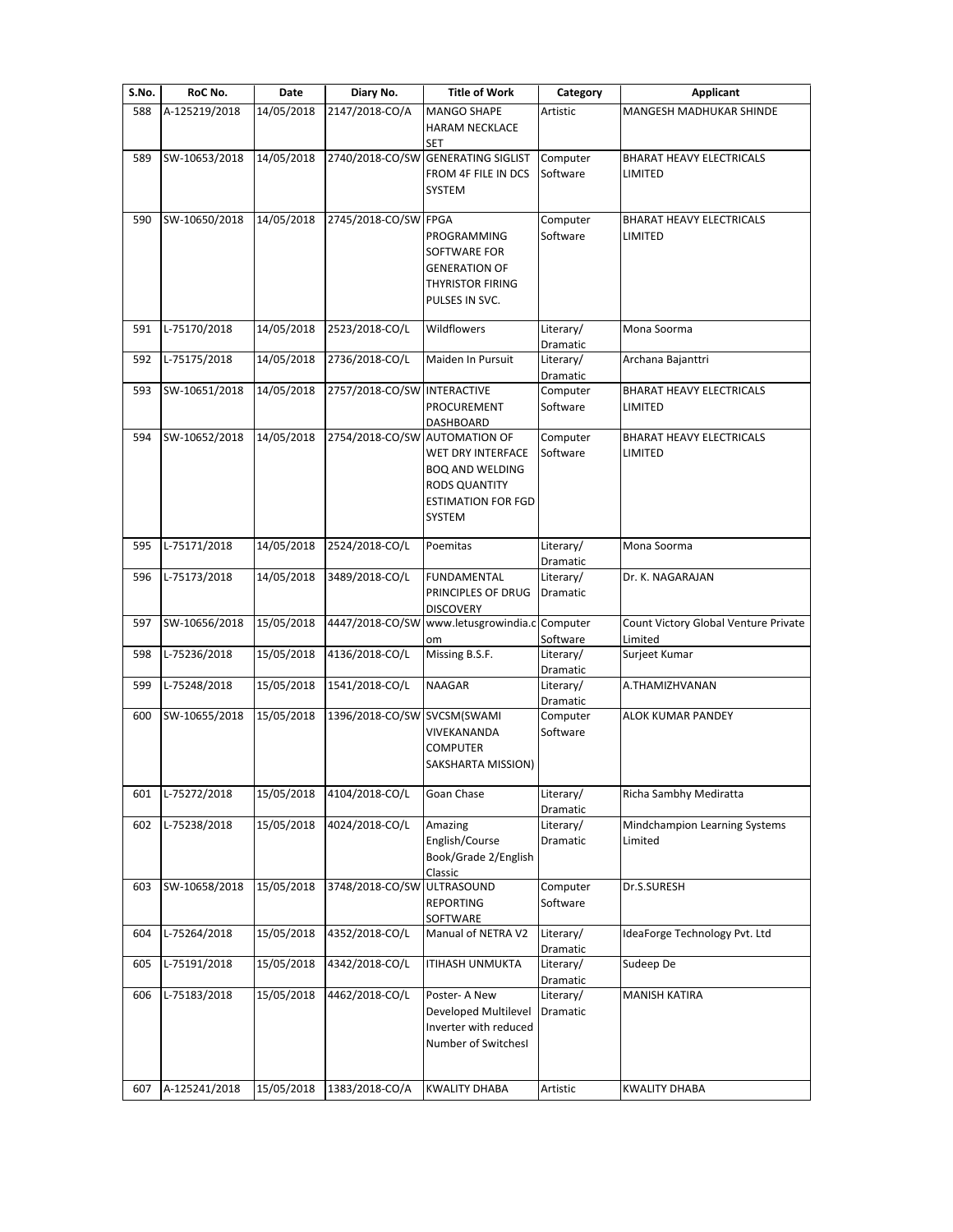| S.No. | RoC No.       | Date       | Diary No.       | <b>Title of Work</b>                                                                                                                                                                   | Category                     | Applicant                                                            |
|-------|---------------|------------|-----------------|----------------------------------------------------------------------------------------------------------------------------------------------------------------------------------------|------------------------------|----------------------------------------------------------------------|
| 608   | L-75209/2018  | 15/05/2018 | 4037/2018-CO/L  | Amazing<br>English/Course<br>Book/Grade 5/English                                                                                                                                      | Literary/<br>Dramatic        | Mindchampion Learning Systems<br>Limited                             |
|       |               |            |                 | Classic                                                                                                                                                                                |                              |                                                                      |
| 609   | L-75270/2018  | 15/05/2018 | 4354/2018-CO/L  | Manual of NAF LC2                                                                                                                                                                      | Literary/<br>Dramatic        | IdeaForge Technology Pvt. Ltd                                        |
| 610   | L-75214/2018  | 15/05/2018 | 5117/2018-CO/L  | PHYSICS, CHEMISTRY,<br><b>BIOLOGY CLASS IXTH</b><br><b>BYMEENAXI VERMA</b>                                                                                                             | Literary/<br>Dramatic        | MEENAXI VERMA                                                        |
| 611   | L-75202/2018  | 15/05/2018 | 7106/2017-CO/L  | Let's Play With<br>Drawing                                                                                                                                                             | Literary/<br>Dramatic        | AJAY KUMAR AND TARUN NAGPAL                                          |
| 612   | L-75234/2018  | 15/05/2018 | 4859/2018-CO/L  | RAAJAKAAVIYAM                                                                                                                                                                          | Literary/<br>Dramatic        | RAMA SUDHARSAN. M                                                    |
| 613   | L-75240/2018  | 15/05/2018 | 2405/2018-CO/L  | DAUR-E-HAZIR KI<br>TAQREERAIN                                                                                                                                                          | Literary/<br>Dramatic        | M/s ADABI DUNIYA                                                     |
| 614   | L-75239/2018  | 15/05/2018 | 7025/2017-CO/L  | KI KEHNDI KI KEHNDI<br>KI KEHNDI                                                                                                                                                       | Literary/<br>Dramatic        | <b>NAVINDER OBEROI</b>                                               |
| 615   | L-75231/2018  | 15/05/2018 | 5101/2018-CO/L  | <b>KANAA</b>                                                                                                                                                                           | Literary/                    | M/S. SIVAKARTHIKEYAN                                                 |
|       |               |            |                 |                                                                                                                                                                                        | Dramatic                     | PRODUCTIONS LLP.                                                     |
| 616   | L-75257/2018  | 15/05/2018 | 336/2018-CO/L   | Chica Bella                                                                                                                                                                            | Literary/<br>Dramatic        | colin dias                                                           |
| 617   | L-75261/2018  | 15/05/2018 | 430/2018-CO/L   | POSTER FOR SOLAR<br>ROOFTOP SYSTEM                                                                                                                                                     | Literary/<br>Dramatic        | Sachin Mahakalkar                                                    |
| 618   | L-75227/2018  | 15/05/2018 | 2410/2018-CO/L  | High Mn and High N<br>stainless alloys for<br>bipolar plate<br>application in<br>automobile and<br>power generating fuel<br>cells.                                                     | Literary/<br>Dramatic        | Steel Authority of India Limited, R &<br>D Centre for Iron and Steel |
| 619   | A-125237/2018 | 15/05/2018 | 2877/2018-CO/A  | JAY JOHAR (LABEL)                                                                                                                                                                      | Artistic                     | Nand Kumar Sahu Trading as M/s.<br>Sushma Tea Company                |
| 620   | L-75186/2018  | 15/05/2018 | 4541/2018-CO/L  | Dhhore Na Aana                                                                                                                                                                         | Literary/<br>Dramatic        | Avnish Kumar                                                         |
| 621   | L-75249/2018  | 15/05/2018 | 5142/2018-CO/L  | Deep Forest -<br>Episodes                                                                                                                                                              | Literary/<br>Dramatic        | Chandramouli Basu                                                    |
| 622   | L-75199/2018  | 15/05/2018 | 7109/2017-CO/L  | Let's Play Hindi                                                                                                                                                                       | Literary/<br>Dramatic        | AJAY KUMAR AND TARUN NAGPAL                                          |
| 623   | L-75246/2018  | 15/05/2018 | 7026/2017-CO/L  | <b>UDTA LONDON</b>                                                                                                                                                                     | Literary/<br><b>Dramatic</b> | NAVINDER OBEROI                                                      |
| 624   | L-75184/2018  | 15/05/2018 | 4532/2018-CO/L  | <b>KAB TAK</b>                                                                                                                                                                         | Literary/<br>Dramatic        | Tanya arora                                                          |
| 625   | A-125238/2018 | 15/05/2018 | 2878/2018-CO/A  | <b>GLORIOUS PAINTS &amp;</b><br><b>COATINGS</b><br><b>INDUSTRIES (LABEL)</b>                                                                                                           | Artistic                     | M/s. Glorious Paints & Coating Ind. A<br>Partnership Concern         |
| 626   | L-75187/2018  | 15/05/2018 | 4567/2018-CO/L  | Sattvik India Council                                                                                                                                                                  | Literary/<br>Dramatic        | Abhishek Biswas                                                      |
| 627   | SW-10663/2018 | 15/05/2018 | 2946/2018-CO/SW | <b>CVHFLAYOUT</b><br>(COMPUTER<br>PROGRAM FOR<br><b>GENERATION OF</b><br>TUBE NEST LAYOUT<br><b>USING CVHF</b><br>CONCEPT COUPLED<br>WITH SHELL SIDE<br>PRESSURE DROP<br>CALCULATIONS) | Computer<br>Software         | BHARAT HEAVY ELECTRICALS<br>LIMITED                                  |
| 628   | A-125231/2018 | 15/05/2018 | 4814/2018-CO/A  | KAKE DI HATTI LABEL                                                                                                                                                                    | Artistic                     | M/s Kake Di Hatti                                                    |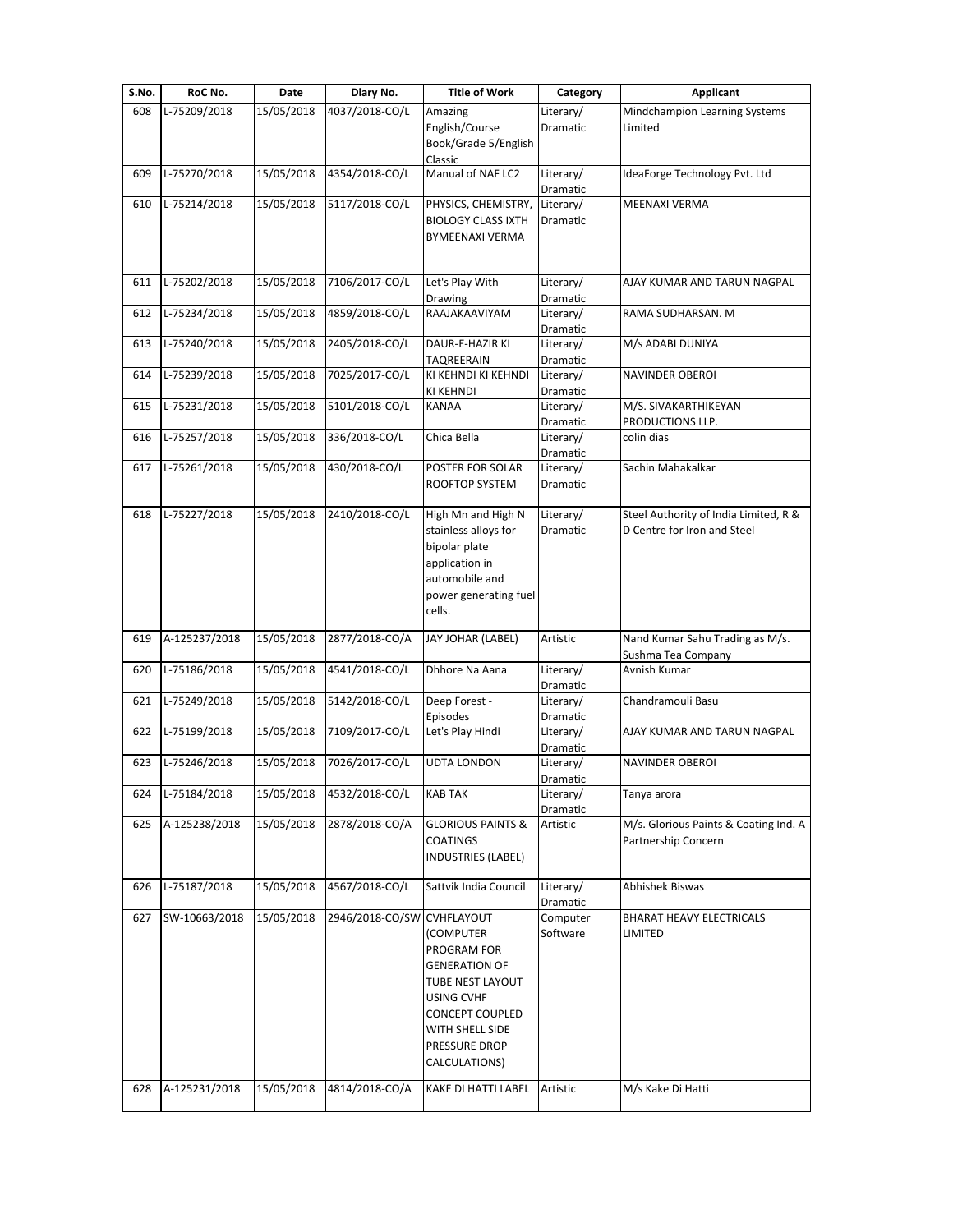| S.No. | RoC No.       | Date       | Diary No.                         | <b>Title of Work</b>                                                                                                                   | Category              | <b>Applicant</b>                                                                       |
|-------|---------------|------------|-----------------------------------|----------------------------------------------------------------------------------------------------------------------------------------|-----------------------|----------------------------------------------------------------------------------------|
| 629   | L-75226/2018  | 15/05/2018 | 2900/2018-CO/L                    | Innovation Day - List                                                                                                                  | Literary/             | Manipal Academy of Higher                                                              |
|       |               |            |                                   | of Participating<br>Innovations                                                                                                        | Dramatic              | Education                                                                              |
| 630   | L-75203/2018  | 15/05/2018 | 7104/2017-CO/L                    | My First Note Book                                                                                                                     | Literary/<br>Dramatic | AJAY KUMAR & TARUN NAGPAL                                                              |
| 631   | L-75185/2018  | 15/05/2018 | 4533/2018-CO/L                    | upload                                                                                                                                 | Literary/<br>Dramatic | Tanya arora                                                                            |
| 632   | L-75201/2018  | 15/05/2018 | 7105/2017-CO/L                    | Let's Play English                                                                                                                     | Literary/<br>Dramatic | AJAY KUMAR AND TARUN NAGPAL                                                            |
| 633   | L-75198/2018  | 15/05/2018 | 7107/2017-CO/L                    | Let's Learn Hindi                                                                                                                      | Literary/<br>Dramatic | AJAY KUMAR AND TARUN NAGPAL                                                            |
| 634   | A-125235/2018 | 15/05/2018 | 4770/2018-CO/A                    | <b>ALFANSO LABEL</b>                                                                                                                   | Artistic              | YUVRAJBHAI P BHADANIYA,<br>PRANJIVANBHAI S BHADANIYA,<br>VIPUL N PATEL, CHETAN N VIDJA |
| 635   | L-75197/2018  | 15/05/2018 | 7108/2017-CO/L                    | Let's Learn Cursive                                                                                                                    | Literary/<br>Dramatic | AJAY KUMAR AND TARUN NAGPAL                                                            |
| 636   | A-125228/2018 | 15/05/2018 | 4767/2018-CO/A                    | A 1 GOLD LABEL                                                                                                                         | Artistic              | KAILASHKUMAR M SHAH                                                                    |
| 637   | SW-10670/2018 | 15/05/2018 |                                   | 5045/2018-CO/SW Indian GST Magento 2<br>Extension [M2]                                                                                 | Computer<br>Software  | Cedcoss Technologies Private Limited                                                   |
| 638   | L-75207/2018  | 15/05/2018 | 5068/2018-CO/L                    | Lifewise : Yoga recipe<br>for Living Wisely                                                                                            | Literary/<br>Dramatic | Sri Joydip                                                                             |
| 639   | L-75254/2018  | 15/05/2018 | 4320/2018-CO/L                    | "The Evolution<br>Cradle"                                                                                                              | Literary/<br>Dramatic | Charith Venkat                                                                         |
| 640   | SW-10662/2018 | 15/05/2018 | 15262/2017-<br>CO/SW              | <b>HAL RTOS</b><br><b>APPLICATION</b><br><b>INTERFACE</b><br>SOFTWARE DOC NO<br>MCSRDC/RTOS/APEX/<br>CODE/01/00 DT<br>20/09/2017       | Computer<br>Software  | MISSION AND COMBAT SYSTEM<br>RESEARCH AND DESIGN CENTRE<br><b>MCSRDC</b>               |
| 641   | L-75206/2018  | 15/05/2018 | 4047/2018-CO/L                    | 'I' MINDING ANU                                                                                                                        | Literary/<br>Dramatic | Shashwat Mishra                                                                        |
| 642   | L-75225/2018  | 15/05/2018 | 4327/2018-CO/L                    | <b>STYLE SUPERNOVA</b>                                                                                                                 | Literary/<br>Dramatic | RIKHIL ASRANI                                                                          |
| 643   | L-75221/2018  | 15/05/2018 | 4065/2018-CO/L                    | Four Steps to Royalty                                                                                                                  | Literary/<br>Dramatic | ARJUN                                                                                  |
| 644   | L-75267/2018  | 15/05/2018 | 4317/2018-CO/L                    | Manual of NETRA V2<br>(Version 2.1)                                                                                                    | Literary/<br>Dramatic | IdeaForge Technology Pvt. Ltd                                                          |
| 645   | A-125243/2018 | 15/05/2018 | 4303/2018-CO/A                    | AMBICA ALUMINIUM                                                                                                                       | Artistic              | Ambica Aluminium                                                                       |
| 646   | A-125239/2018 | 15/05/2018 | 1192/2018-CO/A                    | 1st INDIA RAJASTHAN                                                                                                                    | Artistic              | FIRST INDIA NEWS INTERNATIONAL<br>PRIVATE LIMITED                                      |
| 647   | SW-10677/2018 | 15/05/2018 | 4874/2018-CO/SW Multiplication of | binary numbers using<br>hybrid Vedic<br>multiplier using<br>Nikhilam sutra and<br>Karatsuba algorithm<br>with reduction in N-1<br>bits | Computer<br>Software  | M.NISHA ANGELINE                                                                       |
| 648   | A-125242/2018 | 15/05/2018 | 4293/2018-CO/A                    | THE KANBI PATEL                                                                                                                        | Artistic              | Mr. Manishkumar Babulal<br>Mangroliya                                                  |
| 649   | L-75218/2018  | 15/05/2018 | 3959/2018-CO/L                    | <b>Vanity Pains</b>                                                                                                                    | Literary/<br>Dramatic | Brinda Rao-Pothuraju                                                                   |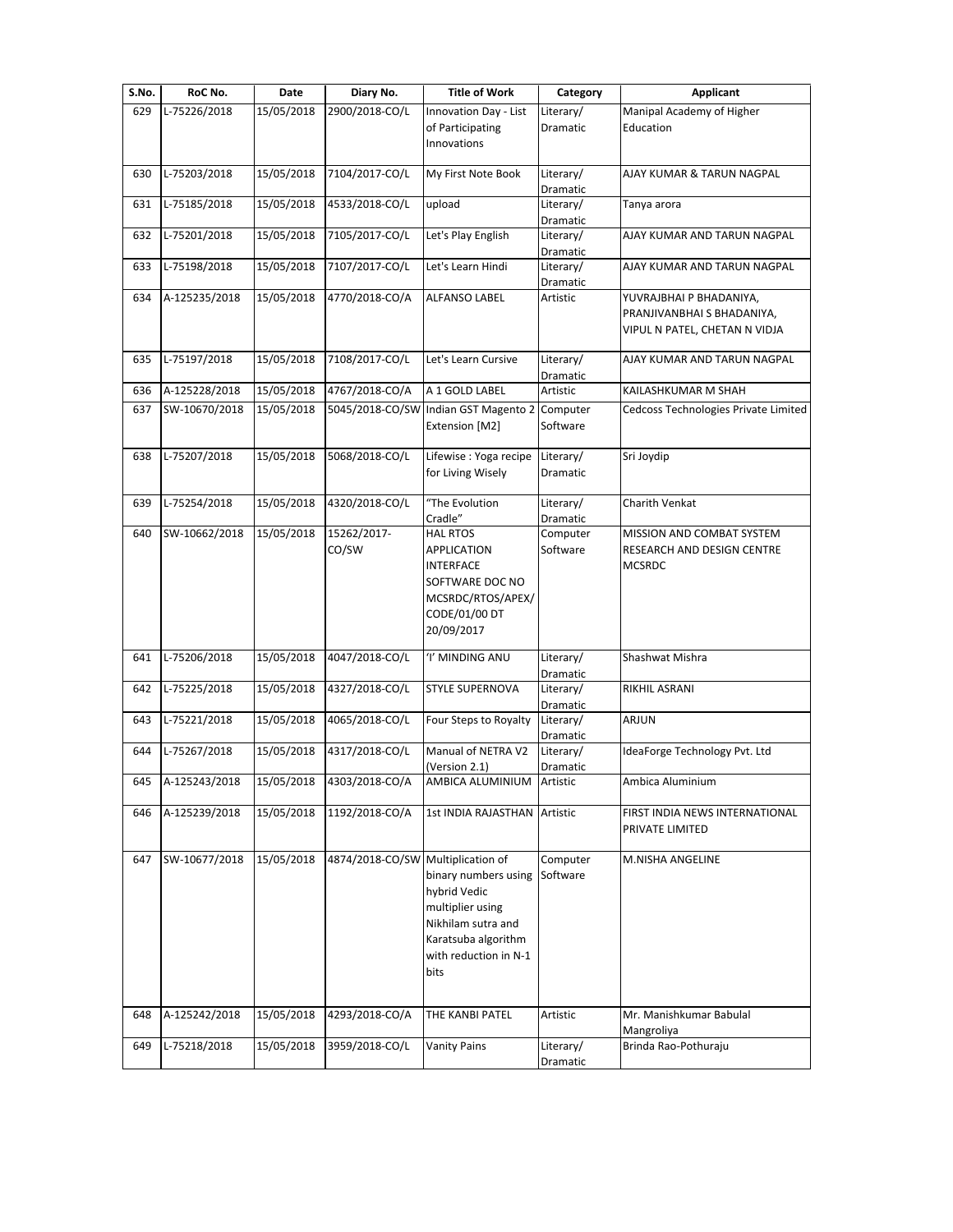| S.No. | RoC No.       | Date       | Diary No.                      | <b>Title of Work</b>              | Category              | <b>Applicant</b>                      |
|-------|---------------|------------|--------------------------------|-----------------------------------|-----------------------|---------------------------------------|
| 650   | L-75208/2018  | 15/05/2018 | 4032/2018-CO/L                 | <b>DESIGN AND</b>                 | Literary/             | Snehal Mane                           |
|       |               |            |                                | IMPLIMENTATION OF Dramatic        |                       |                                       |
|       |               |            |                                | <b>ENCODER AND</b>                |                       |                                       |
|       |               |            |                                | <b>VITERBI DECODER</b>            |                       |                                       |
| 651   | L-75274/2018  | 15/05/2018 | 4097/2018-CO/L                 | USING VHDL<br>Coconut Country     | Literary/             | Jacob C Varghese                      |
|       |               |            |                                | <b>Musings</b>                    | Dramatic              |                                       |
| 652   | L-75223/2018  | 15/05/2018 | 3614/2018-CO/L                 | The Big Cover Up                  | Literary/             | <b>Essel Vison Production Limited</b> |
|       |               |            |                                |                                   | Dramatic              |                                       |
| 653   | SW-10660/2018 | 15/05/2018 |                                | 3921/2018-CO/SW CodeGround Online | Computer              | <b>Bhuvan Gupta</b>                   |
|       |               |            |                                | Assessment Platform               | Software              |                                       |
|       |               |            |                                |                                   |                       |                                       |
| 654   | L-75213/2018  | 15/05/2018 | 4028/2018-CO/L                 | Amazing                           | Literary/             | Mindchampion Learning Systems         |
|       |               |            |                                | English/Course                    | Dramatic              | Limited                               |
|       |               |            |                                | Book/Grade 4/English              |                       |                                       |
|       |               |            |                                | Classic                           |                       |                                       |
| 655   | L-75211/2018  | 15/05/2018 | 4090/2018-CO/L                 | Design Thinking for               | Literary/             | Jimmy Jain                            |
|       |               |            |                                | Startups                          | Dramatic              |                                       |
| 656   | L-75235/2018  | 15/05/2018 | 4127/2018-CO/L                 | JAGYA LOST HIS                    | Literary/             | <b>JAGMAL SINGH</b>                   |
| 657   | L-75182/2018  | 15/05/2018 | 4458/2018-CO/L                 | VEERA<br>Sanvee                   | Dramatic<br>Literary/ | Veer Dhanva Srivastava                |
|       |               |            |                                |                                   | Dramatic              |                                       |
| 658   | L-75251/2018  | 15/05/2018 | 4148/2018-CO/L                 | One Flew Over The                 | Literary/             | Nitya Swaruba                         |
|       |               |            |                                | Heart                             | Dramatic              |                                       |
| 659   | L-75192/2018  | 15/05/2018 | 4350/2018-CO/L                 | MEGHOMALA                         | Literary/             | Sudeep De                             |
|       |               |            |                                | SIDDHANTA                         | Dramatic              |                                       |
| 660   | A-125234/2018 | 15/05/2018 | 4263/2018-CO/A                 | <b>G - GURUDEV DOORS</b>          | Artistic              | SUSHILA JAIN                          |
|       |               |            |                                |                                   |                       |                                       |
| 661   | SR-13508/2018 | 15/05/2018 | 3117/2018-CO/SR                | <b>HAWA HAWAI</b><br>TUMHARI SULU | Sound<br>Recording    | SUPER CASSETTES INDUSTRIES PVT<br>LTD |
| 662   | L-75260/2018  | 15/05/2018 | 10557/2017-CO/L                | <b>ELEANOR</b>                    | Literary/             | M/S ELEANOR EDUCATIONS                |
|       |               |            |                                | <b>EDUCATIONS BLUE</b>            | Dramatic              |                                       |
|       |               |            |                                | <b>BELLS FUN WITH</b>             |                       |                                       |
|       |               |            |                                | <b>NUMBERS</b>                    |                       |                                       |
| 663   | L-75233/2018  | 15/05/2018 | 15574/2017-CO/L                | Quest For Excellence              | Literary/             | Kalyan Sagar Nippani                  |
|       |               |            |                                | (How to attain                    | Dramatic              |                                       |
|       |               |            |                                | Personal and                      |                       |                                       |
|       |               |            |                                | Professional                      |                       |                                       |
|       |               |            |                                | Excellence)                       |                       |                                       |
| 664   | L-75196/2018  | 15/05/2018 | 18410/2017-CO/L                | <b>GRAFALCO PRE</b>               | Literary/             | <b>NAVNEET EDUCATION LTD</b>          |
|       |               |            |                                | <b>SCHOOL CURSIVE</b>             | <b>Dramatic</b>       |                                       |
|       |               |            |                                | <b>HAND A</b>                     |                       |                                       |
| 665   | A-125240/2018 | 15/05/2018 | 18566/2017-CO/A                | <b>VILSOR</b>                     | Artistic              | M/S AMBIKA POLYMER                    |
|       |               |            |                                |                                   |                       |                                       |
| 666   | SW-10665/2018 | 15/05/2018 | 3717/2018-CO/SW HMI FOR REMOTE | OPERATION OF                      | Computer<br>Software  | BHARAT HEAVY ELECTRICALS<br>LIMITED   |
|       |               |            |                                | PROBE TRAVERSING                  |                       |                                       |
|       |               |            |                                | MECHANISM                         |                       |                                       |
|       |               |            |                                |                                   |                       |                                       |
| 667   | L-75210/2018  | 15/05/2018 | 12883/2017-CO/L                | Content and training              | Literary/             | Namrata Singh                         |
|       |               |            |                                |                                   | Dramatic              |                                       |
| 668   | SR-13510/2018 | 15/05/2018 | 3119/2018-CO/SR                | <b>FARRATA TUMHARI</b>            | Sound                 | SUPER CASSETTES INDUSTRIES PVT        |
|       |               |            |                                | SULU                              | Recording             | LTD                                   |
| 669   | L-75200/2018  | 15/05/2018 | 3865/2018-CO/L                 | Love Notes                        | Literary/             | Mona Soorma                           |
| 670   | L-75216/2018  | 15/05/2018 | 18414/2017-CO/L                | <b>GRAFALCO PRE-</b>              | Dramatic<br>Literary/ | NAVNEET EDUCATION LTD                 |
|       |               |            |                                | <b>SCHOOL GK &amp;</b>            | Dramatic              |                                       |
|       |               |            |                                | CONVERSATION A                    |                       |                                       |
| 671   | L-75237/2018  | 15/05/2018 | 4196/2018-CO/L                 | Science Explorer                  | Literary/             | Mindchampion Learning Systems         |
|       |               |            |                                | Grade 6/Science                   | Dramatic              | Limited                               |
|       |               |            |                                | Classic                           |                       |                                       |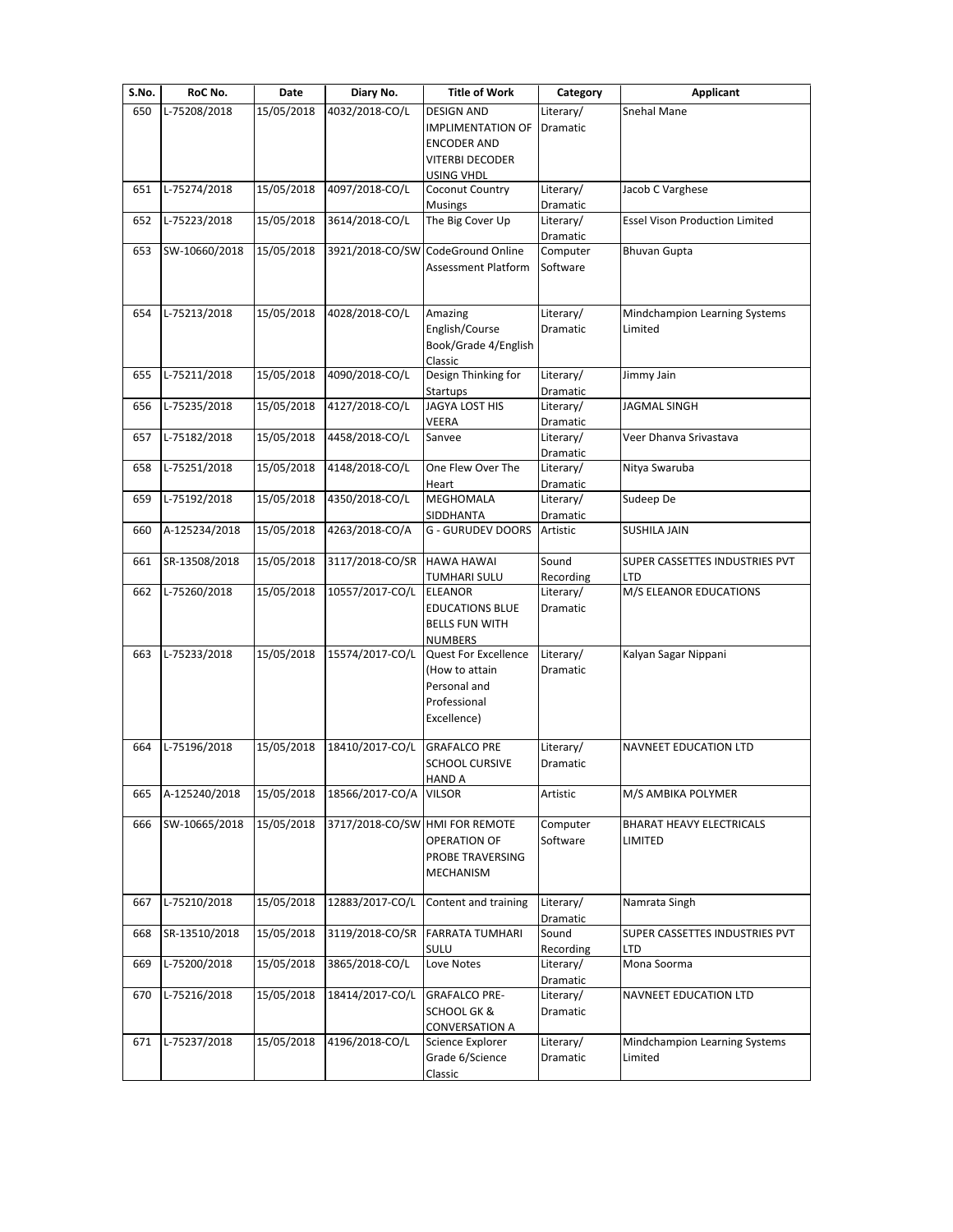| S.No. | RoC No.       | Date       | Diary No.                 | <b>Title of Work</b>                                                                                                                                                         | Category                     | <b>Applicant</b>                               |
|-------|---------------|------------|---------------------------|------------------------------------------------------------------------------------------------------------------------------------------------------------------------------|------------------------------|------------------------------------------------|
| 672   | L-75244/2018  | 15/05/2018 | 663/2018-CO/L             | <b>DISTANCE INDICATOR</b><br>AND HIGH EFFICIENT<br><b>CAMERA FOR TRAIN</b>                                                                                                   | Literary/<br><b>Dramatic</b> | PRIYA OGHE                                     |
| 673   | SR-13509/2018 | 15/05/2018 | 3118/2018-CO/SR           | <b>MANVA LIKES TO FLY</b><br>TUMHARI SULU                                                                                                                                    | Sound<br>Recording           | SUPER CASSETTES INDUSTRIES PVT<br>LTD          |
| 674   | L-75228/2018  | 15/05/2018 | 13688/2017-CO/L           | 'ALL IN ONE' BASIC<br><b>ENGLISH</b>                                                                                                                                         | Literary/<br>Dramatic        | Ashvinkumar Shantilal Detroja                  |
| 675   | SW-10679/2018 | 15/05/2018 | 18166/2017-<br>CO/SW      | www.delhischoolfactb<br>ook.com 2017 Edition                                                                                                                                 | Computer<br>Software         | AHC INFOTEK PRIVATE LIMITED                    |
| 676   | L-75265/2018  | 15/05/2018 | 18380/2017-CO/L           | <b>GRAFALCO PRE-</b><br><b>SCHOOL PHONIC</b><br>PRIMER ACTIVITY (A)                                                                                                          | Literary/<br>Dramatic        | <b>NAVNEET EDUCATION LTD</b>                   |
| 677   | L-75271/2018  | 15/05/2018 | 3768/2018-CO/L            | <b>VEVOLVE FITNESS</b>                                                                                                                                                       | Literary/<br>Dramatic        | Archana Pengal                                 |
| 678   | L-75222/2018  | 15/05/2018 | 17794/2017-CO/L           | <b>Teachings of Yoga</b><br>Master Teacher<br>Sharat Arora, Asanas<br>from the 5-Day<br>Courses - Standing<br>Poses                                                          | Literary/<br>Dramatic        | Sharat Arora                                   |
| 679   | SW-10676/2018 | 15/05/2018 | 3094/2018-CO/SW ONLINE PC | <b>COMPLAINT SYSTEM</b><br>(PCS)                                                                                                                                             | Computer<br>Software         | <b>BHARAT HEAVY ELECTRICALS</b><br>LIMITED     |
| 680   | SW-10666/2018 | 15/05/2018 |                           | 3694/2018-CO/SW EMPLOYEE PORTAL<br>MOBILE APP FOR IOS<br><b>DEVICES</b>                                                                                                      | Computer<br>Software         | BHARAT HEAVY ELECTRICALS<br>LIMITED            |
| 681   | L-75256/2018  | 15/05/2018 | 717/2018-CO/L             | D2F Infra: ICT for<br>Sustainable<br>Agricultural<br>Development                                                                                                             | Literary/<br>Dramatic        | MAHENDRA BALKRISHNA SALUNKE                    |
| 682   | A-125222/2018 | 15/05/2018 | 1455/2017-CO/A            | <b>BHUJODI</b>                                                                                                                                                               | Artistic                     | THE BHUJ MERCANTILE CHARITABLE<br><b>TRUST</b> |
| 683   | L-75273/2018  | 15/05/2018 | 4222/2018-CO/L            | <b>Echoes From Deep</b><br>Within                                                                                                                                            | Literary/<br>Dramatic        | Dr. Manoj Mathur                               |
| 684   | A-125226/2018 | 15/05/2018 | 18720/2017-CO/A           | <b>SUVARNA LOGO</b>                                                                                                                                                          | Artistic                     | BHASEEN HEALTH PRODUCTS PVT.<br>LTD.           |
| 685   | SW-10667/2018 | 15/05/2018 |                           | 3704/2018-CO/SW KNOWLEDGE FUSION<br><b>SOFTWARE FOR</b><br>AUTOMATIC DESIGN<br>AND GENERATION OF<br><b>DRAWINGS OF</b><br><b>FRANCIS RUNNER FOR</b><br><b>HYDRO TURBINES</b> | Computer<br>Software         | <b>BHARAT HEAVY ELECTRICALS</b><br>LIMITED     |
| 686   | SW-10674/2018 | 15/05/2018 | 12503/2017-<br>CO/SW      | Vendor Purchase<br>Order Addon for<br>Magento 2                                                                                                                              | Computer<br>Software         | Cedcoss Technologies Private Limited           |
| 687   | L-75250/2018  | 15/05/2018 | 3769/2018-CO/L            | SASHASTRA BAL<br>ADHINIYAM-1958<br>[Evil or Angel?]                                                                                                                          | Literary/<br>Dramatic        | Abhilash Kumar Srivastava                      |
| 688   | A-125236/2018 | 15/05/2018 | 18299/2017-CO/A           | Godrej Good Knight<br>Activ+ Cartridge                                                                                                                                       | Artistic                     | GODREJ CONSUMER PRODUCTS<br>LIMITED            |
| 689   | L-75253/2018  | 15/05/2018 | 18383/2017-CO/L           | <b>GRAFALCO PRE</b><br><b>SCHOOL PHONIC</b><br>PRIMER ACTIVITY (C)                                                                                                           | Literary/<br>Dramatic        | NAVNEET EDUCATION LTD                          |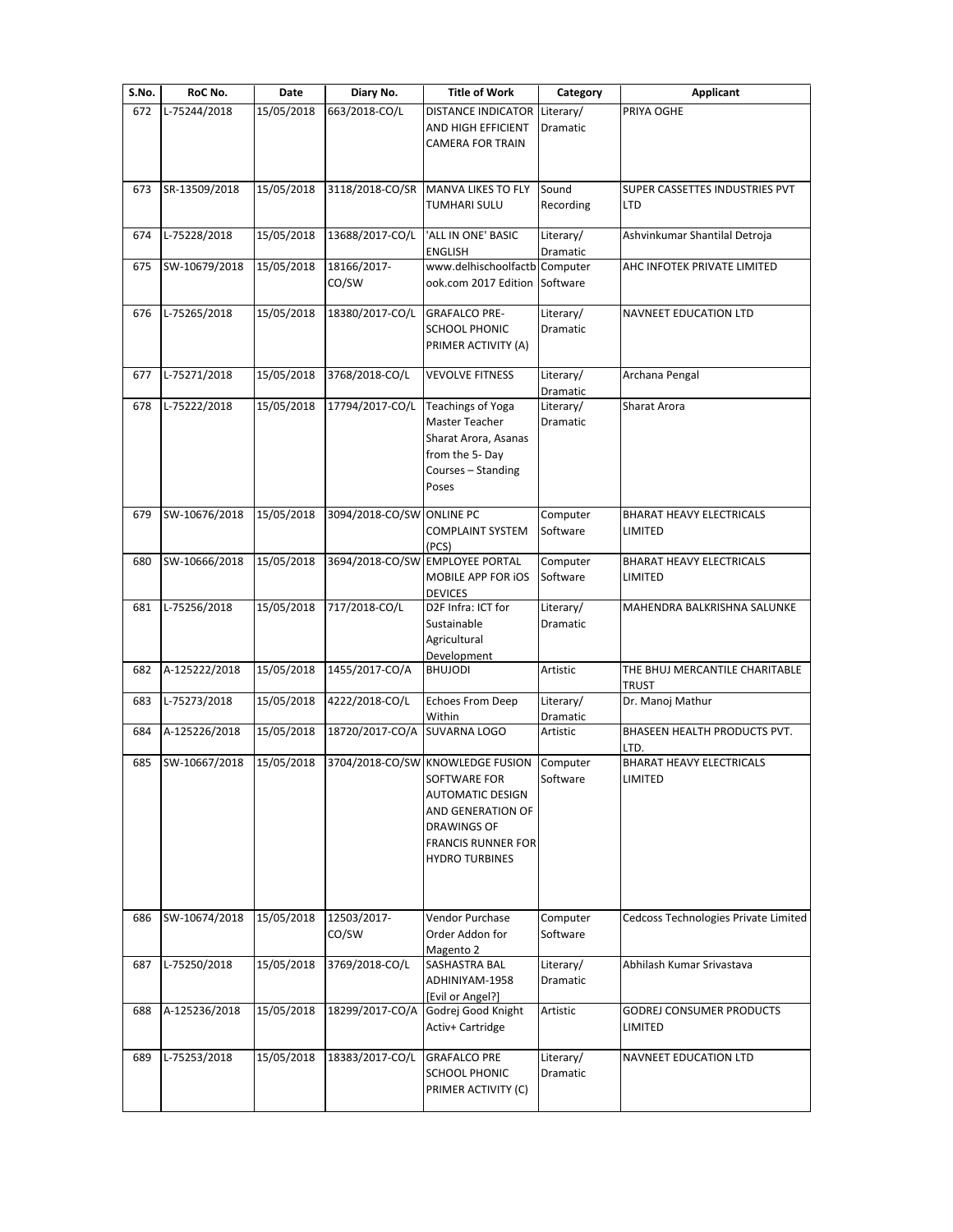| S.No. | RoC No.       | Date       | Diary No.       | <b>Title of Work</b>                           | Category              | <b>Applicant</b>                     |
|-------|---------------|------------|-----------------|------------------------------------------------|-----------------------|--------------------------------------|
| 690   | SW-10680/2018 | 15/05/2018 |                 | 3799/2018-CO/SW MageNative Delivery<br>App[M2] | Computer<br>Software  | Cedcoss Technologies Private Limited |
| 691   | SW-10659/2018 | 15/05/2018 |                 | 3730/2018-CO/SW SOFTWARE TOOL FOR              | Computer              | <b>BHARAT HEAVY ELECTRICALS</b>      |
|       |               |            |                 | SELECTION OF                                   | Software              | LIMITED                              |
|       |               |            |                 | STANDARD                                       |                       |                                      |
|       |               |            |                 | <b>IMPELLERS AND</b>                           |                       |                                      |
|       |               |            |                 | <b>SEALING FROM</b>                            |                       |                                      |
|       |               |            |                 | STANDARD                                       |                       |                                      |
|       |               |            |                 | <b>IMPELLERS</b>                               |                       |                                      |
| 692   | SW-10675/2018 | 15/05/2018 | 12487/2017-     | <b>Request For</b>                             | Computer              | Cedcoss Technologies Private Limited |
|       |               |            | CO/SW           | Quotation [M2]                                 | Software              |                                      |
| 693   | A-125230/2018 | 15/05/2018 | 18434/2017-CO/A | <b>STYLE FLOOR WIPER</b><br>LABEL              | Artistic              | MOHAMMED NASIR                       |
| 694   | A-125232/2018 | 15/05/2018 | 18312/2017-CO/A | Godrej Good Knight                             | Artistic              | GODREJ CONSUMER PRODUCTS             |
|       |               |            |                 | Mini Jumbo                                     |                       | LIMITED                              |
| 695   | L-75243/2018  | 15/05/2018 | 666/2018-CO/L   | Solar Operated                                 | Literary/             | Pranjali A Chiwhane                  |
|       |               |            |                 | Automatic Shredder                             | Dramatic              |                                      |
|       |               |            |                 | System in Garbage                              |                       |                                      |
|       |               |            |                 | Shoot                                          |                       |                                      |
| 696   | A-125225/2018 | 15/05/2018 | 18709/2017-CO/A | <b>KHWAAB LOGO</b>                             | Artistic              | <b>FASHION K. SONS</b>               |
|       |               |            |                 |                                                |                       |                                      |
| 697   | L-75190/2018  | 15/05/2018 | 4195/2018-CO/L  | Science Explorer                               | Literary/             | Mindchampion Learning Systems        |
|       |               |            |                 | Grade 7/Science                                | Dramatic              | Limited                              |
|       |               |            |                 | Classic                                        |                       |                                      |
| 698   | L-75232/2018  | 15/05/2018 | 4218/2018-CO/L  | Mazhab-e-Ishq "the                             | Literary/             | Abdul Sajeed                         |
|       |               |            |                 | religion of love"                              | Dramatic              |                                      |
|       |               |            |                 |                                                |                       |                                      |
| 699   | L-75252/2018  | 15/05/2018 | 4251/2018-CO/L  | SEARCH OR FINDING                              | Literary/             | MR. KAPIL BABA DEVKATE               |
|       |               |            |                 | <b>METHOD FOR</b>                              | Dramatic              |                                      |
|       |               |            |                 | <b>ATTRACTION AND</b>                          |                       |                                      |
|       |               |            |                 | <b>MARRIAGE OR</b>                             |                       |                                      |
|       |               |            |                 | <b>WEDDING PAIRS</b>                           |                       |                                      |
|       |               |            |                 |                                                |                       |                                      |
| 700   | SR-13511/2018 | 15/05/2018 | 3120/2018-CO/SR | <b>RAFU TUMHARI SULU</b>                       | Sound                 | SUPER CASSETTES INDUSTRIES PVT       |
|       |               |            |                 |                                                | Recording             | LTD                                  |
| 701   | A-125224/2018 | 15/05/2018 | 18711/2017-CO/A | <b>SHAHI PARIWAR</b>                           | Artistic              | KRISHNA VASUDEVA FOODS &             |
|       |               |            |                 | <b>LOGO</b>                                    |                       | DERIVATIVES PVT. LTD.                |
| 702   | L-75259/2018  | 15/05/2018 | 695/2018-CO/L   | Code-A-Thon                                    | Literary/             | Saniya Naik                          |
|       |               |            |                 |                                                | Dramatic              |                                      |
| 703   | L-75181/2018  | 15/05/2018 | 6912/2018-CO/L  | "People Capital Index"                         | Literary/             | Next Leap Career Solutions Pvt. Ltd. |
|       |               |            |                 |                                                | Dramatic              |                                      |
| 704   | A-125233/2018 | 15/05/2018 | 4259/2018-CO/A  | <b>AD - ARIHANT</b>                            | Artistic              | <b>SUSHILA JAIN</b>                  |
|       |               |            |                 | PREMIUM DOORS                                  |                       |                                      |
| 705   | L-75262/2018  | 15/05/2018 | 716/2018-CO/L   | E-Basket                                       | Literary/<br>Dramatic | Nishit Chaturvedi                    |
| 706   | SW-10669/2018 | 15/05/2018 |                 | 3711/2018-CO/SW DEVELOPMENT OF A               | Computer              | BHARAT HEAVY ELECTRICALS             |
|       |               |            |                 | PROGRAMMING                                    | Software              | LIMITED                              |
|       |               |            |                 | <b>SOLUTION PACKAGE</b>                        |                       |                                      |
|       |               |            |                 |                                                |                       |                                      |
|       |               |            |                 | IN UG FOR                                      |                       |                                      |
|       |               |            |                 | MACHINING OF                                   |                       |                                      |
|       |               |            |                 | ELECTRICAL MOTOR                               |                       |                                      |
|       |               |            |                 | <b>SHAFTS ON</b>                               |                       |                                      |
|       |               |            |                 | <b>WEINGARTNER MAKE</b>                        |                       |                                      |
|       |               |            |                 | <b>CNC TURN MILL</b>                           |                       |                                      |
|       |               |            |                 | <b>CENTER OF HRP</b>                           |                       |                                      |
|       |               |            |                 | DIVISION AS AN                                 |                       |                                      |
|       |               |            |                 | ALTERNATIVE                                    |                       |                                      |
|       |               |            |                 | TECHNOLOGICAL                                  |                       |                                      |
|       |               |            |                 | SOLUTION TO ESPIRIT                            |                       |                                      |
|       |               |            |                 | SOFTWARE                                       |                       |                                      |
| 707   | L-75189/2018  | 15/05/2018 | 3884/2018-CO/L  | Kalki Avatar Kaun Aur                          | Literary/             | Brijpal Singh Chouhan                |
|       |               |            |                 | Kahan Part-1                                   | Dramatic              |                                      |
| 708   | L-75247/2018  | 15/05/2018 | 627/2018-CO/L   | P2P WITHOUT PC                                 | Literary/             | KISHOR BHASKAR WANE                  |
|       |               |            |                 |                                                | Dramatic              |                                      |
|       |               |            |                 |                                                |                       |                                      |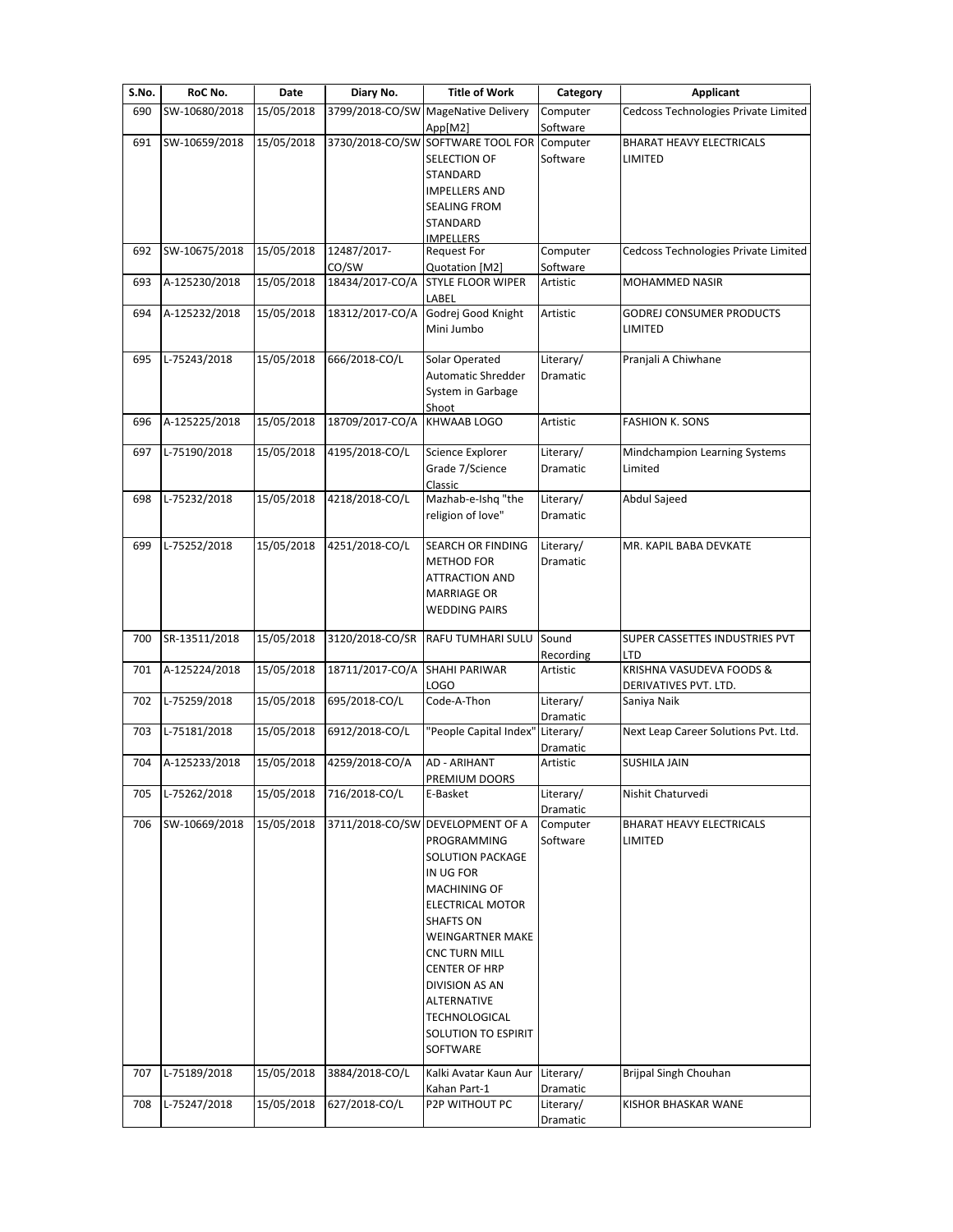| S.No. | RoC No.       | Date       | Diary No.                       | <b>Title of Work</b>                                                                                           | Category              | <b>Applicant</b>                                         |
|-------|---------------|------------|---------------------------------|----------------------------------------------------------------------------------------------------------------|-----------------------|----------------------------------------------------------|
| 709   | SR-13507/2018 | 15/05/2018 | 3116/2018-CO/SR                 | <b>BAN JA RANI TUMHRI</b>                                                                                      | Sound                 | SUPER CASSETTES INDUSTRIES                               |
|       |               |            |                                 | SULU                                                                                                           | Recording             | PRIVATE LTD                                              |
| 710   | A-125247/2018 | 15/05/2018 | 4930/2017-CO/A                  | <b>FULL TIME ABCD</b><br>LABEL                                                                                 | Artistic              | Saurav Beverages Pvt. Ltd.                               |
| 711   | M-515/2018    | 15/05/2018 | 18286/2017-CO/M Ek sapna        |                                                                                                                | Literary/<br>Dramatic | Macwana Rahul                                            |
| 712   | L-75224/2018  | 15/05/2018 | 18297/2017-CO/L                 | PARAMEDICAL<br><b>COUNCIL OF INDIA</b>                                                                         | Literary/<br>Dramatic | DR. DINESH KUMAR SHUKLA                                  |
| 713   | L-75194/2018  | 15/05/2018 | 4206/2018-CO/L                  | Bopanna                                                                                                        | Literary/<br>Dramatic | Nithya Chandar                                           |
| 714   | L-75220/2018  | 15/05/2018 | 5182/2017-CO/L                  | Cardiovascular Risk<br>Assessment Tool for<br><b>Indian Population</b>                                         | Literary/<br>Dramatic | Dr. Vijay Bhagat                                         |
| 715   | L-75242/2018  | 15/05/2018 | 721/2018-CO/L                   | <b>Utilization Of</b><br>Multicore System<br>Performance By<br><b>Energy Management</b><br>In Network Security | Literary/<br>Dramatic | DNYANESHWAR NARAYAN<br><b>CHOUDHARI</b>                  |
| 716   | L-75263/2018  | 15/05/2018 | 18385/2017-CO/L                 | <b>GRAFALCO PRE</b><br><b>SCHOOL RHYMES &amp;</b><br>SONGS (B)                                                 | Literary/<br>Dramatic | <b>NAVNEET EDUCATION LTD</b>                             |
| 717   | L-75193/2018  | 15/05/2018 | 4185/2018-CO/L                  | Science Explorer<br>Grade 3/Science<br>Classic                                                                 | Literary/<br>Dramatic | Mindchampion Learning Systems<br>Limited                 |
| 718   | L-75219/2018  | 15/05/2018 | 4205/2018-CO/L                  | Woman                                                                                                          | Literary/<br>Dramatic | Tsasilo Y Jangri                                         |
| 719   | SW-10661/2018 | 15/05/2018 | 3755/2018-CO/SW Global Business | Operation<br>Management System<br>Phase 2                                                                      | Computer<br>Software  | <b>NIIT Limited</b>                                      |
| 720   | SW-10672/2018 | 15/05/2018 | 12504/2017-<br>CO/SW            | Vendor Request For<br>Qoutation for<br>Magento 2                                                               | Computer<br>Software  | Cedcoss Technologies Private Limited                     |
| 721   | A-125220/2018 | 15/05/2018 | 3708/2018-CO/A                  | PAS PAYAL                                                                                                      | Artistic              | ASHISH GUPTA PROPRIETOR OF M/s<br><b>A&amp;A TRADERS</b> |
| 722   | A-125223/2018 | 15/05/2018 | 18722/2017-CO/A                 | <b>INDIAN SUMMER</b><br><b>DEVICE OF LABEL</b>                                                                 | Artistic              | S.V. FOODS                                               |
| 723   | L-75217/2018  | 15/05/2018 | 1801/2017-CO/L                  | SANT MAT PRAKASH-I Literary/                                                                                   | Dramatic              | RADHA SOAMI SATSANG BEAS                                 |
| 724   | L-75204/2018  | 15/05/2018 | 18384/2017-CO/L                 | <b>GRAFALCO PRE</b><br><b>SCHOOL PHONIC</b><br>PRIMER ACTIVITY (B)                                             | Literary/<br>Dramatic | <b>NAVNEET EDUCATION LTD</b>                             |
| 725   | A-125246/2018 | 15/05/2018 | 2593/2017-CO/A                  | Safal Bio Seeds                                                                                                | Artistic              | Safal Seeds & Biotech Ltd.                               |
| 726   | L-75229/2018  | 15/05/2018 | 18355/2017-CO/L                 | LIGHT ON SAINT JOHN Literary/                                                                                  | Dramatic              | RADHA SOAMI SATSANG BEAS                                 |
| 727   | A-125244/2018 | 15/05/2018 | 8870/2017-CO/A                  | <b>REFRESH OUT</b><br>MATTRESS (LABEL)                                                                         | Artistic              | PRIME COMFORT PRODUCTS PVT.<br>LTD.                      |
| 728   | L-75245/2018  | 15/05/2018 | 7/2018-CO/L                     | Municipal Solid Waste Literary/<br>Management                                                                  | Dramatic              | Dr. S. R. Khandeshwar                                    |
| 729   | L-75241/2018  | 15/05/2018 | 238/2018-CO/L                   | SENSE TO INCENSE                                                                                               | Literary/<br>Dramatic | <b>KISHLAY GAUR</b>                                      |
| 730   | SW-10668/2018 | 15/05/2018 | 3710/2018-CO/SW PROGRAM NO.     | HGE/16:<br>CALCULATION<br>PROGRAM FOR CORE<br><b>VIBRATION FOR</b><br><b>HYDRO GENERATOR</b>                   | Computer<br>Software  | BHARAT HEAVY ELECTRICALS<br>LIMITED                      |
| 731   | L-75188/2018  | 15/05/2018 | 3756/2018-CO/L                  | <b>GRANTH SARSWAT</b>                                                                                          | Literary/<br>Dramatic | <b>KULDEEP MUNI</b>                                      |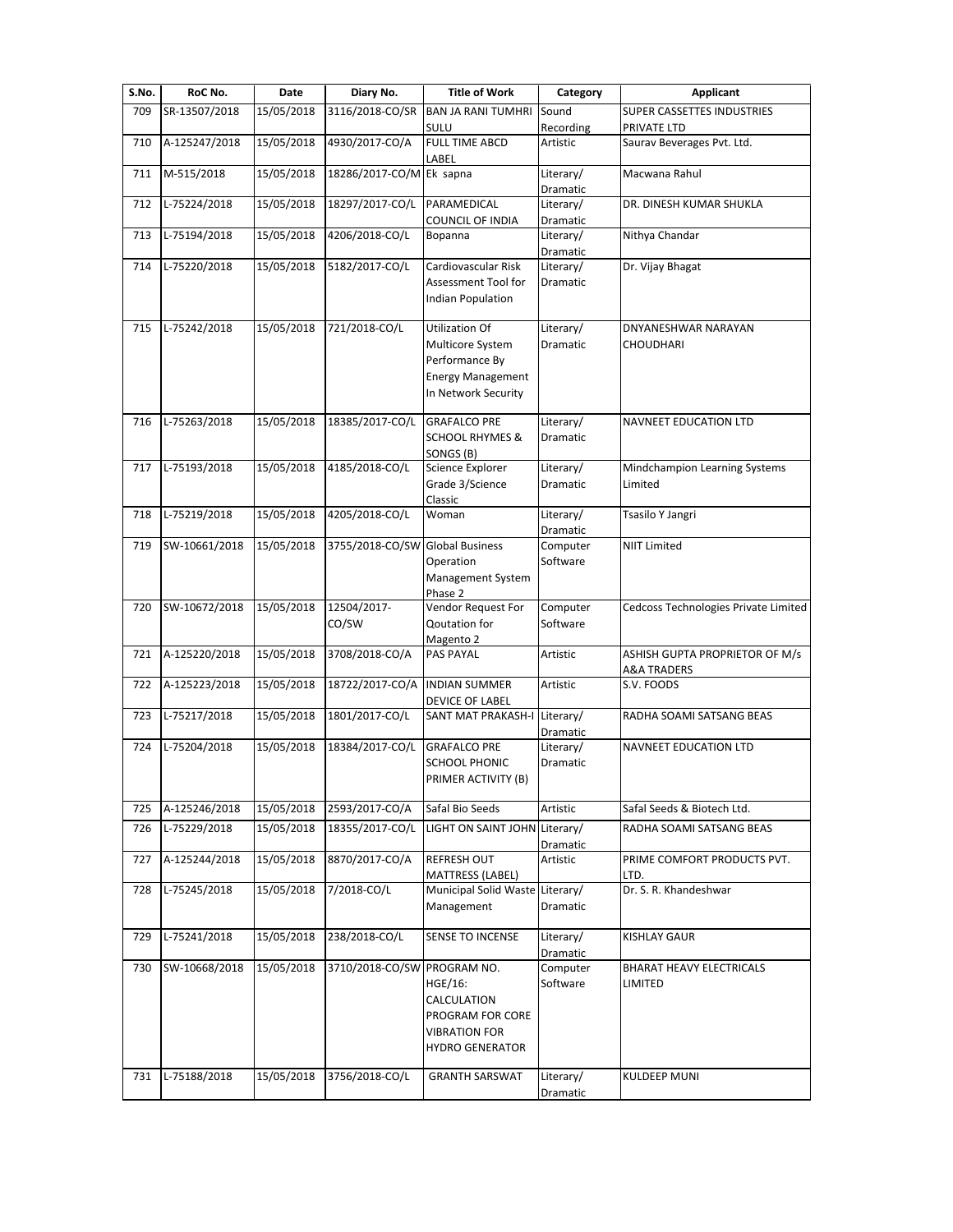| S.No. | RoC No.       | Date       | Diary No.       | <b>Title of Work</b>                                    | Category              | <b>Applicant</b>                           |
|-------|---------------|------------|-----------------|---------------------------------------------------------|-----------------------|--------------------------------------------|
| 732   | SW-10671/2018 | 15/05/2018 | 2975/2018-CO/SW | <b>AMMONIA INJECTION</b>                                | Computer              | <b>BHARAT HEAVY ELECTRICALS</b>            |
|       |               |            |                 | <b>FLOW RATE</b>                                        | Software              | LIMITED                                    |
|       |               |            |                 | CALCULATION                                             |                       |                                            |
|       |               |            |                 | PROGRAM FOR SCR<br><b>BASED De-NOx</b>                  |                       |                                            |
|       |               |            |                 | <b>SYSTEM</b>                                           |                       |                                            |
|       |               |            |                 |                                                         |                       |                                            |
| 733   | SW-10673/2018 | 15/05/2018 | 2392/2018-CO/L  | <b>INFOLIMS</b>                                         | Computer              | M/s. Xenocode Technologies Pvt. Ltd.       |
| 734   | L-75215/2018  | 15/05/2018 | 16491/2017-CO/L | ENNARIVU MATTUM                                         | Software<br>Literary/ | N SIVANSSAN                                |
|       |               |            |                 | <b>MALLA GANITHAM</b>                                   | Dramatic              |                                            |
|       |               |            |                 | ATHUKKUM MELA                                           |                       |                                            |
| 735   | L-75205/2018  | 15/05/2018 | 16739/2017-CO/L | <b>DOWN TO EARTH</b>                                    | Literary/             | <b>HARPREET SINGH</b>                      |
|       |               |            |                 |                                                         | Dramatic              |                                            |
| 736   | SW-10678/2018 | 15/05/2018 | 16465/2017-     | <b>EYE</b> (Educate Yourself Computer                   |                       | Enable India                               |
|       |               |            | CO/SW           | Easily) tool                                            | Software              |                                            |
| 737   | A-125245/2018 | 15/05/2018 | 8283/2017-CO/A  | <b>TUSKA</b>                                            | Artistic              | Ashok Sawaria                              |
| 738   | SR-13515/2018 | 15/05/2018 | 15/2018-CO/SR   |                                                         | Sound                 | Indranil Banerjee                          |
|       |               |            |                 |                                                         | Recording             |                                            |
| 739   | A-125221/2018 | 15/05/2018 | 4623/2018-CO/A  | <b>Bon Appetit</b>                                      | Artistic              | MNK International Limited                  |
| 740   | A-125227/2018 | 15/05/2018 | 16602/2017-CO/A | my Sangham                                              | Artistic              | Amrita Vishwa Vidyapeetham                 |
|       |               |            |                 |                                                         |                       |                                            |
| 741   | L-75230/2018  | 15/05/2018 | 10485/2017-CO/L | ALPHABET TRACING A-Literary/<br><b>Z FRUITS THEME</b>   | Dramatic              | MADHUMATI PODDAR                           |
|       |               |            |                 |                                                         |                       |                                            |
| 742   | SR-13514/2018 | 15/05/2018 | 13/2018-CO/SR   | PHIR WO NA AAYA                                         | Sound                 | Indranil Banerjee                          |
|       |               |            |                 | SAVERA                                                  | Recording             |                                            |
| 743   | L-75269/2018  | 15/05/2018 | 5242/2017-CO/L  | <b>HANDBOOK FOR</b>                                     | Literary/             | SHEIKH M.S.                                |
| 744   | L-75258/2018  | 15/05/2018 | 10555/2017-CO/L | <b>DMLT STUDENTS</b><br><b>ELEANOR</b>                  | Dramatic<br>Literary/ | M/S ELEANOR EDUCATIONS,                    |
|       |               |            |                 | <b>EDUCATIONS BLUE</b>                                  | Dramatic              |                                            |
|       |               |            |                 | <b>BELLS FUN WITH</b>                                   |                       |                                            |
|       |               |            |                 | <b>ALPHABETS</b>                                        |                       |                                            |
| 745   | L-75268/2018  | 15/05/2018 | 8523/2017-CO/M  | Aasra Too Mera                                          | Literary/<br>Dramatic | <b>SHABNAM BEIG</b>                        |
| 746   | SW-10657/2018 | 15/05/2018 | 16414/2017-     | <b>EXCEL TRANSACTIONS</b> Computer                      |                       | SAASANT INFOTECH PRIVATE                   |
|       |               |            | CO/SW           | APP.                                                    | Software              | LIMITED                                    |
|       |               |            |                 |                                                         |                       |                                            |
| 747   | SW-10664/2018 | 15/05/2018 |                 | 2980/2018-CO/SW PROGRAM FOR CREEP<br>LIFE PREDICTION OF | Computer<br>Software  | <b>BHARAT HEAVY ELECTRICALS</b><br>LIMITED |
|       |               |            |                 | ALLOY 625 CASTING                                       |                       |                                            |
|       |               |            |                 | BY CDM METHOD                                           |                       |                                            |
|       |               |            |                 | FOR AUSC                                                |                       |                                            |
|       |               |            |                 | <b>APPLICATIONS</b>                                     |                       |                                            |
|       |               |            |                 |                                                         |                       |                                            |
| 748   | A-125229/2018 | 15/05/2018 | 10547/2017-CO/A | DE DECAL                                                | Artistic              | JAYANTIBHAI JADAVBHAI RAIYANI              |
|       |               |            |                 |                                                         |                       |                                            |
| 749   | L-75255/2018  | 15/05/2018 | 16649/2017-CO/L | <b>MEDICINAL PLANTS</b>                                 | Literary/             | JATINDRA SARMA                             |
|       |               |            |                 | AND MUSHROOMS<br>OF INDIA                               | Dramatic              |                                            |
|       |               |            |                 |                                                         |                       |                                            |
| 750   | L-75212/2018  | 15/05/2018 | 2316/2018-CO/L  | PARIVAHAN                                               | Literary/             | AAKASHZ AGRAWAL                            |
|       |               |            |                 | SURAKSHA PRANALI                                        | Dramatic              |                                            |
| 751   | SR-13512/2018 | 15/05/2018 | 17008/2017-     | G-9 TMT RADIO                                           | Sound                 | Manglam Alloys & Ispat Pvt. Ltd.           |
|       |               |            | CO/SR           | JINGLE                                                  | Recording             |                                            |
| 752   | L-75266/2018  | 15/05/2018 | 2314/2018-CO/L  | CERTIFICATION                                           | Literary/             | RADIANCE ACADEMY OF                        |
|       |               |            |                 | <b>COURSES &amp; DIPLOMA</b>                            | Dramatic              | <b>MANAGEMENT STUDIES</b>                  |
|       |               |            |                 | IN HOSPITALITY                                          |                       |                                            |
|       |               |            |                 | MANAGEMENT                                              |                       |                                            |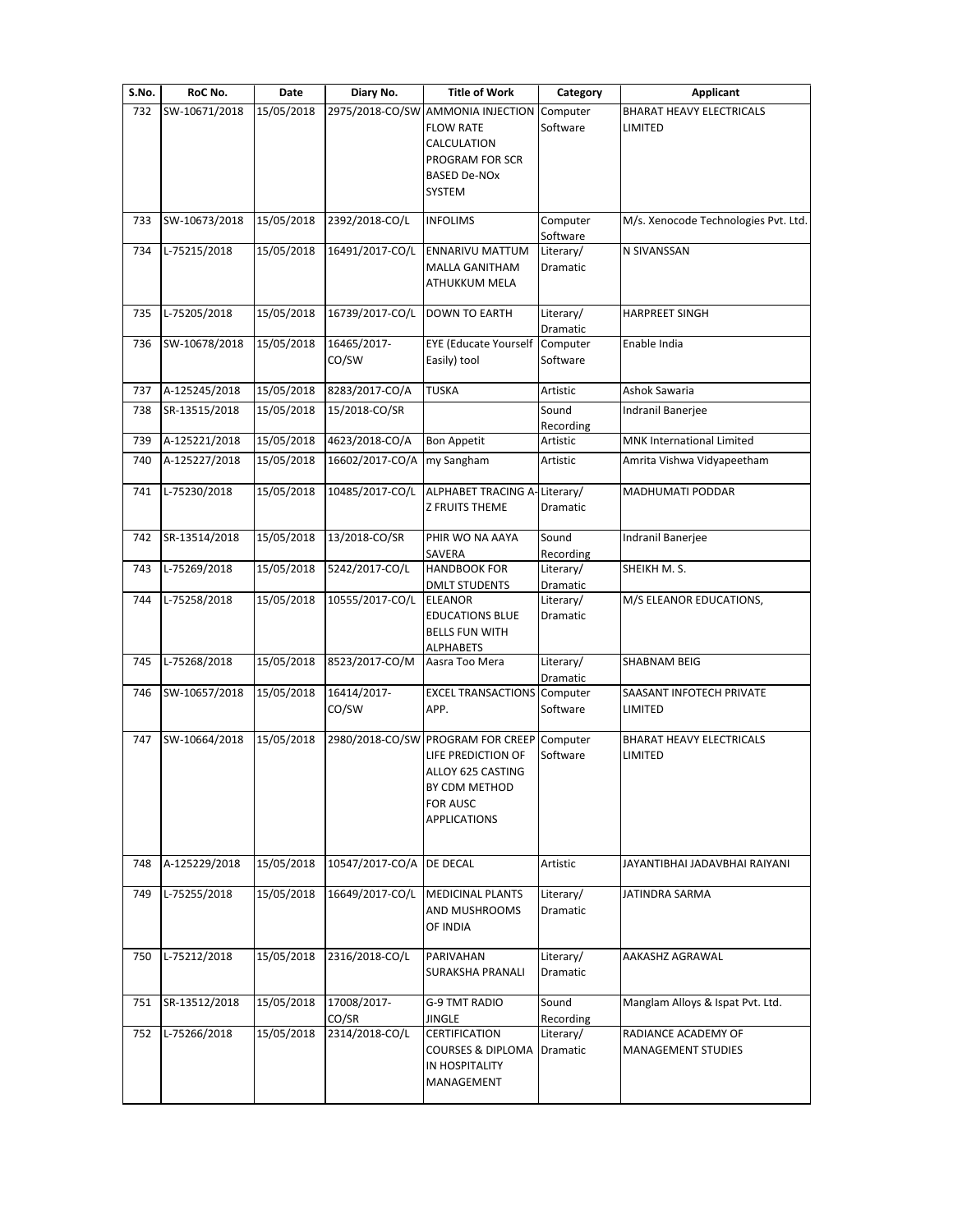| S.No. | RoC No.       | Date       | Diary No.                   | <b>Title of Work</b>                        | Category              | <b>Applicant</b>                                         |
|-------|---------------|------------|-----------------------------|---------------------------------------------|-----------------------|----------------------------------------------------------|
| 753   | SW-10690/2018 | 16/05/2018 |                             | 3844/2016-CO/SW DEVELOPMENT OF              | Computer              | <b>BHARAT HEAVY ELECTRICALS</b>                          |
|       |               |            |                             | <b>GUI FOR ASSESSMENT</b>                   | Software              | LIMITED                                                  |
|       |               |            |                             | OF VEHICLE FOR SLIP                         |                       |                                                          |
|       |               |            |                             | <b>FREE MOTION</b>                          |                       |                                                          |
| 754   | SW-10682/2018 | 16/05/2018 | 5982/2016-CO/SW STUDY INDIA |                                             | Computer              | DHANAJAY GOEL                                            |
|       |               |            |                             |                                             | Software              |                                                          |
| 755   | L-75275/2018  | 16/05/2018 | 13842/2016-CO/L             | PHYSICS-II                                  | Literary/             | <b>NETRAM SAINI</b>                                      |
|       |               |            |                             |                                             | Dramatic              |                                                          |
| 756   | L-75303/2018  | 16/05/2018 | 3748/2016-CO/L              | Freedom                                     | Literary/<br>Dramatic | Dr. Pramod Tripathi, Founder of<br>FREEDOM FROM DIABETES |
| 757   | A-125270/2018 | 16/05/2018 | 4007/2016-CO/A              | SHABNAM GOLD                                | Artistic              | M/S R.M. TEA INDUSTRIES                                  |
| 758   | A-125266/2018 | 16/05/2018 | 12748/2016-CO/A             | <b>ARIHANT PLUS</b>                         | Artistic              | ANIL KUMAR JAIN                                          |
|       |               |            |                             |                                             |                       |                                                          |
| 759   | L-75293/2018  | 16/05/2018 | 2989/2016-CO/L              | Al Qur'an ul Mubeen                         | Literary/             | Huda Publications, [ partners                            |
|       |               |            |                             |                                             | Dramatic              | 1.S.A.Basit 2. Mohammed                                  |
|       |               |            |                             |                                             |                       | Azharuddin]                                              |
| 760   | SW-10692/2018 | 16/05/2018 | 3864/2016-CO/SW FPGA BASED  |                                             | Computer              | <b>BHARAT HEAVY ELECTRICALS</b>                          |
|       |               |            |                             | <b>INTERFACE BOARD</b>                      | Software              | LIMITED                                                  |
|       |               |            |                             | FOR TRACTION                                |                       |                                                          |
|       |               |            |                             | APPLICATION                                 |                       |                                                          |
| 761   | A-125269/2018 | 16/05/2018 | 4008/2016-CO/A              | <b>SHABNAM SPECIAL</b>                      | Artistic              | M/S R.M. TEA INDUSTRIES                                  |
| 762   | A-125271/2018 | 16/05/2018 | 4005/2016-CO/A              | SHABNAM SANJIVANI                           | Artistic              | M/S R.M. TEA INDUSTRIES                                  |
| 763   | SW-10681/2018 | 16/05/2018 | 5981/2016-CO/SW SIREN       |                                             | Computer              | DHANAJAY GOEL                                            |
|       |               |            |                             |                                             | Software              |                                                          |
| 764   | A-125248/2018 | 16/05/2018 | 11054/2016-CO/A             | 999 LORD KRISHNA                            | Artistic              | MYSORE SUGANDHI DHOOP                                    |
|       |               |            |                             | <b>PUJA 999</b>                             |                       | FACTORY PRIVATE LIMITED                                  |
| 765   | A-125267/2018 | 16/05/2018 | 12752/2016-CO/A             | NEELKANTH                                   | Artistic              | ANIL KUMAR JAIN                                          |
| 766   | SR-13517/2018 | 16/05/2018 | 16889/2017-                 | Oh Meri Jaan                                | Sound                 | Parikshit SOni                                           |
|       |               |            | CO/SR                       |                                             | Recording             |                                                          |
| 767   | SR-13516/2018 | 16/05/2018 | 7419/2016-CO/SR             | <b>BADLI BADLI LAAGE</b>                    | Sound                 | <b>HANSRAJ</b>                                           |
|       |               |            |                             |                                             | Recording             |                                                          |
| 768   | SW-10691/2018 | 16/05/2018 | 3877/2016-CO/SW             | <b>PLC BASED</b>                            | Computer<br>Software  | BHARAT HEAVY ELECTRICALS<br>LIMITED                      |
|       |               |            |                             | <b>AUTOMATIC</b><br><b>OPERATION OF 4 X</b> |                       |                                                          |
|       |               |            |                             | 500 KVAR OIL RIG                            |                       |                                                          |
|       |               |            |                             | <b>STATCOM</b>                              |                       |                                                          |
| 769   | SR-13518/2018 | 16/05/2018 | 8822/2017-CO/SR             | Lakha Jatan Karu                            | Sound                 | Bhupendra Rajendra Jagtap                                |
|       |               |            |                             |                                             | Recording             |                                                          |
| 770   | A-125272/2018 | 16/05/2018 | 4003/2016-CO/A              | <b>BLC BAJAJ LONG LIFE</b>                  | Artistic              | M/S GANPATI CEMENTS,                                     |
|       |               |            |                             | CEMENT                                      |                       |                                                          |
| 771   | A-125249/2018 | 16/05/2018 | 7461/2016-CO/A              | <b>VETONI LABEL</b>                         | Artistic              | FINE & SHINE CONSMETICS PVT. LTD                         |
| 772   | SR-13519/2018 | 16/05/2018 | 8824/2017-CO/SR             | Jalwa Hain                                  | Sound                 | Bhupendra Rajendra Jagtap                                |
|       |               |            |                             |                                             | Recording             |                                                          |
| 773   | A-125268/2018 | 16/05/2018 | 4004/2016-CO/A              | <b>AMAR KAKA</b>                            | Artistic              | M/S SHRI BALA JI OIL MILLS                               |
| 774   | L-75310/2018  | 16/05/2018 | 4917/2017-CO/L              | <b>D4 SURGICALS ZERO</b>                    | Literary/             | D4 SURGICALS INDIA PRIVATE                               |
|       |               |            |                             | <b>G CONVERSION</b>                         | Dramatic              | LIMITED                                                  |
|       |               |            |                             | SYSTEM                                      |                       |                                                          |
|       |               |            |                             |                                             |                       |                                                          |
| 775   | L-75309/2018  | 16/05/2018 | 18199/2017-CO/L             | Vallalar Narayanaguru                       | Literary/             | Dr.S. Padmadevi                                          |
|       |               |            |                             | Padaipugalin Saru                           | Dramatic              |                                                          |
|       |               |            |                             |                                             |                       |                                                          |
| 776   | L-75304/2018  | 16/05/2018 | 5198/2016-CO/L              | "My Estimation                              | Literary/             | Mr. Rajendra Balkrishna Chaphalkar,                      |
|       |               |            |                             | Practices"                                  | Dramatic              |                                                          |
| 777   | SW-10686/2018 | 16/05/2018 | 10355/2016-                 | Automated Transport                         | Computer              | T.A.MOHANAPRAKASH                                        |
|       |               |            | CO/SW                       | system - Panimalar                          | Software              |                                                          |
|       |               |            |                             | Group of Institutions                       |                       |                                                          |
|       |               |            |                             |                                             |                       |                                                          |
|       |               |            |                             |                                             |                       |                                                          |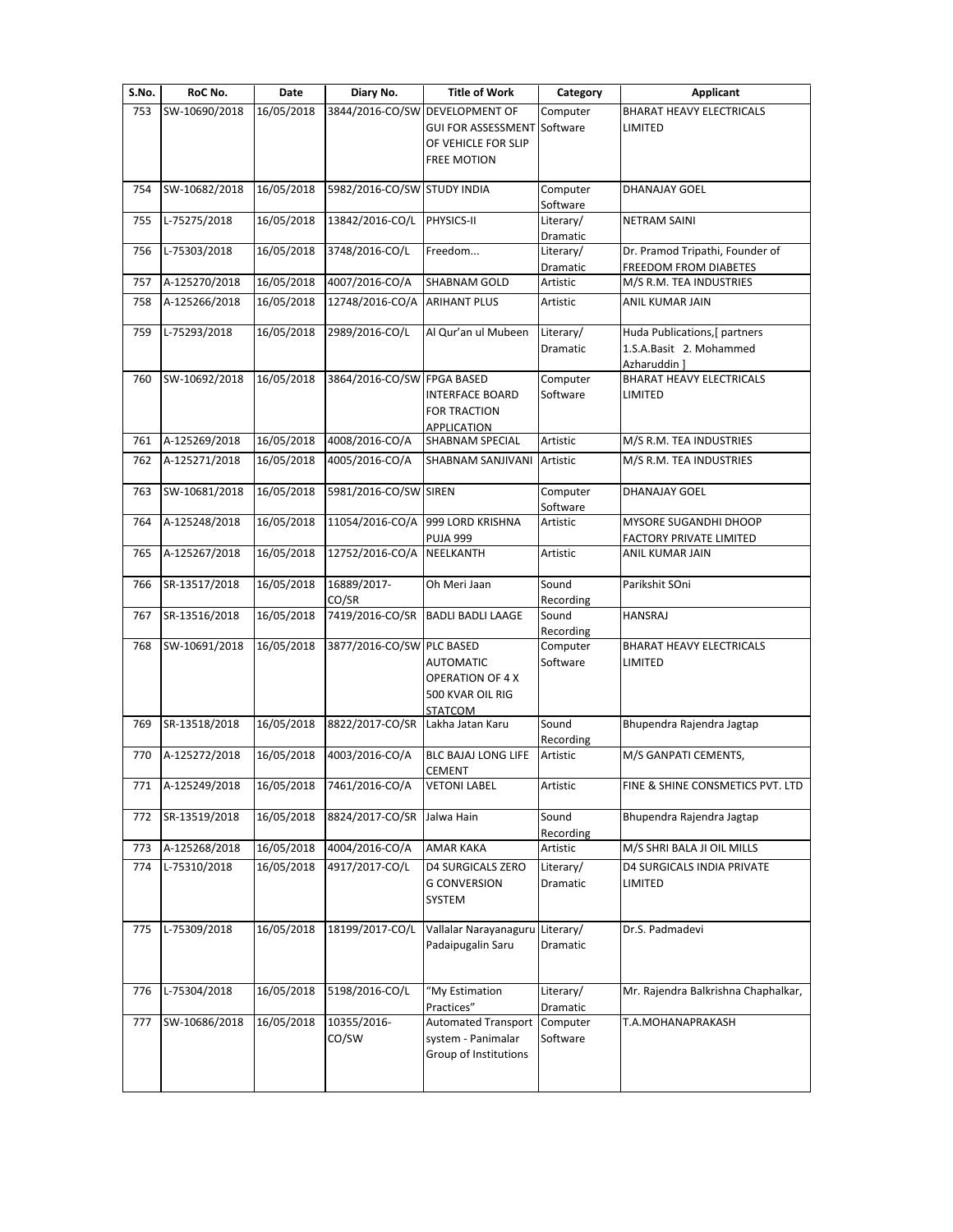| S.No. | RoC No.       | Date       | Diary No.                 | <b>Title of Work</b>                                                                                                                                                                          | Category                     | <b>Applicant</b>                               |
|-------|---------------|------------|---------------------------|-----------------------------------------------------------------------------------------------------------------------------------------------------------------------------------------------|------------------------------|------------------------------------------------|
| 778   | L-75294/2018  | 16/05/2018 | 4236/2018-CO/L            | Baap mhanala beta<br>prem nahi karayach                                                                                                                                                       | Literary/<br>Dramatic        | <b>SHAILESH BHOKARE</b>                        |
| 779   | SW-10683/2018 | 16/05/2018 |                           | 4141/2015-CO/SW Veryx ATTEST - CTS<br><b>MPLS-TP Data Plane</b><br>(Multipoint to Mul<br>tipoint)- Version 1.0                                                                                | Computer<br>Software         | VERYX TECHNOLOGIES PVT LTD                     |
| 780   | L-75290/2018  | 16/05/2018 | 812/2018-CO/L             | Pendrive Storage<br>Display Without<br>Connecting to<br>Computer                                                                                                                              | Literary/<br>Dramatic        | Sahil Deepak Nagpure                           |
| 781   | L-75301/2018  | 16/05/2018 | 6271/2016-CO/L            | PROFESSIONAL OF<br><b>GOLDSMITHING AND</b><br><b>JEWELLERYS</b><br><b>ASSAYING AND</b><br><b>BANKING</b><br><b>THANGATHOZHIL</b><br><b>MATTRUM NAGAIHAL</b><br>MATHIPARITHAL AND<br>VANKIEYAL | Literary/<br>Dramatic        | R.VIJAYRAGHAVAN                                |
| 782   | L-75311/2018  | 16/05/2018 | 12859/2017-CO/L           | Digital Image<br><b>Stegaanalyzer Using</b><br>Ensemble Classifier                                                                                                                            | Literary/<br><b>Dramatic</b> | Govind Rangnath Suryawanshi                    |
| 783   | L-75283/2018  | 16/05/2018 | 3179/2018-CO/L            | MAD                                                                                                                                                                                           | Literary/<br>Dramatic        | Vandana Khaitan                                |
| 784   | L-75297/2018  | 16/05/2018 | 4280/2018-CO/L            | ANDY                                                                                                                                                                                          | Literary/<br>Dramatic        | RAMAGIRI ANUDEEP                               |
| 785   | L-75292/2018  | 16/05/2018 | 4807/2018-CO/L            | <b>GENIUS STUDY</b><br>MATERIAL<br><b>CHEMISTRY MODULE</b><br>1 TO 5 FOR MEDICAL<br>ENGINEERING                                                                                               | Literary/<br>Dramatic        | <b>NAVEEN GUPTA</b>                            |
| 786   | M-516/2018    | 16/05/2018 | 3329/2018-CO/M            | Priyatama                                                                                                                                                                                     | Music                        | Abhijeet Dharane                               |
| 787   | L-75285/2018  | 16/05/2018 | 4854/2018-CO/L            | Safe and Secure<br>Schools                                                                                                                                                                    | Literary/<br>Dramatic        | Wg Cdr S M Shukla                              |
| 788   | A-125259/2018 | 16/05/2018 | 4009/2018-CO/A            | <b>JAWARISH ZARUNI</b><br>AMBARI BANUSKHA<br><b>KALAN</b>                                                                                                                                     | Artistic                     | SANA HERBALS PVT LTD                           |
| 789   | SW-10684/2018 | 16/05/2018 | 5025/2018-CO/SW PRO SUITE |                                                                                                                                                                                               | Computer<br>Software         | METHODS APPAREL CONSULTANCY<br>INDIA PVT. LTD. |
| 790   | A-125253/2018 | 16/05/2018 | 4001/2018-CO/A            | JAWARISH JALINUS<br>LABEL                                                                                                                                                                     | Artistic                     | SANA HERBALS PVT LTD                           |
| 791   | L-75296/2018  | 16/05/2018 | 4149/2018-CO/L            | It's Y Our Life                                                                                                                                                                               | Literary/<br>Dramatic        | Krupa                                          |
| 792   | L-75300/2018  | 16/05/2018 | 4344/2018-CO/L            | UTSAW SANDHANE                                                                                                                                                                                | Literary/<br>Dramatic        | Sudeep De                                      |
| 793   | L-75308/2018  | 16/05/2018 | 3626/2018-CO/L            | Letting Architecture<br><b>Build You</b>                                                                                                                                                      | Literary/<br>Dramatic        | Suha Riyaz Khopatkar                           |
| 794   | A-125257/2018 | 16/05/2018 | 4006/2018-CO/A            | <b>DEHLVI LABEL</b>                                                                                                                                                                           | Artistic                     | SANA HERBALS PVT LTD                           |
| 795   | A-125258/2018 | 16/05/2018 | 4008/2018-CO/A            | KHAMIRA GAOZABAN<br>AMBARI JADWAR UD<br>SALEEBWALA LABEL                                                                                                                                      | Artistic                     | SANA HERBALS PVT LTD                           |
| 796   | L-75298/2018  | 16/05/2018 | 4959/2018-CO/L            | Drawings of a<br>Compressor: Model<br>OPC90 Standard                                                                                                                                          | Literary/<br>Dramatic        | ATELIERS FRANCOIS S.A.                         |
| 797   | L-75302/2018  | 16/05/2018 | 4335/2018-CO/L            | ABADDHA ASHEEM                                                                                                                                                                                | Literary/<br>Dramatic        | Sudeep De                                      |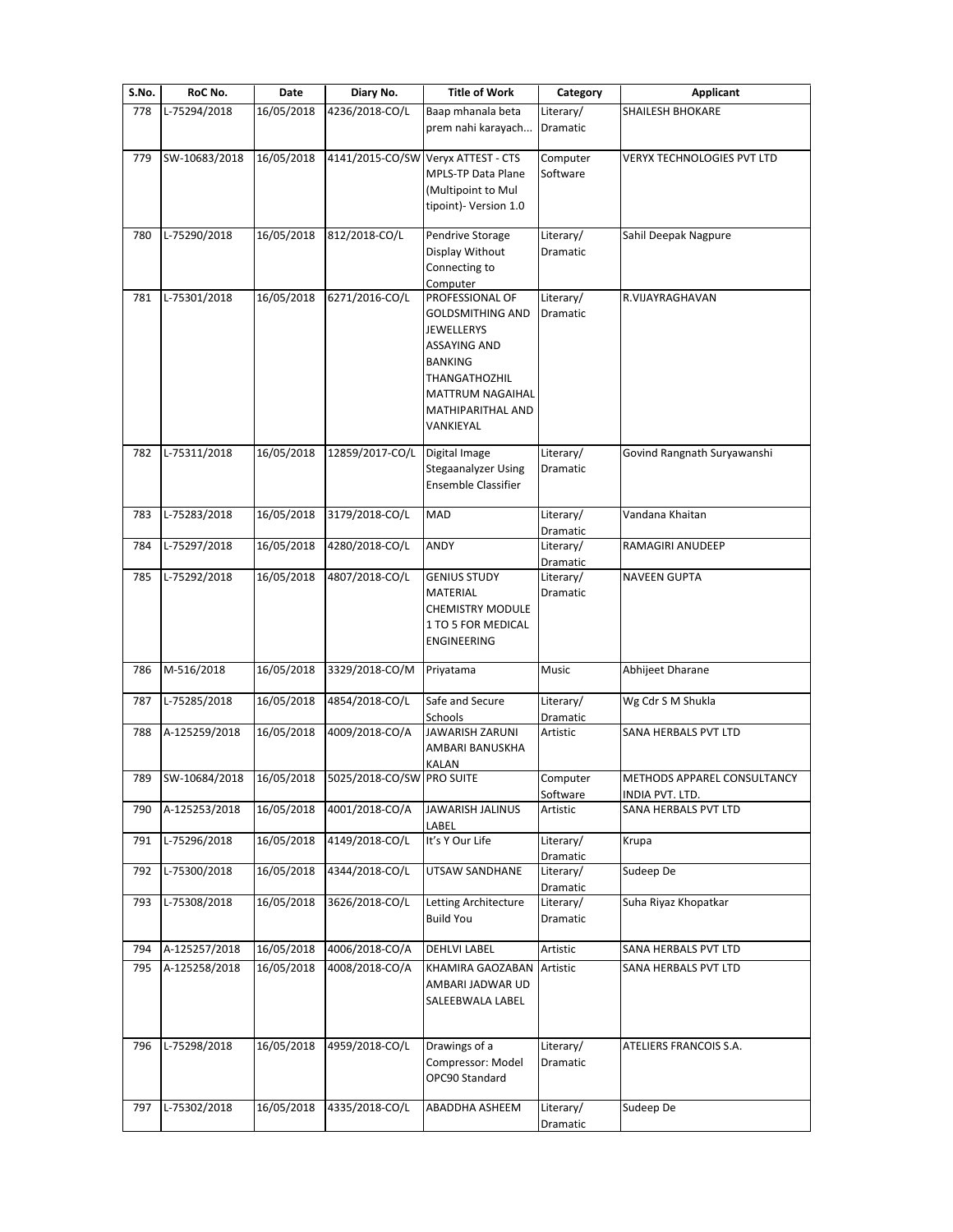| S.No. | RoC No.       | Date       | Diary No.                     | <b>Title of Work</b>                                                                                          | Category                     | Applicant                                                                           |
|-------|---------------|------------|-------------------------------|---------------------------------------------------------------------------------------------------------------|------------------------------|-------------------------------------------------------------------------------------|
| 798   | A-125255/2018 | 16/05/2018 | 4003/2018-CO/A                | <b>DEVICE</b>                                                                                                 | Artistic                     | SANA HERBALS PVT LTD                                                                |
| 799   | L-75280/2018  | 16/05/2018 | 5195/2018-CO/L                | <b>SONG BEKHUDI</b>                                                                                           | Literary/<br>Dramatic        | NARENDRA KUMAR PRAJAPATI                                                            |
| 800   | L-75279/2018  | 16/05/2018 | 5194/2018-CO/L                | <b>SONG E SANAM</b>                                                                                           | Literary/<br>Dramatic        | NARENDRA KUMAR PRAJAPATI                                                            |
| 801   | SW-10685/2018 | 16/05/2018 |                               | 4736/2018-CO/SW TamiRPred: Putative<br>miRNA discovery tool<br>in Wheat Triticum<br>aestivum                  | Computer<br>Software         | ICAR INDIAN AGRICULTURAL<br>STATISTICS RESEARCH INSTITUTE                           |
| 802   | A-125265/2018 | 16/05/2018 | 2330/2018-CO/A                | <b>GRINDING WHEEL</b><br>ASSY (TINY-6001-A-<br>02)                                                            | Artistic                     | Milltec Machinery Private Limited                                                   |
| 803   | L-75305/2018  | 16/05/2018 | 5064/2018-CO/L                | <b>MICROPROCESSOR</b><br>AND<br><b>MICROCONTROLLER</b><br>LAB                                                 | Literary/<br>Dramatic        | S N MURUGESAN                                                                       |
| 804   | A-125250/2018 | 16/05/2018 | 16321/2017-CO/A               | <b>NAGESHWARI</b><br><b>HARAM SET</b>                                                                         | Artistic                     | MANGESH MADHUKAR SHINDE                                                             |
| 805   | L-75287/2018  | 16/05/2018 | 5024/2018-CO/L                | PROGRAM TO<br><b>CALCULATE SF6 GAS</b><br><b>LEAKAGE RATE OF</b><br><b>GAS INSULATED</b><br><b>SWITCHGEAR</b> | Literary/<br><b>Dramatic</b> | <b>BHARAT HEAVY ELECTRICALS</b><br>LIMITED                                          |
| 806   | A-125264/2018 | 16/05/2018 | 2328/2018-CO/A                | <b>ST GRINDING WHEEL</b><br>(WHIT-523-P-01)                                                                   | Artistic                     | Milltec Machinery Private Limited                                                   |
| 807   | A-125251/2018 | 16/05/2018 | 16326/2017-CO/A               | <b>MANSHI HARAM SET</b>                                                                                       | Artistic                     | MANGESH MADHUKAR SHINDE                                                             |
| 808   | A-125260/2018 | 16/05/2018 | 4771/2018-CO/A                | <b>MAHARAJA LABEL</b>                                                                                         | Artistic                     | RAJENDRA VARDHICHAND JAGETIA                                                        |
| 809   | L-75288/2018  | 16/05/2018 | 5188/2018-CO/L                | Nursery Sumkruthi                                                                                             | Literary/<br>Dramatic        | Virtue Educare Services                                                             |
| 810   | SW-10688/2018 | 16/05/2018 | 4721/2018-CO/SW SOFTWARE TOOL | ANTIMICROBIAL<br><b>PREDICTION SERVER</b><br><b>FOR CATTLE</b>                                                | Computer<br>Software         | <b>DIRECTOR</b>                                                                     |
| 811   | SW-10689/2018 | 16/05/2018 |                               | 4722/2018-CO/SW TomSatDb: Tomato<br>Microsatellite<br>Database                                                | Computer<br>Software         | <b>DIRECTOR</b>                                                                     |
| 812   | L-75307/2018  | 16/05/2018 | 1873/2018-CO/L                | HINDI FILM THE BAD<br><b>GAME OF POLTICS</b>                                                                  | Literary/<br>Dramatic        | VIRENDER RANA                                                                       |
| 813   | A-125262/2018 | 16/05/2018 | 2326/2018-CO/A                | <b>TAPER GRINDING</b><br>WHEEL (WHIT-522-P-<br>01)                                                            | Artistic                     | Milltec Machinery Private Limited                                                   |
| 814   | A-125252/2018 | 16/05/2018 | 4769/2018-CO/A                | <b>VICEROY LABEL</b>                                                                                          | Artistic                     | ABDUL VAHEED KODIYIL,<br>MUHAMMED MADANI KODIYIL,<br>JUNAID K N, MUHAMMED JABIR K N |
| 815   | L-75282/2018  | 16/05/2018 | 5196/2018-CO/L                | SONG INTEZAAR                                                                                                 | Literary/<br>Dramatic        | NARENDRA KUMAR PRAJAPATI                                                            |
| 816   | L-75284/2018  | 16/05/2018 | 5063/2018-CO/L                | HUMAN LEADERSHIP<br><b>FRAMEWORK</b>                                                                          | Literary/<br>Dramatic        | <b>MANBIR KAUR</b>                                                                  |
| 817   | L-75289/2018  | 16/05/2018 | 5069/2018-CO/L                | <b>MAKRAND</b>                                                                                                | Literary/<br>Dramatic        | MAHATMA PREM DAS                                                                    |
| 818   | SW-10687/2018 | 16/05/2018 | 4731/2018-CO/SW PipeMicroDb:  | Pigeonpea<br>Microsatellite<br>Database                                                                       | Computer<br>Software         | <b>DIRECTOR</b>                                                                     |
| 819   | L-75276/2018  | 16/05/2018 | 5192/2018-CO/L                | SONG SATAATI HAI                                                                                              | Literary/<br>Dramatic        | NARENDRA KUMAR PRAJAPATI                                                            |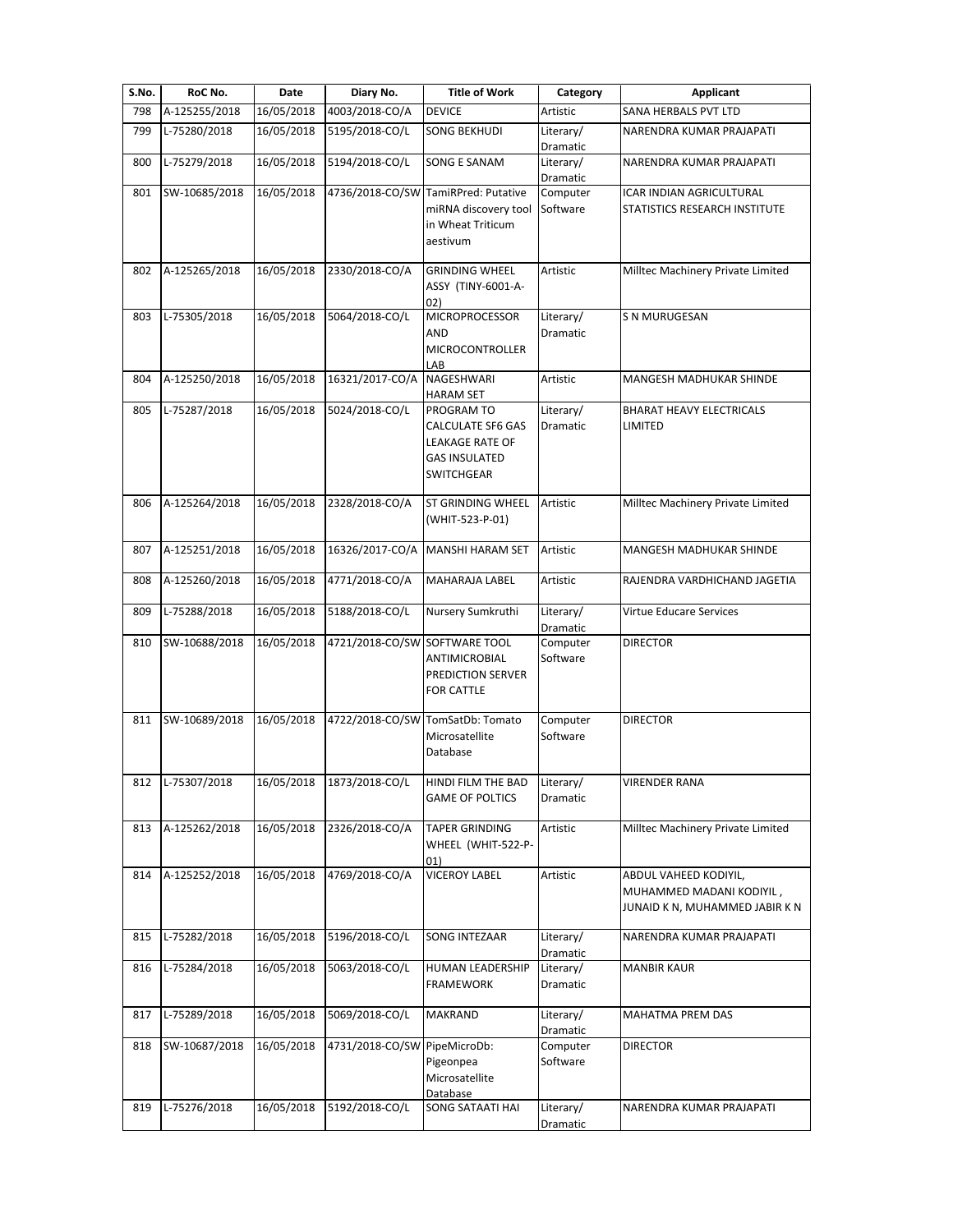| S.No. | RoC No.       | Date       | Diary No.       | <b>Title of Work</b>                                                                                                                                | Category                          | <b>Applicant</b>                                                                          |
|-------|---------------|------------|-----------------|-----------------------------------------------------------------------------------------------------------------------------------------------------|-----------------------------------|-------------------------------------------------------------------------------------------|
| 820   | A-125263/2018 | 16/05/2018 | 2327/2018-CO/A  | WG-HOUSING (TINY-                                                                                                                                   | Artistic                          | Milltec Machinery Private Limited                                                         |
| 821   | A-125261/2018 | 16/05/2018 | 2325/2018-CO/A  | 6002-A-01)<br><b>MOTOR MOUNTING</b><br>PLATE ASSY (TINY-<br>6009-A-01)                                                                              | Artistic                          | Milltec Machinery Private Limited                                                         |
| 822   | L-75278/2018  | 16/05/2018 | 5193/2018-CO/L  | SONG TERA HO GAYA                                                                                                                                   | Literary/                         | NARENDRA KUMAR PRAJAPATI                                                                  |
| 823   | L-75306/2018  | 16/05/2018 | 5022/2018-CO/L  | A tale of many not                                                                                                                                  | Dramatic<br>Literary/             | Rudra Prasad De                                                                           |
| 824   | L-75281/2018  | 16/05/2018 | 5158/2018-CO/L  | told by any<br>CA FINAL DIRECT TAX<br>LAWS for May and<br>November 2018 - Part<br>А                                                                 | Dramatic<br>Literary/<br>Dramatic | ASHISH GOYAL                                                                              |
| 825   | A-125254/2018 | 16/05/2018 | 4002/2018-CO/A  | <b>DAWAUL MISK</b><br><b>MOTADIL JAWAHAR</b><br><b>WALI LABEL</b>                                                                                   | Artistic                          | SANA HERBALS PVT LTD                                                                      |
| 826   | L-75286/2018  | 16/05/2018 | 5008/2018-CO/L  | <b>RIDE WITH ROHAN</b>                                                                                                                              | Literary/<br>Dramatic             | <b>NISHIKANT ROY</b>                                                                      |
| 827   | L-75277/2018  | 16/05/2018 | 4932/2018-CO/L  | <b>CHILD MEMORIES TO</b><br><b>BECOMING AN IITian</b>                                                                                               | Literary/<br><b>Dramatic</b>      | Asish Kumar Mukhopadhyay                                                                  |
| 828   | L-75295/2018  | 16/05/2018 | 4321/2018-CO/L  | DREAMS OF DESERT                                                                                                                                    | Literary/<br>Dramatic             | <b>RAMAN THORI</b>                                                                        |
| 829   | L-75299/2018  | 16/05/2018 | 4394/2018-CO/L  | Yatra Meri Kavita Ki                                                                                                                                | Literary/<br>Dramatic             | Shashi Bala                                                                               |
| 830   | A-125256/2018 | 16/05/2018 | 4005/2018-CO/A  | <b>MAJUN HAMAL</b><br>AMBARI ALVI KHANI                                                                                                             | Artistic                          | SANA HERBALS PVT LTD                                                                      |
| 831   | L-75291/2018  | 16/05/2018 | 4590/2018-CO/L  | India's Champions                                                                                                                                   | Literary/<br>Dramatic             | Akash Barthakur                                                                           |
| 832   | L-75333/2018  | 17/05/2018 | 4550/2018-CO/L  | Implementation of<br><b>Induction Motor</b><br><b>Speed Monitoring</b><br>using Android<br>Application                                              | Literary/<br>Dramatic             | <b>MANISH KATIRA</b>                                                                      |
| 833   | SR-13521/2018 | 17/05/2018 | 4987/2018-CO/SR | <b>MERA SANAM</b>                                                                                                                                   | Sound<br>Recording                | AFFECTION MUSIC RECORDS INDIA<br>PVT LTD                                                  |
| 834   | L-75363/2018  | 17/05/2018 | 4911/2018-CO/L  | <b>DEVELOPMENT OF</b><br><b>SPECIAL FIXTURE FOR</b><br>LEAKAGE AND<br><b>CRACKING TEST OF</b><br>RELIEF VALVE OF<br>AEROSPACE<br><b>APPLICATION</b> | Literary/<br>Dramatic             | ANIL SINGH                                                                                |
| 835   | A-125281/2018 | 17/05/2018 | 5128/2018-CO/A  | DM SPICY KACHCHA<br>AAM WITH MASALA                                                                                                                 | Artistic                          | 1. MR. SURESH WADHWANI 2. MR.<br>NIKHIL WADHWANI PARTNERS OF<br>M/S. D.M. FOOD INDUSTRIES |
| 836   | L-75364/2018  | 17/05/2018 | 4967/2018-CO/L  | 3D Printing 101 - The<br><b>Big Disruption</b>                                                                                                      | Literary/<br>Dramatic             | ORIENT LEISURE PVT LTD                                                                    |
| 837   | L-75317/2018  | 17/05/2018 | 4864/2018-CO/L  | PROXIMPOWER THE<br><b>NEXTGEN MOBILE</b><br><b>CHARGING SYSTEM</b><br><b>USING PROXIMITY</b><br><b>TECHNOLOGY</b>                                   | Literary/<br>Dramatic             | Dr.L.JABASHEELA                                                                           |
| 838   | L-75329/2018  | 17/05/2018 | 4891/2018-CO/L  | Secrets of Heart                                                                                                                                    | Literary/<br>Dramatic             | Dr. M.L. Bhat                                                                             |
| 839   | A-125285/2018 | 17/05/2018 | 5137/2018-CO/A  | <b>BIGG MOUTH</b>                                                                                                                                   | Artistic                          | MR. UDAY KANTILAL DESAI                                                                   |
| 840   | L-75323/2018  | 17/05/2018 | 4990/2018-CO/L  | 65 crore ki lut                                                                                                                                     | Literary/<br>Dramatic             | Omprakash Dubey                                                                           |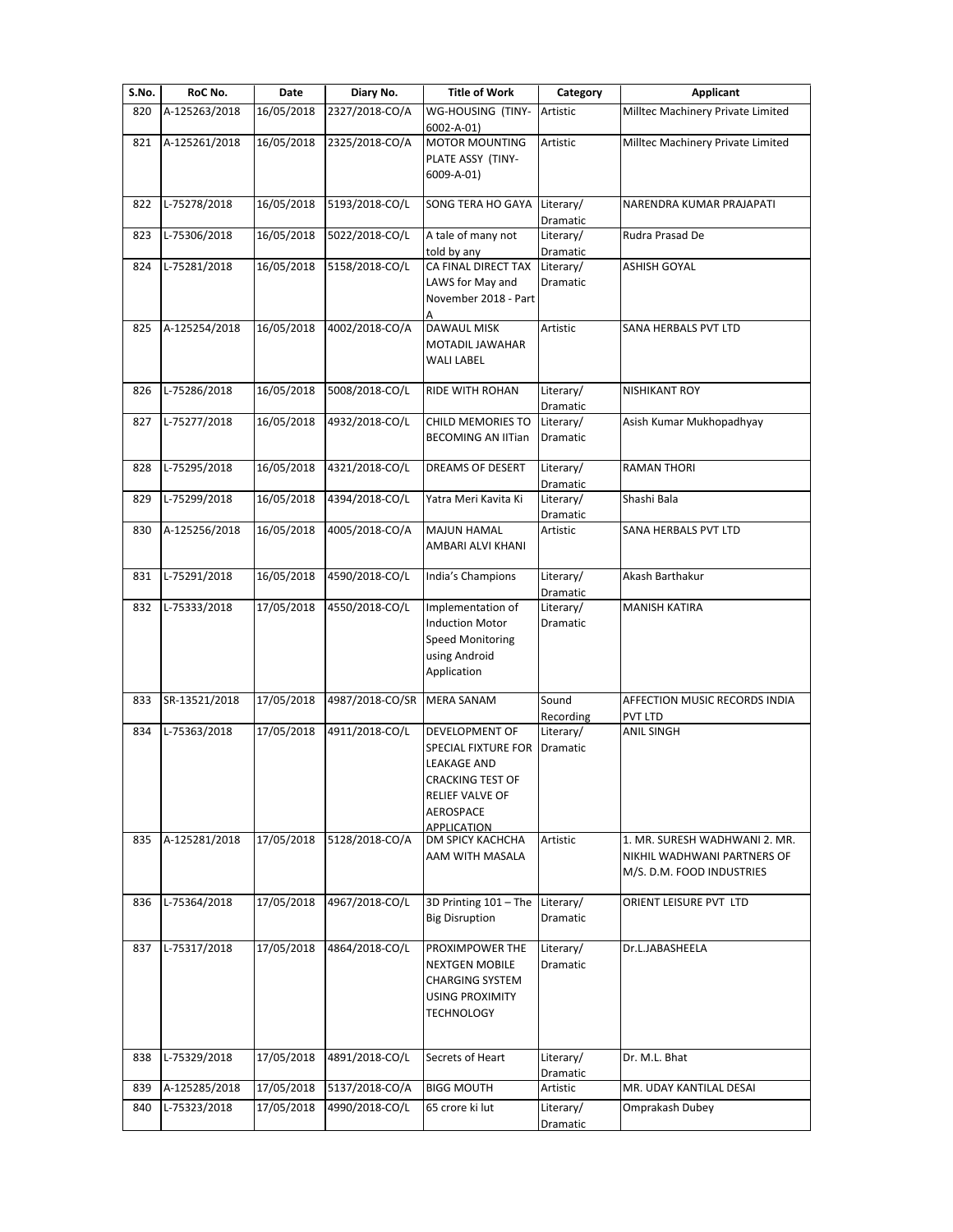| S.No. | RoC No.       | Date       | Diary No.                       | <b>Title of Work</b>                                                                                                   | Category              | Applicant                                                                |
|-------|---------------|------------|---------------------------------|------------------------------------------------------------------------------------------------------------------------|-----------------------|--------------------------------------------------------------------------|
| 841   | SR-13527/2018 | 17/05/2018 | 4018/2018-CO/SR                 | Waste of Time                                                                                                          | Sound<br>Recording    | <b>Gurjeet Singh</b>                                                     |
| 842   | L-75341/2018  | 17/05/2018 | 4098/2018-CO/L                  | Que Sera Sera                                                                                                          | Literary/<br>Dramatic | Kaasyapa                                                                 |
| 843   | L-75332/2018  | 17/05/2018 | 5049/2018-CO/L                  | <b>INDIAN DANCE</b><br>LEAGUE                                                                                          | Literary/<br>Dramatic | Sanjeev Mehra                                                            |
| 844   | L-75324/2018  | 17/05/2018 | 4982/2018-CO/L                  | <b>MERA DESH</b>                                                                                                       | Literary/<br>Dramatic | Omprakash Dubey                                                          |
| 845   | L-75318/2018  | 17/05/2018 | 5077/2018-CO/L                  | Plants (Part 2)                                                                                                        | Literary/<br>Dramatic | HumbleSchool Private Limited                                             |
| 846   | L-75322/2018  | 17/05/2018 | 470/2018-CO/L                   | Hindu Culture &<br>Lifestyle Studies,<br>Ancient Indian<br>Sciences, Course<br>Level: Advance, Book<br>3               | Literary/<br>Dramatic | MRS. VAISHALI SHAH                                                       |
| 847   | L-75313/2018  | 17/05/2018 | 5197/2018-CO/L                  | AnimeWord                                                                                                              | Literary/<br>Dramatic | Himanshu Kumar                                                           |
| 848   | L-75373/2018  | 17/05/2018 | 5171/2018-CO/L                  | 'DEV ARASTU<br>THEOREM OF<br>INFINITE SERIES'                                                                          | Literary/<br>Dramatic | DEV ARASTU PANCHARIYA                                                    |
| 849   | L-75351/2018  | 17/05/2018 | 2262/2018-CO/L                  | 15ME452:<br>MANUFACTURING<br><b>TECHNOLOGY</b><br>LABORATORY - II                                                      | Literary/<br>Dramatic | C.AK.Arumugam                                                            |
| 850   | L-75326/2018  | 17/05/2018 | 8222/2016-CO/L                  | TRANSFORMER<br><b>DESIGN MADE EASY</b>                                                                                 | Literary/<br>Dramatic | BHUPENDRA G. JARIWALA                                                    |
| 851   | L-75352/2018  | 17/05/2018 | 2676/2018-CO/L                  | Mobile Maintenance<br>A new maintenance<br>concept                                                                     | Literary/<br>Dramatic | Dr. Abhishek Jain                                                        |
| 852   | L-75331/2018  | 17/05/2018 | 5141/2018-CO/L                  | Paithani Plus                                                                                                          | Literary/<br>Dramatic | Amit Surase                                                              |
| 853   | L-75312/2018  | 17/05/2018 | 5079/2018-CO/L                  | Introduction to<br>Elements (Part 2)                                                                                   | Literary/<br>Dramatic | HumbleSchool Private Limited                                             |
| 854   | L-75340/2018  | 17/05/2018 | 5118/2018-CO/L                  | <b>HIGHS</b>                                                                                                           | Literary/<br>Dramatic | ANANYA DIXIT D/O SHRI ANURAG<br><b>DIXIT</b>                             |
| 855   | L-75314/2018  | 17/05/2018 | 5177/2018-CO/L                  | "Application of Failure<br>Mode Effect Analysis (<br>FMEA) to enhance<br>the employability of<br>engineering students" | Literary/<br>Dramatic | Mr.ShitalKumar Rawandale                                                 |
| 856   | SW-10696/2018 | 17/05/2018 | 2303/2018-CO/SW RFID UTILITY    |                                                                                                                        | Computer<br>Software  | MR. HERAMB LELE                                                          |
| 857   | SW-10697/2018 | 17/05/2018 | 2600/2018-CO/SW A Digital Image | <b>Processing Based</b><br>Attendance<br>Assessment<br>Framework                                                       | Computer<br>Software  | Neeraj Bhanot                                                            |
| 858   | L-75369/2018  | 17/05/2018 | 4957/2018-CO/L                  | Tejas                                                                                                                  | Literary/<br>Dramatic | <b>Weavings Manpower Solutions</b><br>Private Limited                    |
| 859   | L-75330/2018  | 17/05/2018 | 4755/2018-CO/L                  | <b>Past Present Poesis</b>                                                                                             | Literary/<br>Dramatic | M. Siva Aravindan                                                        |
| 860   | L-75335/2018  | 17/05/2018 | 4511/2018-CO/L                  | <b>CORROSION</b>                                                                                                       | Literary/<br>Dramatic | MUKUND B DESHMUKH                                                        |
| 861   | L-75320/2018  | 17/05/2018 | 5103/2018-CO/L                  | Sarita                                                                                                                 | Literary/<br>Dramatic | Shiv Sangal                                                              |
| 862   | A-125280/2018 | 17/05/2018 | 5126/2018-CO/A                  | <b>KARAK TEA</b>                                                                                                       | Artistic              | MR. HITESH KHUSHALANI<br>PROPRIETOR OF M/S. AASTHA<br><b>ENTERPRISES</b> |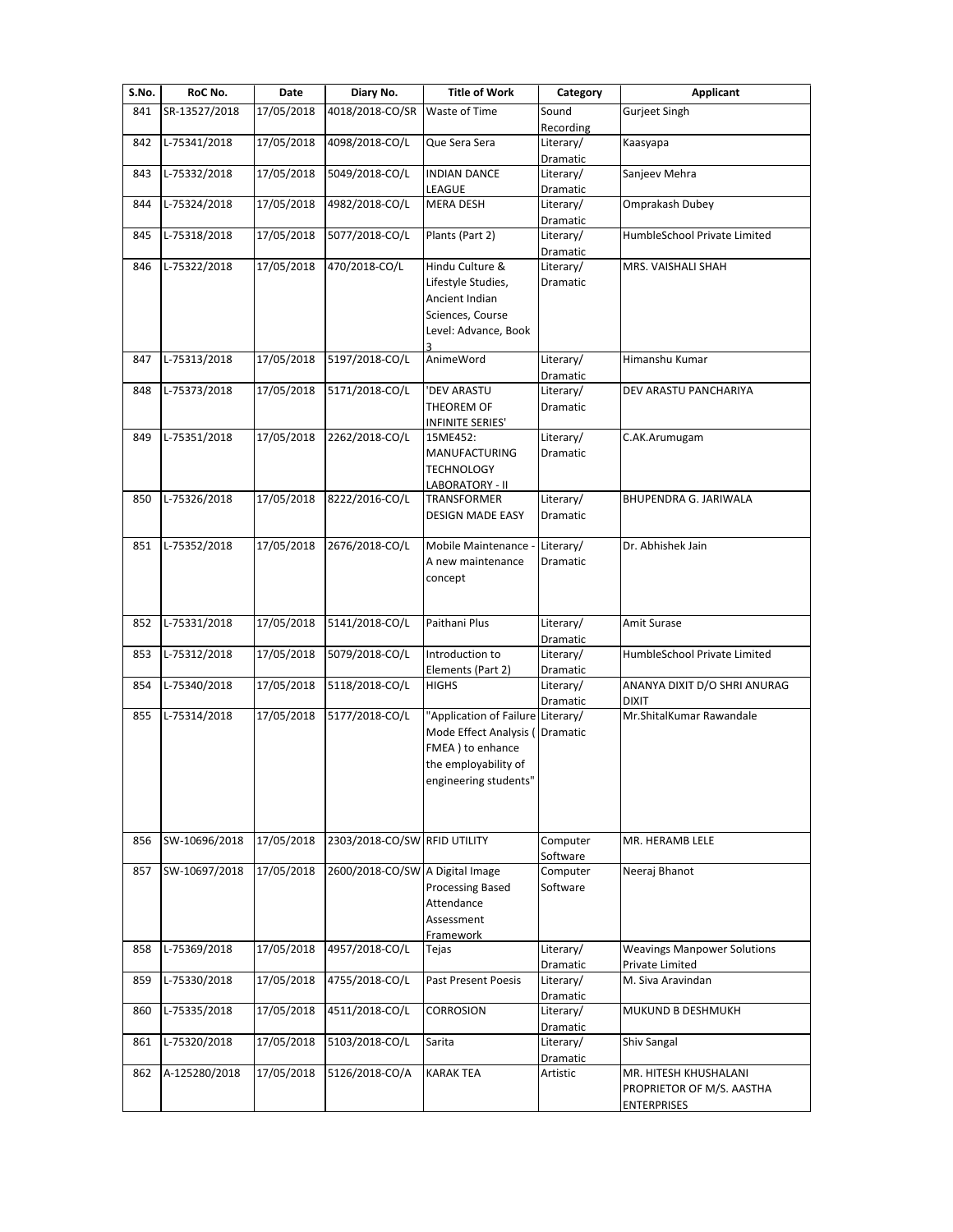| S.No. | RoC No.       | Date       | Diary No.       | <b>Title of Work</b>                                                                                                                                      | Category              | Applicant                                                                                   |
|-------|---------------|------------|-----------------|-----------------------------------------------------------------------------------------------------------------------------------------------------------|-----------------------|---------------------------------------------------------------------------------------------|
| 863   | L-75315/2018  | 17/05/2018 | 5067/2018-CO/L  | EFFECT OF HIGH<br><b>CYCLE FATIGUE ON</b><br>DOVETAIL SLOT OF                                                                                             | Literary/<br>Dramatic | HINDUSTAN AERONAUTICS LIMITED<br>HAL                                                        |
|       |               |            |                 | <b>COMPRESSOR DISC</b><br>OF 110 KN THRUST<br><b>CLASS FIGHTER AERO</b><br><b>ENGINE</b>                                                                  |                       |                                                                                             |
| 864   | L-75321/2018  | 17/05/2018 | 5098/2018-CO/L  | the last khat                                                                                                                                             | Literary/<br>Dramatic | mohit kumar sharma                                                                          |
| 865   | A-125287/2018 | 17/05/2018 | 2304/2018-CO/A  | SHREE GHANSHYAM                                                                                                                                           | Artistic              | RAJNIKANT MANSUKHLAL LAHERI AN<br>INDIAN SOLE PROPRIETOR OF M/S.,<br>SHREE HARI GRUH UDHYOG |
| 866   | L-75319/2018  | 17/05/2018 | 4701/2018-CO/L  | A Romantic Struggle<br>Masala                                                                                                                             | Literary/<br>Dramatic | Pawan Punjabi, Son of Mr. Vijay<br>Punjabi                                                  |
| 867   | L-75336/2018  | 17/05/2018 | 5187/2018-CO/L  | Prakrit Sankhya Ki<br>Sahecharni Ke<br>Vayaharik Upyog                                                                                                    | Literary/<br>Dramatic | JAWAHAR LAL SAHU                                                                            |
| 868   | L-75337/2018  | 17/05/2018 | 4576/2018-CO/L  | L.O.L                                                                                                                                                     | Literary/<br>Dramatic | Natansh Goyal                                                                               |
| 869   | L-75374/2018  | 17/05/2018 | 12192/2016-CO/L | <b>CANCER AWARENESS</b><br><b>CUM SPONSOR FORM</b><br><b>TELUGU PICTORIAL</b>                                                                             | Literary/<br>Dramatic | MR. PIYUSH GUPTA                                                                            |
| 870   | L-75361/2018  | 17/05/2018 | 2073/2018-CO/L  | IN PURSUIT OF A<br><b>FAMILY</b>                                                                                                                          | Literary/<br>Dramatic | SHILPA SEEWOO VIJAYARAGHAVAN                                                                |
| 871   | L-75368/2018  | 17/05/2018 | 5107/2018-CO/L  | PUBERPHONIA: A<br>NOVEL APPROACH TO<br>TREATMENT                                                                                                          | Literary/<br>Dramatic | KUMARESAN. M                                                                                |
| 872   | L-75365/2018  | 17/05/2018 | 2340/2018-CO/L  | <b>KEYNOTES AND</b><br><b>CHARACTERISTICS</b><br>WITH COMPARISONS<br>OF SOME OF THE<br>LEADING REMEDIES<br>OF THE MATERIA<br>MEDICA with Bowel<br>Nosodes | Literary/<br>Dramatic | Dr.Rohit Gupta                                                                              |
| 873   | L-75349/2018  | 17/05/2018 | 2575/2018-CO/L  | UNIQUE TESTING<br><b>METHOD FOR DESIGN Dramatic</b><br>VERIFICATION LOAD<br>TESTING OF PC-<br>SWIVEL OF VARIOUS<br>MODELS                                 | Literary/             | BHARAT HEAVY ELECTRICALS<br>LIMITED                                                         |
| 874   | L-75346/2018  | 17/05/2018 | 3485/2018-CO/L  | Protocol for Fresher's Literary/<br>Induction program for Dramatic<br>medical<br>undergraduates.                                                          |                       | Ms Anjali Vagga                                                                             |
| 875   | L-75367/2018  | 17/05/2018 | 4392/2018-CO/L  | <b>Missing Leaders</b>                                                                                                                                    | Literary/<br>Dramatic | Rajesh valse                                                                                |
| 876   | A-125284/2018 | 17/05/2018 | 5136/2018-CO/A  | <b>DORMANT FRYUMS</b>                                                                                                                                     | Artistic              | MR. ASHISH A. PANJWANI<br>PROPRIETOR OF M/S. PRIYA GRUH<br>UDYOG                            |
| 877   | SR-13523/2018 | 17/05/2018 | 4977/2018-CO/SR | JATTAN KA SHORA                                                                                                                                           | Sound<br>Recording    | JAGDEEP SINGH                                                                               |
| 878   | L-75339/2018  | 17/05/2018 | 4346/2018-CO/L  | <b>APECKHAK BISTRITI</b><br>EBONG                                                                                                                         | Literary/<br>Dramatic | Sudeep De                                                                                   |
| 879   | L-75372/2018  | 17/05/2018 | 4433/2018-CO/L  | Bebas Aur Kagazi                                                                                                                                          | Literary/<br>Dramatic | Siddharth Singh                                                                             |
| 880   | A-125282/2018 | 17/05/2018 | 5132/2018-CO/A  | SAURAST BOLL BAT                                                                                                                                          | Artistic              | MR. SALIM R. PANJWANI<br>PROPRIETOR OF M/S. PRINCE GRUH<br><b>UDHYOG</b>                    |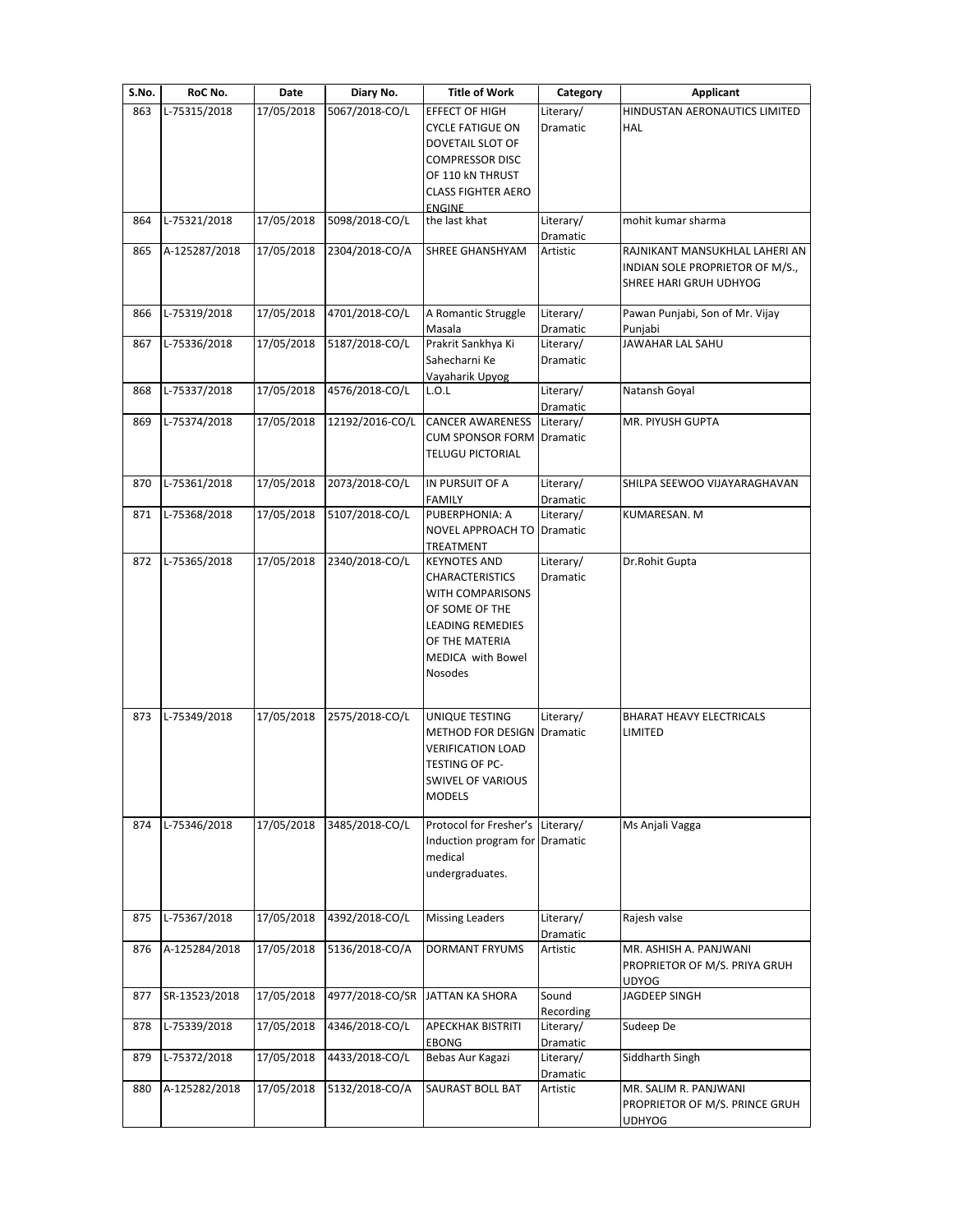| S.No. | RoC No.       | Date       | Diary No.                   | <b>Title of Work</b>         | Category              | <b>Applicant</b>                                |
|-------|---------------|------------|-----------------------------|------------------------------|-----------------------|-------------------------------------------------|
| 881   | L-75316/2018  | 17/05/2018 | 4893/2018-CO/L              | Aakhir                       | Literary/             | VC Diwanta                                      |
|       |               |            |                             |                              | Dramatic              |                                                 |
| 882   | L-75343/2018  | 17/05/2018 | 1353/2018-CO/L              | UNCLE JUGAAD                 | Literary/             | <b>RUMY JAFRY</b>                               |
|       |               |            |                             |                              | Dramatic              |                                                 |
| 883   | L-75347/2018  | 17/05/2018 | 3929/2018-CO/L              | Victory over the             | Literary/             | Vishal Vishwadheesh                             |
|       |               |            |                             | religious Mischief -         | Dramatic              |                                                 |
|       |               |            |                             | "VIJAY"                      |                       |                                                 |
| 884   | A-125275/2018 | 17/05/2018 | 5146/2018-CO/A              | <b>GIRDHAR REAL LABEL</b>    | Artistic              | M/s Poonam Industries                           |
| 885   | L-75375/2018  | 17/05/2018 | 4264/2018-CO/L              | <b>BEEHAD ( A LIFE OF</b>    | Literary/             | RAJDEEP CHAUBEY                                 |
|       |               |            |                             | HELL)                        | Dramatic              |                                                 |
| 886   | L-75377/2018  | 17/05/2018 | 4133/2018-CO/L              | <b>Stylistics of Poetry</b>  | Literary/             | Dr. D. Gnanasekaran                             |
|       |               |            |                             |                              | Dramatic              |                                                 |
| 887   | SR-13525/2018 | 17/05/2018 | 4981/2018-CO/L              | <b>RUK JANA</b>              | Sound                 | JAGDEEP SINGH                                   |
|       |               |            |                             |                              | Recording             |                                                 |
| 888   | L-75370/2018  | 17/05/2018 | 4856/2018-CO/L              | Oru Naal Oru                 | Literary/             | Suganya Anand                                   |
|       |               |            |                             | Payanam                      | Dramatic              |                                                 |
| 889   | L-75334/2018  | 17/05/2018 | 4879/2018-CO/L              | You Can't Draw My            | Literary/             | Manu Nigam                                      |
|       |               |            |                             | Destiny                      | Dramatic              |                                                 |
| 890   | L-75325/2018  | 17/05/2018 | 4348/2018-CO/L              | <b>ASHEEM SUNNO</b>          | Literary/             | Sudeep De                                       |
|       |               |            |                             |                              | Dramatic              |                                                 |
| 891   | A-125286/2018 | 17/05/2018 | 5139/2018-CO/A              | IQ IDEA QBATAR               | Artistic              | M/S. HIGH PRAISE RETAIL PVT. LTD.               |
|       |               |            |                             | <b>DEVICE OF BULB]</b>       |                       |                                                 |
| 892   | SR-13524/2018 | 17/05/2018 | 4978/2018-CO/SR             | <b>NACH SOHNIYE</b>          | Sound                 | <b>JAGDEEP SINGH</b>                            |
|       |               |            |                             |                              | Recording             |                                                 |
| 893   | L-75353/2018  | 17/05/2018 | 3656/2018-CO/L              | Rahi Tere Nam                | Literary/             | Dharmendra Paul                                 |
|       |               |            |                             |                              | Dramatic              |                                                 |
| 894   | L-75327/2018  | 17/05/2018 | 4278/2018-CO/L              | PRESSURE DROP                | Literary/             | BHARAT HEAVY ELECTRICALS                        |
|       |               |            |                             | CALCULATION                  | Dramatic              | LIMITED                                         |
|       |               |            |                             | <b>METHOD (FOR</b>           |                       |                                                 |
|       |               |            |                             | OIL/WATER PIPING             |                       |                                                 |
|       |               |            |                             | SYSTEM)                      |                       |                                                 |
| 895   | L-75362/2018  | 17/05/2018 | 1506/2018-CO/L              | Plant Physiology and         | Literary/             | M/s Spectrum Medico Plus Pharma                 |
|       |               |            |                             | Metabolism                   | Dramatic              | Publishers                                      |
| 896   | L-75366/2018  | 17/05/2018 | 4878/2018-CO/L              | Hanuman Chalisa              | Literary/             | Sandeep Padam                                   |
|       |               |            |                             |                              | Dramatic              |                                                 |
| 897   | L-75371/2018  | 17/05/2018 | 4401/2018-CO/L              | Shab-Bedari:                 | Literary/             | Ishraq                                          |
|       |               |            |                             | Awakening at Night           | Dramatic              |                                                 |
|       |               |            | 4979/2018-CO/SR NAGIN DANCE |                              | Sound                 |                                                 |
| 898   | SR-13520/2018 | 17/05/2018 |                             |                              |                       | JAGDEEP SINGH                                   |
| 899   | A-125283/2018 | 17/05/2018 | 5134/2018-CO/A              | <b>SAURAST LUNCH BITE</b>    | Recording<br>Artistic | MR. SALIM R. PANJWANI                           |
|       |               |            |                             |                              |                       |                                                 |
|       |               |            |                             |                              |                       | PROPRIETOR OF M/S. PRINCE GRUH<br><b>UDHYOG</b> |
| 900   | L-75328/2018  | 17/05/2018 | 4286/2018-CO/L              | <b>PRODUCTIVITY</b>          | Literary/             | BHARAT HEAVY ELECTRICALS                        |
|       |               |            |                             | LINKED MONTHLY               | Dramatic              | LIMITED                                         |
|       |               |            |                             | REWARD E-SYSTEM              |                       |                                                 |
|       |               |            |                             |                              |                       |                                                 |
| 901   | L-75376/2018  | 17/05/2018 | 4314/2018-CO/L              | MERI KAHAANI                 | Literary/             | VIKAS KAPOOR                                    |
|       |               |            |                             |                              | Dramatic              |                                                 |
| 902   | A-125289/2018 | 17/05/2018 | 4901/2018-CO/A              | MADHUSHREE LABEL             | Artistic              | M/s Shiv Kumar Sushil Kumar Tea                 |
|       |               |            |                             |                              |                       | Enterprises Pvt. Ltd.                           |
| 903   | A-125277/2018 | 17/05/2018 | 3867/2018-CO/A              | KASHMIRI DHANADAL Artistic   |                       | KASHMIRI PRODUCTS HAVING                        |
|       |               |            |                             | LABEL                        |                       | PARTNER NANDAKISHORE AGARWAL                    |
|       |               |            |                             |                              |                       |                                                 |
| 904   | A-125288/2018 | 17/05/2018 | 4903/2018-CO/A              | NCR SHWETA LABEL             | Artistic              | M/s Mohit Kumar Manjul Kumar                    |
|       |               |            |                             |                              |                       | Trading Co.                                     |
| 905   | L-75360/2018  | 17/05/2018 | 662/2018-CO/L               | <b>Efficient Way to Pack</b> | Literary/             | Niranjani Wagh                                  |
|       |               |            |                             | and Move                     | Dramatic              |                                                 |
| 906   | A-125290/2018 | 17/05/2018 | 4231/2018-CO/A              | <b>SIGNO ELEVATORS</b>       | Artistic              | MOHD IMRAN                                      |
| 907   | A-125278/2018 | 17/05/2018 | 3045/2018-CO/A              | <b>INANI</b>                 | Artistic              | INANI MARBLES & INDUSTRIES LTD.                 |
|       |               |            |                             |                              |                       |                                                 |
|       |               |            |                             |                              |                       |                                                 |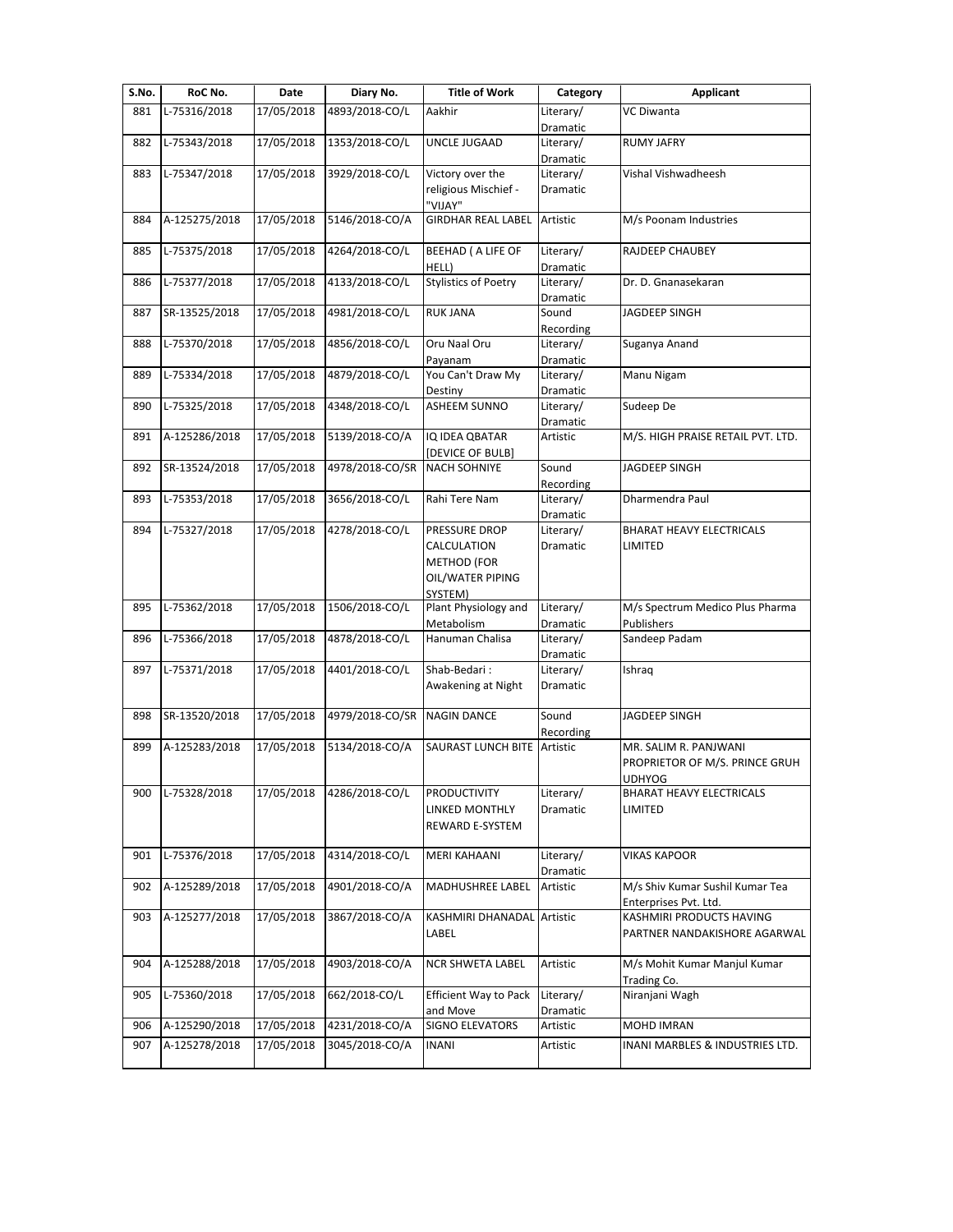| S.No. | RoC No.       | Date       | Diary No.                                                     | <b>Title of Work</b>                             | Category              | Applicant                           |
|-------|---------------|------------|---------------------------------------------------------------|--------------------------------------------------|-----------------------|-------------------------------------|
| 908   | L-75350/2018  | 17/05/2018 | 1978/2018-CO/L                                                | <b>ROYAL</b>                                     | Literary/             | DR. PRASANTA KUMAR DAS              |
|       |               |            |                                                               | <b>ELECTROHOMEO</b>                              | Dramatic              |                                     |
|       |               |            |                                                               | <b>INDUSTRIES</b>                                |                       |                                     |
|       |               |            |                                                               | <b>RESEARCH DESK ON</b>                          |                       |                                     |
|       |               |            |                                                               | <b>MATTEI MICRO PILLS</b><br><b>METHOD</b>       |                       |                                     |
| 909   | L-75344/2018  | 17/05/2018 | 4336/2017-CO/L                                                | Turbulence in the                                | Literary/             | Prathwyraj Panoli                   |
|       |               |            |                                                               | <b>Flight Simulator</b>                          | Dramatic              |                                     |
| 910   | A-125279/2018 | 17/05/2018 | 18483/2017-CO/A                                               | <b>BHAGWAT PRAPTI KE</b>                         | Artistic              | M/S PARAMPUJYA PARMAATMA EK         |
|       |               |            |                                                               | LIYE                                             |                       | <b>SEVAK MANDAL</b>                 |
| 911   | L-75342/2018  | 17/05/2018 | 835/2018-CO/L                                                 | <b>XXX GROUP</b>                                 | Literary/             | CHILAKAMARRI KRISHNA                |
| 912   | SR-13526/2018 | 17/05/2018 | 1004/2018-CO/SR                                               | WHAT DO YOU KNOW                                 | Dramatic<br>Sound     | Ms. Kanika Batra                    |
|       |               |            |                                                               |                                                  | Recording             |                                     |
| 913   | L-75345/2018  | 17/05/2018 | 3076/2018-CO/L                                                | Meri Hasee Meri                                  | Literary/             | Noveldent Oral Healthcare Pvt. Ltd. |
|       |               |            |                                                               | Khushi                                           | Dramatic              |                                     |
| 914   | L-75358/2018  | 17/05/2018 | 18344/2017-CO/L                                               | SAN PALTU (SANT                                  | Literary/             | RADHA SOAMI SATSANG BEAS            |
|       |               |            |                                                               | PALTU)                                           | Dramatic              |                                     |
| 915   | L-75338/2018  | 17/05/2018 | 3003/2018-CO/L                                                | <b>ANALYTICAL SKILLS</b>                         | Literary/             | M/s Spectrum Competitive Series     |
| 916   | A-125276/2018 | 17/05/2018 | 13890/2017-CO/A ARCO MAGNATE                                  |                                                  | Dramatic<br>Artistic  | ABDUL REHMAN ATTARWALA              |
|       |               |            |                                                               |                                                  |                       |                                     |
| 917   | L-75378/2018  | 17/05/2018 | 4229/2018-CO/L                                                | <b>SANGEET The</b>                               | Literary/             | Gaurav Bisht                        |
|       |               |            |                                                               | Musicial                                         | Dramatic              |                                     |
| 918   | L-75354/2018  | 17/05/2018 | 1807/2017-CO/L                                                | SANT MAT PRAKASH -                               | Literary/             | RADHA SOAMI SATSANG BEAS            |
|       |               |            |                                                               |                                                  | Dramatic              |                                     |
| 919   | A-125291/2018 | 17/05/2018 | 3760/2018-CO/A                                                | WELSAREE                                         | Artistic              | <b>WELSAREE CREATION LLP</b>        |
| 920   | L-75348/2018  | 17/05/2018 | 3026/2018-CO/L                                                | <b>ONCE UPON A</b>                               | Literary/             | <b>KARAN GOYAL</b>                  |
| 921   | L-75356/2018  | 17/05/2018 | 18179/2017-CO/L                                               | <b>SUMMER</b><br><b>AMRIT VACHAN</b>             | Dramatic<br>Literary/ | RADHA SOAMI SATSANG BEAS            |
|       |               |            |                                                               |                                                  | Dramatic              |                                     |
| 922   | L-75359/2018  | 17/05/2018 | 18349/2017-CO/L                                               | <b>JIGYASUON KE LIYE</b>                         | Literary/             | RADHA SOAMI SATSANG BEAS            |
|       |               |            |                                                               |                                                  | Dramatic              |                                     |
| 923   | A-125274/2018 | 17/05/2018 | 17361/2017-CO/A MK HARAM SET                                  |                                                  | Artistic              | MANGESH MADHUKAR SHINDE             |
|       |               |            |                                                               |                                                  |                       |                                     |
| 924   | L-75357/2018  | 17/05/2018 | 16623/2017-CO/L                                               | DELHI SCHOOL FACT<br><b>BOOK 2015</b>            | Literary/             | AHC INFOTEK PRIVATE LIMITED         |
| 925   | SW-10693/2018 | 17/05/2018 | 14184/2017-                                                   | <b>AUTOMATED VEHICLE</b>                         | Dramatic<br>Computer  | ARUN ARORA, SANTOSH SAR, ANI        |
|       |               |            | CO/SW                                                         | <b>MONITORING</b>                                | Software              | THOMAS, RAJ KUMAR SINGH,            |
|       |               |            |                                                               | <b>SYSTEM USING</b>                              |                       | RAKESH CHOUDHARY                    |
|       |               |            |                                                               | <b>ANDROID</b>                                   |                       |                                     |
|       |               |            |                                                               |                                                  |                       |                                     |
|       |               |            | 926 SW-10695/2018 17/05/2018 2372/2018-CO/SW Face Recognition |                                                  | Computer              | <b>CYRAN AI SOLUTIONS PRIVATE</b>   |
| 927   | SW-10694/2018 | 17/05/2018 |                                                               | Software<br>2675/2018-CO/SW A mobile application | Software<br>Computer  | LIMITED<br>Dr.R.ASOKAN              |
|       |               |            |                                                               | for mark analysis.                               | Software              |                                     |
|       |               |            |                                                               |                                                  |                       |                                     |
| 928   | SW-10704/2018 | 18/05/2018 | 16849/2017-CO/L                                               | <b>AUTOMATIC</b>                                 | Computer              | RAHUL ROY                           |
|       |               |            |                                                               | <b>ORIENTATION</b>                               | Software              |                                     |
|       |               |            |                                                               | <b>CORRECTION OF AEC</b>                         |                       |                                     |
|       |               |            |                                                               | <b>DRAWING</b>                                   |                       |                                     |
| 929   | SW-10699/2018 | 18/05/2018 | 4679/2017-CO/SW DESIGN                                        | <b>DOCMENTS</b>                                  | Computer              | BHARAT HEAVY ELECTRICALS            |
|       |               |            |                                                               | <b>AUTOMATION FOR</b>                            | Software              | LIMITED                             |
|       |               |            |                                                               | SIZING OF STATION                                |                       |                                     |
|       |               |            |                                                               | DC SYSTEM FOR                                    |                       |                                     |
|       |               |            |                                                               | <b>CAPTIVE POWER</b>                             |                       |                                     |
|       |               |            |                                                               | <b>PLANTS</b>                                    |                       |                                     |
|       |               |            |                                                               |                                                  |                       |                                     |
| 930   | SW-10708/2018 | 18/05/2018 | 17414/2017-                                                   | <b>ICONMA'S</b>                                  | Computer              | ICONMA PROFESSIONAL SERVICES        |
|       |               |            | CO/SW                                                         | Attendance                                       | Software              | AND SOLUTIONS PRIVATE LIMITED       |
|       |               |            |                                                               |                                                  |                       |                                     |
|       |               |            |                                                               | Management System<br>(iAMS)                      |                       |                                     |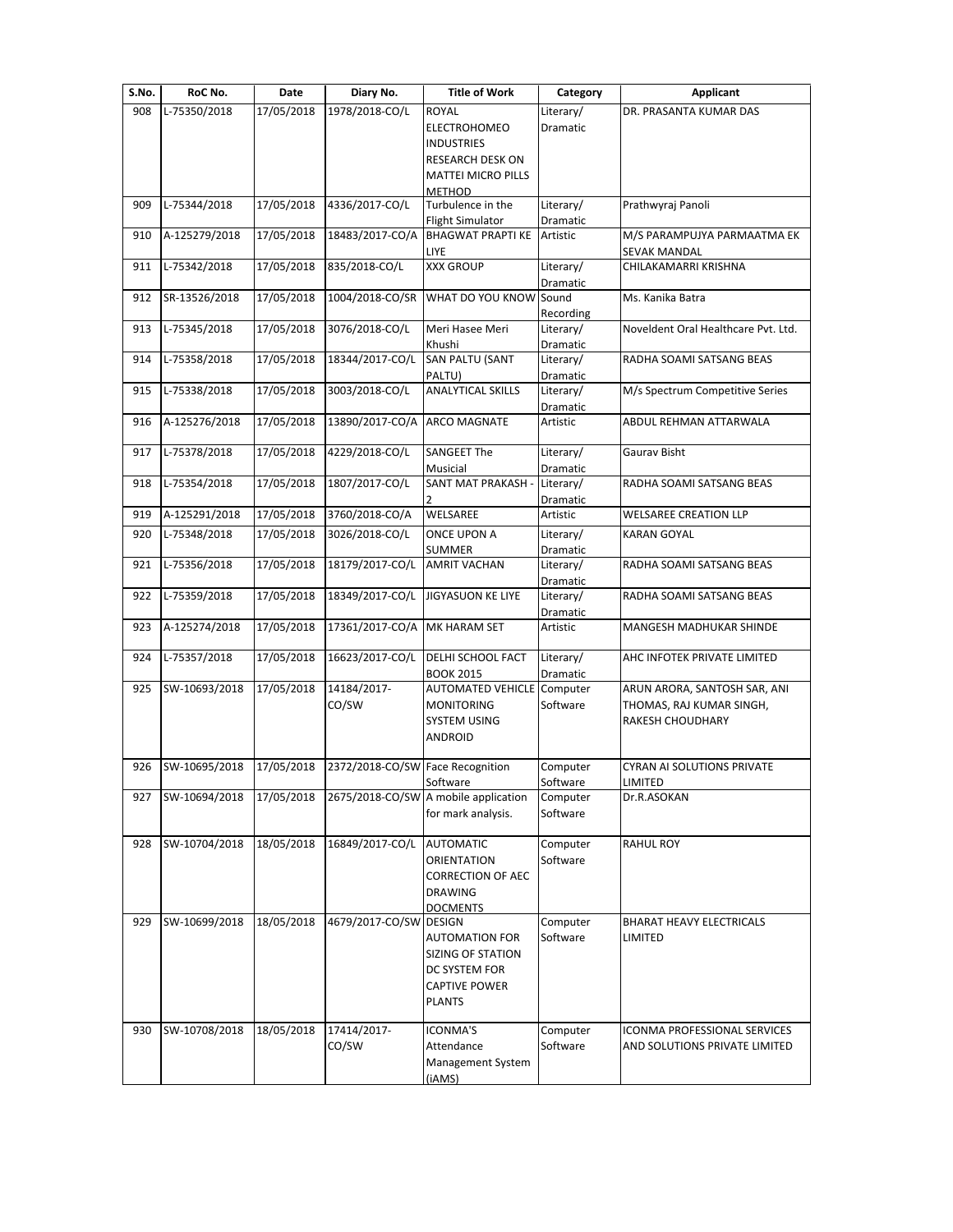| S.No. | RoC No.       | Date       | Diary No.            | <b>Title of Work</b>                                                                                                                                                        | Category              | <b>Applicant</b>                                                      |
|-------|---------------|------------|----------------------|-----------------------------------------------------------------------------------------------------------------------------------------------------------------------------|-----------------------|-----------------------------------------------------------------------|
| 931   | SW-10703/2018 | 18/05/2018 | 16846/2017-CO/L      | A NOVEL APPROACH<br>FOR DETECTING<br>CIRCULAR CALLOUTS<br>IN AEC DRAWING<br><b>DOCUMENTS</b>                                                                                | Computer<br>Software  | <b>RAHUL ROY</b>                                                      |
| 932   | SW-10698/2018 | 18/05/2018 |                      | 4655/2017-CO/SW AUTOMATION FOR<br><b>EARTHING PACKAGE</b><br><b>BOQ GENERATION IN</b><br><b>INDUSTRIAL PLANTS</b>                                                           | Computer<br>Software  | BHARAT HEAVY ELECTRICALS<br>LIMITED                                   |
| 933   | SW-10705/2018 | 18/05/2018 | 16848/2017-CO/L      | A SYSTEM FOR<br>CREATING<br><b>AUTOMATIC</b><br>NAVIGATION AMONG<br>ARCHITECTURAL AND<br><b>CONSTRUCTION</b><br><b>DOCUMENTS</b>                                            | Computer<br>Software  | <b>RAHUL ROY</b>                                                      |
| 934   | SW-10706/2018 | 18/05/2018 | 16844/2017-CO/L      | <b>AUTOMATIC</b><br><b>ELEVATION DATUM</b><br>DETECTION AND<br><b>HYPERLINKING OF</b><br>ARCHITECTURE,<br><b>ENGINEERING AND</b><br><b>CONSTRUCTION</b><br><b>DOCUMENTS</b> | Computer<br>Software  | <b>RAHUL ROY</b>                                                      |
| 935   | L-75408/2018  | 18/05/2018 | 12175/2017-CO/L      | <b>MAULIK BHOJAN</b><br>PRANALI                                                                                                                                             | Literary/<br>Dramatic | <b>BINDU MAHESHWARI</b>                                               |
| 936   | L-75407/2018  | 18/05/2018 | 14418/2017-CO/L      | LOVELY WAY TO EAT                                                                                                                                                           | Literary/<br>Dramatic | MR. JOSHY SEBATIAN                                                    |
| 937   | A-125296/2018 | 18/05/2018 | 16835/2017-CO/A      | <b>SCHEMATIC</b><br><b>DRAWING OF MULTI-</b><br><b>STEP PUNCH DIE</b><br>WITH FIXTURE FOR<br><b>PROTOTYPE</b><br>MANUFACTURING OF<br>PLATE TYPE SCR<br>CATALYSTS            | Artistic              | BHARAT HEAVY ELECTRICALS<br>LIMITED                                   |
| 938   | SW-10707/2018 | 18/05/2018 | 49728/2014-<br>CO/SW | MEMBERSHIP<br><b>FUNCTION FOR FUZZY</b><br><b>BASED QUALITATIVE</b><br><b>DIVISION OF</b><br>NAVIGATIONAL<br>ROUTE                                                          | Computer<br>Software  | Dalip                                                                 |
| 939   | L-75404/2018  | 18/05/2018 | 6116/2017-CO/A       | Little Artist, A                                                                                                                                                            | Literary/<br>Dramatic | Blue Orange Publications, A unit of<br>Gyan Pushp Child Care Pvt.Ltd. |
| 940   | L-75396/2018  | 18/05/2018 | 4192/2018-CO/L       | Science Explorer<br>Grade 8/Science<br>Classic                                                                                                                              | Literary/<br>Dramatic | Mindchampion Learning Systems<br>Limited                              |
| 941   | CF-4082/2018  | 18/05/2018 | 17855/2017-<br>CO/CF | Anaphylaxis - Medical<br>emergency video                                                                                                                                    | Film                  | Cinematograph Manipal Academy of Higher<br>Education                  |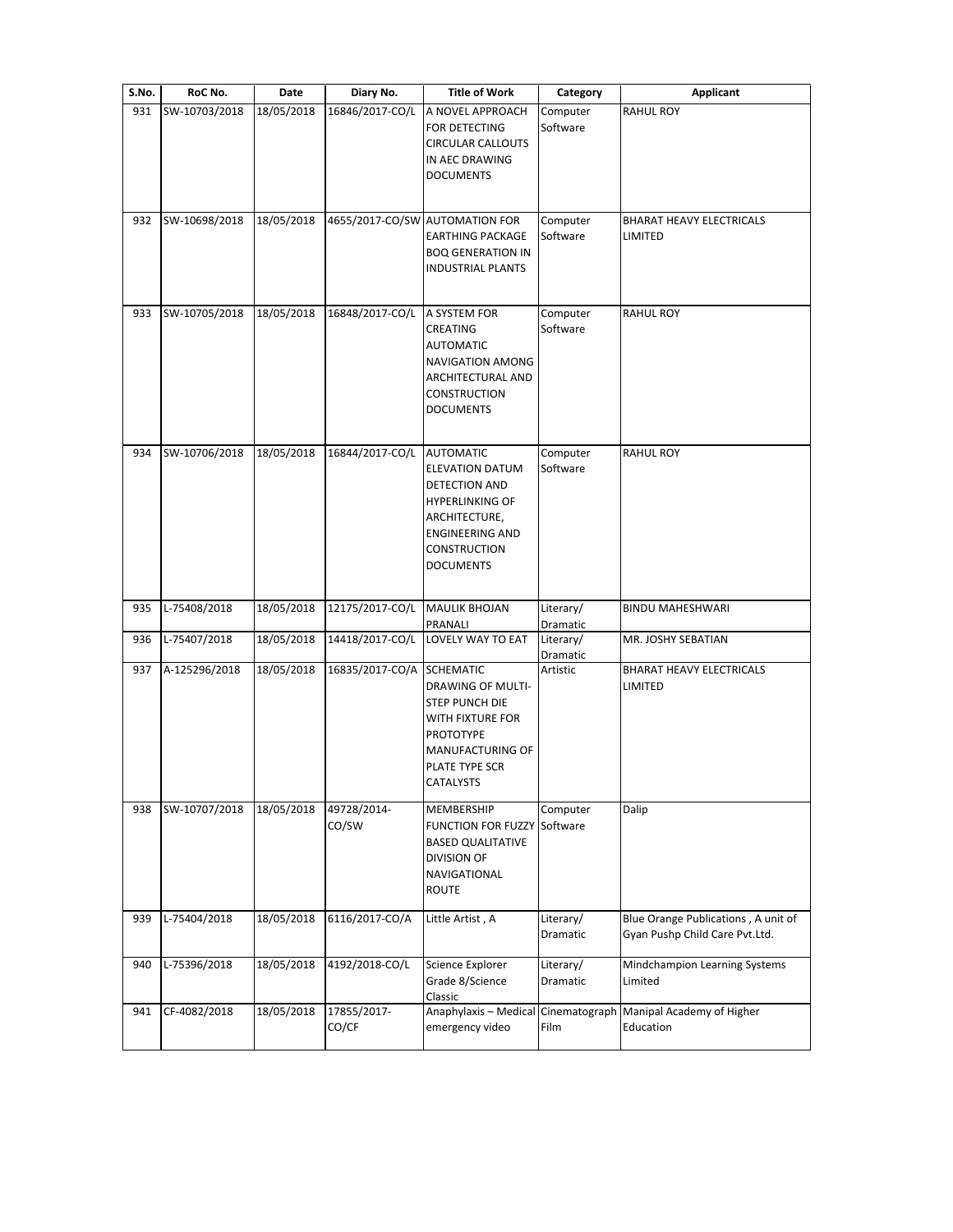| S.No. | RoC No.       | Date       | Diary No.                      | <b>Title of Work</b>                                                                                                                                                 | Category                     | <b>Applicant</b>                                                      |
|-------|---------------|------------|--------------------------------|----------------------------------------------------------------------------------------------------------------------------------------------------------------------|------------------------------|-----------------------------------------------------------------------|
| 942   | L-75397/2018  | 18/05/2018 | 3150/2018-CO/L                 | The Complete Book<br>on Onion & Garlic<br>Cultivation with<br>Processing<br>(Production of Onion<br>Paste, Flakes, Powder<br>& Garlic Paste,<br>Powder, Flakes, Oil) | Literary/<br>Dramatic        | Asia Pacific Business Press Inc.                                      |
| 943   | L-75389/2018  | 18/05/2018 | 4187/2018-CO/L                 | Science Explorer<br>Grade5/Science<br>Classic                                                                                                                        | Literary/<br><b>Dramatic</b> | Mindchampion Learning Systems<br>Limited                              |
| 944   | L-75390/2018  | 18/05/2018 | 4207/2018-CO/L                 | At Crossroads                                                                                                                                                        | Literary/<br>Dramatic        | Smita Maheshwari                                                      |
| 945   | L-75381/2018  | 18/05/2018 | 18234/2017-CO/L                | DESIGN OF 11kV/415<br><b>V SUBSTATION FOR</b><br><b>MODERNIZATION OF</b><br><b>EXISTING SYSTEM IN</b><br><b>AVBRH CAMPUS</b>                                         | Literary/<br>Dramatic        | Mandar Isasare                                                        |
| 946   | L-75386/2018  | 18/05/2018 | 18187/2017-CO/L                | <b>EL CIELO EN LA</b>                                                                                                                                                | Literary/                    | RADHA SOAMI SATSANG BEAS                                              |
| 947   | CF-4083/2018  | 18/05/2018 | 1562/2018-CO/CF                | <b>TIERRA</b><br>HumbleSchool<br>Concept Films -<br>Volume 2                                                                                                         | Dramatic<br>Film             | Cinematograph HumbleSchool Private Limited                            |
| 948   | L-75383/2018  | 18/05/2018 | 1155/2018-CO/L                 | Roop Basant                                                                                                                                                          | Literary/<br>Dramatic        | Prince Verma                                                          |
| 949   | L-75402/2018  | 18/05/2018 | 3145/2018-CO/L                 | <b>Best Businesses You</b><br>Can Start with Low<br>Cost                                                                                                             | Literary/<br>Dramatic        | Asia Pacific Business Press Inc.                                      |
| 950   | L-75388/2018  | 18/05/2018 | 4329/2018-CO/L                 | Engineering<br>Mathematics - I                                                                                                                                       | Literary/<br>Dramatic        | Dr M Chandrasekar                                                     |
| 951   | SW-10700/2018 | 18/05/2018 | 4132/2018-CO/SW FAX ADJUSTMENT | SYSTEM                                                                                                                                                               | Computer<br>Software         | <b>BHARAT HEAVY ELECTRICALS</b><br>LIMITED                            |
| 952   | L-75400/2018  | 18/05/2018 | 5138/2018-CO/L                 | LONELINESS VIRAL<br>TRUTH                                                                                                                                            | Literary/<br>Dramatic        | MR. RAGHAV SHYAM SULE                                                 |
| 953   | L-75398/2018  | 18/05/2018 | 4345/2018-CO/L                 | PRAYATHNAM<br>Volume 1                                                                                                                                               | Literary/<br>Dramatic        | PRAYATHNAM                                                            |
| 954   | L-75380/2018  | 18/05/2018 | 4146/2018-CO/L                 | <b>Pharmacist Grade-II</b>                                                                                                                                           | Literary/<br>Dramatic        | M/s Spectrum Competitive Series                                       |
| 955   | L-75394/2018  | 18/05/2018 | 4046/2018-CO/L                 | THE CORPORAL<br>ANAND KK 791316-N<br>MARULIPI SASTHRA<br><b>BODHINI AND KEY</b><br>PART-4                                                                            | Literary/<br>Dramatic        | KAMANURU KIRAN KUMAR                                                  |
| 956   | L-75385/2018  | 18/05/2018 | 10699/2017-CO/L                | VETERINARY<br>HOMOEOPATHY                                                                                                                                            | Literary/<br>Dramatic        | NAVEEN P K                                                            |
| 957   | L-75392/2018  | 18/05/2018 | 4318/2018-CO/L                 | MISAL PAV SAARKHA<br>EK GAON                                                                                                                                         | Literary/<br>Dramatic        | Mr. Piyush Singh Raghuwanshi                                          |
| 958   | L-75382/2018  | 18/05/2018 | 3367/2018-CO/L                 | LAKSHYA GENERAL<br><b>BOOK</b>                                                                                                                                       | Literary/<br><b>Dramatic</b> | PANDYA DAXABEN VIJAYKUMAR<br>BHAI, PARTNER, LAKSHYA CAREER<br>ACADEMY |
| 959   | L-75399/2018  | 18/05/2018 | 4025/2018-CO/L                 | Amazing<br>English/Course<br>Book/Grade 3/English<br>Classic                                                                                                         | Literary/<br>Dramatic        | Mindchampion Learning Systems<br>Limited                              |
| 960   | L-75391/2018  | 18/05/2018 | 4044/2018-CO/L                 | THE DEVELOPMENTS                                                                                                                                                     | Literary/<br>Dramatic        | ABHISEK GHOSH                                                         |
| 961   | SW-10702/2018 | 18/05/2018 | 4307/2018-CO/SW B2C eCommerce  | Marketplace Script                                                                                                                                                   | Computer<br>Software         | Rahul Kumar Berry                                                     |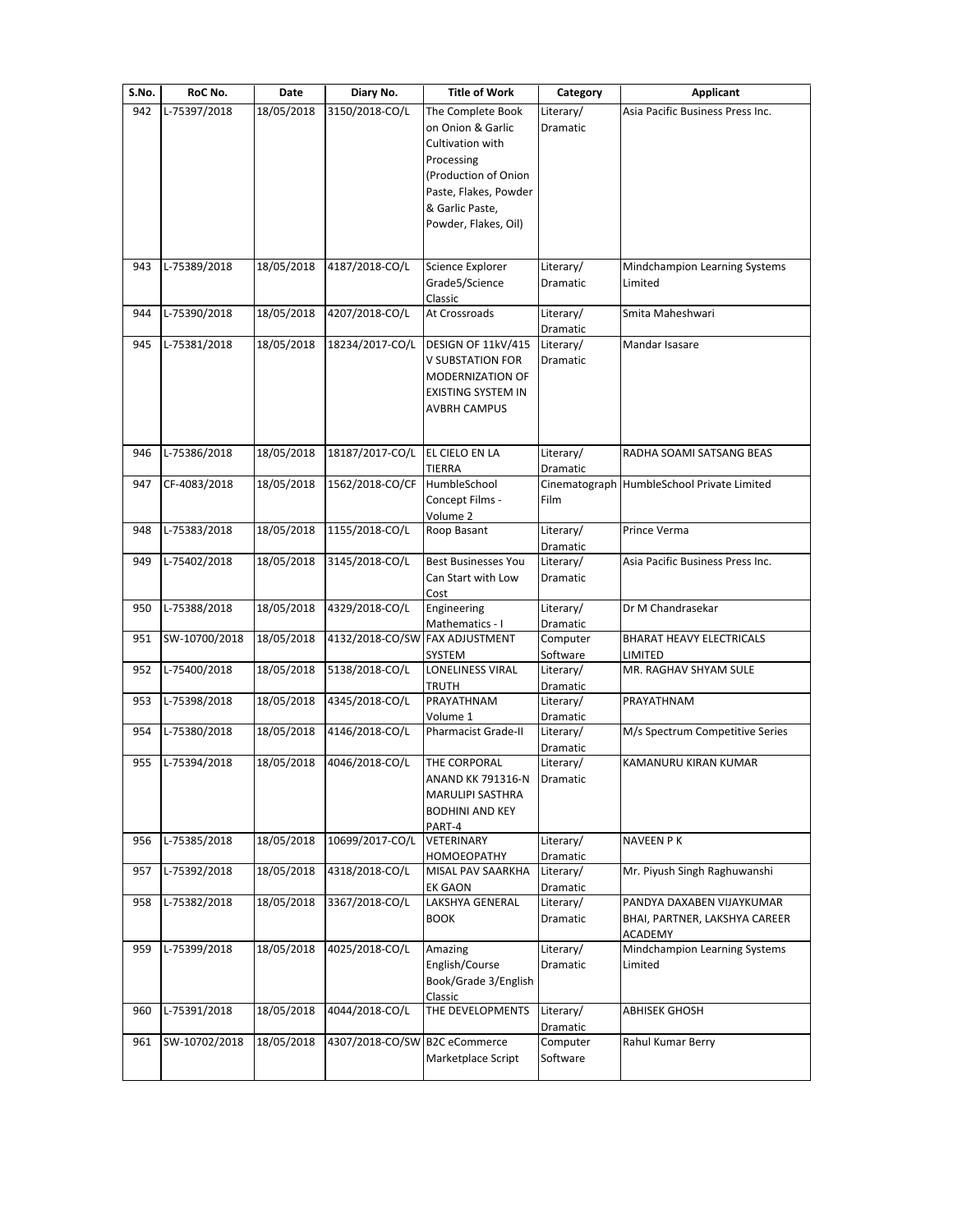| S.No. | RoC No.       | Date       | Diary No.                        | <b>Title of Work</b>                    | Category              | <b>Applicant</b>                        |
|-------|---------------|------------|----------------------------------|-----------------------------------------|-----------------------|-----------------------------------------|
| 962   | SR-13528/2018 | 18/05/2018 | 5015/2018-CO/SR                  | DHAL GAYA CHAND                         | Sound                 | <b>DINESH MAHOBIYA</b>                  |
|       |               |            |                                  | <b>GAYI RAAT CHALO SO</b>               | Recording             |                                         |
|       |               |            |                                  | JAYE HO CHHUKI<br>UNSE MULAKAT          |                       |                                         |
|       |               |            |                                  | CHALO SO JAYE                           |                       |                                         |
|       |               |            |                                  |                                         |                       |                                         |
| 963   | SW-10709/2018 | 18/05/2018 | 15634/2017-CO/L                  | Client side Javascript                  | Computer              | Wisejay Private Limited                 |
|       |               |            |                                  | code for wisejay.com                    | Software              |                                         |
| 964   | L-75379/2018  | 18/05/2018 | 3224/2016-CO/L                   | CONVERSATION                            | Literary/             | <b>BIRBAL JHA</b>                       |
|       |               |            |                                  | <b>GUIDE</b>                            | Dramatic              |                                         |
| 965   | A-125297/2018 | 18/05/2018 | 5037/2018-CO/A                   | <b>JORDAN</b>                           | Artistic              | PRADIP KUMAR BANSAL                     |
| 966   | L-75403/2018  | 18/05/2018 | 2931/2018-CO/L                   | An insight: A                           | Literary/             | Vishal Sharma, Natasha                  |
|       |               |            |                                  | complete guide to<br>GST                | Dramatic              |                                         |
| 967   | L-75406/2018  | 18/05/2018 | 4753/2018-CO/L                   | An Anthology of                         | Literary/             | Baiyu                                   |
|       |               |            |                                  | Poems                                   | Dramatic              |                                         |
| 968   | A-125292/2018 | 18/05/2018 | 4774/2018-CO/A                   | R AND G REAL GOLD                       | Artistic              | M/S SONAJI AUTOMOBILES                  |
| 969   | L-75405/2018  | 18/05/2018 | 2938/2018-CO/L                   | <b>VIDHIK KAVYA DARPN</b>               | Literary/             | MANU DIXIT                              |
|       |               |            |                                  |                                         | Dramatic              |                                         |
| 970   | A-125293/2018 | 18/05/2018 | 4776/2018-CO/A                   | <b>ALSUHANA SUHANA</b>                  | Artistic              | M/S SUHANA FLAVOURS                     |
|       |               |            |                                  | PAAN                                    |                       |                                         |
| 971   | L-75387/2018  | 18/05/2018 | 11656/2017-CO/L                  | The life, teachings and                 | Literary/             | Shivaji Ganguly                         |
|       |               |            |                                  | philosophy of Shihan<br>Shivaji Ganguly | Dramatic              |                                         |
|       |               |            |                                  |                                         |                       |                                         |
|       |               |            |                                  |                                         |                       |                                         |
| 972   | L-75384/2018  | 18/05/2018 | 2773/2018-CO/L                   | <b>Herbal Cosmetics &amp;</b>           | Literary/             | Niir Project Consultancy Services       |
|       |               |            |                                  | <b>Ayurvedic Medicines</b>              | Dramatic              |                                         |
|       |               |            |                                  | (EOU) (3rd Revised<br>Edition)          |                       |                                         |
|       |               |            |                                  |                                         |                       |                                         |
|       |               |            |                                  |                                         |                       |                                         |
| 973   | A-125294/2018 | 18/05/2018 | 4775/2018-CO/A                   | <b>GROOT</b>                            | Artistic              | M/S CHOICE TRADING COMPANY              |
| 974   | A-125295/2018 | 18/05/2018 | 5130/2018-CO/A                   | <b>KESHAR NAKHRALI</b>                  | Artistic              | MR. MANISH GARG PROPRIETOR OF           |
|       |               |            |                                  | <b>GOLD GREEN COLOUR</b>                |                       | M/S. R.C. ENTERPRISES                   |
|       |               |            |                                  |                                         |                       |                                         |
| 975   | SW-10701/2018 | 18/05/2018 | 4137/2018-CO/SW MATERIAL ISSUE & |                                         | Computer              | <b>BHARAT HEAVY ELECTRICALS</b>         |
|       |               |            |                                  | <b>RECEIPT</b><br>SUBCONTRACTOR         | Software              | LIMITED                                 |
|       |               |            |                                  | FOR CFFP, BHEL,                         |                       |                                         |
|       |               |            |                                  | HARIDWAR                                |                       |                                         |
| 976   | L-75393/2018  | 18/05/2018 | 4341/2018-CO/L                   | PRAYATHNAM                              | Literary/             | PRAYATHNAM                              |
| 977   | L-75395/2018  | 18/05/2018 | 4036/2018-CO/L                   | Volume 2<br>Amazing                     | Dramatic<br>Literary/ | Mindchampion Learning Systems           |
|       |               |            |                                  | English/Course                          | Dramatic              | Limited                                 |
|       |               |            |                                  | Book/Grade 6/English                    |                       |                                         |
|       |               |            |                                  | Classic                                 |                       |                                         |
| 978   | L-75401/2018  | 18/05/2018 | 4888/2018-CO/L                   | Uyirpikapatta                           | Literary/             | Daisy Josephraj                         |
| 979   | SW-10720/2018 | 21/05/2018 | 4485/2018-CO/SW kalakar.pro      | Kanavugal                               | Dramatic<br>Computer  | <b>Incred Applications Pvt Ltd</b>      |
|       |               |            |                                  |                                         | Software              |                                         |
| 980   | L-75425/2018  | 21/05/2018 | 1177/2018-CO/L                   | MICRO & SMALL                           | Literary/             | K. LALITHA MOUDGALYA                    |
|       |               |            |                                  | <b>INDUSTRIES</b>                       | Dramatic              |                                         |
|       |               |            |                                  | DEVELOPMENT                             |                       |                                         |
| 981   | L-75413/2018  | 21/05/2018 | 4239/2018-CO/L                   | CORPORATION<br>MONKEY MAN THE           | Literary/             | <b>ESSEL VISION PRODUCTIONS LIMITED</b> |
|       |               |            |                                  | URBAN LEGEND                            | Dramatic              |                                         |
| 982   | L-75412/2018  | 21/05/2018 | 4319/2018-CO/L                   | Overload                                | Literary/             | Dr. Sunil R. Gupta                      |
|       |               |            |                                  | Management In                           | Dramatic              |                                         |
|       |               |            |                                  | <b>Active Real-Time</b>                 |                       |                                         |
|       |               |            |                                  | Database Systems                        |                       |                                         |
|       |               |            |                                  |                                         |                       |                                         |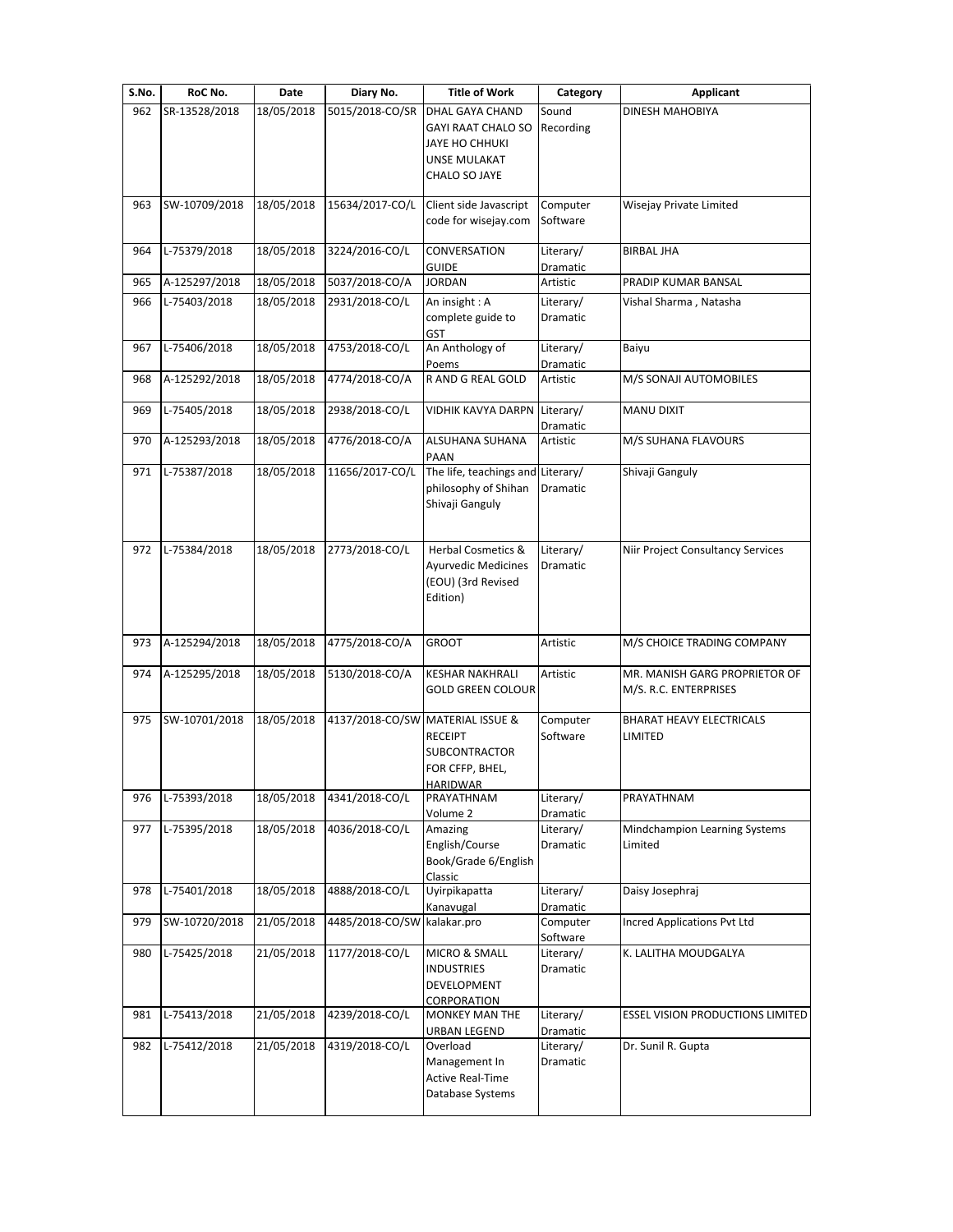| S.No. | RoC No.            | Date       | Diary No.                       | <b>Title of Work</b>                                                                                                | Category              | <b>Applicant</b>                                             |
|-------|--------------------|------------|---------------------------------|---------------------------------------------------------------------------------------------------------------------|-----------------------|--------------------------------------------------------------|
|       | SW-10721/2018      | 21/05/2018 |                                 |                                                                                                                     | Computer              | <b>Incred Applications Pvt Ltd</b>                           |
| 983   |                    |            | 4478/2018-CO/SW Beejak.co       |                                                                                                                     | Software              |                                                              |
| 984   | A-125327/2018      | 21/05/2018 | 3201/2016-CO/A                  | <b>EKEY DQLQTABS</b>                                                                                                | Artistic              | FUTURE PHARMACEUTICAL CO.                                    |
| 985   | A-125316/2018      | 21/05/2018 | 4985/2018-CO/A                  | ES Logo                                                                                                             | Artistic              | <b>ESTERS AND SOLVENTS LLP</b>                               |
| 986   | L-75460/2018       | 21/05/2018 | 1838/2018-CO/L                  | <b>GRAFALCO PRE-</b>                                                                                                | Literary/             | NAVNEET EDUCATION PVT. LTD                                   |
|       |                    |            |                                 | <b>SCHOOL BIG SMALL</b><br>LETTERS                                                                                  | Dramatic              |                                                              |
| 987   | L-75451/2018       | 21/05/2018 | 2583/2018-CO/L                  | YOGA TEACHER<br>TRAINNING                                                                                           | Literary/<br>Dramatic | MR. SANJAY GUPTA                                             |
| 988   | A-125319/2018      | 21/05/2018 | 5289/2018-CO/A                  | RATNAMANI WITH                                                                                                      | Artistic              | RATNAMANI METALS & TUBES LTD.,                               |
|       |                    |            |                                 | <b>CHARACTER R</b>                                                                                                  |                       | A Company Incorporated under the<br>Indian Companies Act     |
| 989   | A-125326/2018      | 21/05/2018 | 3245/2016-CO/A                  | <b>BHUMIT ORAL</b><br><b>REHYDRATION SALTS</b><br>B.P.                                                              | Artistic              | BHUMIT PHARMA PVT. LTD.                                      |
| 990   | L-75461/2018       | 21/05/2018 | 2116/2018-CO/L                  | <b>GRAFALCO PRE-</b>                                                                                                | Literary/             | NAVNEET EDUCATION PVT LTD                                    |
|       |                    |            |                                 | <b>SCHOOL PRINT HAND</b><br>B                                                                                       | Dramatic              |                                                              |
| 991   | SW-10714/2018      | 21/05/2018 | 5050/2018-CO/SW Customer Mobile |                                                                                                                     | Computer<br>Software  | Cedcoss Technologies Private Limited                         |
| 992   | A-125328/2018      | 21/05/2018 | 3209/2016-CO/A                  | Login [M2]<br>FTA'A FORTE EXTRA                                                                                     | Artistic              | FUTURE PHARMACEUTICAL CO.                                    |
| 993   | L-75464/2018       | 21/05/2018 | 5300/2018-CO/L                  | WALL BETWEEN US                                                                                                     | Literary/             | RAJAN RANA                                                   |
|       |                    | 21/05/2018 | 324/2018-CO/L                   | Thesis on the                                                                                                       | Dramatic              |                                                              |
| 994   | L-75462/2018       |            |                                 | Drawbacks of the<br>Photoelectric<br>Explanation /<br><b>Equation of Albert</b><br>Einstein                         | Literary/<br>Dramatic | ABHISHEK ANAND                                               |
| 995   | L-75465/2018       | 21/05/2018 | 5201/2018-CO/L                  | A STUDY ON GENDER                                                                                                   | Literary/             | RUDRESH M SHASTRI                                            |
|       |                    |            |                                 | DETERMINATION<br>THROUGH VEDIC<br><b>ASTROLOGY WITH</b><br><b>SPECIAL REFERENCE</b><br>TO ULTRASOUND<br><b>TEST</b> | Dramatic              |                                                              |
| 996   | SW-10722/2018      | 21/05/2018 |                                 | 3580/2016-CO/SW Automated Test setup<br>for Field of View<br>Measurement                                            | Computer<br>Software  | <b>Tata Motors Limited</b>                                   |
| 997   | SW-10723/2018      | 21/05/2018 | 1710/2018-CO/SW Distributed     | Networking<br>Application to<br><b>Exchange Things -</b><br>Swap App                                                | Computer<br>Software  | Applykane Technologies Private<br>Limited                    |
| 998   | L-75440/2018       | 21/05/2018 | 2765/2018-CO/L                  | <b>BHAGWATI GUN</b><br><b>GATHA VIR</b><br><b>VIKRAMADITYA PART</b><br>3&4                                          | Literary/<br>Dramatic | JayMaadi Bhogilal Shantilal Panchal                          |
| 999   | L-75435/2018       | 21/05/2018 | 5250/2018-CO/L                  | <b>DUROOS E ISLAM</b><br><b>PART VII</b>                                                                            | Literary/<br>Dramatic | MOHD SHAUKAT ALI BARKAATI                                    |
| 1000  | L-75454/2018       | 21/05/2018 | 1311/2018-CO/L                  | AYCHU GUARDIAN OF<br>THE GREEN                                                                                      | Literary/<br>Dramatic | Fabelizer Movies One LLP, The Affairs                        |
|       | 1001 A-125303/2018 | 21/05/2018 | 4076/2018-CO/A                  | <b>CRISPY VILLA PAPAD</b>                                                                                           | Artistic              | C.R. LALITHA, SOLE PROPRIETRIX,<br>TRADING AS JEYAM EXPORTS, |
| 1002  | L-75463/2018       | 21/05/2018 | 4167/2018-CO/L                  | <b>SULABH MARATHI</b><br><b>AKSHAR OLAKH</b>                                                                        | Literary/<br>Dramatic | RUCHA RAHALKAR                                               |
| 1003  | L-75433/2018       | 21/05/2018 | 4100/2018-CO/L                  | The Mysterious One                                                                                                  | Literary/<br>Dramatic | Nitin-Orayan                                                 |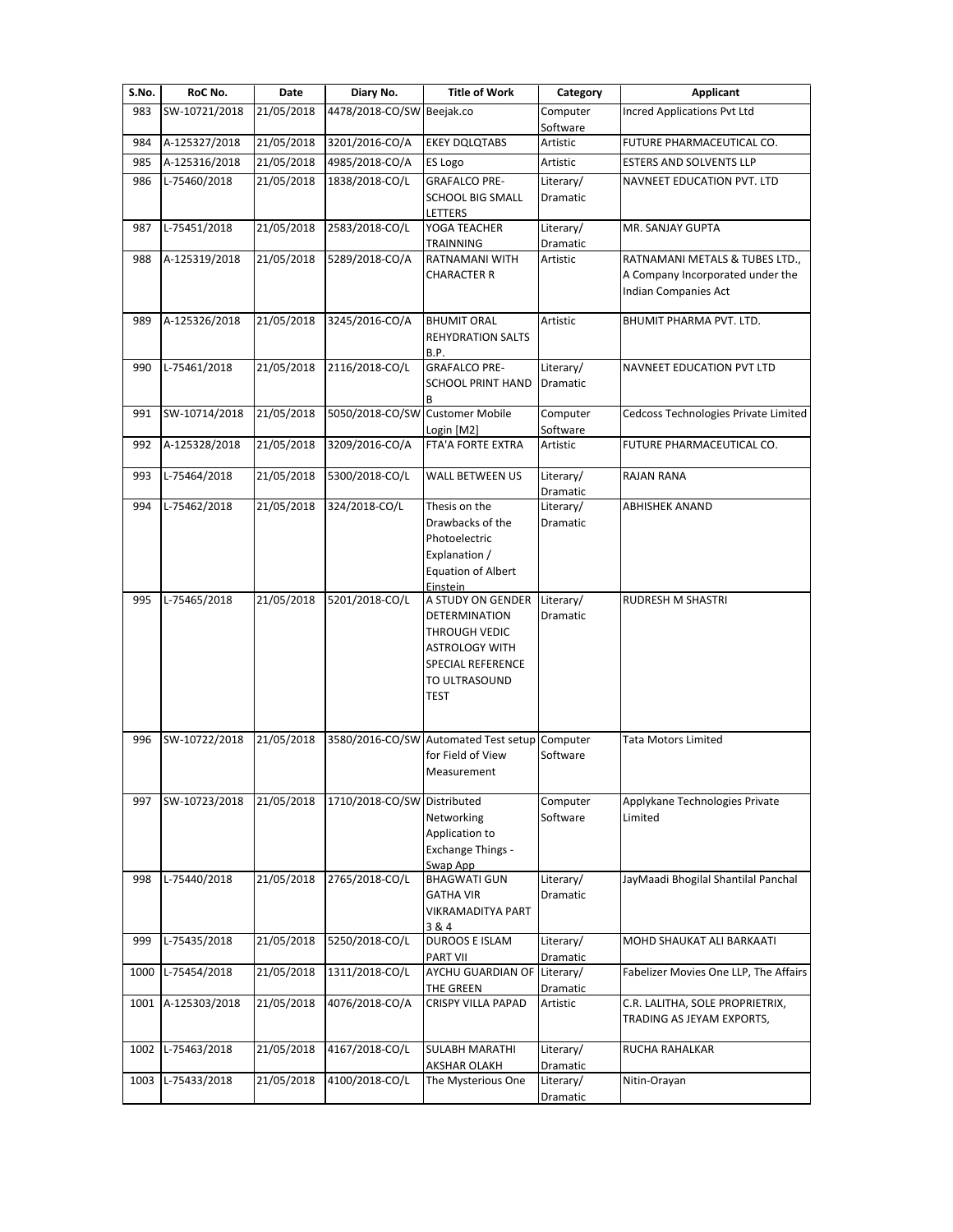| S.No. | RoC No.            | <b>Date</b> | Diary No.                       | <b>Title of Work</b>                                                                                                                                       | Category                     | Applicant                                                                                 |
|-------|--------------------|-------------|---------------------------------|------------------------------------------------------------------------------------------------------------------------------------------------------------|------------------------------|-------------------------------------------------------------------------------------------|
| 1004  | SW-10713/2018      | 21/05/2018  | 4274/2018-CO/SW B2b eCommerce   | Marketplace Script                                                                                                                                         | Computer<br>Software         | Rahul Kumar Berry                                                                         |
| 1005  | L-75436/2018       | 21/05/2018  | 1606/2018-CO/L                  | A NEW DIRECTION IN<br><b>TOPSIS METHOD FOR</b><br><b>EVALUATION OF</b><br>ALTERNATES: R-<br><b>TOPSIS</b>                                                  | Literary/<br>Dramatic        | Harwinder Singh                                                                           |
| 1006  | L-75458/2018       | 21/05/2018  | 4023/2018-CO/L                  | Amazing<br>English/Course<br>Book/Grade 1/English<br>Classic                                                                                               | Literary/<br>Dramatic        | Mindchampion Learning Systems<br>Limited                                                  |
| 1007  | L-75453/2018       | 21/05/2018  | 5435/2018-CO/L                  | Heart Broken<br>Musings: Rants  <br>Poems   Quotes                                                                                                         | Literary/<br>Dramatic        | Raunak Kumar Agarwal                                                                      |
| 1008  | A-125321/2018      | 21/05/2018  | 5919/2018-CO/A                  | PAPA POPCORN                                                                                                                                               | Artistic                     | KETAN LALJIBHAI VEKARIYA,<br><b>TRADING AS:- ENJOY FOOD</b><br><b>PRODUCTS</b>            |
| 1009  | L-75457/2018       | 21/05/2018  | 4111/2018-CO/L                  | Aasheeshon Ke Need<br>Se                                                                                                                                   | Literary/<br>Dramatic        | <b>USHA GUPTA</b>                                                                         |
| 1010  | A-125320/2018      | 21/05/2018  | 5921/2018-CO/A                  | PAN RAI PAN MASALA Artistic<br><b>DEVICE OF PHOTO</b>                                                                                                      |                              | MR.RAKESH KUMAR DIRECTOR OF<br>M/S. SHIVAM BETELNUT PVT LTD.                              |
| 1011  | L-75459/2018       | 21/05/2018  | 5776/2018-CO/L                  | Machine vision based<br>system for inspection<br>of flat monocolor<br>coated products                                                                      | Literary/<br>Dramatic        | priyanka rathi                                                                            |
| 1012  | A-125329/2018      | 21/05/2018  | 4961/2018-CO/A                  | Sri Ramakrishana<br>Statue [IMAGE ]                                                                                                                        | Artistic                     | Minicreature                                                                              |
| 1013  | SW-10717/2018      | 21/05/2018  | 4908/2018-CO/SW COMPUTER        | PROGRAMME FOR<br>SOLVING TWO<br>DIMENSIONAL<br><b>VISCOPLASTIC</b><br><b>DEFORMATIONS</b><br><b>USING PARALLEL</b><br><b>COMPUTING</b><br><b>TECHNIOUE</b> | Computer<br>Software         | PRAMOD KUMAR GUPTA                                                                        |
| 1014  | L-75434/2018       | 21/05/2018  | 4052/2018-CO/L                  | POETRY BOOK ON<br><b>FACTUAL DOCTRINE</b>                                                                                                                  | Literary/<br><b>Dramatic</b> | Anup Barua                                                                                |
|       | 1015 SW-10710/2018 | 21/05/2018  | 4311/2018-CO/SW ROOT CAUSE      | <b>ANALYSIS SYSTEM</b><br>FOR SAR/CAR/CC                                                                                                                   | Computer<br>Software         | BHARAT HEAVY ELECTRICALS<br>LIMITED                                                       |
| 1016  | L-75414/2018       | 21/05/2018  | 5392/2018-CO/L                  | Must Know Health<br>Secrets                                                                                                                                | Literary/<br>Dramatic        | Dr. Ishwarbhai T Patel                                                                    |
| 1017  | A-125318/2018      | 21/05/2018  | 5901/2018-CO/A                  | <b>RAMDEV KRAZZI</b><br><b>TOMATO</b>                                                                                                                      | Artistic                     | RAMDEV FOOD PRODUCTS PVT LTD,<br>A Company Incorporated under the<br>Indian Company's Act |
| 1018  | SW-10715/2018      | 21/05/2018  | 4142/2018-CO/SW Kompkin e-Njoy- | Learning: e- Learning<br>tutor based on<br>Rajasthan state board<br>syllabus                                                                               | Computer<br>Software         | SUMCONCEPTS TECHNOLOGIES PVT<br>LTD                                                       |
| 1019  | A-125311/2018      | 21/05/2018  | 18653/2017-CO/A                 | <b>SARITA POLKI</b><br><b>NECKLACE SET</b>                                                                                                                 | Artistic                     | MANGESH MADHUKAR SHINDE                                                                   |
| 1020  | L-75437/2018       | 21/05/2018  | 4250/2018-CO/L                  | <b>SANDRA BEDS</b><br>SANDEEP                                                                                                                              | Literary/<br>Dramatic        | PRASHANT RAI                                                                              |
| 1021  | L-75417/2018       | 21/05/2018  | 3004/2018-CO/L                  | KANNADA KAMPU<br>LKG                                                                                                                                       | Literary/<br>Dramatic        | Virtue Educare Services                                                                   |
| 1022  | SW-10712/2018      | 21/05/2018  | 3867/2015-CO/SW CometChat       |                                                                                                                                                            | Computer<br>Software         | <b>Anant Garg</b>                                                                         |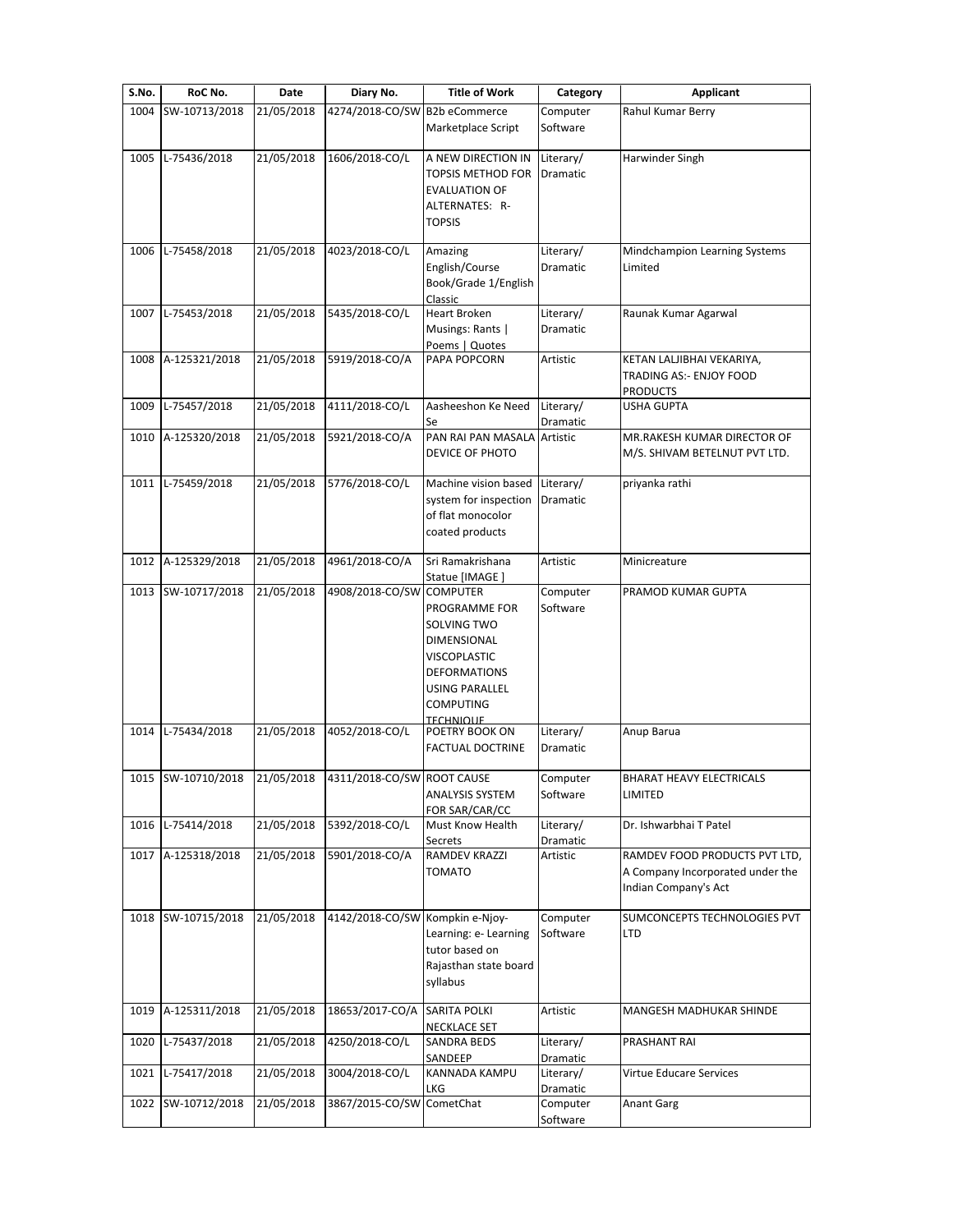| S.No. | RoC No.           | Date       | Diary No.                     | <b>Title of Work</b>               | Category               | <b>Applicant</b>                         |
|-------|-------------------|------------|-------------------------------|------------------------------------|------------------------|------------------------------------------|
| 1023  | L-75432/2018      | 21/05/2018 | 5386/2018-CO/L                | <b>Awaiting Homeland</b>           | Literary/<br>Dramatic  | Dinshaw Karanjia                         |
| 1024  | L-75426/2018      | 21/05/2018 | 5394/2018-CO/L                | The Upanishads                     | Literary/              | Ved Prakash Bhatia                       |
|       |                   |            |                               | Demystified                        | Dramatic               |                                          |
| 1025  | L-75449/2018      | 21/05/2018 | 5905/2018-CO/L                | When The World Flips               | Literary/              | Sakshi V. Chawla                         |
| 1026  | L-75455/2018      | 21/05/2018 | 3143/2018-CO/L                | ASSOCHAM GEM                       | Dramatic<br>Literary/  | THE ASSOCIATED CHAMBER OF                |
|       |                   |            |                               | SUSTAINABILITY                     | Dramatic               | COMMERCE AND INDUSTRY OF                 |
|       |                   |            |                               | <b>CERTIFICATION</b>               |                        |                                          |
|       |                   |            |                               | RATING PROGRAM                     |                        |                                          |
|       |                   |            |                               | REFERENCE GUIDE                    |                        |                                          |
| 1027  | SW-10725/2018     | 21/05/2018 | 13652/2016-CO/L               | PUMP SELECTION                     | Computer               | Dr A K Jain                              |
|       |                   |            |                               |                                    | Software               |                                          |
| 1028  | L-75467/2018      | 21/05/2018 | 7793/2017-CO/L                | <b>COMPUTER COMICS</b>             | Literary/              | <b>Onkar E-Learnings &amp; Solutions</b> |
|       |                   |            |                               | $VOL-3$                            | Dramatic               | Private Limited                          |
| 1029  | A-125312/2018     | 21/05/2018 | 18651/2017-CO/A               | <b>MULTI COLOR</b><br>HARAM RS SET | Artistic               | MANGESH MADHUKAR SHINDE                  |
| 1030  | L-75429/2018      | 21/05/2018 | 3431/2017-CO/M                | LAILAWALA DANCE                    | Literary/              | SHWETA BAJAJ                             |
|       |                   |            |                               |                                    | Dramatic               |                                          |
| 1031  | SW-10724/2018     | 21/05/2018 | 10329/2016-                   | <b>Staff and Student</b>           | Computer               | T.A.MOHANAPRAKASH                        |
|       |                   |            | CO/SW                         | interaction system                 | Software               |                                          |
|       |                   |            |                               | Multilevel Quiz)                   |                        |                                          |
|       |                   |            |                               | system)                            |                        |                                          |
| 1032  | L-75443/2018      | 21/05/2018 | 18620/2017-CO/L               | <b>GROWTHING POWER</b>             | Literary/              | M ILIYAS                                 |
|       |                   |            |                               |                                    | Dramatic               |                                          |
| 1033  | CF-4084/2018      | 21/05/2018 | 10922/2017-                   | DEVELOPMENT OF                     | Cinematograph          | <b>BHARAT HEAVY ELECTRICALS</b>          |
|       |                   |            | CO/CF                         | VIRTUAL REALITY                    | Film                   | LIMITED                                  |
|       |                   |            |                               | MODULES OF HYDRO                   |                        |                                          |
|       |                   |            |                               | <b>GENERATOR</b>                   |                        |                                          |
|       |                   |            |                               |                                    |                        |                                          |
| 1034  | L-75427/2018      | 21/05/2018 | 4183/2018-CO/L                | SYNTHESIS OF VHDL                  | Literary/              | Priyanka Latesh Ikhar                    |
|       |                   |            |                               | OFDM USING FPGA                    | Dramatic               |                                          |
| 1035  | L-75415/2018      | 21/05/2018 | 4257/2018-CO/L                | Environmental                      | Literary/              | Mindchampion Learning Systems            |
|       |                   |            |                               | Explorer/Grade 2/EVS               | Dramatic               | Limited                                  |
|       |                   |            |                               | Classic                            |                        |                                          |
| 1036  | SW-10718/2018     | 21/05/2018 | 4260/2018-CO/SW StarPG - STAR |                                    | Computer               | CASHLINK GLOBAL SYSTEMS PRIVATE          |
|       |                   |            |                               | Payment Gateway                    | Software               | LIMITED                                  |
| 1037  | L-75416/2018      | 21/05/2018 | 1461/2017-CO/L                | The Futile Words                   | Literary/              | Mohammedimtiyaz                          |
|       |                   |            |                               |                                    | Dramatic               | Mahammedhusain Mansuri                   |
| 1038  | SR-13529/2018     | 21/05/2018 | 1003/2018-CO/SR               | <b>EK PAL</b>                      | Sound                  | Ms. Kanika Batra                         |
|       | 1039 L-75410/2018 | 21/05/2018 | 14995/2017-CO/L HOLY          |                                    | Recording<br>Literary/ | DR.GEORGY JOSEPH                         |
|       |                   |            |                               | SPIRITMEDITATION-                  | Dramatic               |                                          |
|       |                   |            |                               | PARISHUDHATHMAD                    |                        |                                          |
|       |                   |            |                               | HYANAM - METHOD                    |                        |                                          |
|       |                   |            |                               | AND PRACTICE                       |                        |                                          |
|       |                   |            |                               |                                    |                        |                                          |
| 1040  | L-75418/2018      | 21/05/2018 | 3008/2018-CO/L                | KANNADA KAMPU                      | Literary/              | Virtue Educare Services                  |
|       |                   |            |                               | UKG                                | Dramatic               |                                          |
| 1041  | L-75441/2018      | 21/05/2018 | 18594/2017-CO/L               | Arpan's Personal                   | Literary/              | <b>ARPAN</b>                             |
|       |                   |            |                               | Safety Education                   | Dramatic               |                                          |
|       |                   |            |                               | Lesson Plan Manual-                |                        |                                          |
|       |                   |            |                               | Grade 2                            |                        |                                          |
| 1042  | SR-13531/2018     | 21/05/2018 | 5302/2016-CO/SR               | JA E CHANDA                        | Sound                  | SACHIN, VEE GEE AUDIO                    |
| 1043  | L-75409/2018      | 21/05/2018 | 9505/2017-CO/L                | AYURVEDA                           | Recording<br>Literary/ | M/S NOUF ACADEMY PRIVATE                 |
|       |                   |            |                               | PANCHAKARMA                        | Dramatic               | LIMITED                                  |
|       |                   |            |                               |                                    |                        |                                          |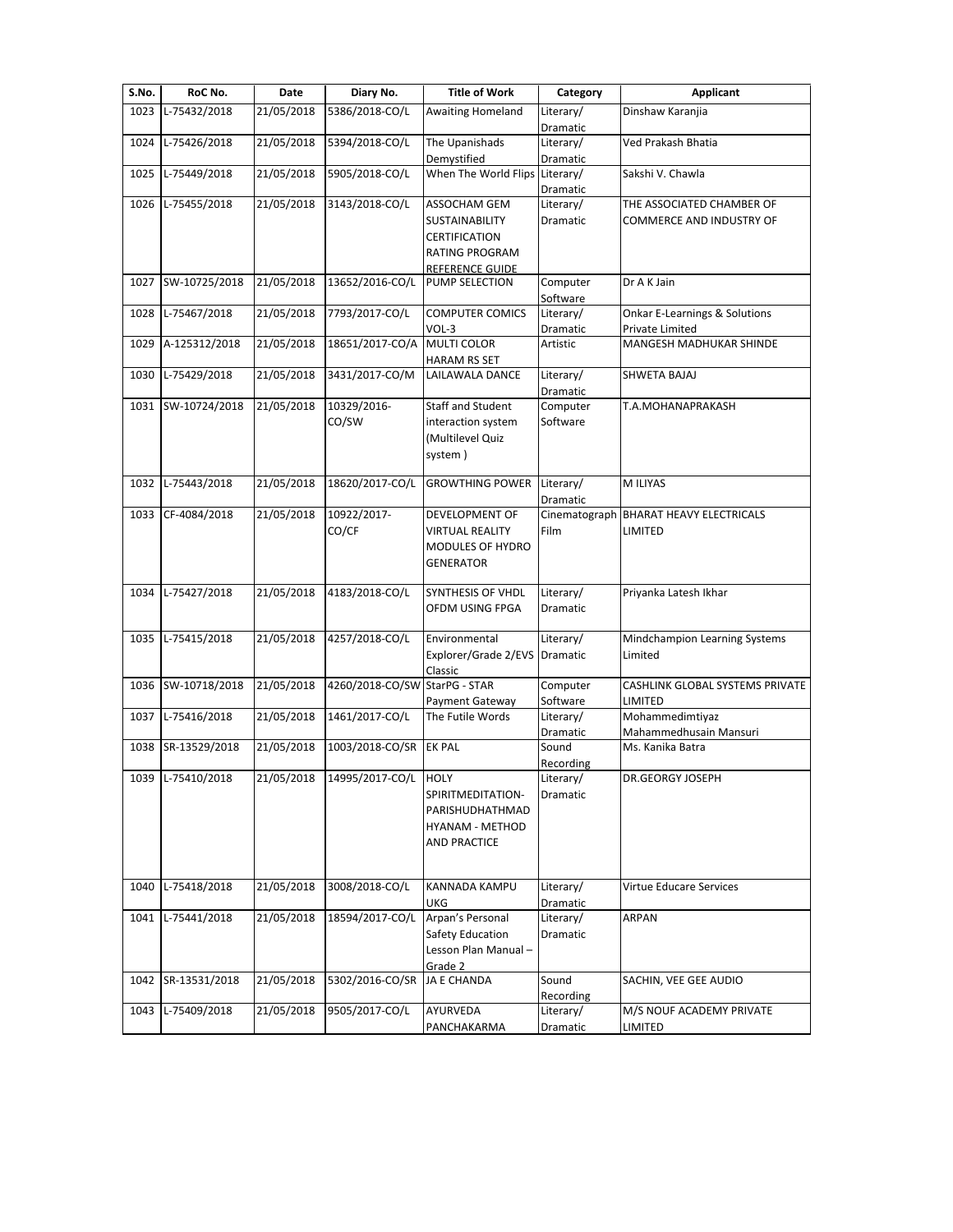| S.No. | RoC No.       | Date       | Diary No.       | <b>Title of Work</b>      | Category  | <b>Applicant</b>               |
|-------|---------------|------------|-----------------|---------------------------|-----------|--------------------------------|
| 1044  | L-75445/2018  | 21/05/2018 | 17891/2017-CO/L | Teachings of Yoga         | Literary/ | <b>Sharat Arora</b>            |
|       |               |            |                 | Master Teacher            | Dramatic  |                                |
|       |               |            |                 | Sharat Arora, Asanas      |           |                                |
|       |               |            |                 | from the 5-Day            |           |                                |
|       |               |            |                 | Courses – Back Bends      |           |                                |
|       |               |            |                 |                           |           |                                |
| 1045  | L-75442/2018  | 21/05/2018 | 18585/2017-CO/L | Arpan's Personal          | Literary/ | <b>ARPAN</b>                   |
|       |               |            |                 | Safety Education          | Dramatic  |                                |
|       |               |            |                 | Lesson Plan Manual -      |           |                                |
|       |               |            |                 | Grade 1                   |           |                                |
| 1046  | A-125313/2018 | 21/05/2018 | 18650/2017-CO/A | LONG LAXMI SET            | Artistic  | MANGESH MADHUKAR SHINDE        |
|       |               |            |                 |                           |           |                                |
| 1047  | L-75456/2018  | 21/05/2018 | 4186/2018-CO/L  | Science Explorer          | Literary/ | Mindchampion Learning Systems  |
|       |               |            |                 | Grade 4/Science           | Dramatic  | Limited                        |
|       |               |            |                 | Classic                   |           |                                |
| 1048  | L-75468/2018  | 21/05/2018 | 7785/2017-CO/L  | <b>COMPUTER COMICS</b>    | Literary/ | ONKAR E-LEARNINGS & SOLUTIONS  |
|       |               |            |                 | VOL-2                     | Dramatic  | PRIVATE LIMITED                |
| 1049  | A-125314/2018 | 21/05/2018 | 12447/2017-CO/A | <b>GANGAUR</b>            | Artistic  | PARWATI MANTRI AND BENI GOPAL  |
|       |               |            |                 |                           |           | MANTRI PARTNER AT MANTRI AGRO  |
|       |               |            |                 |                           |           | <b>INDUSTRIES</b>              |
| 1050  | A-125307/2018 | 21/05/2018 | 12647/2017-CO/A | <b>KUTKUT FUN</b>         | Artistic  | M/S UD FOOD PRODUCTS PVT. LTD. |
|       |               |            |                 |                           |           |                                |
| 1051  | L-75444/2018  | 21/05/2018 | 17894/2017-CO/L | <b>Teachings of Yoga</b>  | Literary/ | Sharat Arora                   |
|       |               |            |                 | Master Teacher            | Dramatic  |                                |
|       |               |            |                 | Sharat Arora, Asanas      |           |                                |
|       |               |            |                 | from the 5-Day            |           |                                |
|       |               |            |                 | Courses - Inversions      |           |                                |
|       |               |            |                 | & Relaxations             |           |                                |
|       |               |            |                 |                           |           |                                |
| 1052  | L-75439/2018  | 21/05/2018 | 4225/2018-CO/L  | Mystic Inclusion          | Literary/ | Dr. V. Rengarajan              |
|       |               |            |                 |                           | Dramatic  |                                |
| 1053  | L-75411/2018  | 21/05/2018 | 15126/2017-CO/L | Silkworm Gender           | Literary/ | Prachi Palsodkar               |
|       |               |            |                 | Identification for        | Dramatic  |                                |
|       |               |            |                 | Sericulture               |           |                                |
| 1054  | L-75447/2018  | 21/05/2018 | 17879/2017-CO/L | Teachings of Yoga         | Literary/ | Sharat Arora                   |
|       |               |            |                 | Master Teacher            | Dramatic  |                                |
|       |               |            |                 | Sharat Arora, Asanas      |           |                                |
|       |               |            |                 | from the 5-Day            |           |                                |
|       |               |            |                 | Courses - Twists          |           |                                |
|       |               |            |                 |                           |           |                                |
| 1055  | L-75431/2018  | 21/05/2018 | 8179/2017-CO/L  | USER MANUAL FOR           | Literary/ | Ms.Dasumarlin Majaw            |
|       |               |            |                 | <b>BREWING SMOKY</b>      | Dramatic  |                                |
|       |               |            |                 | <b>FALLS TRIBE COFFEE</b> |           |                                |
|       |               |            |                 |                           |           |                                |
| 1056  | L-75438/2018  | 21/05/2018 | 13857/2017-CO/L | Laboratory Manual of      | Literary/ | Ujwala Ghodeswar               |
|       |               |            |                 | Digital                   | Dramatic  |                                |
|       |               |            |                 | Communication             |           |                                |
| 1057  | SR-13534/2018 | 21/05/2018 | 85/2018-CO/SR   | SWARAVEENAPANI'S          | Sound     | Mr. Vogati Naga Venkata Ramana |
|       |               |            |                 | 72                        | Recording | Murthy - SWARAVEENAPANI        |
|       |               |            |                 | MELAKARTARAGAS            |           |                                |
|       |               |            |                 | SWARA                     |           |                                |
|       |               |            |                 | MANTRAKSHARI              |           |                                |
|       |               |            |                 | (KEERTANA) SONG           |           |                                |
| 1058  | L-75450/2018  | 21/05/2018 | 77/2018-CO/L    | <b>GRAFALCO PRE-</b>      | Literary/ | NAVNEET EDUCATION LTD          |
|       |               |            |                 | SCHOOL NUMBERS (1-        | Dramatic  |                                |
|       |               |            |                 | 10)                       |           |                                |
| 1059  | A-125305/2018 | 21/05/2018 | 5811/2017-CO/A  | Say no to Polythene       | Artistic  | Mathikuamr. S                  |
|       |               |            |                 |                           |           |                                |
| 1060  | A-125323/2018 | 21/05/2018 | 5820/2017-CO/A  | Cast your vote, don't     | Artistic  | Mathikumar. S                  |
|       |               |            |                 | regret later              |           |                                |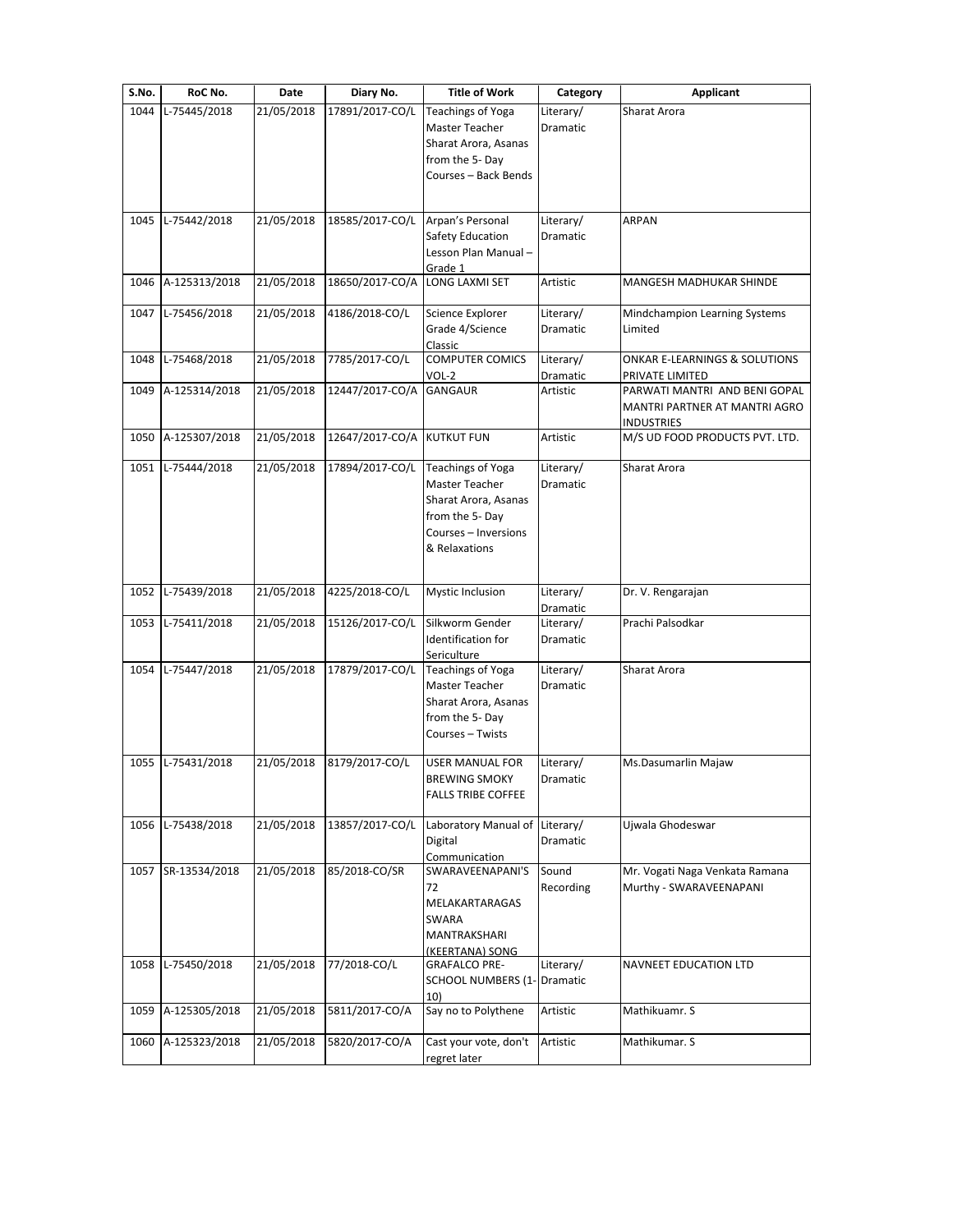| S.No. | RoC No.            | Date       | Diary No.       | <b>Title of Work</b>                                 | Category           | <b>Applicant</b>                                                         |
|-------|--------------------|------------|-----------------|------------------------------------------------------|--------------------|--------------------------------------------------------------------------|
| 1061  | L-75419/2018       | 21/05/2018 | 7419/2017-CO/L  | Maynard operation                                    | Literary/          | Sandip Foundation, Sandip Institute                                      |
|       |                    |            |                 | sequence technique<br>analysis                       | <b>Dramatic</b>    | of technology and Research Centre                                        |
|       |                    |            |                 |                                                      |                    |                                                                          |
| 1062  | L-75452/2018       | 21/05/2018 | 16818/2017-CO/L | ENGINEERING                                          | Literary/          | MINAKSHI KALEAND SWATI                                                   |
|       |                    |            |                 | PHYSICS I                                            | Dramatic           | <b>FARTODE</b>                                                           |
| 1063  | SR-13532/2018      | 21/05/2018 | 14558/2017-     | <b>Feeling Crazy</b>                                 | Sound              | Harjeet Singh Bhogal                                                     |
|       |                    |            | CO/SR           |                                                      | Recording          |                                                                          |
| 1064  | SR-13533/2018      | 21/05/2018 | 83/2018-CO/SR   | SWARAVEENAPANI's<br>72 MELAKARTA                     | Sound<br>Recording | Mr. Vogati Naga Venkata Ramana<br>Murthy - SWARAVEENAPANI                |
|       |                    |            |                 | RAGAS SWARA                                          |                    |                                                                          |
|       |                    |            |                 | KAMAKSHI                                             |                    |                                                                          |
| 1065  | SR-13530/2018      | 21/05/2018 | 5739/2017-CO/SR | <b>TRADED TIMES</b>                                  | Sound<br>Recording | SIDHANT R. SETH                                                          |
| 1066  | A-125302/2018      | 21/05/2018 | 5810/2017-CO/A  | Too much smoke                                       | Artistic           | Mathikumar. S                                                            |
|       |                    |            |                 | Will leave you broke.                                |                    |                                                                          |
|       |                    | 21/05/2018 | 5819/2017-CO/A  | Let's begin with clean                               |                    |                                                                          |
| 1067  | A-125322/2018      |            |                 | India                                                | Artistic           | Mathikumar. S                                                            |
| 1068  | SW-10719/2018      | 21/05/2018 | 17449/2017-     | <b>TestAutomatic An</b>                              | Computer           | TestAutomatic Technologies Private                                       |
|       |                    |            | CO/SW           | Agile Test Automation Software                       |                    | Limited                                                                  |
| 1069  | SW-10716/2018      | 21/05/2018 | 3762/2018-CO/SW | Tool<br>Kompkin e-Njoy -                             | Computer           | SumConcepts Technologies Pvt. Ltd.                                       |
|       |                    |            |                 | Learning: e-Learning                                 | Software           |                                                                          |
|       |                    |            |                 | tutor based on                                       |                    |                                                                          |
|       |                    |            |                 | Haryana State Board                                  |                    |                                                                          |
|       |                    |            |                 | Syllabus                                             |                    |                                                                          |
| 1070  | L-75446/2018       | 21/05/2018 | 17890/2017-CO/L | Teachings of Yoga                                    | Literary/          | Sharat Arora                                                             |
|       |                    |            |                 | Master Teacher                                       | Dramatic           |                                                                          |
|       |                    |            |                 | Sharat Arora, Asanas                                 |                    |                                                                          |
|       |                    |            |                 | from the 5-Day<br>Courses - Forward                  |                    |                                                                          |
|       |                    |            |                 | Bends                                                |                    |                                                                          |
|       | 1071 L-75428/2018  | 21/05/2018 | 16877/2017-CO/L | <b>GST AT A GLANCE</b>                               | Literary/          | R KATHIRIESAN                                                            |
|       |                    |            |                 |                                                      | Dramatic           |                                                                          |
| 1072  | A-125306/2018      | 21/05/2018 | 5812/2017-CO/A  | Deforestation is                                     | Artistic           | Mathikumar. S                                                            |
|       | 1073 A-125324/2018 | 21/05/2018 | 5822/2017-CO/A  | Devastation<br>Go cashless, Stop                     | Artistic           | Mathikumar. S                                                            |
|       |                    |            |                 | feeding your enemies.                                |                    |                                                                          |
|       |                    |            |                 |                                                      |                    |                                                                          |
|       | 1074 L-75448/2018  | 21/05/2018 | 8573/2017-CO/L  | THE LIFE (TURNS                                      | Literary/          | NAAZIM AKA SAHIL KHAN                                                    |
|       |                    |            |                 | <b>AROUND THE</b><br>DREAMS)                         | Dramatic           |                                                                          |
|       | 1075 SW-10711/2018 | 21/05/2018 | 4114/2017-CO/SW | MOPAC SMART                                          | Computer           | Shyem Vallabhdas Somani                                                  |
|       |                    |            |                 | PHONE BASED                                          | Software           |                                                                          |
|       |                    |            |                 | MOBILE APPLICATION                                   |                    |                                                                          |
|       |                    |            |                 | FOR ONLINE PUBLIC<br><b>ACCESS CATALOGUE</b>         |                    |                                                                          |
|       |                    |            |                 | <b>FOR LIBRARIES</b>                                 |                    |                                                                          |
|       |                    |            |                 |                                                      |                    |                                                                          |
| 1076  | A-125299/2018      | 21/05/2018 | 5805/2017-CO/A  | Alcohol; Fun now, Hell Artistic                      |                    | Mathikumar. S                                                            |
| 1077  | A-125309/2018      | 21/05/2018 | 5814/2017-CO/A  | later<br>Thank them Support Artistic                 |                    | Mathikumar. S                                                            |
|       |                    |            |                 | them                                                 |                    |                                                                          |
| 1078  | L-75423/2018       | 21/05/2018 | 7385/2017-CO/L  | Digital Marketing of<br>www.nashiksearch.co Dramatic | Literary/          | Sandip Foundation, Sandip Institute<br>of technology and Research Centre |
|       |                    |            |                 | m website at-"Crystal                                |                    |                                                                          |
|       |                    |            |                 | webtechs"                                            |                    |                                                                          |
|       |                    |            |                 |                                                      |                    |                                                                          |
|       |                    |            |                 |                                                      |                    |                                                                          |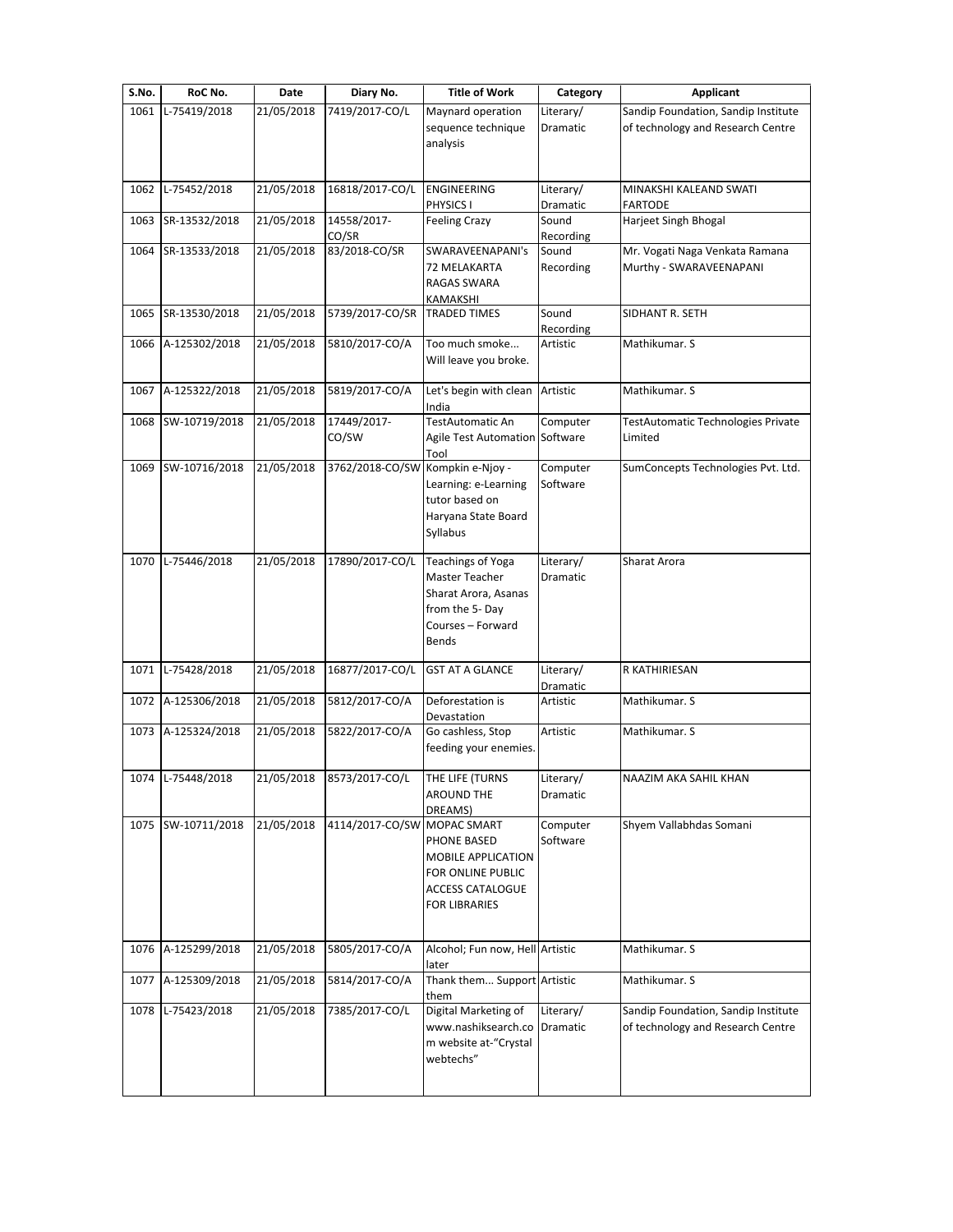| S.No. | RoC No.            | Date       | Diary No.                                     | <b>Title of Work</b>                                                                                                                                                   | Category                     | <b>Applicant</b>                                                                                     |
|-------|--------------------|------------|-----------------------------------------------|------------------------------------------------------------------------------------------------------------------------------------------------------------------------|------------------------------|------------------------------------------------------------------------------------------------------|
| 1079  | L-75466/2018       | 21/05/2018 | 344/2017-CO/L                                 | <b>TECHNICAL</b><br>SPECIFICATION OF<br><b>FLASH TRANSLATION</b><br>LAYER DOC NO<br>MCSRDC/FTL01/00 DT<br>16/11/2016                                                   | Literary/<br>Dramatic        | MISSION & COMBAT SYSTEMS<br>RESEARCH AND DESIGN CENTERE,<br>MCSRDC, HINDUSTAN AERONUATICS<br>LIMITED |
| 1080  | A-125304/2018      | 21/05/2018 | 5809/2017-CO/A                                | Be a thinker, not a<br>smoker                                                                                                                                          | Artistic                     | Mathikumar. S                                                                                        |
| 1081  | A-125317/2018      | 21/05/2018 | 5818/2017-CO/A                                | Donate your blood,<br>but not on roads.<br>Safety first.                                                                                                               | Artistic                     | Mathikumar. S                                                                                        |
| 1082  | L-75422/2018       | 21/05/2018 | 7382/2017-CO/L                                | Study on comparative<br>analysis of Car Loan                                                                                                                           | Literary/<br>Dramatic        | Sandip Foundation, Sandip Institute<br>of technology and Research Centre                             |
| 1083  | A-125298/2018      | 21/05/2018 | 5803/2017-CO/A                                | Awareness-01                                                                                                                                                           | Artistic                     | Mathikumar. S                                                                                        |
| 1084  | A-125308/2018      | 21/05/2018 | 5813/2017-CO/A                                | No safe zone without<br>Ozone                                                                                                                                          | Artistic                     | Mathikumar. S                                                                                        |
| 1085  | A-125325/2018      | 21/05/2018 | 5824/2017-CO/A                                | Ants                                                                                                                                                                   | Artistic                     | Mathikumar. S                                                                                        |
| 1086  | L-75420/2018       | 21/05/2018 | 7400/2017-CO/L                                | Retail Banking Re-kyc                                                                                                                                                  | Literary/<br><b>Dramatic</b> | Sandip Foundation, Sandip Institute<br>of technology and Research Centre                             |
| 1087  | A-125301/2018      | 21/05/2018 | 5808/2017-CO/A                                | Safe sex will save your Artistic<br>life                                                                                                                               |                              | Mathikumar. S                                                                                        |
| 1088  | A-125315/2018      | 21/05/2018 | 5816/2017-CO/A                                | Not a Daughter? Be<br>proud to have a girl<br>child.                                                                                                                   | Artistic                     | Mathikumar. S                                                                                        |
| 1089  | L-75430/2018       | 21/05/2018 | 16509/2017-CO/L                               | <b>EKALIPI</b>                                                                                                                                                         | Literary/<br>Dramatic        | Mr. Kishor Neelkanth Bapat                                                                           |
| 1090  | L-75424/2018       | 21/05/2018 | 5308/2017-CO/L                                | RANGYER KHELA                                                                                                                                                          | Literary/<br>Dramatic        | Diptanshu Bhattacharyya                                                                              |
| 1091  | L-75421/2018       | 21/05/2018 | 7398/2017-CO/L                                | The study of models<br>used by Online real<br>estate portals in Nasik<br>city                                                                                          | Literary/<br>Dramatic        | Sandip Foundation, Sandip Institute<br>of technology and Research Centre                             |
|       | 1092 A-125300/2018 | 21/05/2018 | 5806/2017-CO/A                                | Play it Safe; Condoms<br>are cheaper than AIDS                                                                                                                         | Artistic                     | Mathikumar. S                                                                                        |
|       | 1093 A-125310/2018 |            | 21/05/2018 5815/2017-CO/A Boy or Girl, accept | your child as God's<br>gift.                                                                                                                                           | Artistic                     | Mathikumar. S                                                                                        |
|       | 1094 A-125343/2018 | 22/05/2018 | 9818/2017-CO/A                                | M/s ROOPAM SILVER<br>JEWELLERY                                                                                                                                         | Artistic                     | M/s ROOPAM SILVER JEWELLERY                                                                          |
| 1095  | SW-10734/2018      | 22/05/2018 | 13457/2017-<br>CO/SW                          | <b>MSLVP SOFTWARE</b><br><b>FOR PREDICTING</b><br>MULTIPLE<br>SUBCELLULAR<br>LOCALIZATION OF<br><b>VIRAL PROTEINS</b><br><b>USING SUPPORT</b><br><b>VECTOR MACHINE</b> | Computer<br>Software         | <b>COUNCIL OF SCIENTIFIC &amp;</b><br><b>INDUSTRIAL RESEARCH</b>                                     |
| 1096  | L-75492/2018       | 22/05/2018 | 592/2017-CO/L                                 | ALL INDIA SEMINAR<br>ON EDUCATION AND<br><b>WOMEN</b><br><b>EMPOWERMENT</b>                                                                                            | Literary/<br>Dramatic        | SAI MOHAN COLLEGE OF EDUCATION                                                                       |
|       |                    | 22/05/2018 | 5026/2017-CO/A                                | <b>SHREE RAM BHOG</b>                                                                                                                                                  | Artistic                     | M/s. RAJPUTANA INDUSTRIES                                                                            |
|       | 1097 A-125338/2018 |            |                                               |                                                                                                                                                                        |                              |                                                                                                      |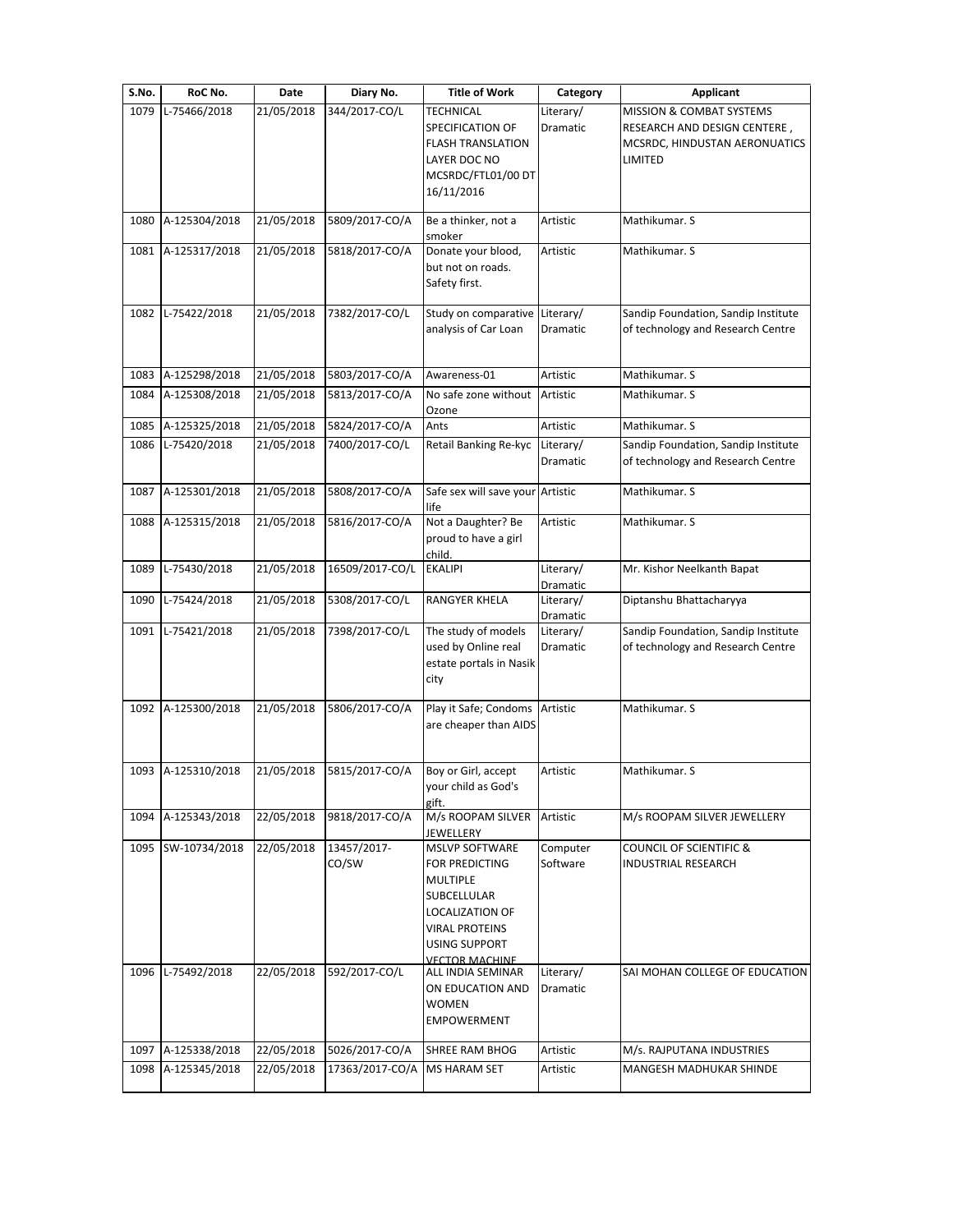| S.No. | RoC No.            | Date       | Diary No.            | <b>Title of Work</b>                                                                                                                                                            | Category                          | <b>Applicant</b>                                                                        |
|-------|--------------------|------------|----------------------|---------------------------------------------------------------------------------------------------------------------------------------------------------------------------------|-----------------------------------|-----------------------------------------------------------------------------------------|
| 1099  | L-75517/2018       | 22/05/2018 | 2857/2016-CO/L       | Al Qur'an ul Mubeen                                                                                                                                                             | Literary/<br>Dramatic             | Huda Publications, represented by its<br>partners 1.S.A.Basit 2.<br>Mohammed Azharuddin |
| 1100  | A-125334/2018      | 22/05/2018 | 5037/2017-CO/A       | <b>FAVIRA CHASE</b>                                                                                                                                                             | Artistic                          | M/s. TECHNO FOODS                                                                       |
|       | 1101 SW-10738/2018 | 22/05/2018 | 173/2018-CO/SW       | Integrated<br>Surveillance System                                                                                                                                               | Computer<br>Software              | Carnoustie Security Pvt. Ltd                                                            |
|       | 1102 L-75512/2018  | 22/05/2018 | 5875/2016-CO/L       | <b>SEVENTH SENSE</b>                                                                                                                                                            | Literary/<br>Dramatic             | <b>NAVINDER OBEROI</b>                                                                  |
| 1103  | A-125337/2018      | 22/05/2018 | 4957/2017-CO/A       | <b>BENDITO BENDICARE</b><br>LWC                                                                                                                                                 | Artistic                          | M/s. AIRSON BENDITO INDUSTRIES                                                          |
| 1104  | L-75513/2018       | 22/05/2018 | 3690/2016-CO/L       | VILLAGE NO 1                                                                                                                                                                    | Literary/<br>Dramatic             | <b>NAVINDER OBEROI</b>                                                                  |
| 1105  | A-125336/2018      | 22/05/2018 | 4933/2017-CO/A       | GOLD-SAPPHIRE                                                                                                                                                                   | Artistic                          | SHREE GOVINDAM PRIME FOODS<br>PVT. LTD.                                                 |
| 1106  | A-125333/2018      | 22/05/2018 | 5220/2017-CO/A       | <b>ONEDAY DELIVERY</b>                                                                                                                                                          | Artistic                          | ONEDAY COURIER PRIVATE LIMITED                                                          |
| 1107  | L-75483/2018       | 22/05/2018 | 16884/2017-CO/L      | ASSESSMENT OF<br>MEDHAVARDHAN<br><b>SUKTA MENTIONED</b><br>IN ATHARVAVED                                                                                                        | Literary/<br>Dramatic             | Tilak Maharashtra Vidyapeeth<br>through its Vice Chancellor Dr.<br>Deepak Tilak         |
| 1108  | A-125330/2018      | 22/05/2018 | 5213/2017-CO/A       | SHAUKEEN                                                                                                                                                                        | Artistic                          | LAL CHAND FOOD PRODUCTS<br>PRIVATE LIMITED                                              |
| 1109  | L-75496/2018       | 22/05/2018 | 17349/2017-CO/L      | NAROD-                                                                                                                                                                          | Literary/                         | BHAKTIVEDANTA BOOK TRUST                                                                |
| 1110  | L-75482/2018       | 22/05/2018 | 16876/2017-CO/L      | BHAKTISUTRA<br><b>FINANCIAL AND</b><br>LOGISTIC STUDY OF<br>NEWSPAPER<br><b>DISTRIBUTION</b><br><b>NETWORK IN</b><br>WESTERN                                                    | Dramatic<br>Literary/<br>Dramatic | Tilak Maharashtra Vidyapeeth,<br>through its Vice Chancellor Dr.<br>Deepak Tilak        |
| 1111  | A-125335/2018      | 22/05/2018 | 4935/2017-CO/A       | <b>MAHARASHTRA</b><br>K DIAMOND CHOKAR                                                                                                                                          | Artistic                          | M/s. SHRI KRISHNA ROLLER FLOUR<br>MILL                                                  |
| 1112  | L-75511/2018       | 22/05/2018 | 4184/2018-CO/L       | Siricoin - Blockchain-<br>based Loyalty<br>Program                                                                                                                              | Literary/<br>Dramatic             | Balaji Ayyangar                                                                         |
| 1113  | L-75507/2018       | 22/05/2018 | 18635/2017-CO/L      | <b>JAMBUDWEEP</b>                                                                                                                                                               | Literary/                         | SHREE AKHIL BHARATWARSIA                                                                |
| 1114  | L-75516/2018       | 22/05/2018 | 18643/2017-CO/L      | <b>TARGET MATRIX FOR</b><br><b>SUCCESSFUL</b>                                                                                                                                   | Dramatic<br>Literary/<br>Dramatic | SADHUMARGI JAIN SANGH<br>AHMED IBRAHIM ELSAYED ETMAN                                    |
|       | 1115 SW-10736/2018 | 22/05/2018 | 18195/2017-<br>CO/SW | <b>STRATEGY</b><br>Gen21 BMS Version<br>2.0                                                                                                                                     | Computer<br>Software              | Alok Sagar                                                                              |
|       | 1116 L-75490/2018  | 22/05/2018 | 947/2018-CO/L        | <b>SEARCHLIGHT</b>                                                                                                                                                              | Literary/<br>Dramatic             | ABHISHEK KUMAR                                                                          |
|       | 1117 SW-10731/2018 | 22/05/2018 | 933/2018-CO/SW       | <b>APPLICATION FOR</b><br><b>FURNACE OPENINGS</b><br>AND PRELIMINARY<br><b>BUCKSTAYS</b><br>PLACEMENT ON ALL<br><b>FURNACE WALLS AND</b><br>DATA EXTRACTION<br><b>USING PML</b> | Computer<br>Software              | BHARAT HEAVY ELECTRICALS<br>LIMITED                                                     |
|       | 1118 L-75493/2018  | 22/05/2018 | 18473/2017-CO/L      | "EK THA MAIN" --<br>"ONCE THERE WAS<br>ME"                                                                                                                                      | Literary/<br>Dramatic             | GURVINDER SINGH SACHDEVA                                                                |
|       | 1119 A-125331/2018 | 22/05/2018 | 3232/2018-CO/A       | JOY PAPAYA WASH<br>SOAP FREE SOFT<br><b>CLEANSER FACE</b><br>WASH                                                                                                               | Artistic                          | <b>JOY CREATORS LLP</b>                                                                 |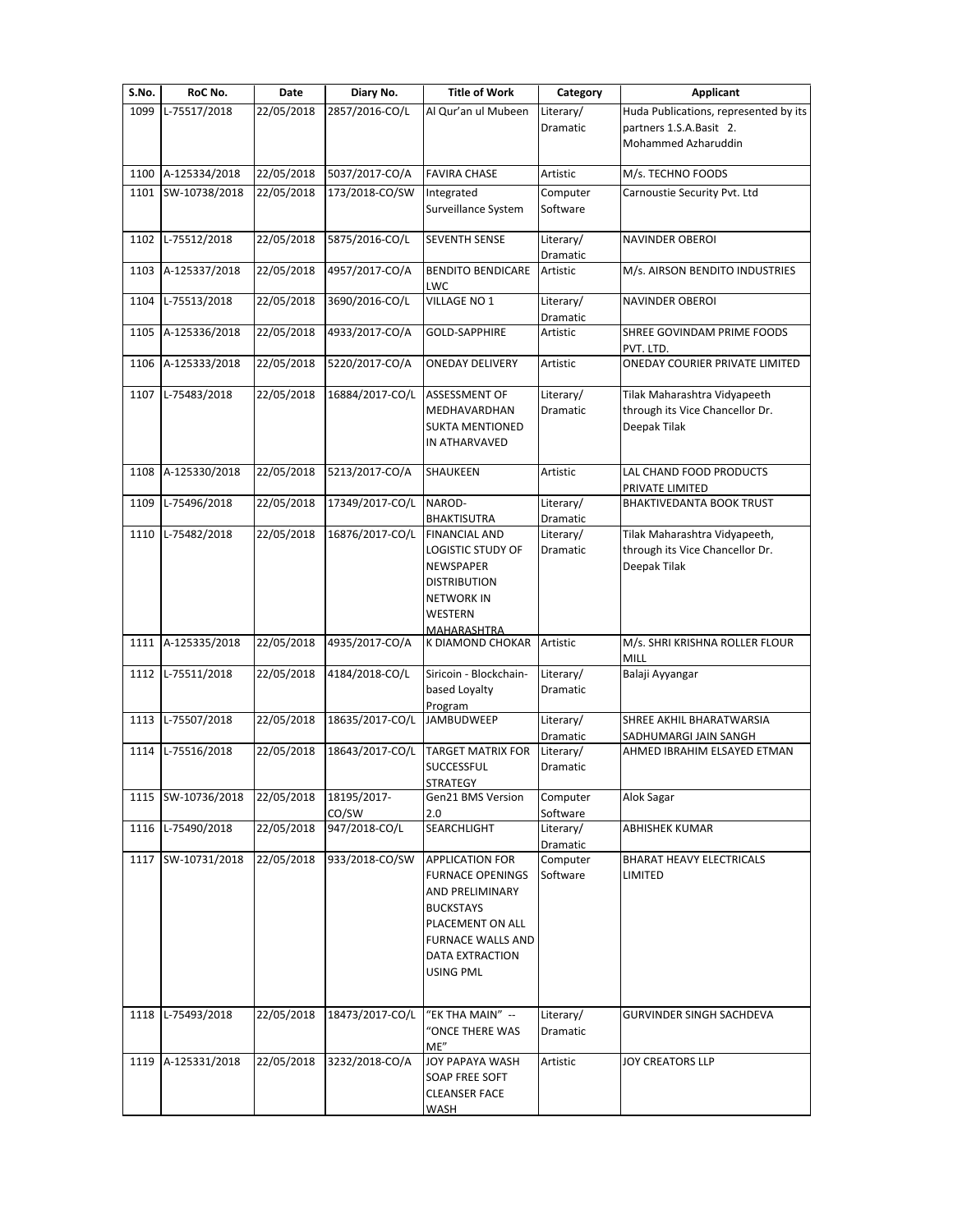| S.No. | RoC No.           | Date       | Diary No.       | <b>Title of Work</b>            | Category  | <b>Applicant</b>                   |
|-------|-------------------|------------|-----------------|---------------------------------|-----------|------------------------------------|
| 1120  | L-75501/2018      | 22/05/2018 | 18603/2017-CO/L | Arpan's Personal                | Literary/ | ARPAN                              |
|       |                   |            |                 | Safety Education                | Dramatic  |                                    |
|       |                   |            |                 | Lesson Plan Manual-             |           |                                    |
|       | 1121 L-75494/2018 | 22/05/2018 | 18171/2017-CO/L | Grade 3<br><b>GIBS CLINICAL</b> | Literary/ |                                    |
|       |                   |            |                 | <b>GUIDELINES FOR</b>           | Dramatic  |                                    |
|       |                   |            |                 | IC/BPS                          |           |                                    |
| 1122  | L-75504/2018      | 22/05/2018 | 15006/2017-CO/L | <b>COMBINED CRICKET</b>         | Literary/ | R RAJESH NAIR                      |
|       |                   |            |                 | <b>LIMITED A BOOKLET</b>        | Dramatic  |                                    |
|       |                   |            |                 | <b>HAVING 9 PAGES</b>           |           |                                    |
|       |                   |            |                 |                                 |           |                                    |
| 1123  | A-125332/2018     | 22/05/2018 | 5211/2017-CO/A  | SIYARAM                         | Artistic  | LAL CHAND FOOD PRODUCTS            |
|       |                   |            |                 |                                 |           | PRIVATE LIMITED                    |
| 1124  | A-125344/2018     | 22/05/2018 | 3958/2018-CO/A  | <b>SKYSCRAPER TEMPLE</b>        | Artistic  | Vrindavan Chandrodaya Mandir Trust |
| 1125  | L-75491/2018      | 22/05/2018 | 950/2018-CO/L   | SEARCHLIGHT                     | Literary/ | NISHIKANT ROY                      |
|       |                   |            |                 |                                 | Dramatic  |                                    |
| 1126  | L-75486/2018      | 22/05/2018 | 5888/2018-CO/L  | People Care Index               | Literary/ | Sridhar                            |
|       |                   |            |                 |                                 | Dramatic  |                                    |
| 1127  | L-75470/2018      | 22/05/2018 | 5327/2018-CO/L  | <b>BRING 'EM ON</b>             | Literary/ | RACHIT GHATE 'MARK'                |
|       |                   |            |                 |                                 | Dramatic  |                                    |
| 1128  | SW-10730/2018     | 22/05/2018 | 956/2018-CO/SW  | <b>APPLICATION TO</b>           | Computer  | <b>BHARAT HEAVY ELECTRICALS</b>    |
|       |                   |            |                 | <b>IMPORT COAL PIPES</b>        | Software  | LIMITED                            |
|       |                   |            |                 | <b>FROM NUETRAL FILE</b>        |           |                                    |
|       |                   | 22/05/2018 |                 |                                 | Literary/ | <b>SHABNAM BEIG</b>                |
| 1129  | L-75497/2018      |            | 15567/2017-CO/L | bas tum hi to ho                | Dramatic  |                                    |
| 1130  | L-75477/2018      | 22/05/2018 | 5331/2018-CO/L  | Germ Costume                    | Literary/ | Play Design                        |
|       |                   |            |                 | Concept                         | Dramatic  |                                    |
| 1131  | SW-10737/2018     | 22/05/2018 |                 | 3381/2018-CO/SW MY CLASS ADMINS | Computer  | Prime Softech Solutions Pvt. Ltd   |
|       |                   |            |                 |                                 | Software  |                                    |
| 1132  | L-75510/2018      | 22/05/2018 | 3999/2018-CO/L  | <b>AUTOMATION OF</b>            | Literary/ | BHARAT HEAVY ELECTRICALS           |
|       |                   |            |                 | DESIGN                          | Dramatic  | LIMITED                            |
|       |                   |            |                 | <b>CALCULATIONS OF</b>          |           |                                    |
|       |                   |            |                 | <b>VERTICAL</b>                 |           |                                    |
|       |                   |            |                 | <b>CYLINDRICAL TANKS</b>        |           |                                    |
| 1133  | L-75509/2018      | 22/05/2018 | 4016/2018-CO/L  | <b>AUTOMATION FOR</b>           | Literary/ | <b>BHARAT HEAVY ELECTRICALS</b>    |
|       |                   |            |                 | <b>DESIGN</b>                   | Dramatic  | <b>LIMITED</b>                     |
|       |                   |            |                 | CALCULATIONS OF                 |           |                                    |
|       |                   |            |                 | <b>INERT GAS TYPE FIRE</b>      |           |                                    |
|       |                   |            |                 | <b>EXTINGUISHING</b>            |           |                                    |
|       |                   |            |                 | SYSTEM                          |           |                                    |
|       |                   |            |                 |                                 |           |                                    |
|       | 1134 L-75495/2018 | 22/05/2018 | 5433/2018-CO/L  | Fundamentals of 8051 Literary/  |           | ATUL PUNDALIK MALODE               |
|       |                   |            |                 | Microcontroller                 | Dramatic  |                                    |
| 1135  | L-75503/2018      | 22/05/2018 | 5931/2018-CO/L  | Western Spice, Indian           | Literary/ | Keats Sukumar                      |
|       |                   |            |                 | Curry                           | Dramatic  |                                    |
| 1136  | A-125346/2018     | 22/05/2018 | 5416/2018-CO/A  | <b>SPSN INDOSTAR</b>            | Artistic  | M/S GALWALIA ISPAT UDYOG PVT       |
|       |                   |            |                 | SARIYE KA                       |           | LTD                                |
|       |                   |            |                 | SUPERSTAR                       |           |                                    |
| 1137  | L-75500/2018      | 22/05/2018 | 5795/2018-CO/L  | The Key to Eternal              | Literary/ | Bro Moses Naveen                   |
|       |                   |            |                 | Freedom and Endless             | Dramatic  |                                    |
|       |                   |            |                 | Joy                             |           |                                    |
| 1138  | L-75473/2018      | 22/05/2018 | 5927/2018-CO/L  | JIMNKAN ALL IN ONE              | Literary/ | DEEPANN                            |
|       |                   |            |                 | <b>COMPUTER BOOK-6</b>          | Dramatic  |                                    |
| 1139  | A-125341/2018     | 22/05/2018 | 16947/2017-CO/A | <b>OUTLET ASSY (MAXI-</b>       | Artistic  | Milltec Machinery Private Limited  |
|       |                   |            |                 |                                 |           |                                    |
|       |                   |            |                 |                                 |           |                                    |
| 1140  | L-75474/2018      | 22/05/2018 | 5321/2018-CO/L  | 705-M-01)<br>Friends and Five   | Literary/ | Madhukant Acharya                  |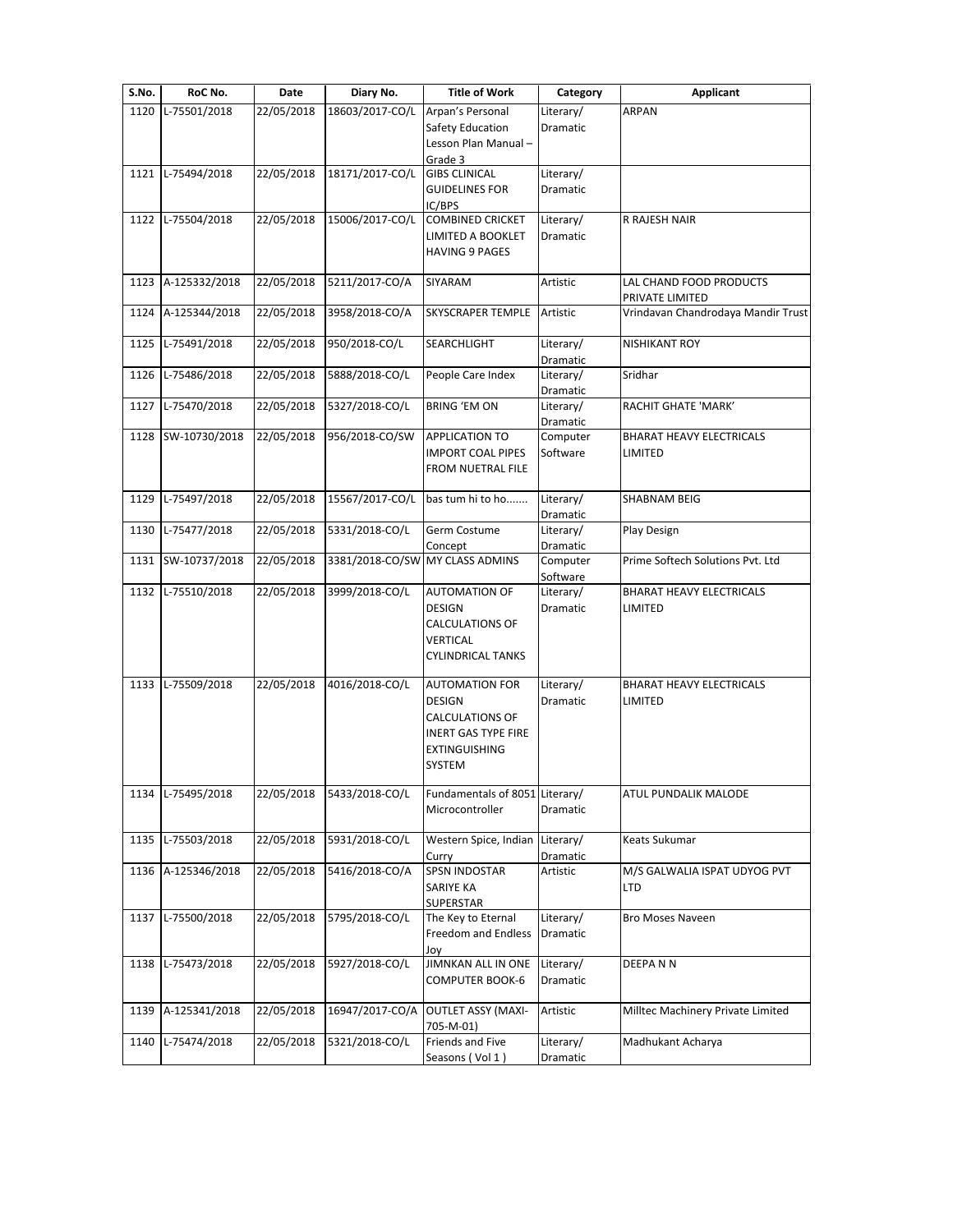| S.No. | RoC No.            | Date       | Diary No.                 | <b>Title of Work</b>                                                                                                                                         | Category                            | <b>Applicant</b>                           |
|-------|--------------------|------------|---------------------------|--------------------------------------------------------------------------------------------------------------------------------------------------------------|-------------------------------------|--------------------------------------------|
| 1141  | L-75481/2018       | 22/05/2018 | 5384/2018-CO/L            | <b>Collection of Tanus</b><br>Recipes-Akkha<br>Masoor Misal &<br>Beetroot Shreera                                                                            | Literary/<br>Dramatic               | Mrs. Tanuja Charudatta Deshpande           |
| 1142  | L-75502/2018       | 22/05/2018 | 5949/2018-CO/L            | Cricket Super Stars Ki<br>Talaash                                                                                                                            | Literary/<br>Dramatic               | Bobilli Vijay Kumar                        |
| 1143  | L-75508/2018       | 22/05/2018 | 4033/2018-CO/L            | APDL PROGRAM<br><b>EXPLAINING THE</b><br>METHODOLOGY OF<br><b>STATIC AND</b><br>TRANSIENT ANALYSIS<br>OF TUBE SHEET OF A<br>TYPICAL HEAT<br><b>EXCHANGER</b> | Literary/<br>Dramatic               | <b>BHARAT HEAVY ELECTRICALS</b><br>LIMITED |
|       | 1144 A-125342/2018 | 22/05/2018 | 5413/2018-CO/A            | HARI DARSHAN HARI<br>SAI DHOOP                                                                                                                               | Artistic                            | HARI DARSHAN SEVASHRAM PVT LTD             |
| 1145  | CF-4086/2018       | 22/05/2018 | 437/2018-CO/CF            | SABAK DEGI NAANI:<br>GILHERI AUR DAADI<br>MAA                                                                                                                | Cinematograph Kiran Agarwal<br>Film |                                            |
|       | 1146 SR-13535/2018 | 22/05/2018 | 5276/2018-CO/SR           | AAJA RE                                                                                                                                                      | Sound<br>Recording                  | <b>ITAGA AVENUE PRIVATE LIMITED</b>        |
|       | 1147 L-75487/2018  | 22/05/2018 | 5434/2018-CO/L            | <b>DESIGN AND</b><br><b>FABRICATION OF</b><br>PORTABLE COST<br><b>EFFICIENT LAWN</b><br>MOWER                                                                | Literary/<br>Dramatic               | Dr. N. Srimath                             |
|       | 1148 A-125348/2018 | 22/05/2018 | 426/2018-CO/A             | <b>DESIGNER FLOWER</b><br><b>COIN SET</b>                                                                                                                    | Artistic                            | MANGESH MADHUKAR SHINDE                    |
| 1149  | L-75489/2018       | 22/05/2018 | 5084/2018-CO/L            | We the People                                                                                                                                                | Literary/<br>Dramatic               | Yash Sheth                                 |
|       | 1150 CF-4091/2018  | 22/05/2018 | 442/2018-CO/CF            | SABAK DEGI NAANI:<br>MACHHURAM AUR<br><b>SUNHERI</b>                                                                                                         | Cinematograph<br>Film               | Kiran Agarwal                              |
|       | 1151 CF-4090/2018  | 22/05/2018 | 434/2018-CO/CF            | SABAK DEGI NAANI:<br>KHARGHOSH-E-<br>RANJAN                                                                                                                  | Cinematograph Kiran Agarwal<br>Film |                                            |
|       | 1152 L-75506/2018  | 22/05/2018 | 2248/2018-CO/L            | <b>GRAFALCO PRE-</b><br><b>SCHOOL WRITING</b><br>HAND B                                                                                                      | Literary/<br>Dramatic               | NAVNEET EDUCATION PVT LTD                  |
|       | 1153 L-75505/2018  |            | 22/05/2018 2251/2018-CO/L | <b>GRAFALCO PRE-</b><br><b>SCHOOL WRITING</b><br><b>HAND A</b>                                                                                               | Literary/<br>Dramatic               | NAVNEET EDUCATION PVT LTD                  |
|       | 1154 CF-4087/2018  | 22/05/2018 | 441/2018-CO/CF            | SABAK DEGI NAANI:<br>SIYAR AUR CHEETAH-<br>RAFTARI                                                                                                           | Cinematograph<br>Film               | Kiran Agarwal                              |
|       | 1155 CF-4092/2018  | 22/05/2018 | 432/2018-CO/CF            | SABAK DEGI NAANI:<br><b>BIL-BILLI AUR</b><br>NARAYAN                                                                                                         | Cinematograph Kiran Agarwal<br>Film |                                            |
|       | 1156 SW-10733/2018 | 22/05/2018 | 16267/2017-<br>CO/SW      | LEANGEARS                                                                                                                                                    | Computer<br>Software                | JAYAPRAKASH D B                            |
|       | 1157 L-75485/2018  | 22/05/2018 | 2631/2018-CO/L            | Atmadarsini - 1<br>(English)                                                                                                                                 | Literary/<br>Dramatic               | Karra Suryakatam                           |
|       | 1158 A-125340/2018 | 22/05/2018 | 5385/2018-CO/A            | <b>NIRVANA</b>                                                                                                                                               | Artistic                            | <b>JIN SHREE</b>                           |
|       | 1159 SW-10726/2018 | 22/05/2018 | 5036/2018-CO/SW           | MATLAB TOOL FOR<br>THE ESTIMATION OF<br><b>DYNAMIC</b><br>COEFFICIENTS OF<br>UNGROOVED<br>CYLINDRICAL                                                        | Computer<br>Software                | BHARAT HEAVY ELECTRICALS<br>LIMITED        |
| 1160  | L-75472/2018       | 22/05/2018 | 5252/2018-CO/L            | <u>JOURNAL BEARING</u><br>TAFHEEM E URDU 1                                                                                                                   | Literary/                           | MOHD SHAUKAT ALI BARKAATI [                |
|       |                    |            |                           |                                                                                                                                                              | Dramatic                            | PRESIDENT]                                 |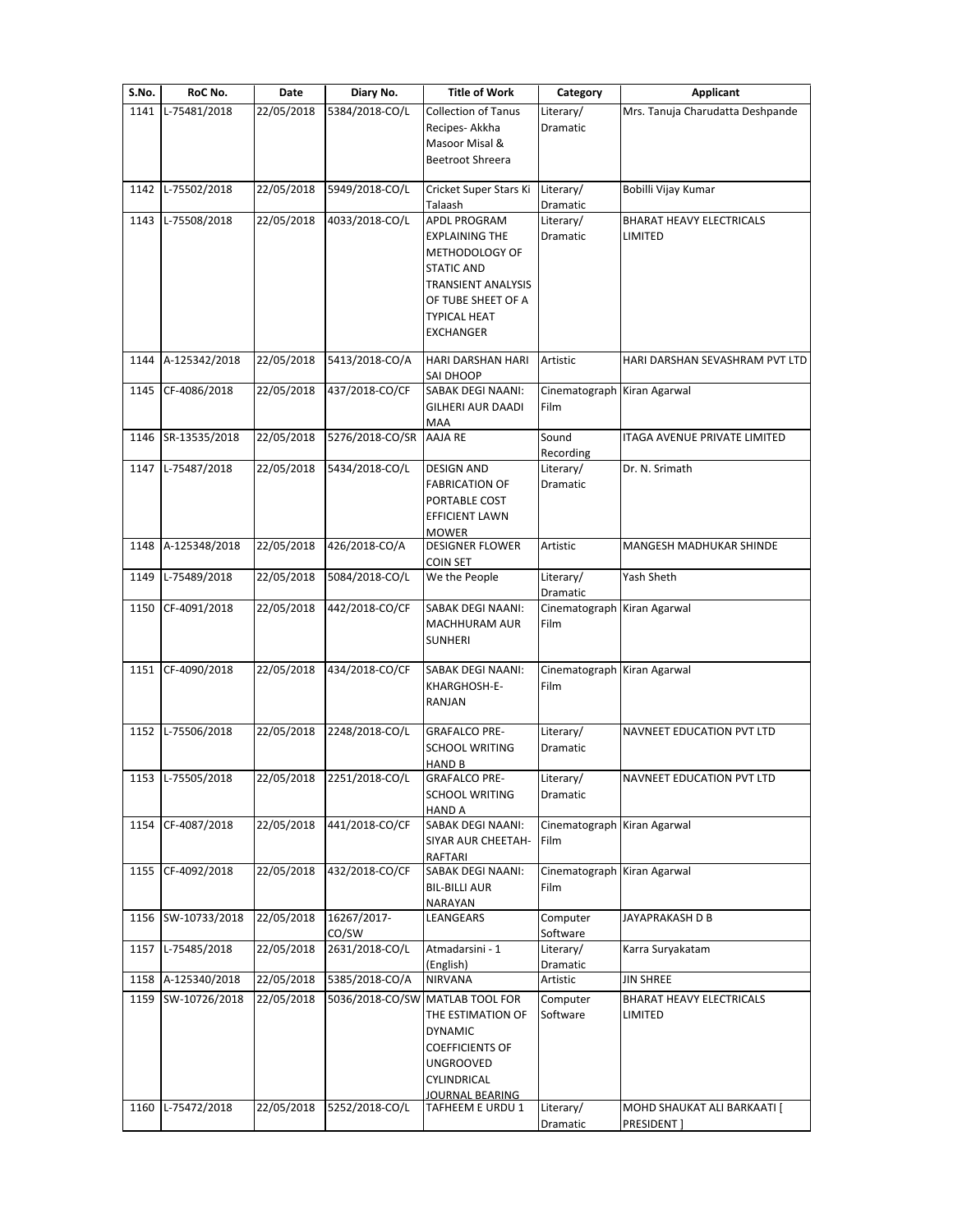| S.No. | RoC No.            | Date       | Diary No.                    | <b>Title of Work</b>                                                                                                                                                                                                                                  | Category                                        | Applicant                                           |
|-------|--------------------|------------|------------------------------|-------------------------------------------------------------------------------------------------------------------------------------------------------------------------------------------------------------------------------------------------------|-------------------------------------------------|-----------------------------------------------------|
| 1161  | SW-10735/2018      | 22/05/2018 | 2019/2018-CO/SW ScoraXchange |                                                                                                                                                                                                                                                       | Computer                                        | Scora Technologies Private Limited                  |
| 1162  | CF-4085/2018       | 22/05/2018 | 439/2018-CO/CF               | SABAK DEGI NAANI:<br><b>TOMMY AUR</b><br>SHANKAR                                                                                                                                                                                                      | Software<br>Cinematograph Kiran Agarwal<br>Film |                                                     |
| 1163  | L-75488/2018       | 22/05/2018 | 5205/2018-CO/L               | <b>IMPROVED METHOD</b><br>FOR FITTING A RING<br>INTO THE GROOVE OF<br><b>BODY FOR</b><br>PRODUCTIONISATION<br>OF WATER DRAIN<br><b>VALVE OF AEROSPACE</b><br>APPLICATION                                                                              | Literary/<br>Dramatic                           | ANILSINGH                                           |
| 1164  | A-125339/2018      | 22/05/2018 | 5273/2018-CO/A               | HANAFI KITABUL FIQH Literary/<br>PART V                                                                                                                                                                                                               | Dramatic                                        | MOHD SHAUKAT ALI BARKAATI [<br>PRESIDENT]           |
| 1165  | L-75469/2018       | 22/05/2018 | 5302/2018-CO/L               | <b>SWASTH JIWAN</b><br><b>SUKHI JIWAN</b>                                                                                                                                                                                                             | Literary/<br>Dramatic                           | <b>GURDIAL SINGH</b>                                |
| 1166  | L-75498/2018       | 22/05/2018 | 5240/2018-CO/L               | Recipe of preparation<br>of a completely new<br>& innovative food<br>item called as Ragda<br>Cone.                                                                                                                                                    | Literary/<br>Dramatic                           | Mr. Sagar Deepak Dalvi                              |
| 1167  | A-125347/2018      | 22/05/2018 | 418/2018-CO/A                | SAKSHI MULTI COLOR Artistic<br><b>COIN SET</b>                                                                                                                                                                                                        |                                                 | <b>MANGESH MADHUKAR SHINDE</b>                      |
| 1168  | L-75499/2018       | 22/05/2018 | 1664/2018-CO/L               | <b>GENERAL DUTY</b><br>ASSISTANT                                                                                                                                                                                                                      | Literary/<br>Dramatic                           | ANAND SONI, PARTNER OF SITA DEVI<br><b>HOSPITAL</b> |
| 1169  | CF-4088/2018       | 22/05/2018 | 440/2018-CO/CF               | <b>SABAK DEGI NAANI:</b><br>GABRU-GADHA                                                                                                                                                                                                               | Cinematograph Kiran Agarwal<br>Film             |                                                     |
| 1170  | L-75471/2018       | 22/05/2018 | 5224/2018-CO/L               | Naa Jaana                                                                                                                                                                                                                                             | Literary/<br>Dramatic                           | Akash Tiwari                                        |
| 1171  | L-75479/2018       | 22/05/2018 | 5275/2018-CO/L               | THAFHEEMUL<br>QIRAAH 1                                                                                                                                                                                                                                | Literary/<br>Dramatic                           | MOHD SHAUKAT ALI BARKAATI [<br>PRESIDENT]           |
| 1172  | L-75480/2018       | 22/05/2018 | 5303/2018-CO/L               | POSTIK BHOJAN<br>PARNALI                                                                                                                                                                                                                              | Literary/<br>Dramatic                           | <b>GURDIAL SINGH</b>                                |
| 1173  | L-75484/2018       | 22/05/2018 | 2292/2017-CO/L               | 1947 - Varai Indhiyavil Literary/<br>Anniyar Aatchi                                                                                                                                                                                                   | <b>Dramatic</b>                                 | C.Kannan                                            |
|       | 1174 A-125350/2018 |            | 22/05/2018 5373/2018-CO/A    | <b>INTEX</b>                                                                                                                                                                                                                                          | Artistic                                        | MAHAVEER J SHAH                                     |
|       | 1175 A-125349/2018 |            | 22/05/2018 397/2018-CO/A     | <b>GOLDEN N SNEHA</b><br><b>HARAM SET</b>                                                                                                                                                                                                             | Artistic                                        | MANGESH MADHUKAR SHINDE                             |
|       | 1176 CF-4089/2018  | 22/05/2018 | 436/2018-CO/CF               | SABAK DEGI NAANI:<br>KIMKU AUR CHUHA                                                                                                                                                                                                                  | Cinematograph Kiran Agarwal<br>Film             |                                                     |
| 1177  | SW-10729/2018      | 22/05/2018 | 5026/2018-CO/SW AN IMPROVED  | <b>VERSION OF</b><br>SOFTWARE<br><b>APPLICATION FOR</b><br><b>DESIGN AND</b><br><b>ANALYSIS OF SLURRY</b><br>STORAGE TANKS AS<br>PER INDIAN AND API<br><b>CODES WITH</b><br>AUTOMATED<br><b>GENERATION OF</b><br><b>FOUNDATION</b><br>LOADING DRAWING | Computer<br>Software                            | BHARAT HEAVY ELECTRICALS<br>LIMITED                 |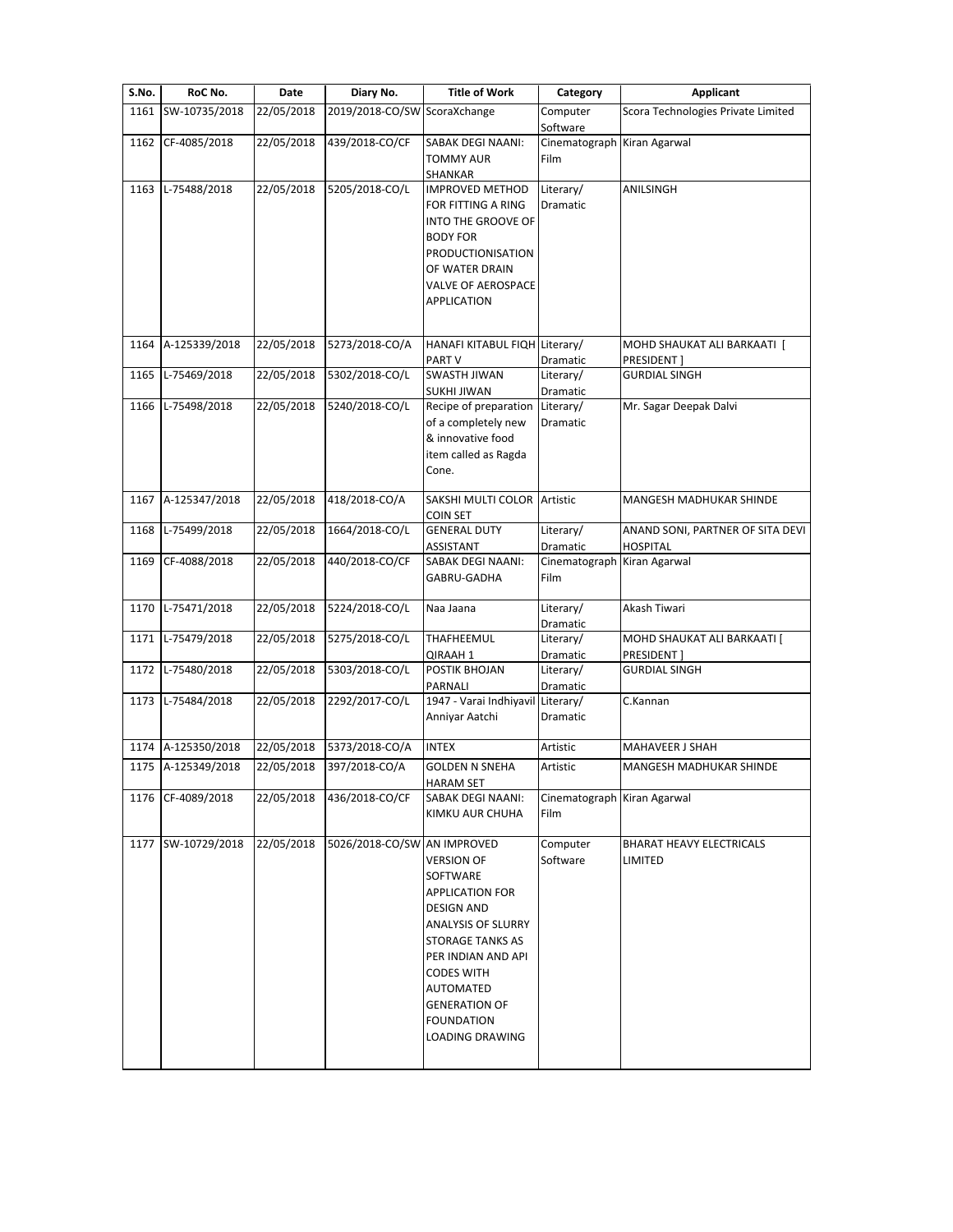| S.No. | RoC No.           | Date       | Diary No.                  | <b>Title of Work</b>                                                                                                                                           | Category              | Applicant                                         |
|-------|-------------------|------------|----------------------------|----------------------------------------------------------------------------------------------------------------------------------------------------------------|-----------------------|---------------------------------------------------|
| 1178  | L-75476/2018      | 22/05/2018 | 5890/2018-CO/L             | <b>MULTI DIMENSIONAL</b><br>ASSESSMENT OF                                                                                                                      | Literary/<br>Dramatic | Dr. Deepti Mankad                                 |
|       |                   |            |                            | HUMAN SKILLS OF<br><b>SEAFARERS</b>                                                                                                                            |                       |                                                   |
| 1179  | L-75478/2018      | 22/05/2018 | 5914/2018-CO/L             | The Eastern<br>Westerlies                                                                                                                                      | Literary/<br>Dramatic | Abraham Jos                                       |
| 1180  | SW-10732/2018     | 22/05/2018 | 15260/2017-<br>CO/SW       | A Single Framework<br>for Document<br>Authentication based<br>on Tansform Domain<br>Invisible<br>Watermarking,<br><b>Halftoning and Visual</b><br>Cryptography | Computer<br>Software  | S.Savitha Karpagam                                |
| 1181  | SW-10727/2018     | 22/05/2018 | 5030/2018-CO/SW A SOFTWARE | <b>APPLICATION FOR</b><br><b>WEIGHT OPTIMIZED</b><br><b>DESIGNS OF MULTI-</b><br><b>COLUMN SUPPORTS</b><br>FOR DUCTS AS PER<br><b>INDIAN CODES</b>             | Computer<br>Software  | <b>BHARAT HEAVY ELECTRICALS</b><br><b>LIMITED</b> |
| 1182  | L-75475/2018      | 22/05/2018 | 5604/2018-CO/L             | Zahhak's Wildest<br>Dreams                                                                                                                                     | Literary/<br>Dramatic | Jagadeesh Bharathi                                |
| 1183  | L-75514/2018      | 22/05/2018 | 5892/2018-CO/L             | Simplification of The<br>Constitution of India                                                                                                                 | Literary/<br>Dramatic | Mukul Gupta                                       |
| 1184  | L-75515/2018      | 22/05/2018 | 5918/2018-CO/L             | Rakkshaak                                                                                                                                                      | Literary/<br>Dramatic | Triza Barboza                                     |
| 1185  | SW-10728/2018     | 22/05/2018 | 5029/2018-CO/SW PROGRAM TO | <b>IMPLEMENT TIME</b><br><b>SYNCHRONISATION IN</b><br>A DISTRIBUTED AND<br>TIME CRITICAL<br>PROCESSING<br>ENVIRONMENT                                          | Computer<br>Software  | <b>BHARAT HEAVY ELECTRICALS</b><br>LIMITED        |
|       | 1186 L-75536/2018 |            | 23/05/2018 6050/2018-CO/L  | THE FITNESS<br><b>BLUEPRINT REVEALED Dramatic</b>                                                                                                              | Literary/             | <b>MAYUR MATHUR</b>                               |
| 1187  | L-75539/2018      | 23/05/2018 | 4155/2018-CO/L             | Study of Engineering<br>and Career                                                                                                                             | Literary/<br>Dramatic | J. Vinay Kumar                                    |
| 1188  | L-75526/2018      | 23/05/2018 | 6097/2018-CO/L             | The Limbic Wing: the<br>undiscovered fourth<br>pillar of the political<br>spectrum                                                                             | Literary/<br>Dramatic | Vishal Sharma                                     |
| 1189  | SW-10739/2018     | 23/05/2018 | 1666/2018-CO/SW            | VidyaLekha, A New<br>Age Cloud Based<br>Digital School, College<br>& Class Automation<br>Platform                                                              | Computer<br>Software  | Vedant patil                                      |
| 1190  | L-75525/2018      | 23/05/2018 | 6180/2018-CO/L             | Raghav Shastri                                                                                                                                                 | Literary/<br>Dramatic | Rishank Jhavar                                    |
| 1191  | L-75530/2018      | 23/05/2018 | 6177/2018-CO/L             | Make Your Own<br>Aroma                                                                                                                                         | Literary/<br>Dramatic | Amit Sarda                                        |
|       | 1192 L-75535/2018 | 23/05/2018 | 6017/2018-CO/L             | <b>THOUGHT MATTERS</b>                                                                                                                                         | Literary/<br>Dramatic | MADHAN KUMAR RAJAGOPAL                            |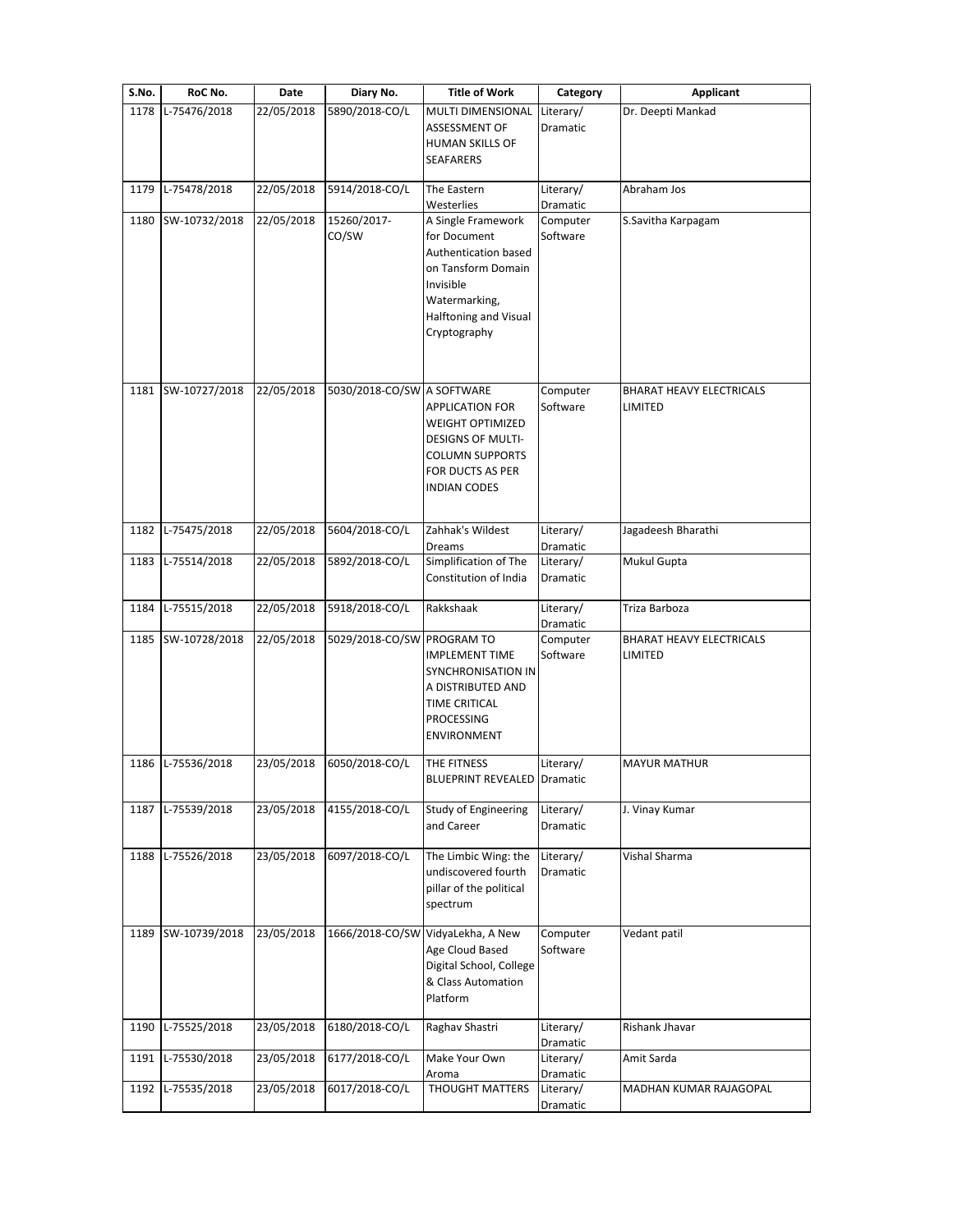| S.No. | RoC No.            | Date       | Diary No.                  | <b>Title of Work</b>                                                                                                    | Category                     | Applicant                                                             |
|-------|--------------------|------------|----------------------------|-------------------------------------------------------------------------------------------------------------------------|------------------------------|-----------------------------------------------------------------------|
| 1193  | L-75537/2018       | 23/05/2018 | 6139/2018-CO/L             | Verilog<br>Implementation of<br>Dual Mode Floating<br>Point Divider using<br>Restoring Technique                        | Literary/<br><b>Dramatic</b> | Dr. Yogesh Suryawanshi                                                |
| 1194  | L-75524/2018       | 23/05/2018 | 6052/2018-CO/L             | <b>ReLIEF</b> from<br><b>LIABILITIES</b>                                                                                | Literary/<br>Dramatic        | Lakshminarayanan Ramanujam                                            |
| 1195  | L-75523/2018       | 23/05/2018 | 6070/2018-CO/L             | <b>MATERIAL GATE</b><br><b>VEHICLE PROCESSING</b><br><b>APPLICATION FOR</b><br><b>ENTERPRISE SECURITY</b><br>MANAGEMENT | Literary/<br>Dramatic        | <b>BHARAT HEAVY ELECTRICALS</b><br>LIMITED                            |
| 1196  | L-75528/2018       | 23/05/2018 | 6135/2018-CO/L             | <b>SIVA MENMAI</b><br>PAADALGAL-SIVA<br>MENMAI!<br>THEVAGAANAM !<br><b>GNANA OLI!</b>                                   | Literary/<br>Dramatic        | A. SUBRAMANI                                                          |
| 1197  | L-75529/2018       | 23/05/2018 | 6093/2018-CO/L             | <b>KIMBHUT KANDO</b><br>(story of goblins)                                                                              | Literary/<br>Dramatic        | <b>JIT SARKAR</b>                                                     |
| 1198  | L-75534/2018       | 23/05/2018 | 6076/2018-CO/L             | THE RAINBOW<br><b>COLLECTION OF</b><br><b>SOME NEW FILM</b><br><b>STORIES</b>                                           | Literary/<br>Dramatic        | KAMAL KISHORE KAPOOR                                                  |
| 1199  | L-75521/2018       | 23/05/2018 | 6128/2017-CO/A             | Creative Time, 3                                                                                                        | Literary/<br>Dramatic        | Blue Orange Publications, A unit of<br>Gyan Pushp Child Care Pvt.Ltd. |
| 1200  | A-125396/2018      | 23/05/2018 | 11187/2017-CO/A            | Population                                                                                                              | Artistic                     | Lovely Professional University                                        |
| 1201  | L-75540/2018       | 23/05/2018 | 17575/2017-CO/L            | <b>SVETLO NA SVATEHO</b><br><b>MATOUSE (LIGHT ON</b><br>SAINT MATTHEW)                                                  | Literary/<br>Dramatic        | RADHA SOAMI SATSANG BEAS                                              |
| 1202  | L-75527/2018       | 23/05/2018 | 6092/2018-CO/L             | SELFIE O 2 BK ( life in<br>small flat)                                                                                  | Literary/<br>Dramatic        | <b>JIT SARKAR</b>                                                     |
| 1203  | L-75518/2018       | 23/05/2018 | 7889/2017-CO/L             | <b>MAA PUSHPA 2</b>                                                                                                     | Literary/<br>Dramatic        | RUCHIRA R. MODAK                                                      |
|       | 1204 A-125360/2018 | 23/05/2018 | 6550/2017-CO/A             | Grad Day                                                                                                                | Artistic                     | Sneha Agarwal                                                         |
|       | 1205 A-125351/2018 | 23/05/2018 | 11238/2017-CO/A EPISOFT OC |                                                                                                                         | Artistic                     | GLENMARK PHARMACEUTICALS LTD.                                         |
| 1206  | L-75520/2018       | 23/05/2018 | 7897/2017-CO/L             | AADHYATMIK SATYA                                                                                                        | Literary/<br>Dramatic        | shivkrupanandji swami                                                 |
| 1207  | L-75519/2018       | 23/05/2018 | 11962/2016-CO/L            | <b>COMPANY LAW</b><br><b>READY REFERENCE</b>                                                                            | Literary/<br>Dramatic        | SANJAY KUMAR AGARWAL                                                  |
| 1208  | L-75531/2018       | 23/05/2018 | 15188/2017-CO/L            | Design and Analysis of<br>Adders using<br>Stochastic approach                                                           | Literary/<br>Dramatic        | Shubhangi Rathkanthiwar                                               |
| 1209  | A-125352/2018      | 23/05/2018 | 3312/2018-CO/A             | ZF-ZAIN FAROOK                                                                                                          | Artistic                     | <b>ZAIN FAROOK</b>                                                    |
| 1210  | A-125379/2018      | 23/05/2018 | 570/2017-CO/A              | ZANDU AYURVEDIC<br><b>EXPERTISE</b>                                                                                     | Artistic                     | M/S EMAMI LIMITED                                                     |
| 1211  | A-125370/2018      | 23/05/2018 | 254/2018-CO/A              | $DD - 6918$                                                                                                             | Artistic                     | AMIT. S. TALBOT & SHASHANK<br>SHEKHAR MISHRA, [ PARTNER ]             |
| 1212  | A-125394/2018      | 23/05/2018 | 263/2018-CO/A              | $DD - 57116$                                                                                                            | Artistic                     | AMIT. S. TALBOT & SHASHANK<br>SHEKHAR MISHRA, [ PARTNER ]             |
| 1213  | A-125393/2018      | 23/05/2018 | 275/2018-CO/A              | DD-C1_57000317                                                                                                          | Artistic                     | AMIT. S. TALBOT & SHASHANK<br>SHEKHAR MISHRA, [ PARTNER ]             |
|       | A-125362/2018      | 23/05/2018 | 353/2018-CO/A              | $DD - 7127$                                                                                                             | Artistic                     |                                                                       |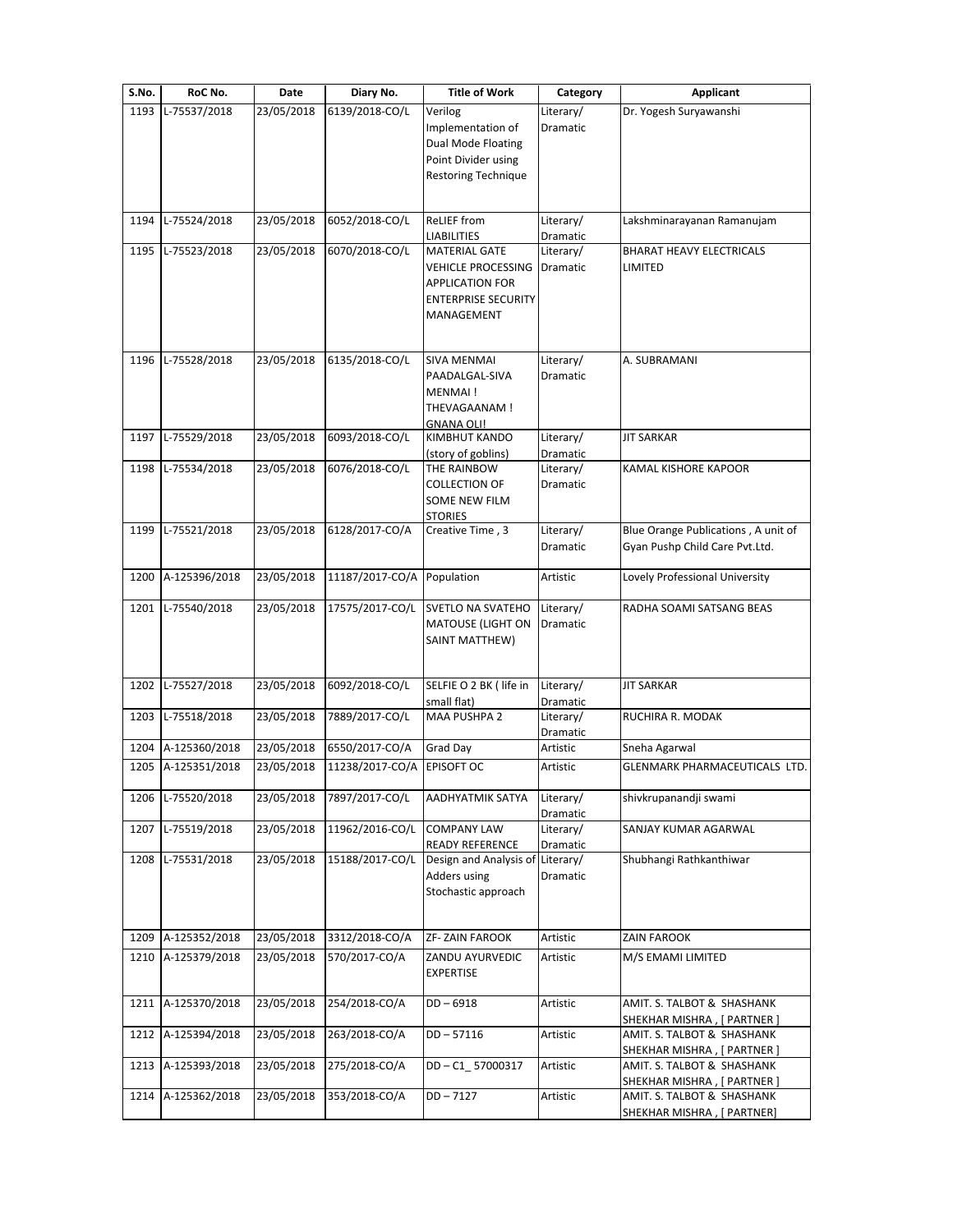| S.No. | RoC No.            | Date       | Diary No.                      | <b>Title of Work</b>       | Category  | <b>Applicant</b>                                             |
|-------|--------------------|------------|--------------------------------|----------------------------|-----------|--------------------------------------------------------------|
| 1215  | A-125356/2018      | 23/05/2018 | 344/2018-CO/A                  | DD-6900019                 | Artistic  | AMIT. S. TALBOT & SHASHANK                                   |
|       |                    |            |                                |                            |           | SHEKHAR MISHRA, [ PARTNER ]                                  |
| 1216  | A-125378/2018      | 23/05/2018 | 260/2018-CO/A                  | $DD - 209$                 | Artistic  | AMIT. S. TALBOT & SHASHANK                                   |
|       |                    |            |                                |                            |           | SHEKHAR MISHRA, [ PARTNER ]                                  |
|       | 1217 A-125358/2018 | 23/05/2018 | 346/2018-CO/A                  | $DD - 6454$                | Artistic  | AMIT. S. TALBOT & SHASHANK                                   |
|       |                    |            |                                |                            |           | SHEKHAR MISHRA, [ PARTNER ]                                  |
| 1218  | A-125353/2018      | 23/05/2018 | 10409/2017-CO/A                | ICPL INDOOR CRICKET        | Artistic  | M/S. INDIAN INDOOR CRICKET                                   |
|       |                    |            |                                | PREMIER LEAGUE             |           | <b>FEDERATION</b>                                            |
|       |                    |            |                                |                            |           |                                                              |
| 1219  | A-125387/2018      | 23/05/2018 | 401/2017-CO/A                  | <b>BISK FARM THIN</b>      | Artistic  | SAJ FOODS PRODUCTS PVT LTD                                   |
|       |                    |            |                                | ARROWROOT                  |           |                                                              |
| 1220  | A-125380/2018      | 23/05/2018 | 568/2017-CO/A                  | HE ADVANCED                | Artistic  | M/S EMAMI LIMITED                                            |
|       |                    |            |                                | <b>GROOMING</b>            |           |                                                              |
|       | 1221 A-125388/2018 | 23/05/2018 | 400/2017-CO/A                  | <b>BISK FARM GOOGLY</b>    | Artistic  | SAJ FOODS PRODUCTS PVT LTD                                   |
|       |                    |            |                                |                            |           |                                                              |
| 1222  | L-75532/2018       | 23/05/2018 | 12538/2017-CO/L                | SHETILA SANJIVANI-         | Literary/ | DR.HEMANGI ABHAY JAMBHEKAR                                   |
|       |                    |            |                                | SANJIVAN KRUSHI            | Dramatic  |                                                              |
|       |                    |            |                                | PADHATTI                   |           |                                                              |
|       |                    |            |                                |                            |           |                                                              |
| 1223  | A-125391/2018      | 23/05/2018 | 262/2018-CO/A                  | $DD - 57145$               | Artistic  | AMIT. S. TALBOT & SHASHANK                                   |
|       |                    |            |                                |                            |           | SHEKHAR MISHRA, [ PARTNER ]                                  |
| 1224  | A-125371/2018      | 23/05/2018 | 274/2018-CO/A                  | DD-C1 7200010              | Artistic  | AMIT. S. TALBOT & SHASHANK                                   |
|       |                    |            |                                |                            |           | SHEKHAR MISHRA, [ PARTNER]                                   |
| 1225  | A-125357/2018      | 23/05/2018 | 345/2018-CO/A                  | $DD - 6017$                | Artistic  | AMIT. S. TALBOT & SHASHANK                                   |
|       |                    |            |                                |                            |           |                                                              |
| 1226  | SW-10740/2018      | 23/05/2018 | 17168/2017-CO/L                | OBE based software         |           | SHEKHAR MISHRA, [ PARTNER ]<br>Dr. G. R. Kanagachidambaresan |
|       |                    |            |                                |                            | Computer  |                                                              |
|       |                    |            |                                | assesment tool for         | Software  |                                                              |
|       |                    |            |                                | <b>Electrical Machines</b> |           |                                                              |
|       |                    |            |                                | lab using Python           |           |                                                              |
|       |                    |            |                                |                            |           |                                                              |
|       |                    |            |                                |                            |           |                                                              |
| 1227  | A-125386/2018      | 23/05/2018 | 402/2017-CO/A                  | <b>BISK FARM ROYAL</b>     | Artistic  | SAJ FOODS PRODUCTS PVT LTD                                   |
|       |                    |            |                                | CREAM                      |           |                                                              |
| 1228  | A-125395/2018      | 23/05/2018 | 264/2018-CO/A                  | $DD - 57113$               | Artistic  | AMIT. S. TALBOT & SHASHANK                                   |
|       |                    |            |                                |                            |           | SHEKHAR MISHRA, [ PARTNER ]                                  |
| 1229  | A-125392/2018      | 23/05/2018 | 276/2018-CO/A                  | DD-C1 57000318             | Artistic  | AMIT. S. TALBOT & SHASHANK                                   |
|       |                    |            |                                |                            |           | SHEKHAR MISHRA , [ PARTNER ]                                 |
| 1230  | A-125365/2018      | 23/05/2018 | 352/2018-CO/A                  | $DD - 6980$                | Artistic  | AMIT. S. TALBOT & SHASHANK                                   |
|       |                    |            |                                |                            |           | SHEKHAR MISHRA, [ PARTNER ]                                  |
|       | 1231 A-125359/2018 | 23/05/2018 | 343/2018-CO/A                  | $DD - 5700025$             | Artistic  | AMIT. S. TALBOT & SHASHANK                                   |
|       |                    |            |                                |                            |           | SHEKHAR MISHRA, [ PARTNER ]                                  |
|       | 1232 A-125382/2018 | 23/05/2018 | 410/2017-CO/A                  | <b>BISK FARM ORANGE</b>    | Artistic  | SAJ FOODS PRODUCTS PVT LTD                                   |
|       |                    |            |                                | CREAM                      |           |                                                              |
|       | 1233 A-125367/2018 | 23/05/2018 | 257/2018-CO/A                  | DD - 1703                  | Artistic  | AMIT. S. TALBOT & SHASHANK                                   |
|       |                    |            |                                |                            |           | SHEKHAR MISHRA, [ PARTNER ]                                  |
| 1234  | A-125374/2018      | 23/05/2018 | 266/2018-CO/A                  | $DD - P2$ _69000124        | Artistic  | AMIT. S. TALBOT & SHASHANK                                   |
|       |                    |            |                                |                            |           | SHEKHAR MISHRA, [ PARTNER]                                   |
| 1235  | A-125368/2018      | 23/05/2018 | 280/2018-CO/A                  | DD-C1 64000116             | Artistic  | AMIT. S. TALBOT & SHASHANK                                   |
|       |                    |            |                                |                            |           | SHEKHAR MISHRA, [ PARTNER ]                                  |
| 1236  | A-125364/2018      | 23/05/2018 | 350/2018-CO/A                  | $DD - 6466$                |           | AMIT. S. TALBOT & SHASHANK                                   |
|       |                    |            |                                |                            | Artistic  |                                                              |
|       |                    |            |                                |                            |           | SHEKHAR MISHRA, [ PARTNER ]                                  |
| 1237  | L-75538/2018       | 23/05/2018 | 17084/2017-CO/L                | <b>OM WITHIN</b>           | Literary/ | Amitabh Divakar                                              |
|       |                    |            |                                |                            | Dramatic  |                                                              |
| 1238  | SW-10741/2018      | 23/05/2018 | 8689/2017-CO/SW CDK_Demo (Cash |                            | Computer  | OKE Electronics Pvt Ltd,                                     |
|       |                    |            |                                | Deposit                    | Software  |                                                              |
|       |                    |            |                                | Demonstration              |           |                                                              |
|       |                    |            |                                | Application)               |           |                                                              |
|       | 1239 A-125381/2018 | 23/05/2018 | 413/2017-CO/A                  | <b>BISK FARM CAKE BAR</b>  | Artistic  | SAJ FOODS PRODUCTS PVT LTD                                   |
|       |                    |            |                                | <b>FRUIT FUSION</b>        |           |                                                              |
|       |                    |            |                                |                            |           |                                                              |
| 1240  | A-125385/2018      | 23/05/2018 | 403/2017-CO/A                  | <b>BISK FARM</b>           | Artistic  | SAJ FOODS PRODUCTS PVT LTD                                   |
|       |                    |            |                                | PINEAPPLE CREAM            |           |                                                              |
| 1241  | A-125369/2018      | 23/05/2018 | 256/2018-CO/A                  | DD - 1027                  | Artistic  | AMIT. S. TALBOT & SHASHANK                                   |
|       |                    |            |                                |                            |           | SHEKHAR MISHRA, [ PARTNER ]                                  |
| 1242  | A-125366/2018      | 23/05/2018 | 265/2018-CO/A                  | $DD - 5734$                | Artistic  | AMIT. S. TALBOT & SHASHANK                                   |
|       |                    |            |                                |                            |           |                                                              |
|       |                    |            |                                |                            |           | SHEKHAR MISHRA, [ PARTNER ]                                  |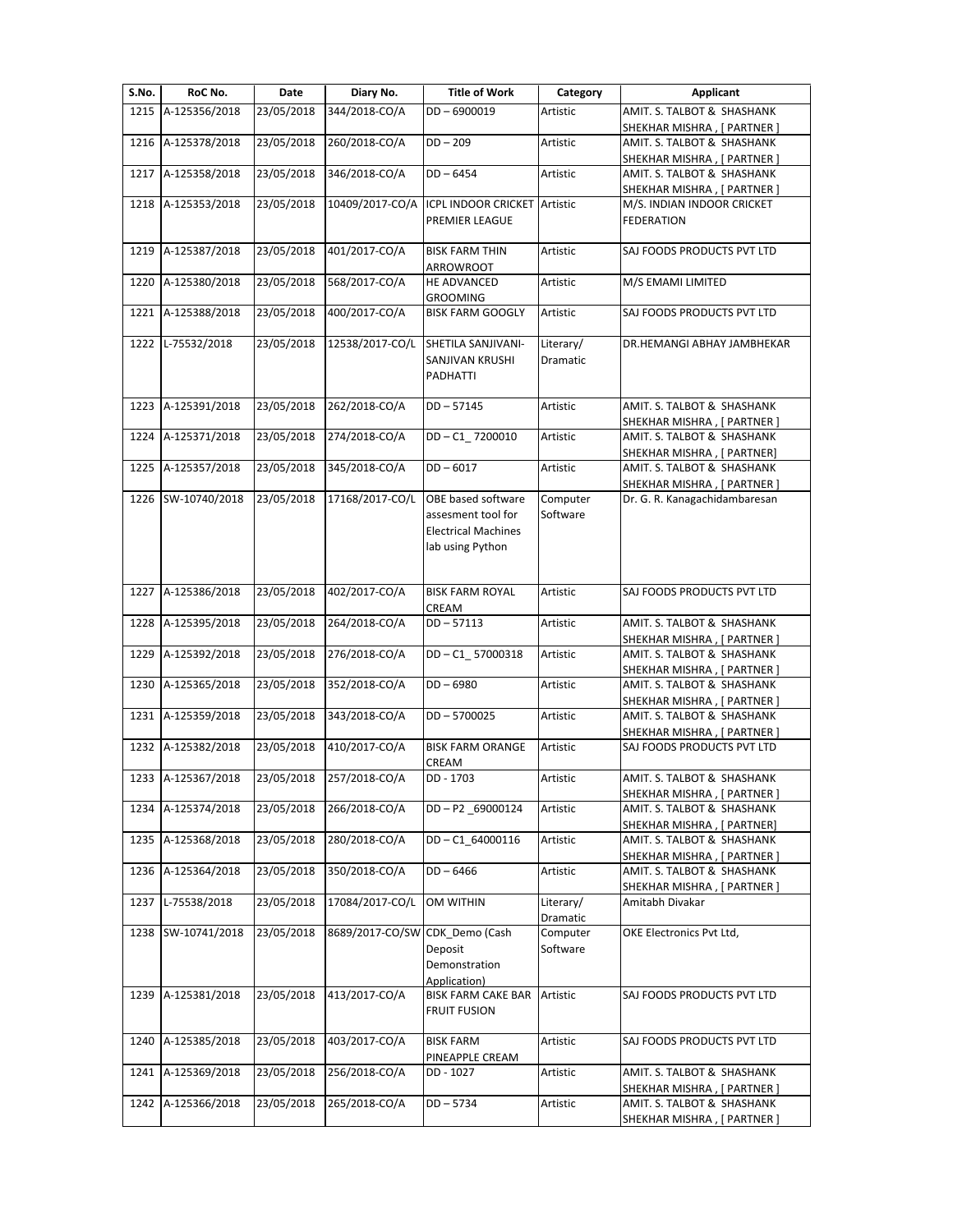| S.No. | RoC No.            | Date       | Diary No.              | <b>Title of Work</b>                 | Category        | Applicant                                                 |
|-------|--------------------|------------|------------------------|--------------------------------------|-----------------|-----------------------------------------------------------|
| 1243  | A-125389/2018      | 23/05/2018 | 277/2018-CO/A          | $DD - 712$                           | Artistic        | AMIT. S. TALBOT & SHASHANK                                |
| 1244  | A-125361/2018      | 23/05/2018 | 351/2018-CO/A          | DD-6612                              | Artistic        | SHEKHAR MISHRA, [ PARTNER ]<br>AMIT. S. TALBOT & SHASHANK |
|       |                    |            |                        |                                      |                 | SHEKHAR MISHRA , [ PARTNER ]                              |
| 1245  | A-125354/2018      | 23/05/2018 | 299/2018-CO/A          | DD-C1 720009                         | Artistic        | AMIT. S. TALBOT & SHASHANK                                |
|       |                    |            |                        |                                      |                 | SHEKHAR MISHRA ,[ PARTNER ]                               |
| 1246  | L-75522/2018       | 23/05/2018 | 342/2017-CO/L          | <b>TECHNICAL</b>                     | Literary/       | MISSION & COMBAT SYSTEMS                                  |
|       |                    |            |                        | SPECIFICATION OF                     | Dramatic        | RESEARCH AND DESIGN CENTERE,                              |
|       |                    |            |                        | <b>MOVING MAP</b>                    |                 | MCSRDC, HINDUSTAN AERONUATICS                             |
|       |                    |            |                        | DISPLAY Doc No                       |                 | LIMITED                                                   |
|       |                    |            |                        | MCSRDC/MPS/01/01,                    |                 |                                                           |
|       |                    |            |                        | DT 14/11/2016                        |                 |                                                           |
| 1247  | A-125383/2018      | 23/05/2018 | 412/2017-CO/A          | <b>BISK FARM CAKE BAR</b>            | Artistic        | SAJ FOODS PRODUCTS PVT LTD                                |
|       |                    |            |                        | PINE APPLE                           |                 |                                                           |
| 1248  | A-125375/2018      | 23/05/2018 | 259/2018-CO/A          | $DD - 5709$                          | Artistic        | AMIT. S. TALBOT & SHASHANK                                |
|       |                    |            |                        |                                      |                 | SHEKHAR MISHRA , [ PARTNER]                               |
|       | 1249 A-125377/2018 | 23/05/2018 | 269/2018-CO/A          | DD-C1_7200012                        | Artistic        | AMIT. S. TALBOT & SHASHANK                                |
|       |                    |            |                        |                                      |                 | SHEKHAR MISHRA, [ PARTNER ]                               |
| 1250  | A-125372/2018      | 23/05/2018 | 282/2018-CO/A          | $DD - 6967$                          | Artistic        | AMIT. S. TALBOT & SHASHANK                                |
|       |                    |            |                        |                                      |                 | SHEKHAR MISHRA, [ PARTNER ]                               |
|       | 1251 A-125355/2018 | 23/05/2018 | 348/2018-CO/A          | DD-5700071                           | Artistic        | AMIT. S. TALBOT & SHASHANK                                |
|       |                    |            |                        |                                      |                 | SHEKHAR MISHRA, [ PARTNER ]                               |
|       | 1252 A-125384/2018 | 23/05/2018 | 411/2017-CO/A          | <b>BISK FARM CAKE BAR</b><br>VEG AKE | Artistic        | SAJ FOODS PRODUCTS PVT LTD                                |
| 1253  | L-75533/2018       | 23/05/2018 | 11981/2017-CO/L        | My Guru Girls                        | Literary/       | saket chattopadhyay                                       |
|       |                    |            |                        |                                      | Dramatic        |                                                           |
| 1254  | A-125376/2018      | 23/05/2018 | 258/2018-CO/A          | DD - 5705                            | Artistic        | AMIT. S. TALBOT & SHASHANK                                |
|       |                    |            | 267/2018-CO/A          | DD-C1 7200014                        |                 | SHEKHAR MISHRA, [ PARTNER]                                |
| 1255  | A-125373/2018      | 23/05/2018 |                        |                                      | Artistic        | AMIT. S. TALBOT & SHASHANK                                |
| 1256  | A-125390/2018      | 23/05/2018 | 281/2018-CO/A          | DD-C1_6600013                        | Artistic        | SHEKHAR MISHRA, [ PARTNER]<br>AMIT. S. TALBOT & SHASHANK  |
|       |                    |            |                        |                                      |                 |                                                           |
|       | 1257 A-125363/2018 | 23/05/2018 | 349/2018-CO/A          | $DD - 6402$                          | Artistic        | SHEKHAR MISHRA , [ PARTNER]<br>AMIT. S. TALBOT & SHASHANK |
|       |                    |            |                        |                                      |                 | SHEKHAR MISHRA, [ PARTNER ]                               |
|       | 1258 A-125426/2018 | 24/05/2018 | 9796/2017-CO/A         | SWASTIK BESAN                        | Artistic        | MR RAJNIKANT PARSOTTAMBHAI                                |
|       |                    |            |                        |                                      |                 | RAKHOLIA, PARTNER                                         |
|       |                    |            |                        |                                      |                 |                                                           |
| 1259  | SW-10748/2018      | 24/05/2018 | 6698/2016-CO/SW        | G test as a test of                  | Computer        | Dr. Supriyo Chakraborty                                   |
|       |                    |            |                        | significance of                      | Software        |                                                           |
|       |                    |            |                        | difference among                     |                 |                                                           |
|       |                    |            |                        | numerical values                     |                 |                                                           |
|       |                    |            |                        | (gtest)                              |                 |                                                           |
|       | 1260 L-75575/2018  | 24/05/2018 | 239/2017-CO/L          | The First Chore                      | Literary/       | Joseph Alapatt                                            |
|       |                    |            |                        |                                      | <b>Dramatic</b> |                                                           |
|       | 1261 A-125414/2018 | 24/05/2018 | 4093/2017-CO/A         | <b>HITEK TABLET</b>                  | Artistic        | VIRBAC ANIMAL HEALTH INDIA                                |
|       |                    |            |                        |                                      |                 | PRIVATE LIMITED                                           |
| 1262  | SW-10749/2018      | 24/05/2018 | 9620/2017-CO/SW Vuukle |                                      | Computer        | Ravi Kant Mittal                                          |
|       |                    |            |                        |                                      | Software        |                                                           |
| 1263  | L-75543/2018       | 24/05/2018 | 185/2018-CO/L          | <b>INARK</b>                         | Literary/       | RAM SONI                                                  |
|       |                    |            |                        |                                      | Dramatic        |                                                           |
| 1264  | L-75548/2018       | 24/05/2018 | 2359/2018-CO/L         | <b>COMPUTER SCIENCE</b>              | Literary/       | EDUCATION QUALITY FOUNDATION                              |
|       |                    |            |                        | <b>STUDENT BOOK</b>                  | Dramatic        | OF INDIA                                                  |
|       |                    |            |                        | GRADE 1                              |                 |                                                           |
| 1265  | A-125401/2018      | 24/05/2018 | 7283/2016-CO/A         | <b>SUKU</b>                          | Artistic        | MS LOVELY METAL INDUSTRIES PVT                            |
|       |                    |            |                        |                                      |                 | LTD                                                       |
|       | 1266 L-75562/2018  | 24/05/2018 | 2143/2016-CO/L         | ALLENMARKS                           | Literary/       | ALLENMARKS EDUCATION INDIA                                |
|       |                    |            |                        | <b>CURSIVE</b>                       | Dramatic        | PRIVATE LIMITED (OPC)                                     |
|       |                    |            |                        | <b>COPYWRITING UKG</b>               |                 |                                                           |
| 1267  | L-75573/2018       | 24/05/2018 | 10489/2017-CO/L        | 31 districts of                      | Literary/       | shiva shankar reddy nimmala                               |
|       |                    |            |                        | Telangana Atlas                      | Dramatic        |                                                           |
| 1268  | L-75566/2018       | 24/05/2018 | 9558/2017-CO/L         | Orthogonal Frequency                 | Literary/       | Shri Ramdeobaba College of                                |
|       |                    |            |                        | Division Multiplexing                | Dramatic        | Engineering and Management,                               |
|       |                    |            |                        |                                      |                 | Nagpur                                                    |
|       |                    |            |                        |                                      |                 |                                                           |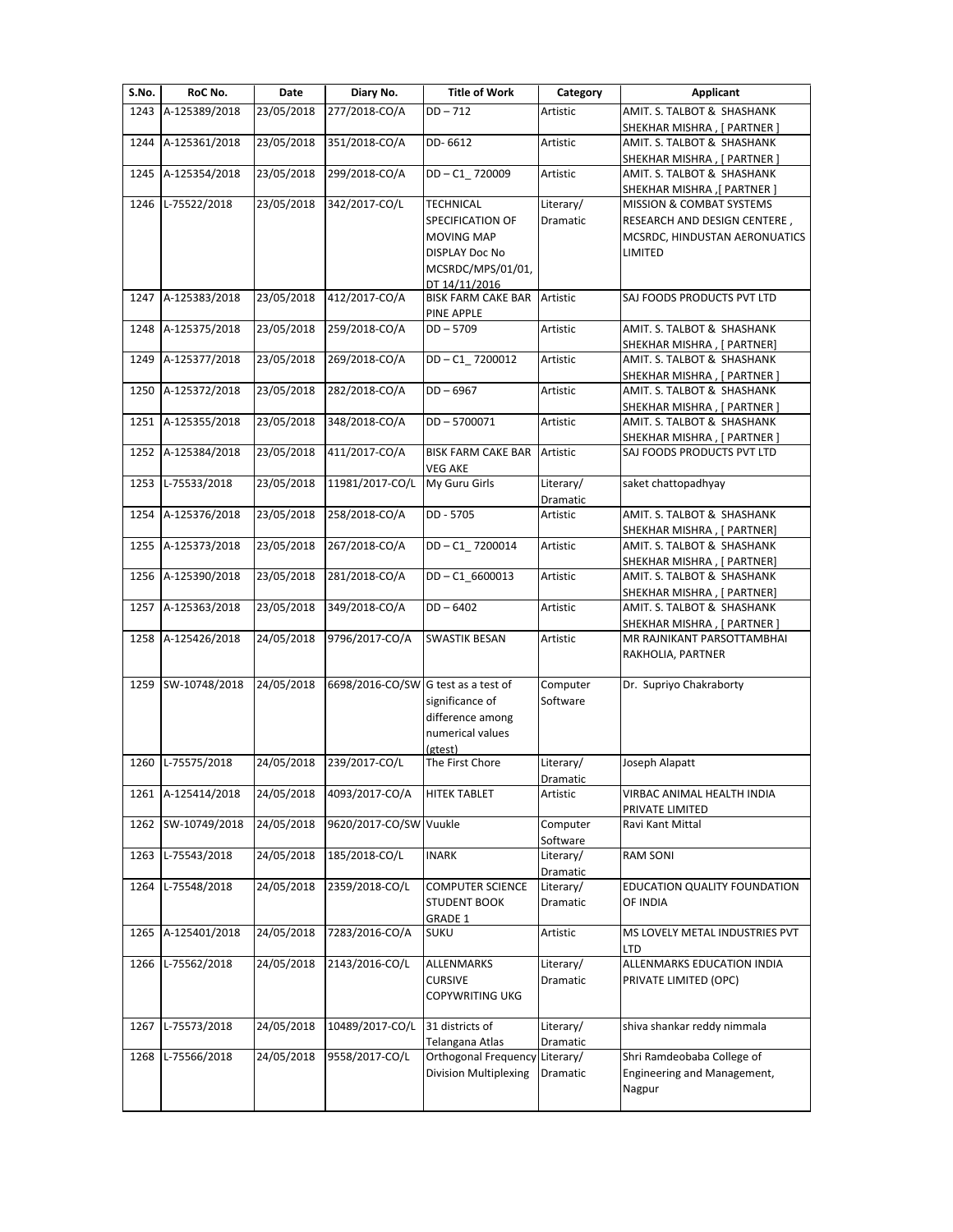| S.No. | RoC No.            | Date       | Diary No.                 | <b>Title of Work</b>                                                                                | Category              | Applicant                                                                                        |
|-------|--------------------|------------|---------------------------|-----------------------------------------------------------------------------------------------------|-----------------------|--------------------------------------------------------------------------------------------------|
| 1269  | A-125432/2018      | 24/05/2018 | 10216/2017-CO/A           | KISAN KHAINI LABEL                                                                                  | Artistic              | MOHD. ASLAM                                                                                      |
| 1270  | L-75571/2018       | 24/05/2018 | 7408/2017-CO/L            | To study the<br>awareness for mutual<br>fund among teaching<br>professional at Sandip<br>Foundation | Literary/<br>Dramatic | Sandip Foundation, Sandip Institute<br>of technology and Research Centre                         |
|       | 1271 L-75541/2018  | 24/05/2018 | 2351/2018-CO/L            | <b>COMPUTER SCIENCE</b><br>TEACHER<br><b>COMPANION GRADE</b>                                        | Literary/<br>Dramatic | EDUCATION QUALITY FOUNDATION<br>OF INDIA                                                         |
| 1272  | A-125413/2018      | 24/05/2018 | 10546/2017-CO/A           | PRABHU                                                                                              | Artistic              | 1.RATILAL RAVJIBHAI TILVA, 2.<br>MANUSUKHLAL RAVJIBHAI TILVA, 3.<br>MANSUKHLAL MANILAL BHALODIA, |
| 1273  | A-125408/2018      | 24/05/2018 | 304/2018-CO/A             | DD-6005                                                                                             | Artistic              | AMIT. S. TALBOT & SHASHANK<br>SHEKHAR MISHRA, [ PARTNER ]                                        |
| 1274  | A-125425/2018      | 24/05/2018 | 9794/2017-CO/A            | <b>SUPER BESAN</b>                                                                                  | Artistic              | MR RAJNIKANT PARSOTAMBHAI<br>RAKHOLIA, PARTNER                                                   |
| 1275  | L-75542/2018       | 24/05/2018 | 2240/2016-CO/L            | 108 Divine Seeds                                                                                    | Literary/<br>Dramatic | Ashwani Deswal                                                                                   |
| 1276  | A-125409/2018      | 24/05/2018 | 5579/2017-CO/A            | <b>UPAHAR</b>                                                                                       | Artistic              | <b>Upahar Bakers</b>                                                                             |
| 1277  | L-75552/2018       | 24/05/2018 | 8483/2017-CO/L            | 'TERRORISM VUCA'<br>OR 'T-VUCA': VUCA<br>ENVIRONMENT<br><b>RELATED TO</b><br>TERRORISM'             | Literary/<br>Dramatic | Dr. Charulata Londhe                                                                             |
| 1278  | L-75563/2018       | 24/05/2018 | 6099/2018-CO/L            | <b>JELMALA BHAKTI</b><br>SAGAR                                                                      | Literary/<br>Dramatic | <b>BAIJNATH UPADHYAY</b>                                                                         |
| 1279  | A-125405/2018      | 24/05/2018 | 255/2018-CO/A             | DD - 1005                                                                                           | Artistic              | AMIT. S. TALBOT & SHASHANK<br>SHEKHAR MISHRA , [ PARTNER ]                                       |
| 1280  | L-75572/2018       | 24/05/2018 | 9726/2017-CO/L            | Meri Bahoon Mein<br>Tum                                                                             | Literary/<br>Dramatic | Sumeet Gupta                                                                                     |
| 1281  | L-75555/2018       | 24/05/2018 | 2142/2016-CO/L            | ALLENMARKS<br><b>CURSIVE</b><br><b>COPYWRITING LKG</b>                                              | Literary/<br>Dramatic | ALLENMARKS EDUCATION INDIA<br>PRIVATE LIMITED (OPC)                                              |
| 1282  | A-125397/2018      | 24/05/2018 | 2780/2016-CO/A            | ARAWALI                                                                                             | Artistic              | LAKDA DAL & BESAN UTPADAN<br>KENDRA (It is Indian Partnership<br>Firm)                           |
|       | 1283 SW-10745/2018 | 24/05/2018 | 5775/2017-CO/SW MAYUR PMS |                                                                                                     | Computer<br>Software  | <b>HEMANT MOUR</b>                                                                               |
| 1284  | L-75570/2018       | 24/05/2018 | 5820/2016-CO/L            | YOGA KYON KAREN                                                                                     | Literary/<br>Dramatic | Dr. R.R. Sharma S/O Ghisa Ram<br>Sharma                                                          |
| 1285  | L-75568/2018       | 24/05/2018 | 10427/2017-CO/L           | <b>LITTLE FLOWER</b><br>EDUCATIONAL<br>SOCIETY                                                      | Literary/<br>Dramatic | LITTLE FLOWER EDUCATIONAL<br><b>SOCIETY</b>                                                      |
| 1286  | L-75564/2018       | 24/05/2018 | 2140/2016-CO/L            | <b>ALLENMARKS CLASS</b><br>WORK BOOK<br><b>NUMBER PART-I NC</b>                                     | Literary/<br>Dramatic | ALLENMARKS EDUCATION INDIA<br>PRIVATE LIMITED (OPC)                                              |
| 1287  | CF-4093/2018       | 24/05/2018 | 17535/2017-<br>CO/CF      | MANME JUGNOO<br><b>CHAMAK RAHE</b>                                                                  | Cinematograph<br>Film | ALL INDIA MANTAVYA FOUNDATION                                                                    |
| 1288  | A-125398/2018      | 24/05/2018 | 2779/2016-CO/A            | ARAWALI                                                                                             | Artistic              | LAKDA DAL & BESAN UTPADAN<br>KENDRA (It is Indian Partnership<br>Firm)                           |
| 1289  | A-125400/2018      | 24/05/2018 | 9870/2016-CO/A            | <b>SPT LABEL</b>                                                                                    | Artistic              | M/S SPTFOODS                                                                                     |
| 1290  | A-125417/2018      | 24/05/2018 | 16619/2017-CO/A           | <b>MENNY</b>                                                                                        | Artistic              | <b>GIRACH INTERNATIONAL</b>                                                                      |
| 1291  | L-75558/2018       | 24/05/2018 | 2141/2016-CO/L            | <b>ALLENMARKS HOME</b><br>WORK BOOK<br><b>NUMBER PART-I NC</b>                                      | Literary/<br>Dramatic | ALLENMARKS EDUCATION INDIA<br>PRIVATE LIMITED (OPC)                                              |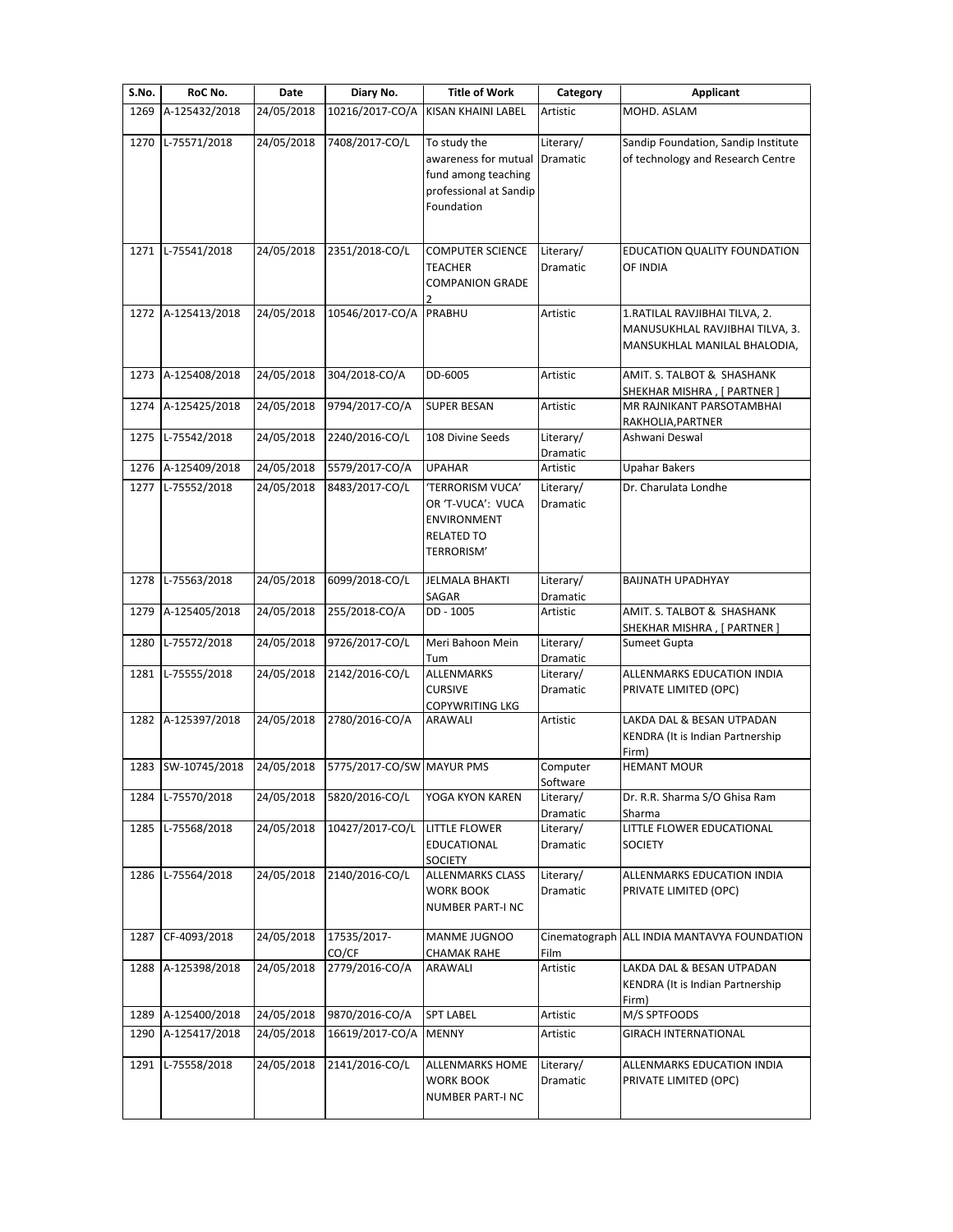| S.No. | RoC No.            | Date       | Diary No.            | <b>Title of Work</b>                                                                                                                                                           | Category              | <b>Applicant</b>                                                                                          |
|-------|--------------------|------------|----------------------|--------------------------------------------------------------------------------------------------------------------------------------------------------------------------------|-----------------------|-----------------------------------------------------------------------------------------------------------|
| 1292  | L-75569/2018       | 24/05/2018 | 996/2018-CO/L        | LEGALOX MANUAL                                                                                                                                                                 | Literary/<br>Dramatic | <b>BananalP Counsels</b>                                                                                  |
| 1293  | A-125416/2018      | 24/05/2018 | 11037/2017-CO/A      | Mahendra's White<br>Rose                                                                                                                                                       | Artistic              | B.Krishna Kumar, B. Srinivasa Murthy,<br>B.K.Mahendra, Akshay Bellamkonda,<br>Anvesh Bellamkonda-Partners |
| 1294  | L-75561/2018       | 24/05/2018 | 15130/2017-CO/L      | Design of Power<br><b>Efficient Flash-</b><br>Successive<br>Approximation<br>Register Analog to<br>Digital Converter                                                           | Literary/<br>Dramatic | Pradnya Jadhav                                                                                            |
| 1295  | A-125430/2018      | 24/05/2018 | 4201/2018-CO/A       | DEVKI'S                                                                                                                                                                        | Artistic              | ASHOK KARAMSHIBAI KATARMAL                                                                                |
| 1296  | SR-13538/2018      | 24/05/2018 | 3107/2018-CO/SR      | <b>PRABHU PREM</b><br>SHARAN                                                                                                                                                   | Sound<br>Recording    | SATTYA SIDDHA                                                                                             |
|       | 1297 SW-10742/2018 | 24/05/2018 | 18107/2017-<br>CO/SW | ANALYTICAL MODEL<br>TO ESTIMATE<br>TERMINAL FLUID<br>TEMPERATURE OF AIR-<br>AIR HEAT EXCHANGER<br>(WITH IN-LINE TUBE<br>ARRANGEMENT) FOR<br>A TYPICAL ELECTRIC<br><b>MOTOR</b> | Computer<br>Software  | <b>BHARAT HEAVY ELECTRICALS</b><br>LIMITED                                                                |
| 1298  | SW-10743/2018      | 24/05/2018 | 18018/2017-<br>CO/SW | Substitute Finding Of<br>Generic Medicine<br>Using Feature Based<br>Clustering Improved<br>By Hashing For Fast<br>Searching                                                    | Computer<br>Software  | Mr. Ajinkya Vishnu Jiman                                                                                  |
| 1299  | A-125424/2018      | 24/05/2018 | 3888/2018-CO/A       | <b>BAJRANG BANSURI</b>                                                                                                                                                         | Artistic              | Mr. Bhati Bajranglal                                                                                      |
| 1300  | L-75586/2018       | 24/05/2018 | 8139/2017-CO/L       | <b>CSR EVALUATION</b><br>FRAMEWORK                                                                                                                                             | Literary/<br>Dramatic | <b>VAISHALI RAHATE</b>                                                                                    |
| 1301  | SR-13537/2018      | 24/05/2018 | 4182/2018-CO/SR      | Colours of TATA                                                                                                                                                                | Sound<br>Recording    | <b>Tata Consulting Engineers Limited</b>                                                                  |
|       | 1302 L-75589/2018  | 24/05/2018 | 6547/2017-CO/L       | <b>ASIF WORDS</b>                                                                                                                                                              | Literary/<br>Dramatic | Asif Khan s/o Altaf ilahi Khan                                                                            |
| 1303  | L-75588/2018       | 24/05/2018 | 3347/2018-CO/L       | <b>AUDITING AND</b><br><b>ATTESTATION</b>                                                                                                                                      | Literary/<br>Dramatic | <b>VARUN JAIN</b>                                                                                         |
| 1304  | L-75553/2018       | 24/05/2018 | 3418/2017-CO/L       | <b>BLUEDUST WAR FOR</b><br>THE PYARAMID                                                                                                                                        | Literary/<br>Dramatic | M/S STRATAGEM PRODUCTIONS<br>PRIVATE LIMITED                                                              |
| 1305  | L-75577/2018       | 24/05/2018 | 4829/2018-CO/L       | Shiva+ Governance<br>Model                                                                                                                                                     | Literary/<br>Dramatic | Dr. Ashutosh Karnatak                                                                                     |
|       | 1306 SW-10744/2018 | 24/05/2018 | 18122/2017-<br>CO/SW | A Platform for<br>exchange of Products                                                                                                                                         | Computer<br>Software  | ANKAA SERVICES                                                                                            |
|       | 1307 L-75560/2018  | 24/05/2018 | 18572/2017-CO/L      | <b>IMPROVEMENT</b><br><b>POINTS</b>                                                                                                                                            | Literary/<br>Dramatic | M ILIYAS                                                                                                  |
| 1308  | A-125412/2018      | 24/05/2018 | 18252/2017-CO/A      | SHARADA GANESH<br><b>IDOL</b>                                                                                                                                                  | Artistic              | MR. JANARDHAN GANPAT ALIAS<br>ANNA THORAT                                                                 |
| 1309  | A-125411/2018      | 24/05/2018 | 3064/2018-CO/A       | MOBILE NO 1 LABEL                                                                                                                                                              | Artistic              | HASMUKHBHAI G HIRPARA                                                                                     |
|       | 1310 A-125429/2018 | 24/05/2018 | 4050/2018-CO/A       | <b>GIRNARI</b>                                                                                                                                                                 | Artistic              | SURENDRA ASHOKBHAI THAKRAR<br>SOLE PROPRIETOR OF GIRNARI SALES                                            |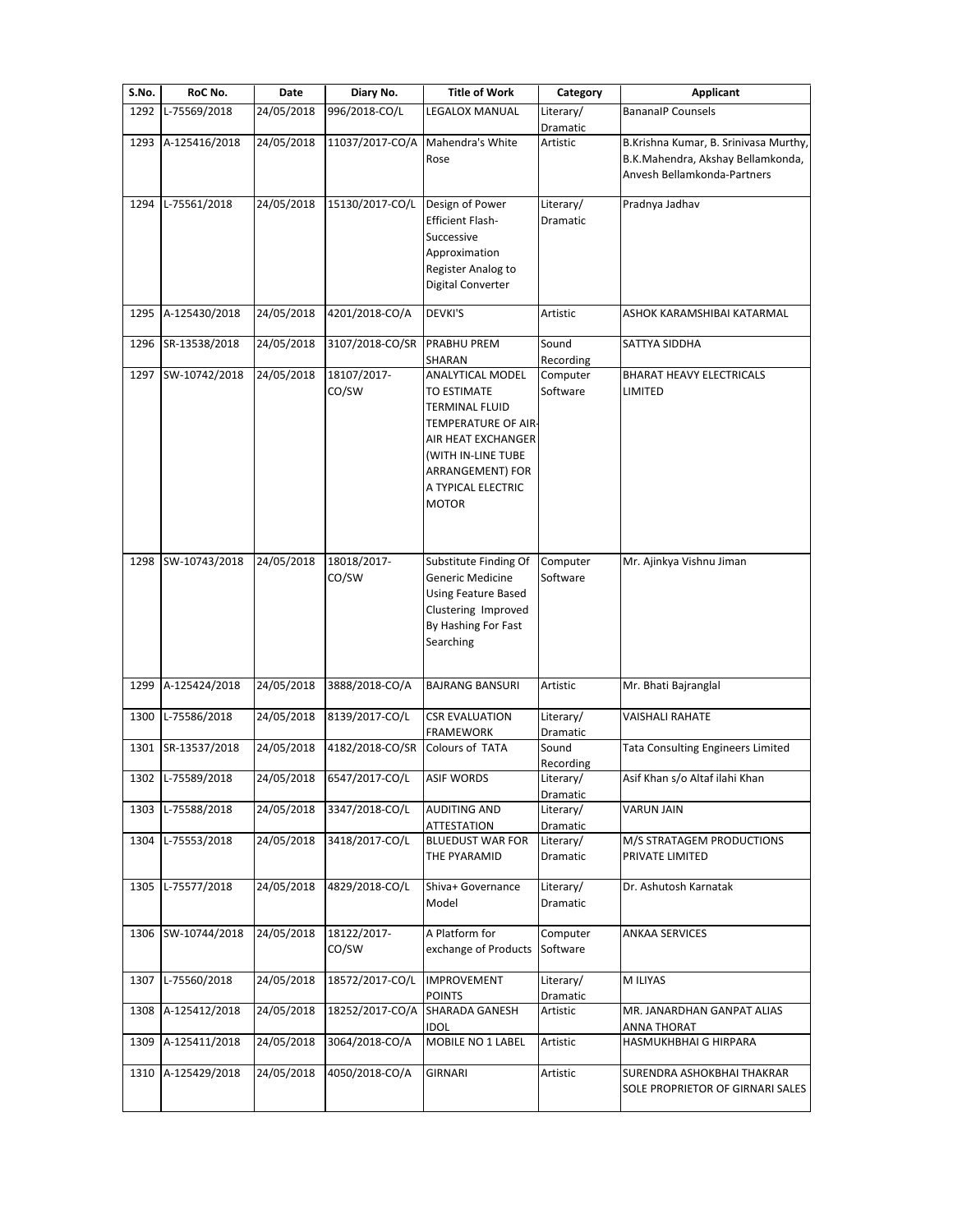| S.No. | RoC No.            | Date       | Diary No.                        | <b>Title of Work</b>                                                                                                                                                                                                    | Category              | <b>Applicant</b>                                                                                      |
|-------|--------------------|------------|----------------------------------|-------------------------------------------------------------------------------------------------------------------------------------------------------------------------------------------------------------------------|-----------------------|-------------------------------------------------------------------------------------------------------|
| 1311  | L-75581/2018       | 24/05/2018 | 4091/2018-CO/L                   | ZINDAGI DILLI                                                                                                                                                                                                           | Literary/<br>Dramatic | RAJESH KAPOOR                                                                                         |
| 1312  | A-125427/2018      | 24/05/2018 | 4015/2018-CO/A                   | SAVA                                                                                                                                                                                                                    | Artistic              | JAMANBHAI RAMJIBHAI BABIYA SOLE<br><b>PROPRIETOR</b>                                                  |
| 1313  | L-75547/2018       | 24/05/2018 | 5889/2018-CO/L                   | A new method of<br>performance<br>evaluation, estimation<br>of individual efficiency<br>ratio (IER) and human<br>capital adequacy ratio<br>(HCAR) using a new<br>concept called<br>contribution of<br>competencies (CC) | Literary/<br>Dramatic | Deepti V Kumar                                                                                        |
| 1314  | L-75557/2018       | 24/05/2018 | 5957/2018-CO/L                   | New Vision Party                                                                                                                                                                                                        | Literary/<br>Dramatic | Dr. V. Jaganmohan Reddy                                                                               |
| 1315  | L-75578/2018       | 24/05/2018 | 4939/2018-CO/L                   | Do Not Exploit Nature                                                                                                                                                                                                   | Literary/<br>Dramatic | Ravikant Sharma                                                                                       |
| 1316  | L-75576/2018       | 24/05/2018 | 5010/2018-CO/L                   | KAHAANIYONWALA                                                                                                                                                                                                          | Literary/<br>Dramatic | Aayush Agrawal                                                                                        |
| 1317  | L-75550/2018       | 24/05/2018 | 5906/2018-CO/L                   | "Nostalgia-one luxury<br>escape"                                                                                                                                                                                        | Literary/<br>Dramatic | Juhi Srivastava                                                                                       |
| 1318  | L-75549/2018       | 24/05/2018 | 5893/2018-CO/L                   | Simplification of<br>Indian Evidence Act,<br>1872                                                                                                                                                                       | Literary/<br>Dramatic | Mukul Gupta                                                                                           |
| 1319  | L-75567/2018       | 24/05/2018 | 5317/2018-CO/L                   | Mathikettan                                                                                                                                                                                                             | Literary/<br>Dramatic | Sunnykutty Abraham                                                                                    |
| 1320  | L-75583/2018       | 24/05/2018 | 4120/2018-CO/L                   | Ha chandra an he<br>chandane                                                                                                                                                                                            | Literary/<br>Dramatic | Kalindi Karanjkar                                                                                     |
| 1321  | L-75584/2018       | 24/05/2018 | 4147/2018-CO/L                   | A Critical Study on<br>The Growth of Fungi<br>and Bacteria by the<br>Application of<br>Antibiotic Amoxicillin                                                                                                           | Literary/<br>Dramatic | Srinjay Kumar Bharadaj                                                                                |
|       | 1322 A-125428/2018 | 24/05/2018 | 4026/2018-CO/A                   | ls                                                                                                                                                                                                                      | Artistic              | KAUSHIK KANAKLAL JHAVER, SUDHIR<br>KANAKLAL JHAVERI, ANIL KANAKLAL<br>JHAVERI, URMIL KAUSHIK JHAVERI, |
| 1323  | L-75580/2018       | 24/05/2018 | 4298/2018-CO/L                   | <b>SECRETS TO BEING</b><br>QUINTESSENTIALLY<br><b>SVELTE</b>                                                                                                                                                            | Literary/<br>Dramatic | <b>BRINDA DESAI</b>                                                                                   |
| 1324  | SW-10747/2018      | 24/05/2018 | 5257/2018-CO/SW APPLE VISION - A | VISION SENSING<br><b>TECHNOLOGY FOR</b><br><b>QUALITY ANALYSIS OF</b><br>APPLE                                                                                                                                          | Computer<br>Software  | CDAC, KOLKATA                                                                                         |
|       | 1325 A-125420/2018 | 24/05/2018 | 4575/2018-CO/A                   | RAJ NJOY MADE<br>FROM VEGETABLES/<br>COCONUT OIL LOGO                                                                                                                                                                   | Artistic              | RAJ INDUSTRIES                                                                                        |
| 1326  | L-75545/2018       | 24/05/2018 | 3223/2016-CO/L                   | <b>HOUSE OF ENGLISH</b>                                                                                                                                                                                                 | Literary/<br>Dramatic | <b>BIRBAL JHA</b>                                                                                     |
| 1327  | A-125418/2018      | 24/05/2018 | 2177/2017-CO/A                   | GOLDEN                                                                                                                                                                                                                  | Artistic              | DILIPBHAI GORDHANBHAI PRAGDA,<br>PROP                                                                 |
| 1328  | A-125403/2018      | 24/05/2018 | 5202/2018-CO/A                   | RASASHRAM                                                                                                                                                                                                               | Artistic              | RASASHRAM                                                                                             |
| 1329  | A-125399/2018      | 24/05/2018 | 2817/2018-CO/A                   | Memories                                                                                                                                                                                                                | Artistic              | Lovely Professional University                                                                        |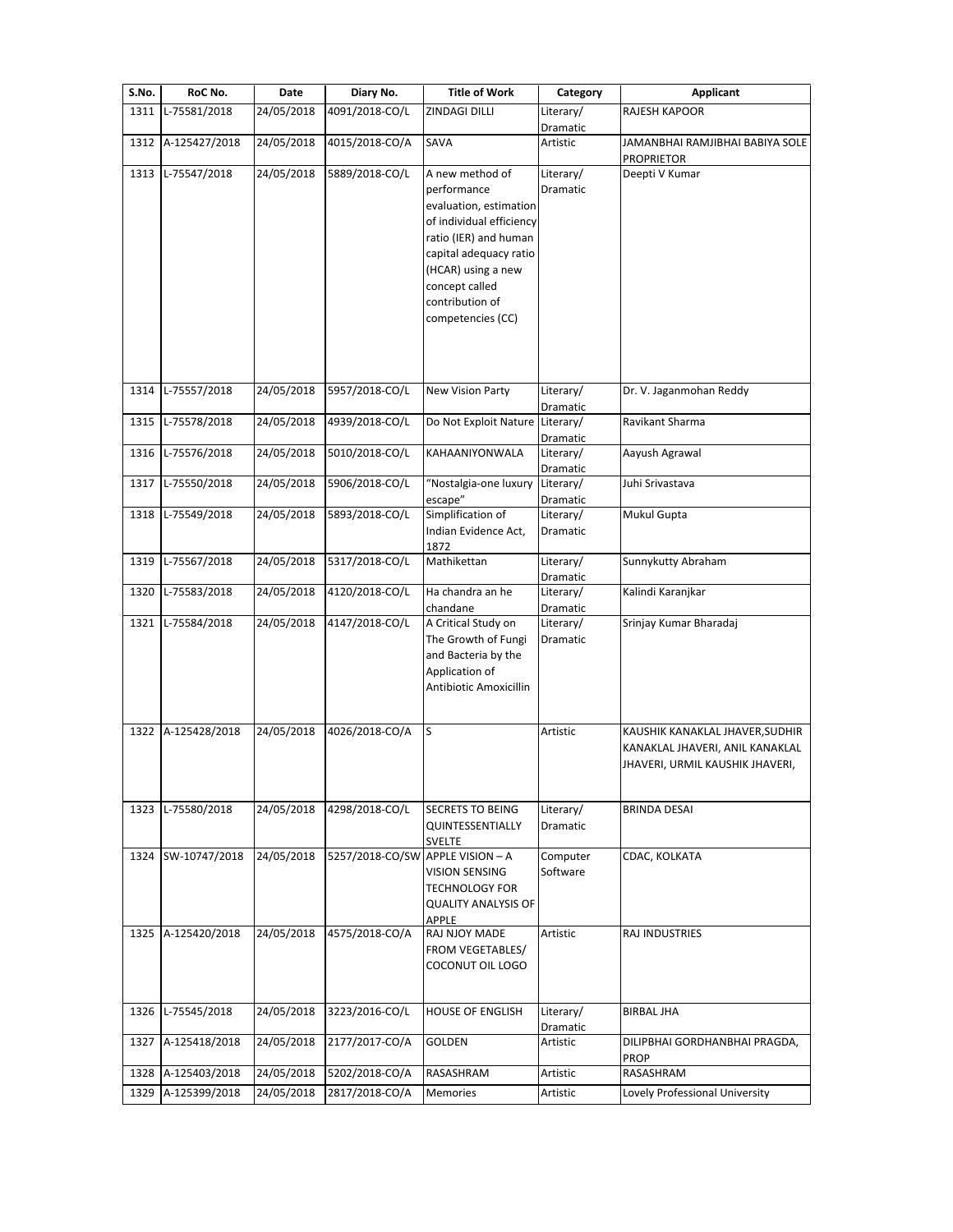| S.No. | RoC No.            | Date       | Diary No.              | <b>Title of Work</b>                                                                                       | Category              | <b>Applicant</b>                                           |
|-------|--------------------|------------|------------------------|------------------------------------------------------------------------------------------------------------|-----------------------|------------------------------------------------------------|
| 1330  | L-75565/2018       | 24/05/2018 | 5301/2018-CO/L         | <b>SCOPE SKILL</b><br><b>CERTIFICATION FOR</b><br><b>OUTCOME BASED</b><br>PROFESSIONAL<br><b>EDUCATION</b> | Literary/<br>Dramatic | BHARATIYA VIDYA BHAVANS                                    |
|       | 1331 A-125406/2018 | 24/05/2018 | 5204/2018-CO/A         | <b>UPSCALE</b>                                                                                             | Artistic              | ROMIT HARJIBHAI PATEL                                      |
|       | 1332 L-75546/2018  | 24/05/2018 | 2403/2018-CO/L         | <b>CREATING STORIES</b>                                                                                    | Literary/             | EDUCATION QUALITY FOUNDATION                               |
|       | 1333 A-125410/2018 | 24/05/2018 | 2034/2017-CO/A         | GRADE 4<br><b>MALE GROOMING</b><br>ACADEMY USA B/W<br>LABEL                                                | Dramatic<br>Artistic  | OF INDIA<br>M/S EMAMI LIMITED                              |
| 1334  | A-125423/2018      | 24/05/2018 | 4578/2018-CO/A         | RAJ NJOY ROSE LOGO                                                                                         | Artistic              | RAJ INDUSTRIES                                             |
|       | 1335 L-75551/2018  | 24/05/2018 | 6962/2017-CO/L         | Sab Kuch Tum Hi Ho                                                                                         | Literary/<br>Dramatic | Raju Singh                                                 |
|       | 1336 A-125404/2018 | 24/05/2018 | 5220/2018-CO/A         | RASASHRAM                                                                                                  | Artistic              | RASASHRAM PHARMA<br>LABORATORIES PVT LTD                   |
|       | 1337 A-125421/2018 | 24/05/2018 | 4581/2018-CO/A         | <b>RAJ NJOY MILK &amp;</b><br>ALMOND LOGO                                                                  | Artistic              | RAJ INDUSTRIES                                             |
| 1338  | SW-10746/2018      | 24/05/2018 | 1675/2018-CO/SW SXNAVO |                                                                                                            | Computer<br>Software  | STESALIT SYSTEMS LIMITED                                   |
| 1339  | A-125422/2018      | 24/05/2018 | 4579/2018-CO/A         | RAJ NJOY SANDAL<br>LOGO                                                                                    | Artistic              | RAJ INDUSTRIES                                             |
| 1340  | A-125407/2018      | 24/05/2018 | 5305/2018-CO/A         | Mr Alpha                                                                                                   | Artistic              | <b>GTS ENTERPRISES</b>                                     |
|       | 1341 A-125415/2018 | 24/05/2018 | 1727/2018-CO/A         | Artistic Label in color<br>with Artistic Design<br>and words RUNAL and<br>Slogan THE MARK OF<br>YOU        | Artistic              | Mr. Rajendra Suresh Jain Proprietor<br>of RUNAL DEVELOPERS |
|       | 1342 L-75544/2018  | 24/05/2018 | 2916/2018-CO/L         | "SHRI RAM RAKSHA<br><b>STOTRA HINDI</b><br>PADYANUVAAD"                                                    | Literary/<br>Dramatic | Govind Deo Agarawal                                        |
| 1343  | SR-13536/2018      | 24/05/2018 | 2590/2018-CO/SR        | Kya Likhu song by<br>Mohit Jain                                                                            | Sound<br>Recording    | MOHIT JAIN                                                 |
| 1344  | A-125419/2018      | 24/05/2018 | 4577/2018-CO/A         | RAJ NJOY NATURAL<br>LIME LOGO                                                                              | Artistic              | RAJ INDUSTRIES                                             |
|       | 1345 L-75574/2018  | 24/05/2018 | 11264/2017-CO/L        | LMPSY-542 School<br>Psychology Lab<br>Manual                                                               | Literary/<br>Dramatic | Lovely Professional University                             |
| 1346  | L-75582/2018       | 24/05/2018 | 4054/2018-CO/L         | <b>SERVICES GOLF</b><br>RANKINGS                                                                           | Literary/<br>Dramatic | SUNEAL MANGAL                                              |
| 1347  | L-75585/2018       | 24/05/2018 | 4296/2018-CO/L         | EQUIANGULAR<br>TRIANGLE BASE ON<br>THE DIGITAL ROOTS<br>OF NUMBER                                          | Literary/<br>Dramatic | VIVEK BABARAO KHUNKAR                                      |
| 1348  | L-75556/2018       | 24/05/2018 | 5961/2018-CO/L         | FM (FRIDAY<br>MURDERS) /<br><b>CHANNEL M</b>                                                               | Literary/<br>Dramatic | Mr. Sameer Chand                                           |
| 1349  | L-75579/2018       | 24/05/2018 | 3977/2018-CO/L         | Smart surveillance<br>with metal detector<br>using Robots                                                  | Literary/<br>Dramatic | <b>D.JENNIFER</b>                                          |
| 1350  | A-125402/2018      | 24/05/2018 | 5352/2018-CO/A         | <b>BITTU</b>                                                                                               | Artistic              | MOHD.IZHAR ANSARI                                          |
| 1351  | L-75554/2018       | 24/05/2018 | 6102/2018-CO/L         | SIGNSKOOL                                                                                                  | Literary/<br>Dramatic | Kingsley David                                             |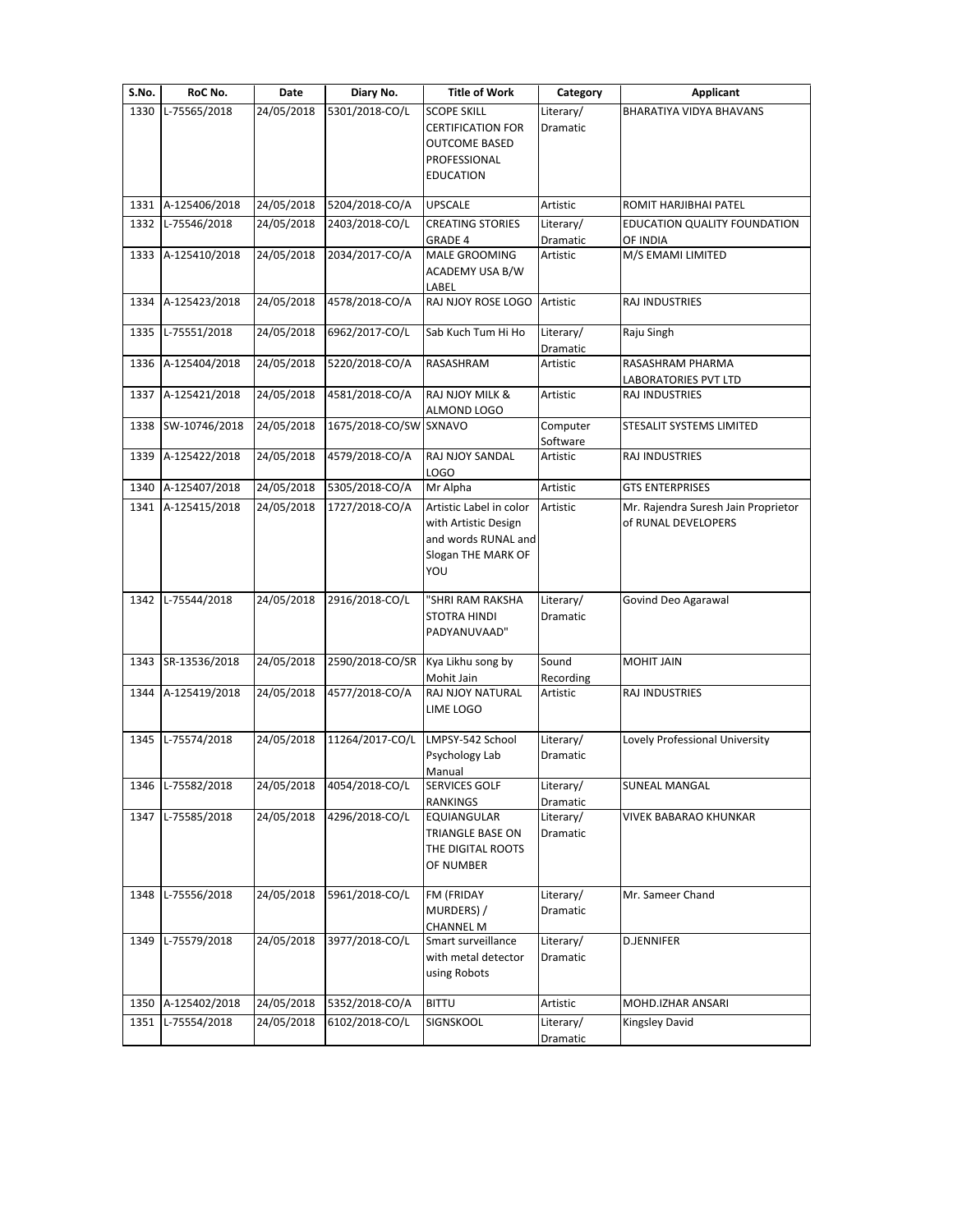| S.No. | RoC No.            | Date       | Diary No.       | <b>Title of Work</b>                                                                                                                | Category                     | <b>Applicant</b>                                      |
|-------|--------------------|------------|-----------------|-------------------------------------------------------------------------------------------------------------------------------------|------------------------------|-------------------------------------------------------|
| 1352  | L-75559/2018       | 24/05/2018 | 6112/2018-CO/L  | Design of Patch<br>Antenna for<br>ISM/WLAN/WiMAX(3.<br>4-3.5 GHz)/ Mobile<br>Satellite Service(7.250-<br>7.750 GHz)<br>Applications | Literary/<br><b>Dramatic</b> | Mr. Pravin Tajane                                     |
| 1353  | A-125431/2018      | 24/05/2018 | 4063/2018-CO/A  | JK TYRE TOTAL<br>CONTROL                                                                                                            | Artistic                     | J.K. TYRE & INDUSTRIES LTD.                           |
| 1354  | L-75587/2018       | 24/05/2018 | 4301/2018-CO/L  | AN INTRODUCTION<br>TO SOFTWARE<br><b>ENGINEERING &amp;</b><br><b>PROJECT</b><br>MANAGEMENT                                          | Literary/<br>Dramatic        | <b>SWATI DHABARDE</b>                                 |
| 1355  | L-75625/2018       | 25/05/2018 | 4968/2018-CO/L  | <b>TWO TIGERS</b>                                                                                                                   | Literary/<br>Dramatic        | <b>OMPRAKASH DUBEY</b>                                |
| 1356  | L-75605/2018       | 25/05/2018 | 4861/2018-CO/L  | Fynna's Information                                                                                                                 | Literary/<br>Dramatic        | Fynna web OPC Private Limited                         |
| 1357  | L-75617/2018       | 25/05/2018 | 5374/2018-CO/L  | jtnowwrites                                                                                                                         | Literary/<br>Dramatic        | Jitender Sharma                                       |
| 1358  | L-75606/2018       | 25/05/2018 | 5367/2018-CO/L  | THE LORD OF<br><b>DARKNESS</b>                                                                                                      | Literary/<br>Dramatic        | T SRI SIVA SAI SRIKAR                                 |
| 1359  | L-75603/2018       | 25/05/2018 | 3584/2018-CO/L  | JOURNEY OF LIFE                                                                                                                     | Literary/<br>Dramatic        | <b>NBS BABUJI</b>                                     |
| 1360  | A-125448/2018      | 25/05/2018 | 4909/2018-CO/A  | DROLIA'S LABEL                                                                                                                      | Artistic                     |                                                       |
| 1361  | L-75623/2018       | 25/05/2018 | 4965/2018-CO/L  | Ek Mutthi Ishq                                                                                                                      | Literary/<br>Dramatic        | Sarika Ahluwalia                                      |
| 1362  | L-75618/2018       | 25/05/2018 | 5308/2018-CO/L  | <b>SECURITY SYSTEM</b><br><b>FOR LABORATORY</b><br><b>EQUIPMENTS</b>                                                                | Literary/<br>Dramatic        | <b>BALCHANDRA HARDAS</b>                              |
| 1363  | A-125433/2018      | 25/05/2018 | 5213/2018-CO/A  | MAKINO CORN TWIST                                                                                                                   | Artistic                     | RECORN FOODS PVT LTD                                  |
| 1364  | A-125447/2018      | 25/05/2018 | 4744/2018-CO/A  | YUMZ KETCHY CONE                                                                                                                    | Artistic                     |                                                       |
| 1365  | SR-13539/2018      | 25/05/2018 | 2267/2018-CO/SR | <b>SHORELINES</b>                                                                                                                   | Sound<br>Recording           | <b>KARAN GOYAL</b>                                    |
| 1366  | L-75615/2018       | 25/05/2018 | 5155/2018-CO/L  | CA FINAL DIRECT TAX<br>LAWS For May and<br>November 2014 - Part                                                                     | Literary/<br>Dramatic        | <b>ASHISH GOYAL</b>                                   |
|       | 1367 L-75598/2018  | 25/05/2018 | 4592/2018-CO/L  | THE BIRDS OF<br>PASSAGE                                                                                                             | Literary/<br>Dramatic        | Kunwar Pankaj Siddharth                               |
| 1368  | CF-4094/2018       | 25/05/2018 | 4536/2018-CO/CF | The wheel on the bus<br>animal sounds                                                                                               | Film                         | Cinematograph CRAZY CUB ANIMATION STUDIO PVT.<br>LTD  |
| 1369  | L-75626/2018       | 25/05/2018 | 50669/2014-CO/L | DRAVYAGUNA-<br>VIJNANA (VOL-V) IN<br><b>HINDI</b>                                                                                   | Literary/<br>Dramatic        | M/S. CHAUKHAMBHA BHARATI<br>ACADEMY                   |
| 1370  | L-75607/2018       | 25/05/2018 | 5169/2018-CO/L  | Applications of IoT in<br>Agriculture                                                                                               | Literary/<br>Dramatic        | V ANITHA MOSES                                        |
|       | 1371 L-75627/2018  | 25/05/2018 | 50671/2014-CO/L | DRAVYAGUNA-<br>VIJNANA (VOL-II) IN<br><b>HINDI</b>                                                                                  | Literary/<br>Dramatic        | M/S. CHAUKHAMBHA BHARATI<br>ACADEMY                   |
|       | 1372 A-125450/2018 | 25/05/2018 | 5062/2018-CO/A  | PARLIAMENT LABEL                                                                                                                    | Artistic                     |                                                       |
| 1373  | L-75613/2018       | 25/05/2018 | 5102/2018-CO/L  | <b>BIOLOGY CLASS XTH</b><br>BY MEENAXI VERMA                                                                                        | Literary/<br>Dramatic        | MEENAXI VERMA                                         |
| 1374  | L-75602/2018       | 25/05/2018 | 5212/2018-CO/L  | Batiyaan                                                                                                                            | Literary/<br>Dramatic        | Akash Tiwari                                          |
| 1375  | L-75595/2018       | 25/05/2018 | 5295/2018-CO/L  | <b>Broad Daylight</b>                                                                                                               | Literary/<br>Dramatic        | Stalin Rajkumar                                       |
| 1376  | A-125449/2018      | 25/05/2018 | 5104/2018-CO/A  | <b>HMT</b>                                                                                                                          | Artistic                     | SHANTI LAL JAIN PROPRIETOR OF<br>LINING BUCKRAM HOUSE |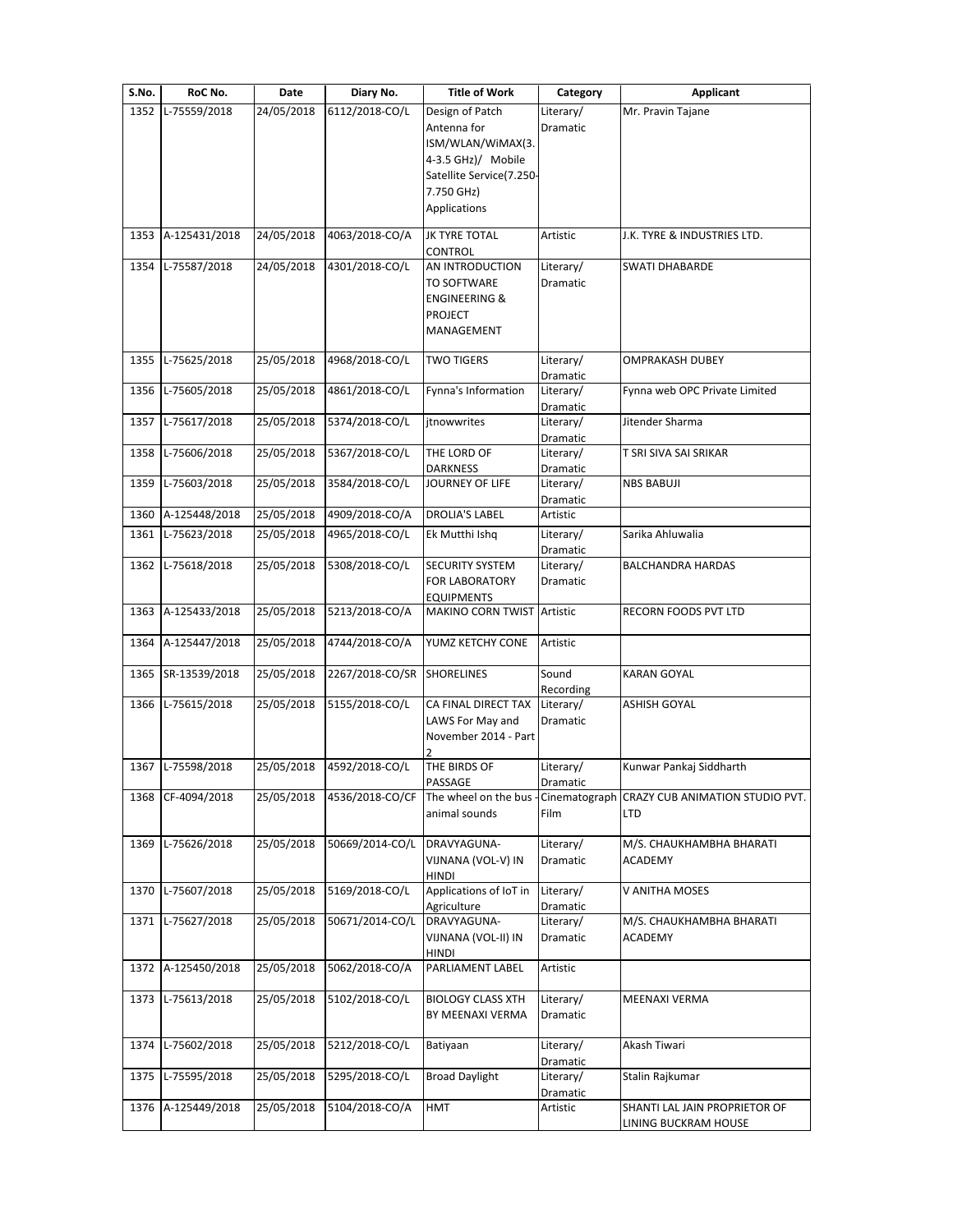| S.No. | RoC No.            | Date       | Diary No.                         | <b>Title of Work</b>                                                                                       | Category              | <b>Applicant</b>                       |
|-------|--------------------|------------|-----------------------------------|------------------------------------------------------------------------------------------------------------|-----------------------|----------------------------------------|
| 1377  | L-75592/2018       | 25/05/2018 | 5156/2018-CO/L                    | CA FINAL DIRECT TAX<br>LAWS For May and<br>November 2014 - Part                                            | Literary/<br>Dramatic | <b>ASHISH GOYAL</b>                    |
| 1378  | L-75601/2018       | 25/05/2018 | 5244/2018-CO/L                    | <b>QUESTION BANK AND</b><br>ENGINEERING<br><b>GRAPHICS PLANNING</b><br>SHEET MANUAL                        | Literary/<br>Dramatic | CHARLIE DADAJI FULZELE                 |
| 1379  | L-75594/2018       | 25/05/2018 | 4545/2018-CO/L                    | <b>Memory Access Plus</b>                                                                                  | Literary/<br>Dramatic | Seema Nibudey                          |
| 1380  | A-125456/2018      | 25/05/2018 | 2661/2018-CO/A                    | LAQSHYA AIRPORT<br><b>MEDIA</b>                                                                            | Artistic              | LAQSHYA MEDIA LIMITED                  |
| 1381  | A-125436/2018      | 25/05/2018 | 5216/2018-CO/A                    | DECIDE MILK AND<br>ALMOND LABEL                                                                            | Artistic              | AADHAR PRODUCTS PVT. LTD.              |
| 1382  | L-75612/2018       | 25/05/2018 | 5190/2018-CO/L                    | UKG Sumkruthi                                                                                              | Literary/<br>Dramatic | Virtue Educare Services                |
| 1383  | L-75620/2018       | 25/05/2018 | 5161/2018-CO/L                    | <b>DIRECT TAX LAWS</b><br>SUMMARY - For May<br>and November 2018                                           | Literary/<br>Dramatic | <b>ASHISH GOYAL</b>                    |
| 1384  | L-75591/2018       | 25/05/2018 | 5072/2018-CO/L                    | CA FINAL DIRECT TAX<br>LAWS For May and<br>November 2014 - Part                                            | Literary/<br>Dramatic | <b>ASHISH GOYAL</b>                    |
| 1385  | A-125457/2018      | 25/05/2018 | 2658/2018-CO/A                    | LAQSHYA DIGITAL<br><b>MEDIA</b>                                                                            | Artistic              | LAQSHYA MEDIA LIMITED                  |
| 1386  | SW-10755/2018      | 25/05/2018 | 5260/2018-CO/SW APPLE SENSE - AN  | <b>ACOUSTIC SENSING</b><br><b>TECHNOLOGY FOR</b><br><b>QUALITY ANALYSIS OF</b><br>APPLE                    | Computer<br>Software  | CDAC, KOLKATA                          |
| 1387  | SR-13541/2018      | 25/05/2018 | 2218/2018-CO/M                    | TERE SANG CHALE [<br>AUDIO SONG ]                                                                          | Sound<br>Recording    | <b>MANISHA SINGH</b>                   |
| 1388  | L-75593/2018       | 25/05/2018 | 5157/2018-CO/L                    | CA FINAL DIRECT TAX<br>LAWS For May and<br>November 2014 - Part                                            | Literary/<br>Dramatic | ASHISH GOYAL                           |
| 1389  | L-75596/2018       | 25/05/2018 | 5299/2018-CO/L                    | <b>GYMKHANA CLUB</b><br><b>SERVICES (1866)</b><br>LIMITED                                                  | Literary/<br>Dramatic | GYMKHANA CLUB SERVICES 1866<br>LIMITED |
|       | 1390 SR-13540/2018 | 25/05/2018 | 5016/2018-CO/SR                   | <b>YE NA THE HAMARI</b><br>KISMAT KI VISHALE<br>YAR HOTA AGAR OR<br>JITE RAHTE YANHI<br><b>INTZAR HOTA</b> | Sound<br>Recording    | DINESH MAHOBIYA                        |
| 1391  | L-75599/2018       | 25/05/2018 | 5121/2018-CO/L                    | The Mumbai Blues                                                                                           | Literary/<br>Dramatic | Adithya Bhardwaj                       |
| 1392  | L-75619/2018       | 25/05/2018 | 4378/2018-CO/L                    | Contemporary Candy                                                                                         | Literary/<br>Dramatic | <b>Premchand Shetty</b>                |
|       | 1393 SW-10752/2018 | 25/05/2018 | 4386/2018-CO/SW Shopify-Tophatter | Marketplace<br>Integration                                                                                 | Computer<br>Software  | Cedcoss Technologies Private Limited   |
| 1394  | L-75597/2018       | 25/05/2018 | 5357/2018-CO/L                    | <b>Beyond AUM</b>                                                                                          | Literary/<br>Dramatic | Dr. Vishal U.S. Rao                    |
| 1395  | L-75608/2018       | 25/05/2018 | 6091/2018-CO/L                    | CHHU MONTAR!<br>MMS (MMS, the<br>magic words)                                                              | Literary/<br>Dramatic | <b>JIT SARKAR</b>                      |
| 1396  | A-125434/2018      | 25/05/2018 | 5358/2018-CO/A                    | THE TREE HOUSE<br><b>RESORT</b>                                                                            | Artistic              | TREE HOUSE RESORTS PVT. LTD.           |
| 1397  | L-75600/2018       | 25/05/2018 | 5390/2018-CO/L                    | Rational Approach for<br><b>Middle Managers</b>                                                            | Literary/<br>Dramatic | Rajiva Sharma                          |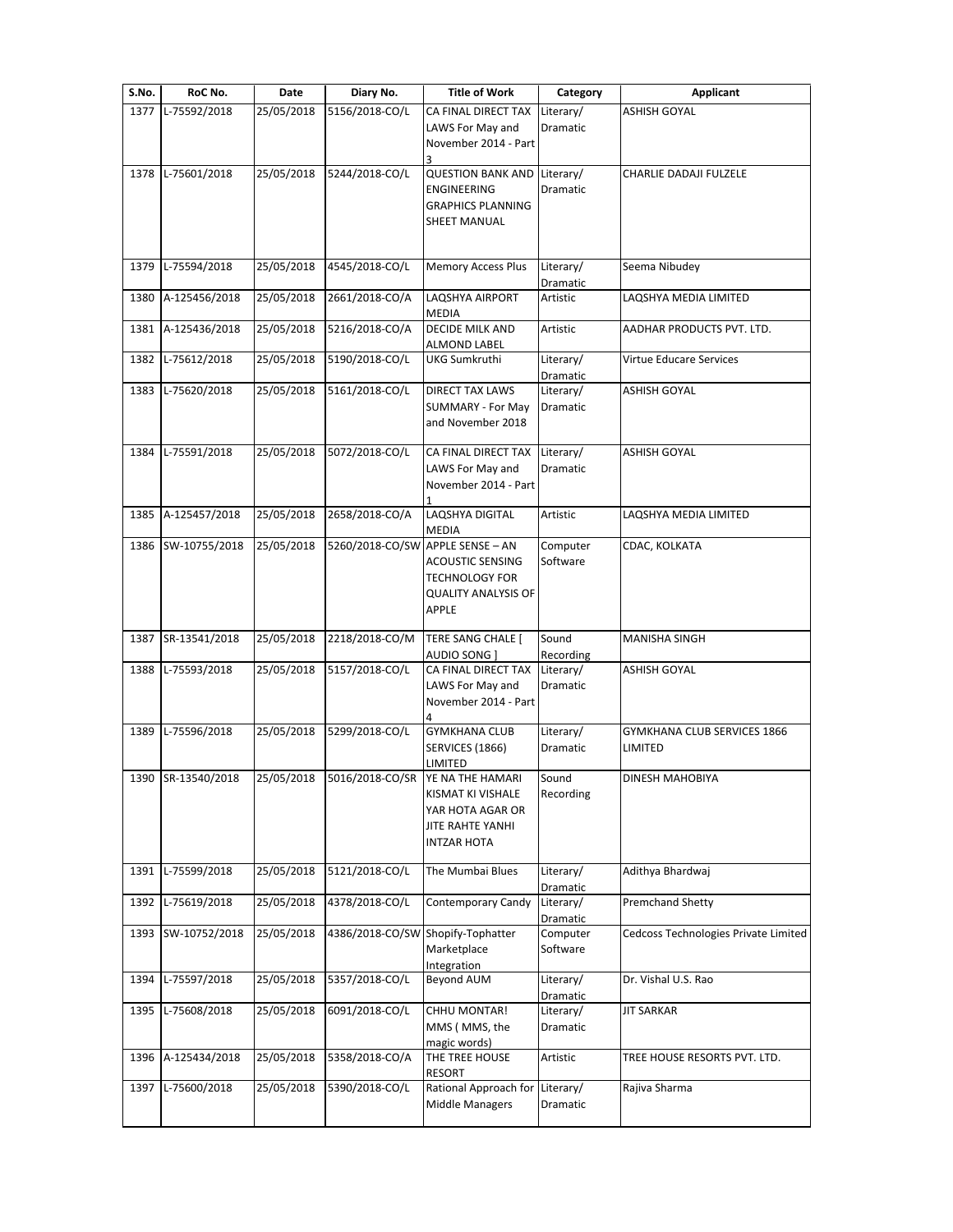| S.No. | RoC No.            | Date       | Diary No.                      | <b>Title of Work</b>                                                                                                                                   | Category              | Applicant                                               |
|-------|--------------------|------------|--------------------------------|--------------------------------------------------------------------------------------------------------------------------------------------------------|-----------------------|---------------------------------------------------------|
| 1398  | L-75610/2018       | 25/05/2018 | 3483/2018-CO/L                 | <b>Total Value Creation</b><br>Model in Strategic<br>Management                                                                                        | Literary/<br>Dramatic | Dr.Anubhuti Gupta                                       |
| 1399  | L-75590/2018       | 25/05/2018 | 5913/2018-CO/L                 | JANGAL KI RANI                                                                                                                                         | Literary/<br>Dramatic | <b>VIKKY SHARMA</b>                                     |
| 1400  | L-75616/2018       | 25/05/2018 | 5328/2018-CO/L                 | <b>DESIGN OF STATIC</b><br><b>EXCITATION</b><br><b>EQUIPMENT FOR</b><br>PUMPED STORAGE<br>POWER PLANTS WITH<br><b>NEW HARDWARE</b><br><b>BASED PLC</b> | Literary/<br>Dramatic | BHARAT HEAVY ELECTRICALS<br>LIMITED                     |
|       | 1401 A-125435/2018 | 25/05/2018 | 5409/2018-CO/A                 | <b>HARI DARSHAN</b><br>SPECIAL DHOOP                                                                                                                   | Artistic              | HARI DARSHAN SEVASHRAM PVT LTD                          |
| 1402  | SW-10751/2018      | 25/05/2018 | 4388/2018-CO/SW Shopify Newegg | Canada Marketplace<br>Integration                                                                                                                      | Computer<br>Software  | Cedcoss Technologies Private Limited                    |
| 1403  | A-125446/2018      | 25/05/2018 | 3597/2018-CO/A                 | <b>BASE FRAME</b><br>ASSEMLY (BTSP-600-A-<br>01)                                                                                                       | Artistic              | Milltec Machinery Private Limited                       |
| 1404  | A-125441/2018      | 25/05/2018 | 3334/2018-CO/A                 | <b>GRINDING WHEEL</b><br>ASSY (MEGA-6002-A-<br>01)                                                                                                     | Artistic              | Milltec Machinery Private Limited                       |
| 1405  | L-75614/2018       | 25/05/2018 | 4708/2018-CO/L                 | <b>MERE YAAR DA</b><br>BADDEY BASH HAI                                                                                                                 | Literary/<br>Dramatic | <b>HEMANT WANKAR</b>                                    |
| 1406  | L-75621/2018       | 25/05/2018 | 4822/2018-CO/L                 | <b>BEGINNER'S GUIDE</b><br><b>TO SPIRITUAL</b><br>ENLIGHTENMENT                                                                                        | Literary/<br>Dramatic | Hitendra Krishna Tewari                                 |
|       | 1407 A-125440/2018 | 25/05/2018 | 3335/2018-CO/A                 | <b>TAPER GRINDING</b><br>WHEEL (MEGA-525-P-<br>01)                                                                                                     | Artistic              | Milltec Machinery Private Limited                       |
| 1408  | SW-10750/2018      | 25/05/2018 | 11963/2016-<br>CO/SW           | SINGMOL SOFTWARE<br>FOR ARCHIVING<br><b>QUORUM SENSING</b><br>SIGNALING<br><b>MOLECULES IN</b><br>PROKARYOTES,                                         | Computer<br>Software  | COUNCIL OF SCIENTIFIC AND<br><b>INDUSTRIAL RESEARCH</b> |
| 1409  | L-75604/2018       | 25/05/2018 | 5895/2018-CO/L                 | SOUL TRICKS ALBUM Literary/<br>NGU NBD (NEVER<br><b>GIVE UP NEVER BACK</b><br>DOWN)                                                                    | Dramatic              | SAHIL RANA                                              |
| 1410  | A-125442/2018      | 25/05/2018 | 3333/2018-CO/A                 | <b>SCREW CONVEYOR</b><br>ASSY (BTSP-612-A-<br>01)                                                                                                      | Artistic              | Milltec Machinery Private Limited                       |
| 1411  | A-125445/2018      | 25/05/2018 | 3338/2018-CO/A                 | <b>MOTOR MOUNTING</b><br>PLATE ASSY (MEGA-<br>6016-A-01)                                                                                               | Artistic              | Milltec Machinery Private Limited                       |
| 1412  | A-125443/2018      | 25/05/2018 | 3332/2018-CO/A                 | <b>INSIDE DRUM</b><br><b>CONVEYOR ASSY</b><br>(BTSP-801-A-01)                                                                                          | Artistic              | Milltec Machinery Private Limited                       |
| 1413  | A-125438/2018      | 25/05/2018 | 3337/2018-CO/A                 | WG-HOUSING (MEGA- Artistic<br>6005-A-01)                                                                                                               |                       | Milltec Machinery Private Limited                       |
| 1414  | A-125453/2018      | 25/05/2018 | 4786/2018-CO/A                 | ALSUHANA CINEMON<br>WITH CREAM                                                                                                                         | Artistic              |                                                         |
| 1415  | L-75624/2018       | 25/05/2018 | 4819/2018-CO/L                 | Unrequited                                                                                                                                             | Literary/<br>Dramatic | Mona Soorma                                             |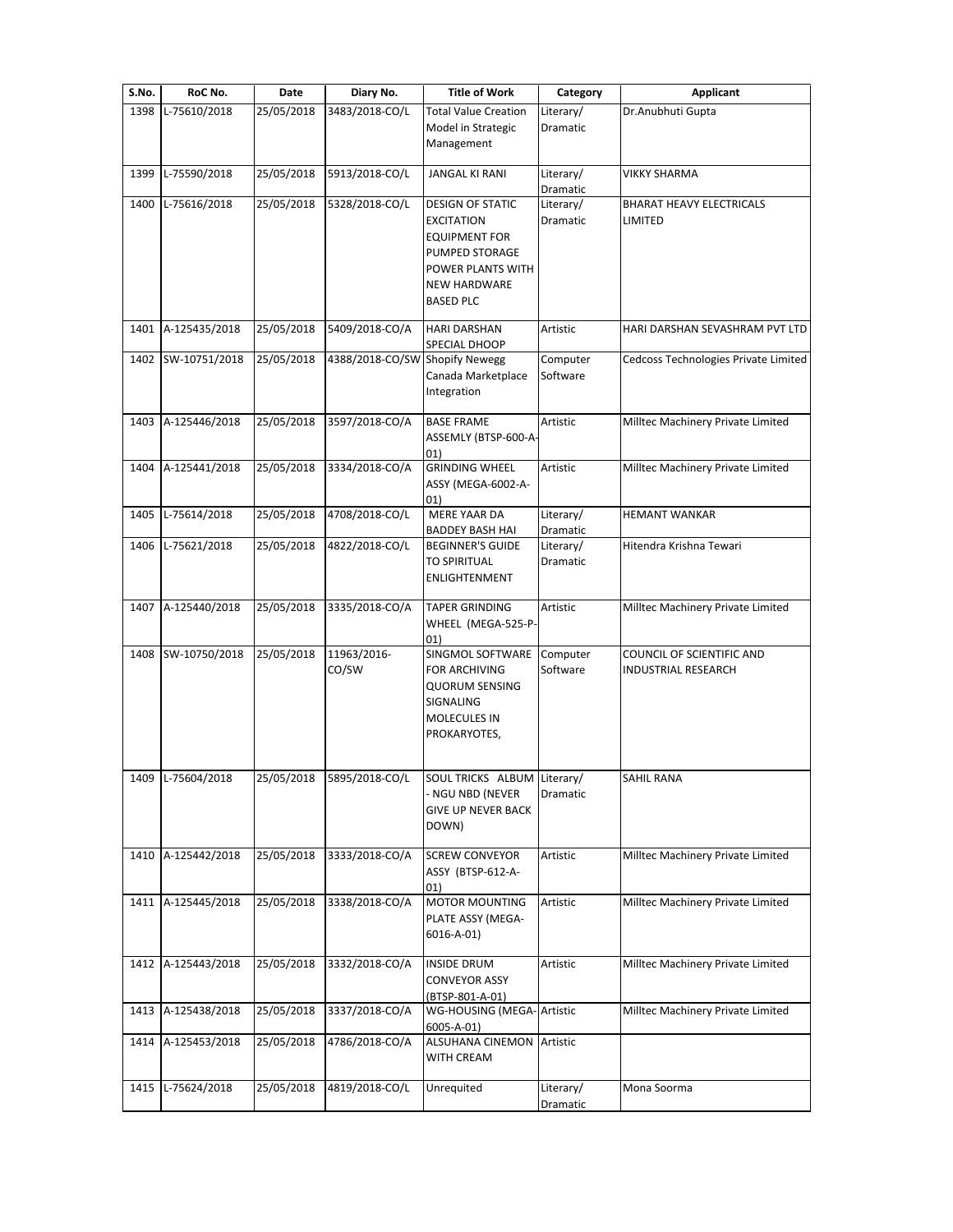| S.No. | RoC No.            | Date       | Diary No.              | <b>Title of Work</b>                      | Category  | Applicant                             |
|-------|--------------------|------------|------------------------|-------------------------------------------|-----------|---------------------------------------|
| 1416  | A-125444/2018      | 25/05/2018 | 3331/2018-CO/A         | SIEVE DRUM ASSY                           | Artistic  | Milltec Machinery Private Limited     |
|       |                    |            |                        | (BTSP-603-A-01)                           |           |                                       |
| 1417  | A-125439/2018      | 25/05/2018 | 3336/2018-CO/A         | ST GRINDING WHEEL                         | Artistic  | Milltec Machinery Private Limited     |
|       |                    |            |                        | (MEGA-526-P-01)                           |           |                                       |
| 1418  | A-125452/2018      | 25/05/2018 | 4783/2018-CO/A         | ALSUHANA TOBACCO                          | Artistic  |                                       |
|       |                    |            |                        |                                           |           |                                       |
|       | 1419 A-125437/2018 | 25/05/2018 | 516/2017-CO/A          | <b>COSAVET DF</b>                         | Artistic  | Sulphur Mills Limited                 |
| 1420  | A-125451/2018      | 25/05/2018 | 4782/2018-CO/A         | <b>ALSUHANA BRAIN</b><br>FREEZE           | Artistic  |                                       |
| 1421  | A-125455/2018      | 25/05/2018 | 4788/2018-CO/A         | ALSUHANA MAGIC                            | Artistic  |                                       |
|       |                    |            |                        | <b>DRAGON</b>                             |           |                                       |
| 1422  | A-125454/2018      | 25/05/2018 | 4787/2018-CO/A         | <b>ALSUHANA ICE</b>                       | Artistic  | M/S SUHANA FLAVOURS                   |
| 1423  | L-75622/2018       | 25/05/2018 | 4833/2018-CO/L         | ORANGE<br>Soul Food And Instant Literary/ |           | Mona Soorma                           |
|       |                    |            |                        | Karma                                     | Dramatic  |                                       |
| 1424  | L-75611/2018       | 25/05/2018 | 17425/2017-CO/L        | Thamizh-Thamizh                           | Literary/ | V. PRAGALATHAN PALANIVEL              |
|       |                    |            |                        | Aangilam Agarathi                         | Dramatic  |                                       |
| 1425  | L-75609/2018       | 25/05/2018 | 4088/2017-CO/L         | <b>VSPMs Radiographic</b>                 | Literary/ | Dr. Abhay P. Kolte                    |
|       |                    |            |                        | Scale for assessment                      | Dramatic  |                                       |
|       |                    |            |                        | of Schneiderian                           |           |                                       |
|       |                    |            |                        | membrane                                  |           |                                       |
|       |                    |            |                        |                                           |           |                                       |
| 1426  | SW-10756/2018      | 25/05/2018 | 6961/2016-CO/SW DESIGN |                                           | Computer  | <b>BHARAT HEAVY ELECTRICALS</b>       |
|       |                    |            |                        | <b>IMPLEMENTATION</b>                     | Software  | LIMITED                               |
|       |                    |            |                        | FOR PREVENTION OF<br>PROCESS POWER        |           |                                       |
|       |                    |            |                        | <b>BLACKOUT IN UTILITY</b>                |           |                                       |
|       |                    |            |                        | <b>BOILER OPERATION.</b>                  |           |                                       |
| 1427  | SW-10753/2018      | 25/05/2018 | 11247/2016-            | IT-BASED SYSTEM                           | Computer  | <b>BHARAT HEAVY ELECTRICALS</b>       |
|       |                    |            | CO/SW                  | FOR RECORD KEEPING Software               |           | LIMITED                               |
|       |                    |            |                        | AND CLEARANCE OF                          |           |                                       |
|       |                    |            |                        | <b>DESPATCHES OF</b>                      |           |                                       |
|       |                    |            |                        | <b>FINISHED GOODS</b>                     |           |                                       |
|       |                    |            |                        | <b>WITHIN</b><br>ORGANISATION             |           |                                       |
|       |                    |            |                        |                                           |           |                                       |
| 1428  | SW-10754/2018      | 25/05/2018 | 11177/2016-            | <b>MATLAB BASED</b>                       | Computer  | <b>BHARAT HEAVY ELECTRICALS</b>       |
|       |                    |            | CO/SW                  | SOFTWARE FOR<br>PERFORMANCE               | Software  | LIMITED                               |
|       |                    |            |                        | CALCULATION OF                            |           |                                       |
|       |                    |            |                        | CONVENTIONAL AC-                          |           |                                       |
|       |                    |            |                        | <b>EMU AND MEMU</b>                       |           |                                       |
|       |                    |            |                        | WITH DC                                   |           |                                       |
|       |                    |            |                        | PROPULSION SYSTEM                         |           |                                       |
|       | 1429 L-75645/2018  | 28/05/2018 | 2399/2018-CO/L         | <b>COMPUTER SCIENCE</b>                   | Literary/ | EDUCATION QUALITY FOUNDATION          |
|       |                    |            |                        | <b>TEACHER</b><br><b>COMPANION GRADE</b>  | Dramatic  | OF INDIA                              |
|       |                    |            |                        |                                           |           |                                       |
| 1430  | A-125460/2018      | 28/05/2018 | 5110/2017-CO/A         | NOSTRUM LET'S TALK Artistic               |           | M/S. SHIV SHAKTI ELECTRICALS          |
|       |                    |            |                        | <b>QUALITY</b>                            |           | PROPERIETOR IS SHRI MURLIDHAR N.      |
|       | 1431 A-125473/2018 | 28/05/2018 | 8492/2017-CO/A         | N.V. GENUINE PARTS                        | Artistic  | CHHATTANI<br>MR. SHAILESH KUMAR HARAN |
|       |                    |            |                        | <b>BEST NOW, BEST</b>                     |           |                                       |
|       |                    |            |                        | <b>ALWAYS</b>                             |           |                                       |
|       | 1432 SW-10762/2018 | 28/05/2018 | 12/2018-CO/SW          | BYPCAL_HINDI                              | Computer  | SANJAY ARORA                          |
|       |                    |            |                        | MOBILE APP                                | Software  |                                       |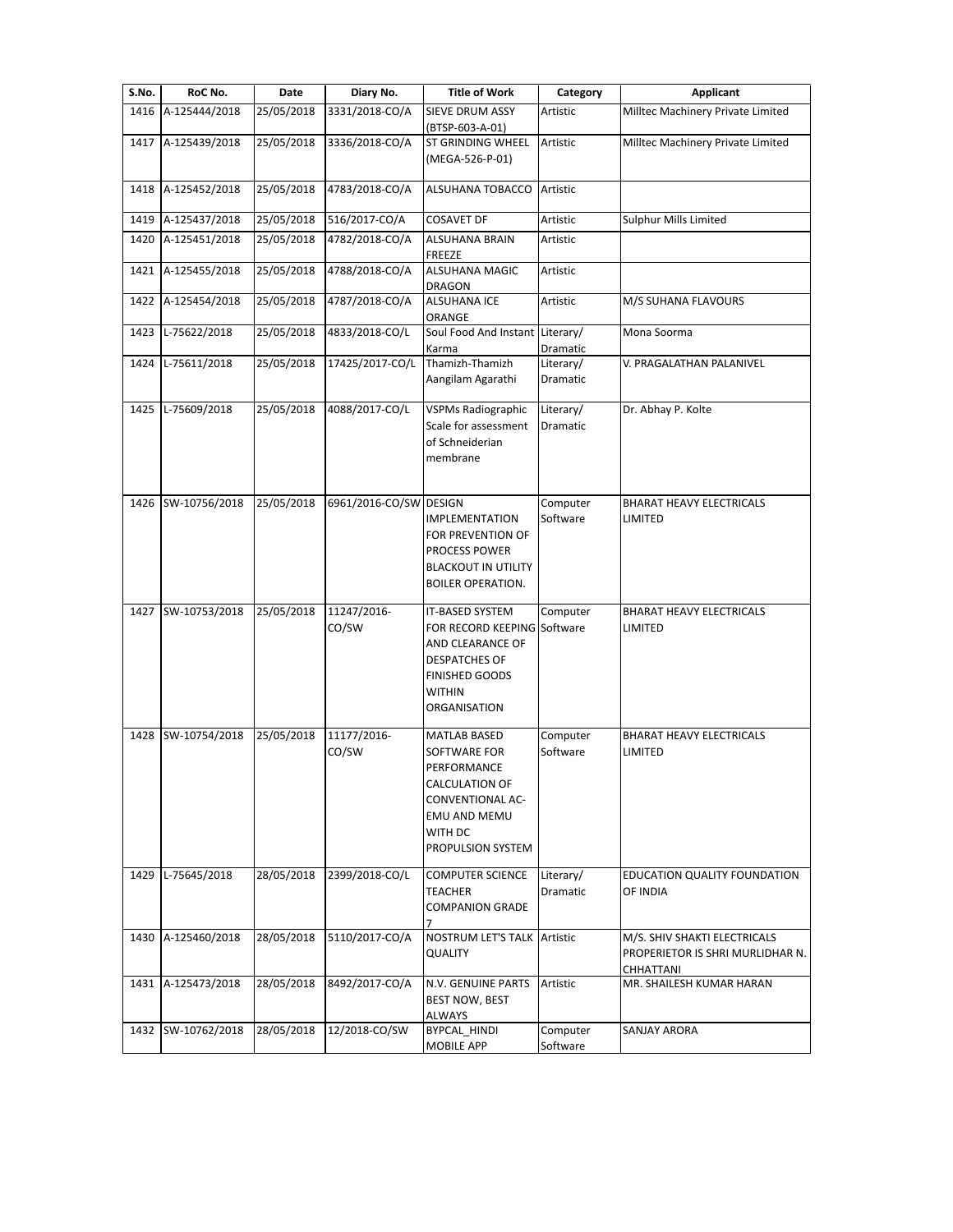| S.No. | RoC No.            | <b>Date</b> | Diary No.                | <b>Title of Work</b>                                                                                                                                   | Category                     | Applicant                                                                                         |
|-------|--------------------|-------------|--------------------------|--------------------------------------------------------------------------------------------------------------------------------------------------------|------------------------------|---------------------------------------------------------------------------------------------------|
| 1433  | L-75629/2018       | 28/05/2018  | 5523/2017-CO/L           | Questionnaire for<br>Study and Analysis of<br>Impact of Stress on<br>Health of Employee                                                                | Literary/<br>Dramatic        | 1. Dr. Varsha H. Patil 2. Dr. Yogesh M.<br>Gosavi                                                 |
| 1434  | A-125470/2018      | 28/05/2018  | 14141/2016-CO/A          | <b>GE VALVE</b>                                                                                                                                        | Artistic                     | HIREN MOHANBHAI KORAT                                                                             |
| 1435  | L-75646/2018       | 28/05/2018  | 10193/2017-CO/L          | <b>BEING</b>                                                                                                                                           | Literary/<br>Dramatic        | MR T V SOWRIRAJAN                                                                                 |
| 1436  | L-75637/2018       | 28/05/2018  | 2361/2018-CO/L           | <b>ROBOTICS TEACHER</b><br>CAMPANION                                                                                                                   | Literary/<br>Dramatic        | <b>EDUCATIONAL QUALITY</b><br>FOUNDATION OF INDIA                                                 |
| 1437  | SW-10757/2018      | 28/05/2018  | 12118/2017-<br>CO/SW     | <b>AUTOMATIC SYNC</b><br><b>AGENT FOR MAIL</b><br>LDAP & ORACLE<br>DATABASE                                                                            | Computer<br>Software         | <b>BHARAT HEAVY ELECTRICALS</b><br>LIMITED                                                        |
| 1438  | A-125471/2018      | 28/05/2018  | 14169/2016-CO/A          | <b>SBW</b>                                                                                                                                             | Artistic                     | KANTILAL PREMCHAND CHANDARIA<br>PRO. SANJAY BUTTON WORKS                                          |
| 1439  | SW-10758/2018      | 28/05/2018  | 6003/2017-CO/SW SOFTWARE | PROGRAM FOR ESP<br><b>CABLE SUPPORT</b><br><b>STRUCTURE BOM</b><br>CALCULATION                                                                         | Computer<br>Software         | <b>BHARAT HEAVY ELECTRICALS</b><br>LIMITED                                                        |
| 1440  | L-75638/2018       | 28/05/2018  | 2395/2018-CO/L           | <b>COMPUTER SCIENCE</b><br><b>TEACHER</b><br><b>COMPANION GRADE</b><br>6                                                                               | Literary/<br><b>Dramatic</b> | <b>EDUCATION QUALITY FOUNDATION</b><br>OF INDIA                                                   |
| 1441  | SW-10763/2018      | 28/05/2018  | 12920/2016-<br>CO/SW     | DIGITFPTM-16.0<br>ROBUST SOFTWARE,<br>FOR WHOLE FIELD<br><b>EVALUATION OF</b><br><b>ISOCHROMATICS &amp;</b><br><b>ISOCLINICS WHITE</b><br><b>LIGHT</b> | Computer<br>Software         | Indian Institute of Technology<br>Madras (IIT Madras)                                             |
|       | 1442 A-125469/2018 | 28/05/2018  | 7330/2017-CO/A           | YUJON                                                                                                                                                  | Artistic                     | LALITBHAI VALLABHBHAI<br>KACHHADIYA                                                               |
| 1443  | A-125466/2018      | 28/05/2018  | 7538/2017-CO/A           | AKSHAYA                                                                                                                                                | Artistic                     | MR. JONNADA SRIDHAR,<br>MR.JONNADA SATYANARAYANA,<br>MRS.JONNADA LAKSHMI, MRS.<br>JONNADA SUSHMA, |
| 1444  | A-125458/2018      | 28/05/2018  | 3485/2017-CO/A           | DR LIFESAVING WITH<br>DEVICE OF HAND AND<br>HEART                                                                                                      | Artistic                     | DR. LIFESAVING                                                                                    |
| 1445  | A-125461/2018      | 28/05/2018  | 426/2017-CO/A            | <b>TIGER SHER LABEL</b>                                                                                                                                | Artistic                     | MR RATTAN LAL AGGARWAL & MR<br>RAJINDER MOHAN                                                     |
| 1446  | A-125459/2018      | 28/05/2018  | 4313/2017-CO/A           | <b>ELBEE BEYOND</b><br>PERFECTION! WITH<br><b>LOGO</b>                                                                                                 | Artistic                     | M/S M.P.T.C. GHANA LTD.                                                                           |
| 1447  | L-75647/2018       | 28/05/2018  | 2353/2018-CO/L           | ROBOTICS STUDENT<br><b>BOOK LEVEL 4</b>                                                                                                                | Literary/<br>Dramatic        | EDUCATION QUALITY FOUNDATION<br>OF INDIA                                                          |
| 1448  | A-125462/2018      | 28/05/2018  | 11053/2017-CO/A          | <b>LOGINEXT</b>                                                                                                                                        | Artistic                     | LOGINEXT SOLUTIONS PRIVATE<br>LIMITED                                                             |
| 1449  | A-125468/2018      | 28/05/2018  | 18700/2017-CO/A          | <b>LABEL OF SHATABDI</b>                                                                                                                               | Artistic                     | BRINDABAN BIHARILAL AGARWAL                                                                       |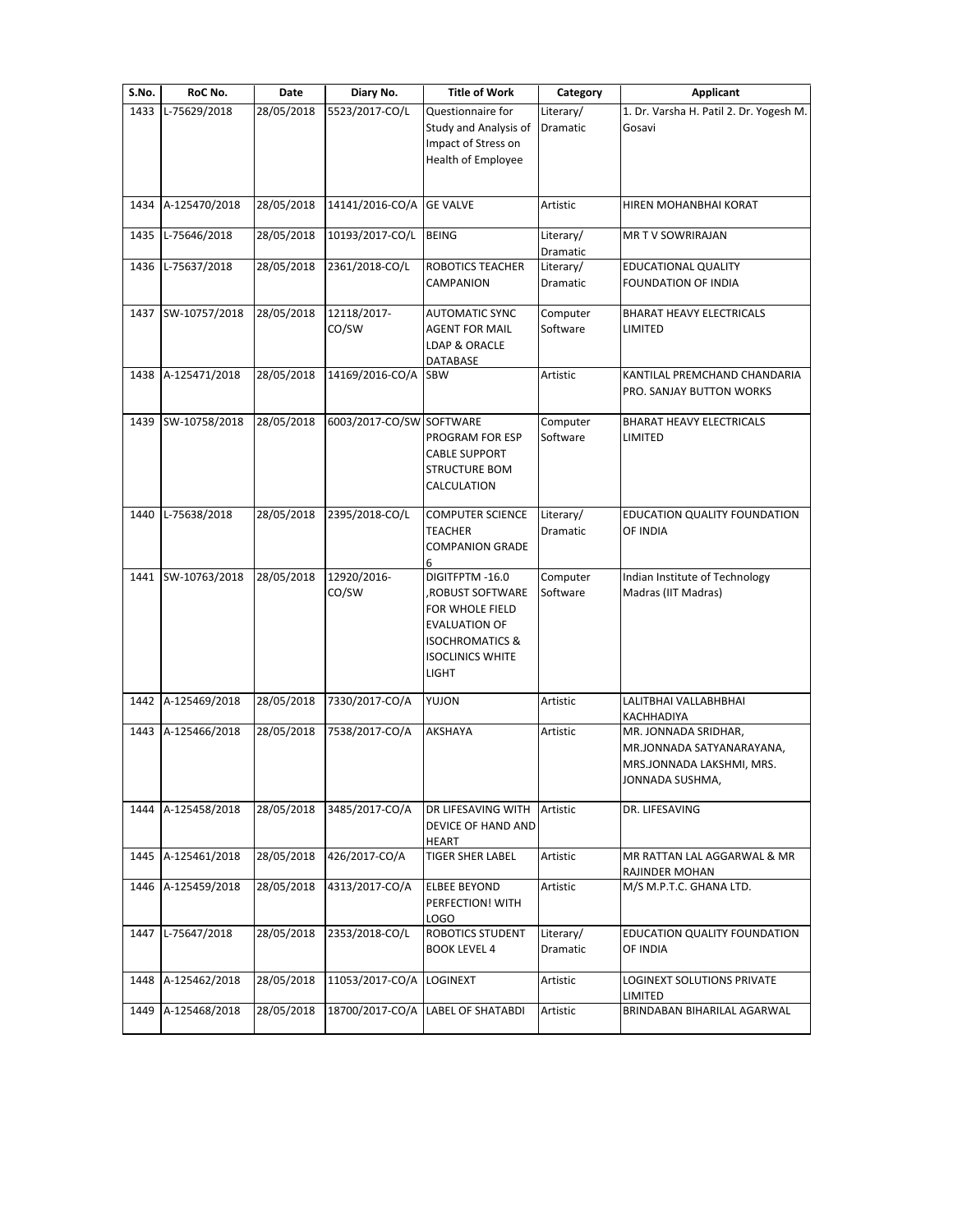| S.No. | RoC No.            | Date       | Diary No.                    | <b>Title of Work</b>                                                                                                                            | Category              | <b>Applicant</b>                                                      |
|-------|--------------------|------------|------------------------------|-------------------------------------------------------------------------------------------------------------------------------------------------|-----------------------|-----------------------------------------------------------------------|
| 1450  | L-75640/2018       | 28/05/2018 | 2979/2018-CO/L               | PERFORMANCE<br><b>EVALUATION OF</b><br>SINGLE CYLINDER<br>DIESEL ENGINE USING<br>DIESEL AND LIGHT<br>DIESEL OIL BLENDS.                         | Literary/<br>Dramatic | DHARMESH ASHOK AGRAWAL                                                |
|       | 1451 A-125472/2018 | 28/05/2018 | 6456/2017-CO/A               | <b>FLY WEIGHT</b>                                                                                                                               | Artistic              | <b>GREAVES COTTON LIMITED</b>                                         |
| 1452  | L-75630/2018       | 28/05/2018 | 1448/2017-CO/L               | shikhar                                                                                                                                         | Literary/<br>Dramatic | Ratna                                                                 |
|       | 1453 SW-10759/2018 | 28/05/2018 |                              | 6129/2017-CO/SW ONLINE INSPECTION<br><b>CALL SYSTEM FOR</b><br>PAINTING & SHOT<br><b>BLASTING</b>                                               | Computer<br>Software  | BHARAT HEAVY ELECTRICALS<br>LIMITED                                   |
| 1454  | L-75651/2018       | 28/05/2018 | 4199/2018-CO/L               | On the Wings of<br>Winter                                                                                                                       | Literary/<br>Dramatic | Subimal Sinha-Roy                                                     |
| 1455  | A-125467/2018      | 28/05/2018 | 8099/2017-CO/A               | <b>RECKLESS</b>                                                                                                                                 | Artistic              | M/S. KEWAL KIRAN CLOTHING LTD.                                        |
| 1456  | L-75641/2018       | 28/05/2018 | 3241/2018-CO/L               | <b>UMA PARINAYAM</b>                                                                                                                            | Literary/<br>Dramatic | SRIRAM NARAINSWAMY IYER                                               |
|       | 1457 SW-10761/2018 | 28/05/2018 | 18467/2017-<br>CO/SW         | <b>STATUS INDICATION</b><br>OF RAPPING MOTOR,<br>ALI & HOPPER<br><b>HEATERS THROUGH</b><br><b>WIRED CAN</b><br>COMMUICATION                     | Computer<br>Software  | <b>BHARAT HEAVY ELECTRICALS</b><br>LIMITED                            |
| 1458  | L-75631/2018       | 28/05/2018 | 6124/2017-CO/A               | Creative Time, 1                                                                                                                                | Literary/<br>Dramatic | Blue Orange Publications, A unit of<br>Gyan Pushp Child Care Pvt.Ltd. |
|       | 1459 SW-10760/2018 | 28/05/2018 | 9338/2017-CO/SW SOFTWARE FOR | <b>CALCULATION OF</b><br>ELECTRICAL LT<br>SWITCHGEAR PANEL<br>SIZING FOR<br>ELECTROSTATIC<br>PRECIPITATOR IN<br>THERMAL POWER<br><b>PI ANTS</b> | Computer<br>Software  | <b>BHARAT HEAVY ELECTRICALS</b><br>LIMITED                            |
| 1460  | L-75649/2018       | 28/05/2018 | 12482/2017-CO/L              | Tadaiv Lagnam                                                                                                                                   | Literary/<br>Dramatic | Abhijeet Arvind Dalvi                                                 |
|       | 1461 L-75632/2018  | 28/05/2018 | 5940/2018-CO/L               | The Map To Your<br>Entrepreneurial<br>Journey                                                                                                   | Literary/<br>Dramatic | P.Uma                                                                 |
|       | 1462 A-125464/2018 | 28/05/2018 | 1524/2018-CO/A               | <b>SUN FLOWER</b><br>APPALAM (DEVICE OF<br><b>SUN FLOWER</b><br>APPALAM)                                                                        | Artistic              | S. Meena                                                              |
| 1463  | L-75636/2018       | 28/05/2018 | 5858/2017-CO/L               | PREM MHANJE                                                                                                                                     | Literary/<br>Dramatic | Zee Entertainment Enterprises<br>Limited                              |
|       | 1464 A-125474/2018 | 28/05/2018 | 2398/2017-CO/A               | ZAIKA SUPER LITE                                                                                                                                | Artistic              | Gokul Agro Resources Limited                                          |
| 1465  | A-125463/2018      | 28/05/2018 | 2256/2018-CO/A               | eightAM                                                                                                                                         | Artistic              | V. R. Industries Private Ltd.                                         |
| 1466  | L-75650/2018       | 28/05/2018 | 2603/2018-CO/L               | A NEW APPROACH<br><b>FOR SUBGRAPH</b><br><b>ISOMORPHISM AND</b><br><b>ITS PARELLAL</b><br><b>IMPLEMENTATION</b>                                 | Literary/<br>Dramatic | MS.RACHNA SOMKUNWAR                                                   |
|       | 1467 L-75639/2018  | 28/05/2018 | 2129/2018-CO/L               | Smartclass Modules-<br>$Grade - 9$                                                                                                              | Literary/<br>Dramatic | Smartclass Educational Services Pvt.<br>Ltd.                          |
| 1468  | L-75635/2018       | 28/05/2018 | 6161/2018-CO/L               | <b>Blossoming Buds</b><br><b>Colouring Book</b>                                                                                                 | Literary/<br>Dramatic | Sapience Publications                                                 |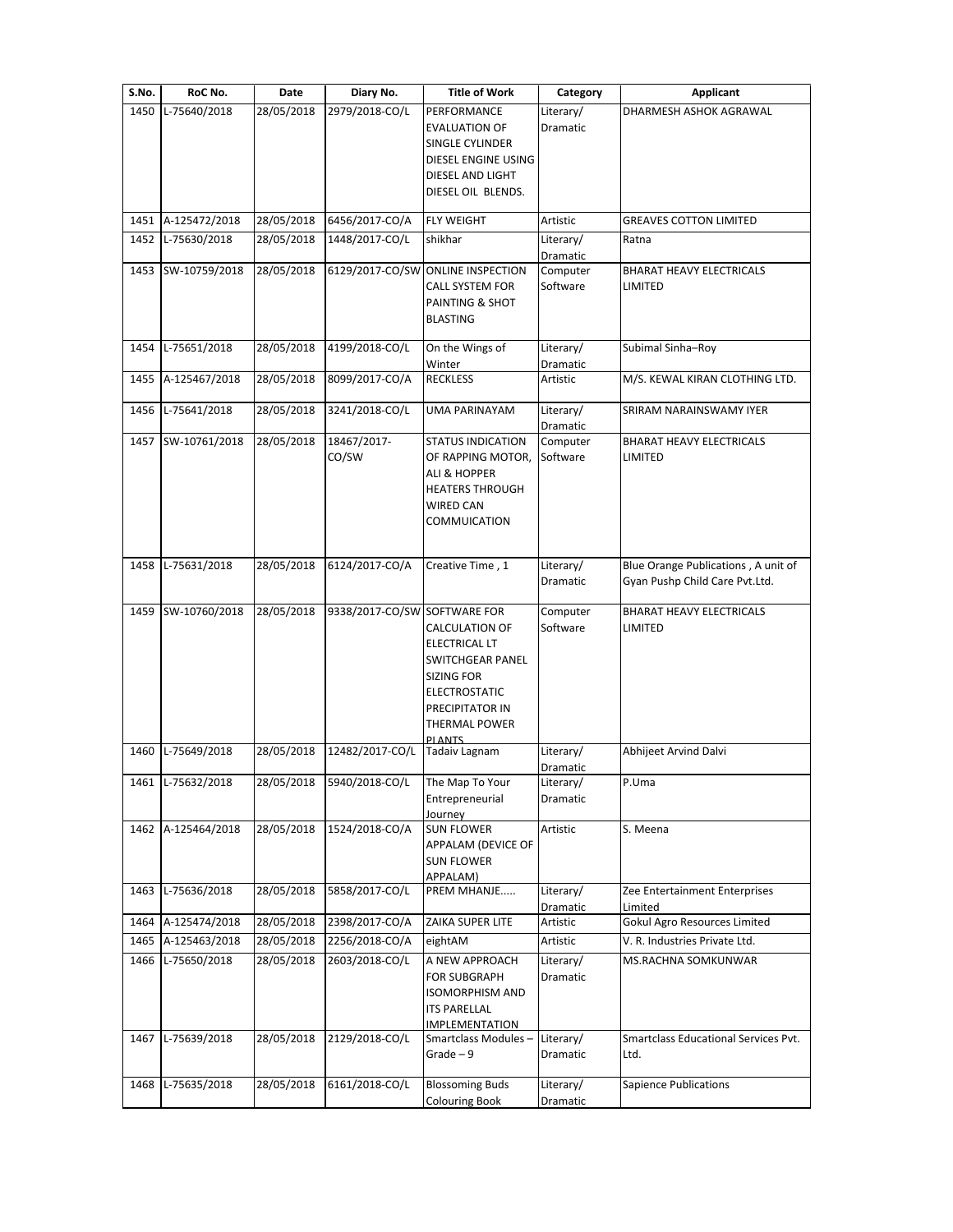| S.No. | RoC No.            | Date                    | Diary No.                         | <b>Title of Work</b>                                                                     | Category              | <b>Applicant</b>                            |
|-------|--------------------|-------------------------|-----------------------------------|------------------------------------------------------------------------------------------|-----------------------|---------------------------------------------|
| 1469  | L-75642/2018       | 28/05/2018              | 7066/2017-CO/L                    | HAPPY WORLD OF                                                                           | Literary/             | <b>SUDHA KUMARI</b>                         |
|       |                    |                         |                                   | PAINTINGS                                                                                | Dramatic              |                                             |
| 1470  | L-75633/2018       | 28/05/2018              | 6154/2018-CO/L                    | Ebong Rituporna                                                                          | Literary/<br>Dramatic | Manas Basu                                  |
| 1471  | A-125475/2018      | 28/05/2018              | 2013/2017-CO/A                    | VELOX WITH V LOGO                                                                        | Artistic              | M/S VELOX SAND                              |
| 1472  | L-75648/2018       | 28/05/2018              | 6647/2017-CO/L                    | LIST OF BOREWELL<br><b>INCIDENTS</b>                                                     | Literary/<br>Dramatic | <b>KRUPA FOUNDATION</b>                     |
| 1473  | L-75643/2018       | 28/05/2018              | 2610/2018-CO/L                    | AMRITHAVANI                                                                              | Literary/<br>Dramatic | <b>B.S. BALAKRISHNA</b>                     |
| 1474  | CF-4095/2018       | 28/05/2018              | 6646/2017-CO/CF                   | <b>BORE WELL CHILD</b><br><b>TRAP OPERATION</b>                                          | Cinematograph<br>Film | <b>KARUPA FOUNDATION</b>                    |
| 1475  | L-75644/2018       | 28/05/2018              | 2400/2018-CO/L                    | <b>COMPUTER SCIENCE</b><br><b>TEACHER</b><br><b>COMPANION GRADE</b><br>8                 | Literary/<br>Dramatic | EDUCATION QUALITY FOUNDATION<br>OF INDIA    |
| 1476  | L-75634/2018       | 28/05/2018              | 6170/2018-CO/L                    | VICHARO KI ADBHUT<br><b>DUNIYA</b>                                                       | Literary/<br>Dramatic | VISHAL SRIVASTVA                            |
| 1477  | A-125465/2018      | 28/05/2018              | 12293/2016-CO/A                   | <b>SUZEN-NS Carton</b>                                                                   | Artistic              | M/s. Universal Twin Labs                    |
| 1478  | SW-10764/2018      | 29/05/2018              | 5043/2018-CO/SW                   | MultiStep Vendor<br><b>Registration Addon</b><br>[M2]                                    | Computer<br>Software  | Cedcoss Technologies Private Limited        |
| 1479  | SW-10766/2018      | 29/05/2018              | 5039/2018-CO/SW                   | <b>EBS Payment Method</b><br>[M2]                                                        | Computer<br>Software  | Cedcoss Technologies Private Limited        |
| 1480  | A-125482/2018      | 29/05/2018              | 5412/2018-CO/A                    | HARI DARSHAN HARI<br>SAI HERBAL DHOOP                                                    | Artistic              | HARI DARSHAN SEVASHRAM PVT LTD              |
| 1481  | L-75653/2018       | $\overline{29}/05/2018$ | 5437/2018-CO/L                    | PARTICLES SET CARDS                                                                      | Literary/<br>Dramatic | YOGESH UCHCHASARE                           |
| 1482  | A-125487/2018      | 29/05/2018              | 5414/2018-CO/A                    | FUN FINE MOON<br><b>CHIPS</b>                                                            | Artistic              | M/S PARUL FOOD PRODUCT                      |
| 1483  | SW-10765/2018      | 29/05/2018              | 5044/2018-CO/SW                   | Indian GST Magento<br>Extension [M1]                                                     | Computer<br>Software  | Cedcoss Technologies Private Limited        |
| 1484  | SW-10770/2018      | 29/05/2018              | 5173/2018-CO/SW EMS Shipping [M2] |                                                                                          | Computer<br>Software  | Cedcoss Technologies Private Limited        |
| 1485  | A-125478/2018      | 29/05/2018              | 5208/2018-CO/A                    | <b>BLISTER LABEL</b>                                                                     | Artistic              | GHANSHYAMBHAI DEVRAJBHAI<br><b>DOBARIYA</b> |
| 1486  | SW-10769/2018      | 29/05/2018              | 5175/2018-CO/SW Live Support [M2] |                                                                                          | Computer<br>Software  | Cedcoss Technologies Private Limited        |
| 1487  | SW-10768/2018      | 29/05/2018              |                                   | 5174/2018-CO/SW Support System [M2]                                                      | Computer<br>Software  | Cedcoss Technologies Private Limited        |
|       | 1488 L-75652/2018  | 29/05/2018              | 5306/2018-CO/L                    | YOGAMIST 21-where<br>the science meets the Dramatic<br>tradition of Mind<br>Body & Soul. | Literary/             | Mrs Sneh Ganotra                            |
| 1489  | SW-10771/2018      | 29/05/2018              | 5176/2018-CO/SW                   | MultiStep Vendor<br><b>Registration Addon</b><br>[M1]                                    | Computer<br>Software  | Cedcoss Technologies Private Limited        |
| 1490  | A-125476/2018      | 29/05/2018              | 5211/2018-CO/A                    | <b>RIA LABEL</b>                                                                         | Artistic              | M/S RIA BOUTIQUE                            |
| 1491  | A-125477/2018      | 29/05/2018              | 5215/2018-CO/A                    | <b>MAKINO NACHO</b><br><b>CHIPS</b>                                                      | Artistic              | RECORN FOODS PVT LTD                        |
| 1492  | A-125484/2018      | 29/05/2018              | 4998/2018-CO/A                    | 'PANSARI GARAM                                                                           | Artistic              | LAKHI PRASAD PANSARI [PROP].                |
| 1493  | SW-10767/2018      | 29/05/2018              | 5041/2018-CO/SW                   | MASALA' [Label].<br>Vat Validation<br>Module [M2]                                        | Computer<br>Software  | Cedcoss Technologies Private Limited        |
| 1494  | A-125486/2018      | 29/05/2018              | 5000/2018-CO/A                    | 'PANSARI DRY<br>MANGO POWDER'                                                            | Artistic              | LAKHI PRASAD PANSARI [PROP].                |
|       | 1495 A-125479/2018 | 29/05/2018              | 5214/2018-CO/A                    | [Label].<br>MAKINO CORN CHIPS                                                            | Artistic              | RECORN FOODS PVT LTD                        |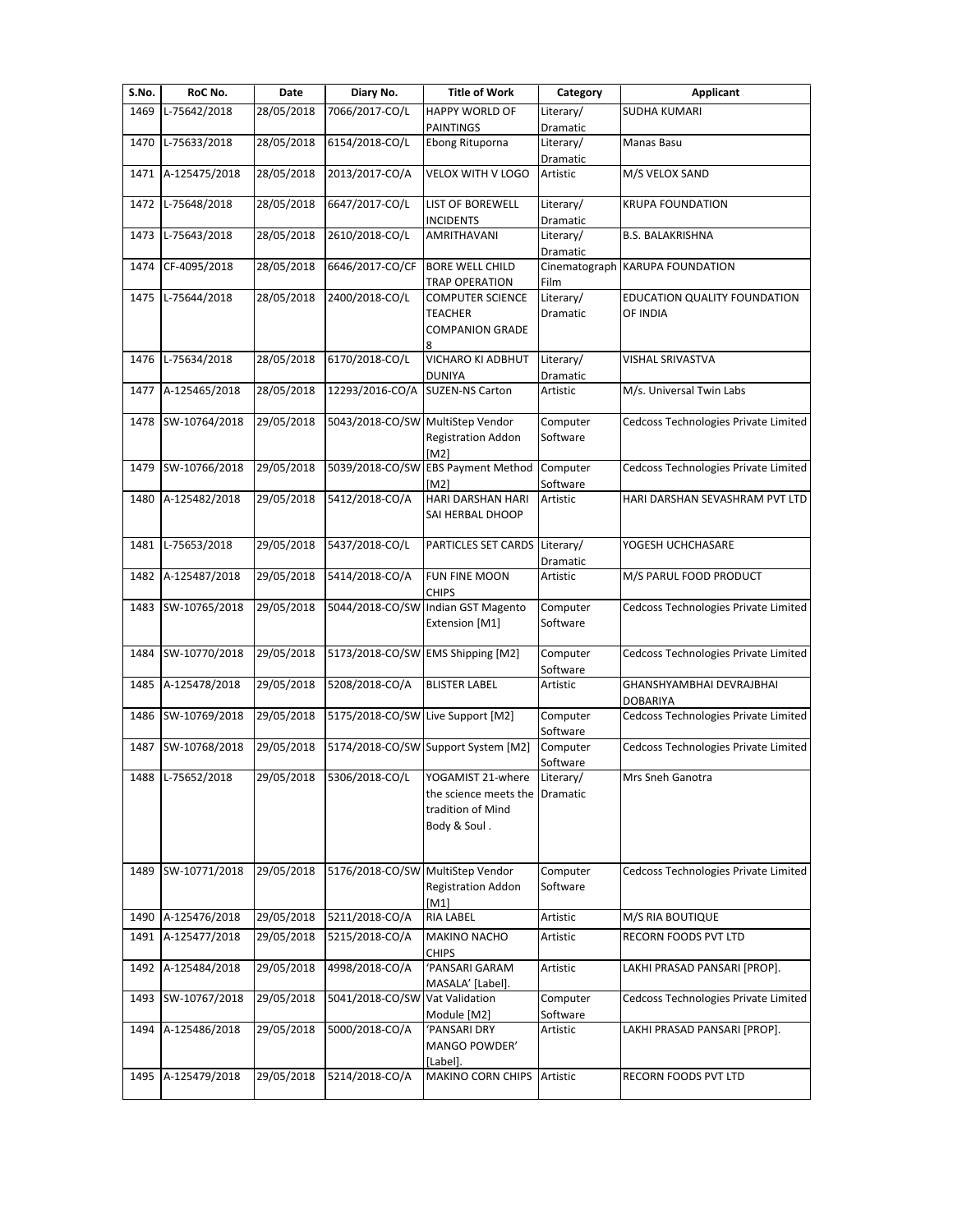| S.No. | RoC No.           | Date       | Diary No.                         | <b>Title of Work</b>               | Category             | Applicant                                         |
|-------|-------------------|------------|-----------------------------------|------------------------------------|----------------------|---------------------------------------------------|
| 1496  | L-75656/2018      | 29/05/2018 | 4946/2018-CO/L                    | <b>CANDIDLIFE EDUTECH</b>          | Literary/            | <b>HARIOM PARAS</b>                               |
|       |                   |            |                                   | <b>FEDRATION</b>                   | <b>Dramatic</b>      |                                                   |
|       |                   |            |                                   |                                    |                      |                                                   |
| 1497  | L-75654/2018      | 29/05/2018 | 1544/2018-CO/L                    | <b>GSM Based Monthly</b>           | Literary/            | Dinesh Gawande                                    |
|       |                   |            |                                   | <b>Electrical Energy</b>           | Dramatic             |                                                   |
|       |                   |            |                                   | <b>Billing Through SMS</b>         |                      |                                                   |
| 1498  | A-125485/2018     | 29/05/2018 | 5415/2018-CO/A                    | <b>SPNG INDOSTAR</b>               | Artistic             | M/S GALWALIA ISPAT UDYOG PVT                      |
|       |                   |            |                                   | SARIYE KA                          |                      | <b>LTD</b>                                        |
|       |                   |            |                                   | <b>SUPERSTAR</b>                   |                      |                                                   |
| 1499  | A-125483/2018     | 29/05/2018 | 5001/2018-CO/A                    | <b>PANSARI CHICKEN</b>             | Artistic             | LAKHI PRASAD PANSARI [PROP].                      |
|       |                   |            |                                   | MASALA' [Label].                   |                      |                                                   |
| 1500  | A-125481/2018     | 29/05/2018 | 4416/2018-CO/A                    |                                    | Artistic             | M/s NASADIYA TECHNOLOGIES PVT                     |
|       |                   |            |                                   |                                    |                      | LTD                                               |
| 1501  | SR-13542/2018     | 29/05/2018 | 17971/2017-CO/M More saiyaan song |                                    | Sound                | Vinayak bahl                                      |
|       |                   |            |                                   |                                    | Recording            |                                                   |
| 1502  | A-125490/2018     | 29/05/2018 | 900/2018-CO/A                     | LYLA BLANC LB 18                   | Artistic             | Arabian Nights Private Limited                    |
|       |                   |            |                                   |                                    |                      |                                                   |
| 1503  | A-125491/2018     | 29/05/2018 | 895/2018-CO/A                     | LYLA BLANC LB 18                   | Artistic             | Arabian Nights Private Limited                    |
|       |                   |            |                                   |                                    | Literary/            |                                                   |
| 1504  | L-75655/2018      | 29/05/2018 | 4334/2018-CO/L                    | Amol Pre School                    |                      | Amol Prakashan                                    |
| 1505  | A-125489/2018     | 29/05/2018 | 898/2018-CO/A                     | Drawing<br>LYLA BLANC LB 18        | Dramatic<br>Artistic | Arabian Nights Private Limited                    |
|       |                   |            |                                   |                                    |                      |                                                   |
| 1506  | A-125488/2018     | 29/05/2018 | 897/2018-CO/A                     | LYLA BLANC LB 18                   | Artistic             | Arabian Nights Private Limited                    |
|       |                   |            |                                   |                                    |                      |                                                   |
| 1507  | A-125480/2018     | 29/05/2018 | 4113/2017-CO/A                    | SIDDHARTH SP                       | Artistic             | SUBHASHBHAI RANCHODBHAI                           |
|       |                   |            |                                   |                                    |                      | JADAV, A SOLE PROPRIETOR OF M/S.                  |
|       |                   |            |                                   |                                    |                      | SIDDHARTH GRUH UDYOG                              |
| 1508  | L-75660/2018      | 30/05/2018 | 2367/2018-CO/L                    | <b>COMPUTER SCIENCE</b>            | Literary/            | EDUCATION QUALITY FOUNDATION                      |
|       |                   |            |                                   | <b>STUDENT BOOK</b>                | Dramatic             | OF INDIA                                          |
|       |                   |            |                                   | <b>GRADE 8</b>                     |                      |                                                   |
| 1509  | L-75674/2018      | 30/05/2018 | 7511/2016-CO/L                    | song titled with -"ni tu Literary/ |                      | <b>JAGSIR SINGH</b>                               |
|       |                   |            |                                   | tedi en delhi wargi, asi           | Dramatic             |                                                   |
|       |                   |            |                                   | sidhe han punjab                   |                      |                                                   |
|       |                   |            |                                   | warge "                            |                      |                                                   |
|       |                   |            |                                   |                                    |                      |                                                   |
| 1510  | CF-4097/2018      | 30/05/2018 | 17676/2017-                       | <b>Dragonfly Engineering</b>       |                      | Cinematograph Dragonfly Education Private Limited |
|       |                   |            | CO/CF                             | Materials &                        | Film                 |                                                   |
|       |                   |            |                                   | Metallurgy                         |                      |                                                   |
| 1511  | L-75661/2018      | 30/05/2018 | 2352/2018-CO/L                    | <b>COMPUTER SCIENCE</b>            | Literary/            | EDUCATION QUALITY FOUNDATION                      |
|       |                   |            |                                   | TEACHER                            | <b>Dramatic</b>      | OF INDIA                                          |
|       |                   |            |                                   | <b>COMPANION GRADE</b>             |                      |                                                   |
|       |                   |            |                                   | 3                                  |                      |                                                   |
| 1512  | L-75668/2018      | 30/05/2018 | 2364/2018-CO/L                    | <b>COMPUTER SCIENCE</b>            | Literary/            | EDUCATION QUALITY FOUNDATION                      |
|       |                   |            |                                   | <b>STUDENT BOOK</b>                | Dramatic             |                                                   |
|       |                   |            |                                   | GRADE 5                            |                      |                                                   |
|       | 1513 CF-4096/2018 | 30/05/2018 | 17677/2017-                       | Dragonfly Automobile               |                      | Cinematograph Dragonfly Education Private Limited |
|       |                   |            | CO/CF                             | Engineering                        | Film                 |                                                   |
|       |                   |            |                                   |                                    |                      |                                                   |
| 1514  | A-125492/2018     | 30/05/2018 | 296/2018-CO/A                     | DD-C1_6600012                      | Artistic             | AMIT. S. TALBOT & SHASHANK                        |
|       |                   |            |                                   |                                    |                      | SHEKHAR MISHRA, PARTNERs                          |
| 1515  | A-125508/2018     | 30/05/2018 |                                   | 18691/2017-CO/A AWFIS ALWAYS FIND  | Artistic             | M/S AWFIS SPACE SOLUTIONS PVT                     |
|       |                   |            |                                   | <b>INSPIRATION</b>                 |                      | LTD                                               |
| 1516  | A-125515/2018     | 30/05/2018 | 17347/2017-CO/A                   | <b>KDM USB CHARGER</b>             | Artistic             | M/S KDM TELECOM SOLUTIONS PVT.                    |
|       |                   |            |                                   |                                    |                      | LTD.                                              |
| 1517  | L-75669/2018      | 30/05/2018 | 17456/2017-CO/L                   | The Patriot's Nightfall            | Literary/            | Shraddha Zope                                     |
|       |                   |            |                                   |                                    | Dramatic             |                                                   |
| 1518  | L-75672/2018      | 30/05/2018 | 2356/2018-CO/L                    | <b>COMPUTER SCIENCE</b>            | Literary/            | EDUCATION QUALITY FOUNDATION                      |
|       |                   |            |                                   | <b>STUDENT BOOK</b>                | Dramatic             | OF INDIA                                          |
|       | A-125509/2018     | 30/05/2018 | 16624/2017-CO/A                   | <b>CT5 BULLET</b>                  |                      |                                                   |
| 1519  |                   |            |                                   |                                    | Artistic             |                                                   |
|       |                   |            |                                   |                                    |                      |                                                   |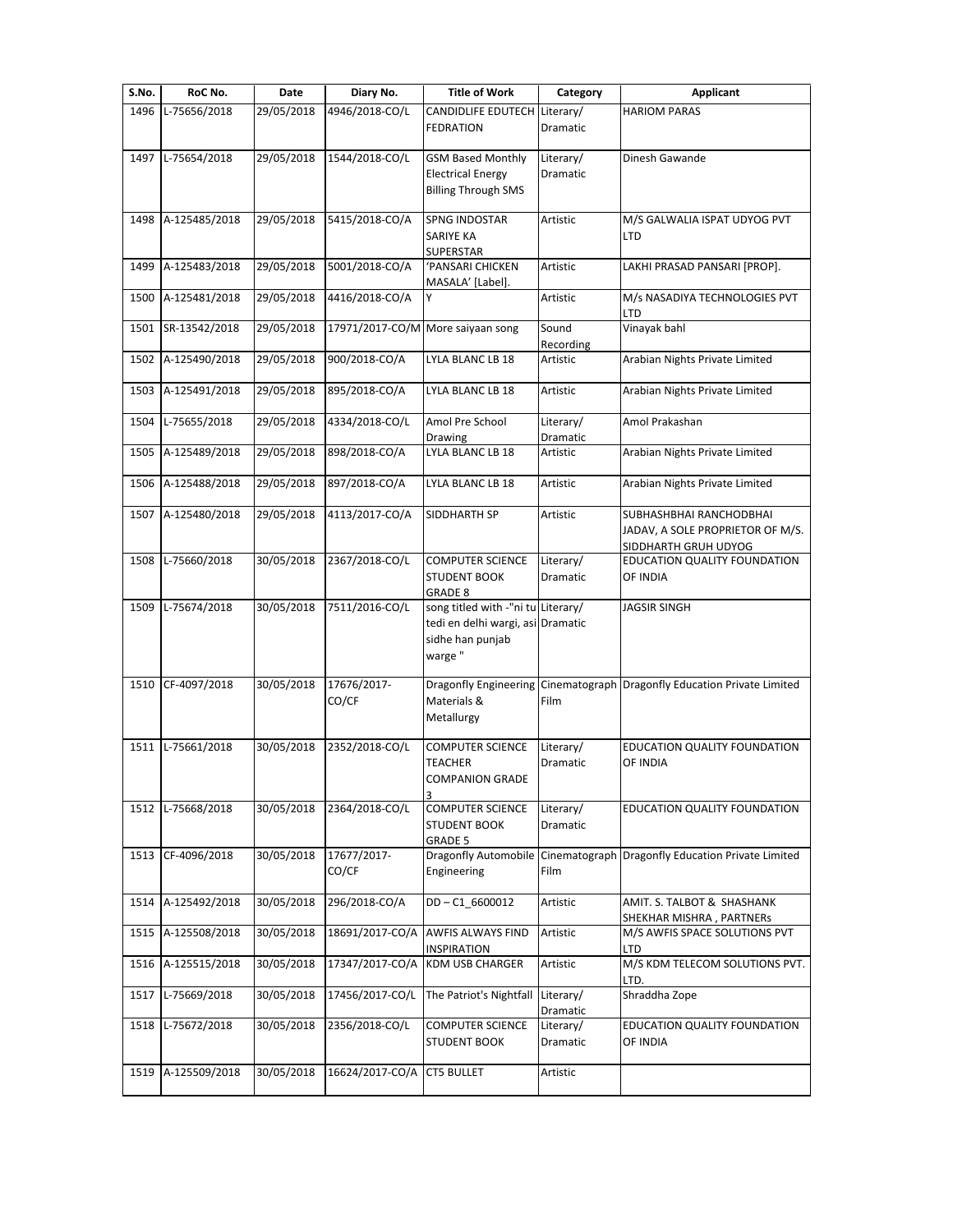| S.No. | RoC No.            | Date       | Diary No.                   | <b>Title of Work</b>                    | Category              | <b>Applicant</b>                                  |
|-------|--------------------|------------|-----------------------------|-----------------------------------------|-----------------------|---------------------------------------------------|
| 1520  | L-75659/2018       | 30/05/2018 | 2397/2018-CO/L              | ROBOTICS STUDENT                        | Literary/             | EDUCATION QUALITY FOUNDATION                      |
|       |                    |            |                             | <b>BOOK LEVEL 1</b>                     | <b>Dramatic</b>       | OF INDIA                                          |
| 1521  | L-75657/2018       | 30/05/2018 | 10093/2016-CO/L             | ARITHMETIC                              | Literary/             | Mr. SUNIL KUMAR TRIPATHI [                        |
|       |                    |            |                             | <b>CONCEPT &amp;</b>                    | <b>Dramatic</b>       | S.B.J.EDUCATE ]                                   |
|       |                    |            |                             | SOLUTION                                |                       |                                                   |
|       | 1522 L-75679/2018  | 30/05/2018 | 12909/2016-CO/L             | Data Interpretation                     | Literary/             | Jaggan Saneja                                     |
|       |                    |            |                             | Simplified                              | Dramatic              |                                                   |
|       | 1523 L-75667/2018  | 30/05/2018 | 11998/2017-CO/L             | Development of                          | Literary/             | Shri Ramdeobaba College of                        |
|       |                    |            |                             | <b>MEMS Vibration</b>                   | Dramatic              | Engineering and Management,                       |
|       |                    |            |                             | Sensor                                  |                       | Nagpur                                            |
| 1524  | SW-10772/2018      | 30/05/2018 | 10119/2016-                 | SmartWinApp                             | Computer              | VINOD VIJAY PAWAR                                 |
|       |                    |            | CO/SW                       |                                         | Software              |                                                   |
| 1525  | SW-10774/2018      | 30/05/2018 | 5565/2016-CO/L              | Super-Saragraphy-831                    | Computer<br>Software  | SARANG SAHEBRAO DHOTE                             |
| 1526  | A-125519/2018      | 30/05/2018 | 16929/2017-CO/A             | AFZAL ANISEED                           | Artistic              | SOPARIWALA EXPORTS                                |
|       |                    |            |                             |                                         |                       |                                                   |
| 1527  | CF-4098/2018       | 30/05/2018 | 17657/2017-                 | Dragonfly IC Engine &                   |                       | Cinematograph Dragonfly Education Private Limited |
|       |                    |            | CO/CF                       | Compressors                             | Film                  |                                                   |
|       |                    |            | 18705/2017-CO/A             |                                         |                       |                                                   |
| 1528  | A-125510/2018      | 30/05/2018 |                             | <b>AWFIS FIND</b><br><b>INSPIRATION</b> | Artistic              | M/S AWFIS SPACE SOLUTIONS PVT<br>LTD              |
| 1529  | L-75673/2018       | 30/05/2018 | 4824/2018-CO/L              | Pickky                                  | Literary/             | Debraj Banerjee                                   |
|       |                    |            |                             |                                         | Dramatic              |                                                   |
|       | 1530 SW-10775/2018 | 30/05/2018 | 3886/2018-CO/SW             | MySalesPlus                             | Computer              | INNOVANDA CONSULTING PRIVATE                      |
|       |                    |            |                             |                                         | Software              | LIMITED                                           |
| 1531  | L-75671/2018       | 30/05/2018 | 14051/2017-CO/L             | Venture Capital                         | Literary/             | Dr. Deepak Bansal                                 |
|       |                    |            |                             | Financing and Its                       | Dramatic              |                                                   |
|       |                    |            |                             | impact on few                           |                       |                                                   |
|       |                    |            |                             | selected sectors of                     |                       |                                                   |
|       |                    |            |                             | Indian Economy                          |                       |                                                   |
|       | 1532 SW-10773/2018 | 30/05/2018 | 1210/2016-CO/SW             | Improved system of                      | Computer              | Tata Motors Limited                               |
|       |                    |            |                             | Vendor material                         | Software              |                                                   |
|       |                    |            |                             | delivery monitoring                     |                       |                                                   |
|       |                    |            |                             |                                         |                       |                                                   |
|       | 1533 A-125511/2018 | 30/05/2018 | 18704/2017-CO/A             | <b>AWFIS</b>                            | Artistic              | M/S AWFIS SPACE SOLUTIONS PVT                     |
| 1534  | L-75666/2018       | 30/05/2018 | 4871/2018-CO/L              | <b>AIR CABIN</b>                        | Literary/             | LTD<br>DR.M.HELDA MERCY                           |
|       |                    |            |                             | <b>SCHEDULING</b>                       | Dramatic              |                                                   |
| 1535  | L-75677/2018       | 30/05/2018 | 15332/2017-CO/L             | SARAS GEETA                             | Literary/             | JAI KIRTI MISHRA                                  |
|       |                    |            |                             | SHRIMADBHAVGVAT                         | Dramatic              |                                                   |
|       |                    |            |                             | <b>GEETA</b>                            |                       |                                                   |
|       | 1536 L-75676/2018  | 30/05/2018 | 16935/2017-CO/L             | <b>BALLE BALLE</b>                      | Literary/             | Wizcraft International Entertainment              |
|       |                    |            |                             |                                         | Dramatic              | Pvt. Ltd.                                         |
| 1537  | L-75683/2018       | 30/05/2018 | 1244/2018-CO/L              | <b>GITA KI KAHANI</b>                   | Literary/             | BRAHAMBODHI P K SIDDHARTH                         |
| 1538  | L-75678/2018       | 30/05/2018 | 4029/2018-CO/L              | Metanoia                                | Dramatic<br>Literary/ | Julieanne Prabhakar                               |
|       |                    |            |                             |                                         | Dramatic              |                                                   |
|       | 1539 A-125514/2018 | 30/05/2018 | 6071/2018-CO/A              | <b>KING GOLD</b>                        | Artistic              | <b>KRUSHI CROP SCIENCE</b>                        |
| 1540  | A-125516/2018      | 30/05/2018 | 1195/2018-CO/A              | TRIPTI TEA B/W LABEL Artistic           |                       |                                                   |
|       |                    |            |                             |                                         |                       |                                                   |
|       | 1541 SW-10778/2018 | 30/05/2018 | 5365/2018-CO/SW             | Mobile App for Smart                    | Computer              | Tarannum Khan                                     |
|       |                    |            |                             | <b>Health Monitoring</b>                | Software              |                                                   |
|       |                    |            |                             | System                                  |                       |                                                   |
|       | 1542 SW-10781/2018 | 30/05/2018 | 3317/2018-CO/SW PROGRAM FOR |                                         | Computer              | BHARAT HEAVY ELECTRICALS                          |
|       |                    |            |                             | REVIEW OF DESIGN & Software             |                       | LIMITED                                           |
|       |                    |            |                             | ARRANGEMENT OF                          |                       |                                                   |
|       |                    |            |                             | DUAL FUEL DUCT                          |                       |                                                   |
|       |                    |            |                             | <b>BURNER FOR HEAT</b>                  |                       |                                                   |
|       |                    |            |                             | <b>RECOVERY STEAM</b>                   |                       |                                                   |
|       |                    |            |                             | GENERATORS                              |                       |                                                   |
|       |                    |            |                             |                                         |                       |                                                   |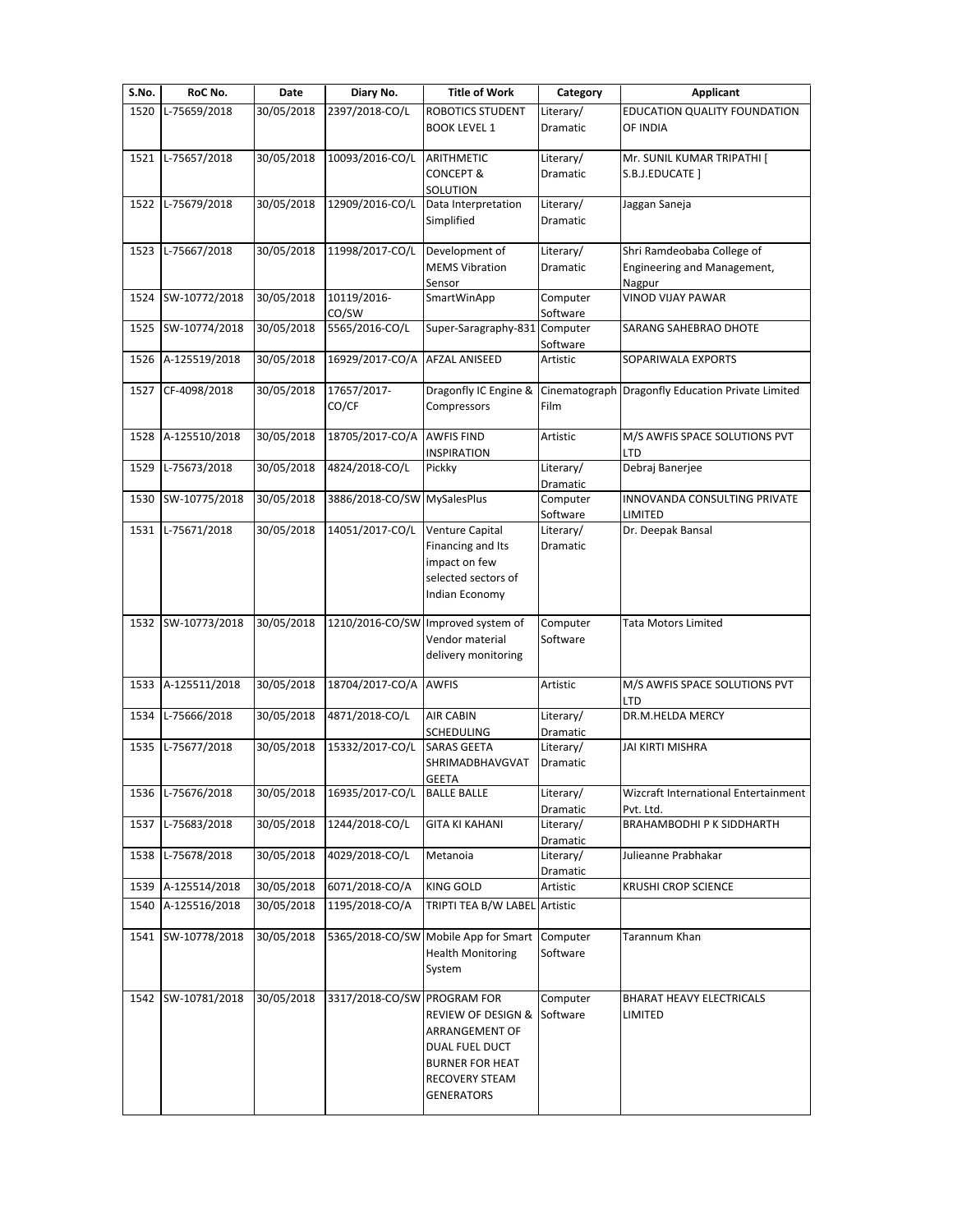| S.No. | RoC No.            | Date       | Diary No.                  | <b>Title of Work</b>                 | Category              | <b>Applicant</b>                                         |
|-------|--------------------|------------|----------------------------|--------------------------------------|-----------------------|----------------------------------------------------------|
| 1543  | SR-13543/2018      | 30/05/2018 | 1375/2018-CO/SR            | Spoken Marathi                       | Sound                 | Ms. Himgauri Kondhalkar                                  |
|       |                    |            |                            | <b>Numerals Dataset</b>              | Recording             |                                                          |
| 1544  | L-75684/2018       | 30/05/2018 | 4468/2018-CO/L             | Earth Republic                       | Literary/<br>Dramatic | V. Shruti Devi                                           |
| 1545  | SW-10776/2018      | 30/05/2018 | 4852/2018-CO/SW Stock Data |                                      | Computer<br>Software  | Pranav Surampudi                                         |
| 1546  | L-75665/2018       | 30/05/2018 | 4876/2018-CO/L             | Downloaded<br>WEATHER                | Literary/             | M.DILLI BABU                                             |
|       |                    |            |                            | LIMITATION CHECK                     | <b>Dramatic</b>       |                                                          |
| 1547  | L-75680/2018       | 30/05/2018 | 4667/2018-CO/L             | FOR FLIGHTS<br>The Bandahar Series - | Literary/             | Vidhya Harish Iyer                                       |
|       |                    |            | 573/2018-CO/A              | Part 1                               | Dramatic              |                                                          |
| 1548  | A-125499/2018      | 30/05/2018 |                            | DD-6957                              | Artistic              | AMIT. S. TALBOT & SHASHANK<br>SHEKHAR MISHRA, PARTNERs   |
| 1549  | A-125505/2018      | 30/05/2018 | 565/2018-CO/A              | DD-57152                             | Artistic              | AMIT. S. TALBOT & SHASHANK                               |
| 1550  | A-125498/2018      | 30/05/2018 | 571/2018-CO/A              | DD-6901                              | Artistic              | SHEKHAR MISHRA, PARTNERs<br>AMIT. S. TALBOT & SHASHANK   |
|       |                    |            |                            |                                      |                       | SHEKHAR MISHRA, PARTNERs                                 |
| 1551  | A-125501/2018      | 30/05/2018 | 563/2018-CO/A              | DD-C1 69000140                       | Artistic              | AMIT. S. TALBOT & SHASHANK                               |
|       |                    |            |                            |                                      |                       | SHEKHAR MISHRA, PARTNERs                                 |
| 1552  | L-75670/2018       | 30/05/2018 | 4558/2018-CO/L             | Flight or Fright                     | Literary/             | Sudha Ramnath                                            |
| 1553  | SW-10780/2018      | 30/05/2018 |                            | 2785/2018-CO/SW JSR Movie Promotion  | Dramatic<br>Computer  | Dweep Raj Kochhar                                        |
|       |                    |            |                            | Plan                                 | Software              |                                                          |
| 1554  | L-75675/2018       | 30/05/2018 | 4868/2018-CO/L             | <b>BRIDGE TO QUICK</b>               | Literary/             | RAJEEV KISHEN                                            |
|       |                    |            |                            | <b>SUCCESS IN</b>                    | Dramatic              |                                                          |
|       |                    |            |                            | <b>MATHEMATICS FOR</b>               |                       |                                                          |
| 1555  | L-75682/2018       | 30/05/2018 | 4631/2018-CO/L             | THE ICSE<br>MUBARAK HO               | Literary/             | Subhasish Mukherjee                                      |
|       |                    |            |                            |                                      | Dramatic              |                                                          |
| 1556  | L-75658/2018       | 30/05/2018 | 2402/2018-CO/L             | <b>COMPUTER SCIENCE</b>              | Literary/             | EDUCATION QUALITY FOUNDATION                             |
|       |                    |            |                            | TEACHER                              | Dramatic              | OF INDIA                                                 |
|       |                    |            |                            | <b>COMPANION GRADE</b>               |                       |                                                          |
| 1557  | A-125518/2018      | 30/05/2018 | 11450/2017-CO/A            | Subhash Manaji                       | Artistic              | Subhash Manaji Shahane Jewellers                         |
|       |                    |            |                            | Shahane Jewellers                    |                       |                                                          |
|       |                    |            |                            |                                      |                       |                                                          |
| 1558  | SW-10777/2018      | 30/05/2018 | 2160/2018-CO/SW Callseye   |                                      | Computer              | sourabh singh verma                                      |
|       |                    |            |                            |                                      | Software              |                                                          |
| 1559  | L-75681/2018       | 30/05/2018 | 4762/2018-CO/L             | MAUT DA GEET                         | Literary/<br>Dramatic | <b>GURMOHAN PREET SINGH</b>                              |
| 1560  | A-125503/2018      | 30/05/2018 | 570/2018-CO/A              | $DD - 5759$                          | Artistic              | AMIT. S. TALBOT & SHASHANK                               |
|       |                    |            |                            |                                      |                       | SHEKHAR MISHRA, PARTNERS                                 |
|       | 1561 A-125504/2018 | 30/05/2018 | 562/2018-CO/A              | $DD - 57161$                         | Artistic              | AMIT. S. TALBOT & SHASHANK                               |
| 1562  | L-75663/2018       | 30/05/2018 | 5080/2018-CO/L             | Solubility (Part 2)                  | Literary/             | SHEKHAR MISHRA, PARTNERs<br>HumbleSchool Private Limited |
|       |                    |            |                            |                                      | Dramatic              |                                                          |
| 1563  | A-125506/2018      | 30/05/2018 | 574/2018-CO/A              | DD-5726                              | Artistic              | AMIT. S. TALBOT & SHASHANK                               |
| 1564  | A-125496/2018      | 30/05/2018 | 566/2018-CO/A              | DD-57151                             | Artistic              | SHEKHAR MISHRA, PARTNERs<br>AMIT. S. TALBOT & SHASHANK   |
|       |                    |            |                            |                                      |                       | SHEKHAR MISHRA, PARTNERs                                 |
| 1565  | A-125513/2018      | 30/05/2018 | 4738/2018-CO/A             | <b>SILVER COIN</b>                   | Artistic              | SANGHVI FOODS PRIVATE LIMITED                            |
|       |                    |            |                            | TRADITIONAL CHAKKI                   |                       |                                                          |
|       |                    |            |                            | FRESH ATTA                           |                       |                                                          |
| 1566  | A-125512/2018      | 30/05/2018 | 4768/2018-CO/A             | PANIHARI LABEL                       | Artistic              | KAILASHKUMAR M SHAH                                      |
| 1567  | L-75662/2018       | 30/05/2018 | 5048/2018-CO/L             | Majhi Chimni                         | Literary/             | Samir Karnik                                             |
|       |                    |            |                            |                                      | Dramatic              |                                                          |
| 1568  | A-125493/2018      | 30/05/2018 | 2573/2018-CO/A             | LUNATE                               | Artistic              | LUNATE TECHNOLOGIES PRIVATE                              |
|       |                    |            |                            | TECHNOLOGIES                         |                       | LIMITED                                                  |
| 1569  | A-125500/2018      | 30/05/2018 | 567/2018-CO/A              | DD-6412                              | Artistic              | AMIT. S. TALBOT & SHASHANK                               |
| 1570  | SW-10779/2018      | 30/05/2018 | 6159/2018-CO/SW Volklite   |                                      | Computer              | SHEKHAR MISHRA, PARTNERs<br><b>GAURAV KUMAR</b>          |
|       |                    |            |                            |                                      | Software              |                                                          |
| 1571  | A-125495/2018      | 30/05/2018 | 569/2018-CO/A              | $DD - 5785$                          | Artistic              | AMIT. S. TALBOT & SHASHANK                               |
|       |                    |            |                            |                                      |                       | SHEKHAR MISHRA, PARTNERs                                 |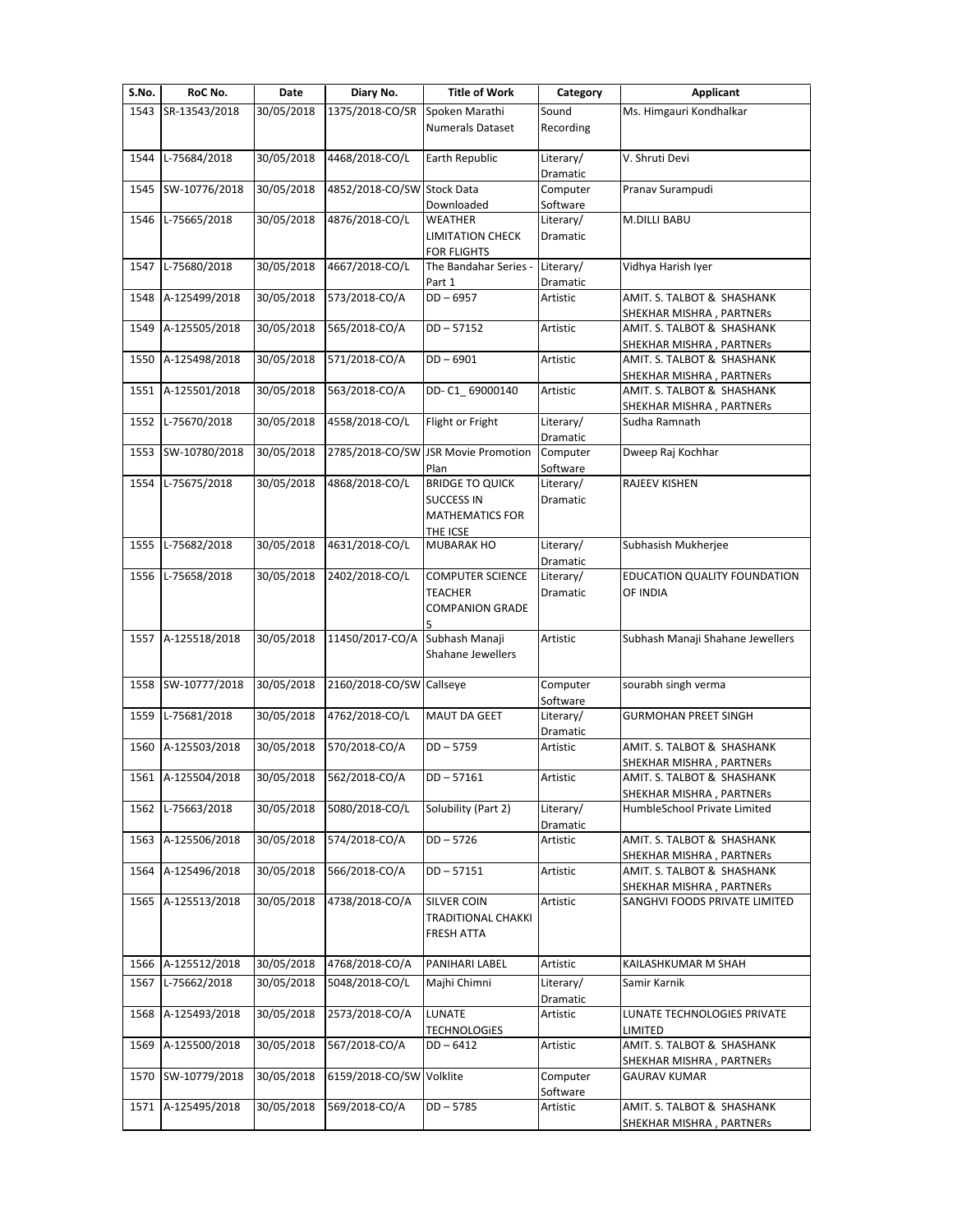| S.No. | RoC No.            | Date       | Diary No.                        | <b>Title of Work</b>                                                                                                        | Category              | Applicant                                              |
|-------|--------------------|------------|----------------------------------|-----------------------------------------------------------------------------------------------------------------------------|-----------------------|--------------------------------------------------------|
|       | 1572 A-125507/2018 | 30/05/2018 | 561/2018-CO/A                    | $DD - 7261$                                                                                                                 | Artistic              | AMIT. S. TALBOT & SHASHANK                             |
|       |                    |            |                                  |                                                                                                                             |                       | SHEKHAR MISHRA, PARTNERs                               |
|       | 1573 L-75685/2018  | 30/05/2018 | 4671/2018-CO/L                   | Theory of 1940s                                                                                                             | Literary/<br>Dramatic | Sunil G Hebbar                                         |
| 1574  | A-125517/2018      | 30/05/2018 | 11554/2017-CO/A                  | <b>MAX N</b>                                                                                                                | Artistic              | Maxgreen Nutravedics LLP                               |
| 1575  | A-125502/2018      | 30/05/2018 | 568/2018-CO/A                    | $DD - 6416$                                                                                                                 | Artistic              | AMIT. S. TALBOT & SHASHANK<br>SHEKHAR MISHRA, PARTNERS |
| 1576  | L-75664/2018       | 30/05/2018 | 4883/2018-CO/L                   | textual and image<br>based inquiry engine                                                                                   | Literary/<br>Dramatic | <b>M.DILLI BABU</b>                                    |
| 1577  | A-125494/2018      | 30/05/2018 | 572/2018-CO/A                    | $DD - 6408$                                                                                                                 | Artistic              | AMIT. S. TALBOT & SHASHANK<br>SHEKHAR MISHRA, PARTNERS |
| 1578  | A-125497/2018      | 30/05/2018 | 564/2018-CO/A                    | DD-C1 69000128                                                                                                              | Artistic              | AMIT. S. TALBOT & SHASHANK<br>SHEKHAR MISHRA, PARTNERs |
| 1579  | A-125521/2018      | 31/05/2018 | 4992/2018-CO/A                   | PRIME FASHION With<br>PF' Logo [Label].                                                                                     | Artistic              | METRO RETAIL [P] LTD                                   |
| 1580  | SW-10786/2018      | 31/05/2018 |                                  | 5332/2018-CO/SW APPLICATION TOOL<br>FOR AUTOMATIC<br>SIMULATION<br><b>GENERATION IN DCS</b><br>SYSTEM                       | Computer<br>Software  | <b>BHARAT HEAVY ELECTRICALS</b><br>LIMITED             |
|       | 1581 A-125534/2018 | 31/05/2018 | 5380/2018-CO/A                   | <b>DreamCraft</b>                                                                                                           | Artistic              | M/s DREAMCRAFT EVENTS AND<br>ENTERTAINMENT             |
| 1582  | A-125536/2018      | 31/05/2018 | 5004/2018-CO/A                   | 'PANSARI BLACK<br>PEPPER POWDER'<br>[Label].                                                                                | Artistic              | LAKHI PRASAD PANSARI [ PROP].                          |
| 1583  | L-75688/2018       | 31/05/2018 | 2889/2018-CO/L                   | Analysis of lean<br>production principles<br>employing in<br>manufacturing<br>industries for<br>production<br>profitability | Literary/<br>Dramatic | Dr. C. R. Patil                                        |
| 1584  | SW-10783/2018      | 31/05/2018 | 3410/2016-CO/SW courier software |                                                                                                                             | Computer<br>Software  | gajanand sad                                           |
| 1585  | SW-10795/2018      | 31/05/2018 | 4735/2018-CO/SW VISTa: Variety   | <b>Identification System</b><br>for Triticum aestivum<br>Wheat                                                              | Computer<br>Software  | Director                                               |
|       | 1586 L-75724/2018  | 31/05/2018 | 4629/2018-CO/L                   | My Book of Everyday<br>Shlokas 1,2,3                                                                                        | Literary/<br>Dramatic | Sampada Peshwe                                         |
| 1587  | L-75722/2018       | 31/05/2018 | 17616/2017-CO/L                  | Glossary terms of<br>NIHONGO GMP.                                                                                           | Literary/<br>Dramatic | K. B. Rajesh Babu                                      |
| 1588  | L-75721/2018       | 31/05/2018 | 4553/2018-CO/L                   | TU -MERI                                                                                                                    | Literary/<br>Dramatic | <b>RAJAT SAHANI</b>                                    |
| 1589  | L-75694/2018       | 31/05/2018 | 5051/2018-CO/L                   | <b>Improving Placement</b><br>Percentage of an<br><b>Engineering Institute</b><br>by using Six Sigma<br>Tool                | Literary/<br>Dramatic | MR. SHITALKUMAR ADHAR<br>RAWANDALE                     |
| 1590  | L-75712/2018       | 31/05/2018 | 2599/2018-CO/L                   | An Efficient<br><b>Scheduling Algorithm</b><br>for Real Time System<br>With Energy<br>Harvesting                            | Literary/<br>Dramatic | Mr. Girish S. Thakare                                  |
| 1591  | A-125538/2018      | 31/05/2018 | 8511/2016-CO/A                   | GIFTZILA.COM<br>(LABEL)                                                                                                     | Artistic              | Anmol Manuj Goel trading as Brain<br>Kraft             |
|       | 1592 L-75700/2018  | 31/05/2018 | 12575/2016-CO/L                  | WWW.ITSMYSUN.CO<br>М                                                                                                        | Literary/<br>Dramatic | Eastern Light and Power Private<br>Limited             |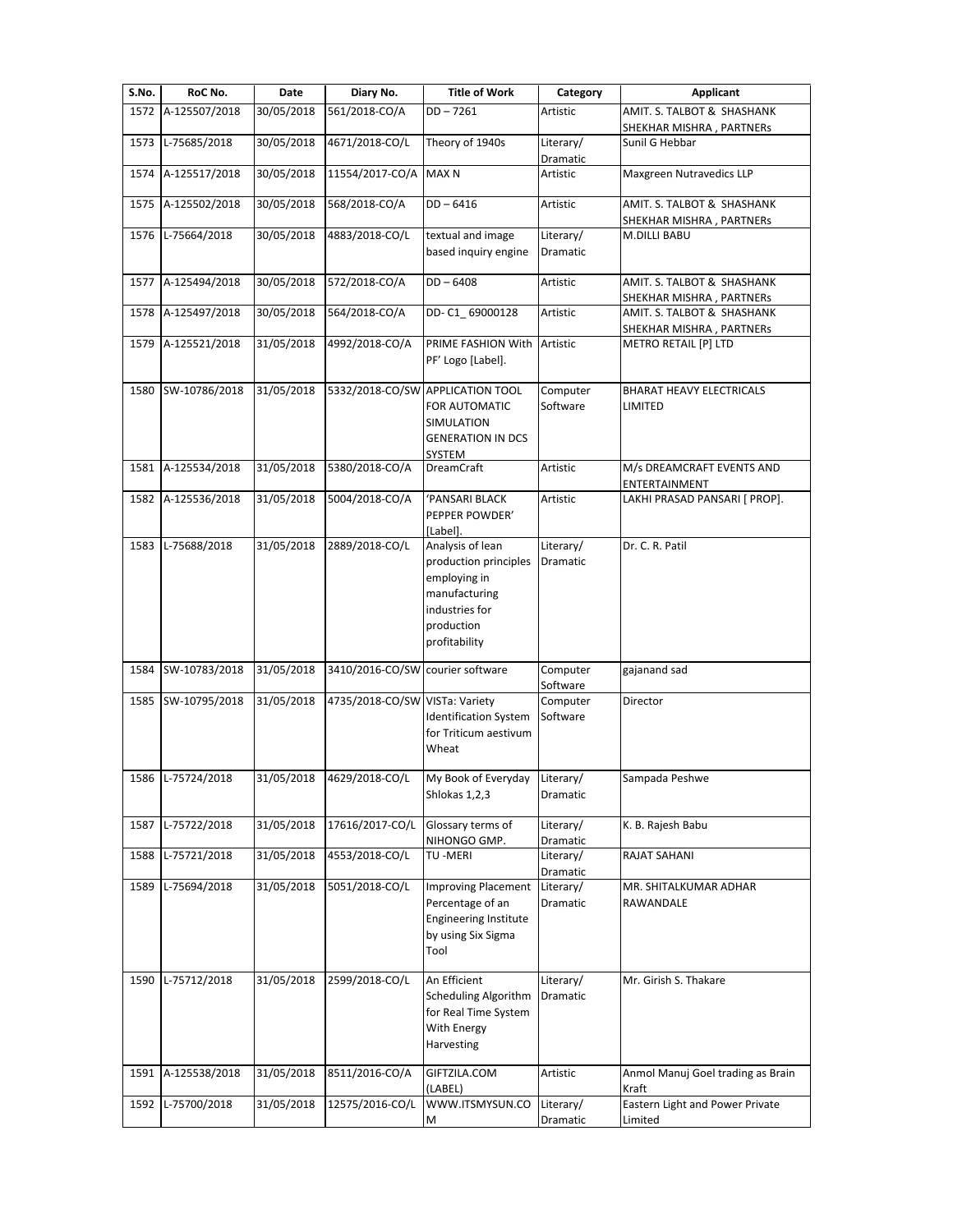| S.No. | RoC No.            | Date       | Diary No.                      | <b>Title of Work</b>                                                       | Category              | <b>Applicant</b>                                                                                            |
|-------|--------------------|------------|--------------------------------|----------------------------------------------------------------------------|-----------------------|-------------------------------------------------------------------------------------------------------------|
| 1593  | SW-10785/2018      | 31/05/2018 | 4560/2018-CO/SW UVALE          |                                                                            | Computer<br>Software  | Vinutha S Prabhu                                                                                            |
| 1594  | L-75692/2018       | 31/05/2018 | 2401/2018-CO/L                 | <b>CREATING STORIES</b><br><b>GRADE 3</b>                                  | Literary/<br>Dramatic | EDUCATION QUALITY FOUNDATION<br>OF INDIA                                                                    |
| 1595  | L-75709/2018       | 31/05/2018 | 6167/2018-CO/L                 | SANKHA DARSHAN                                                             | Literary/<br>Dramatic | Sudeep De                                                                                                   |
| 1596  | L-75693/2018       | 31/05/2018 | 1837/2018-CO/L                 | <b>IMPLEMENTATION &amp;</b><br>EVALUATION OF A<br><b>NEW MAC 802.11 KT</b> | Literary/<br>Dramatic | VIRENDRA KESHAV TAKSANDE                                                                                    |
|       |                    |            |                                | PROTOCOL                                                                   |                       |                                                                                                             |
| 1597  | A-125543/2018      | 31/05/2018 | 7131/2017-CO/A                 | JEEL                                                                       | Artistic              | <b>RONAK PUMP INDUSTRIES</b>                                                                                |
| 1598  | SW-10794/2018      | 31/05/2018 | 5047/2018-CO/SW Vendor Advance | <b>Transaction Addon</b><br>[M2]                                           | Computer<br>Software  | Cedcoss Technologies Private Limited                                                                        |
| 1599  | L-75699/2018       | 31/05/2018 | 4439/2018-CO/L                 | Riding a Tiger                                                             | Literary/<br>Dramatic | Vinay Capila                                                                                                |
| 1600  | L-75705/2018       | 31/05/2018 | 15608/2017-CO/L                | PARAM PURUSH KI<br>JIVAN JHANKI                                            | Literary/<br>Dramatic | PARMA NAND PANDEY                                                                                           |
| 1601  | SW-10788/2018      | 31/05/2018 | 3558/2018-CO/SW                | SOFTWARE FOR<br>SMALL AREA<br><b>ESTIMATION</b>                            | Computer<br>Software  | <b>DIRECTOR</b>                                                                                             |
| 1602  | SR-13552/2018      | 31/05/2018 | 3624/2018-CO/SR                | chal chalein kahin                                                         | Sound<br>Recording    | pankaj bhatt                                                                                                |
| 1603  | L-75697/2018       | 31/05/2018 | 5423/2018-CO/L                 | Alpana                                                                     | Literary/<br>Dramatic | ASHOK KUMAR MISHRA                                                                                          |
| 1604  | L-75628/2018       | 31/05/2018 | 6018/2018-CO/L                 | The Sarasvati Epoch                                                        | Literary/<br>Dramatic | Narendran S. Thillaisthanam                                                                                 |
| 1605  | L-75695/2018       | 31/05/2018 | 5359/2018-CO/L                 | Into the Depths                                                            | Literary/<br>Dramatic | Aparajita                                                                                                   |
| 1606  | L-75698/2018       | 31/05/2018 | 4466/2018-CO/L                 | SAINIK KI WAPSI                                                            | Literary/<br>Dramatic | Parmar Jitendra Sureshbhai                                                                                  |
| 1607  | A-125535/2018      | 31/05/2018 | 5002/2018-CO/A                 | 'PANSARI CHHOLE<br>MASALA' (Label).                                        | Artistic              | LAKHI PRASAD PANSARI [PROP]                                                                                 |
| 1608  | A-125533/2018      | 31/05/2018 | 1287/2018-CO/A                 | ROYAL                                                                      | Artistic              | ANUJ BANSAL                                                                                                 |
| 1609  | L-75711/2018       | 31/05/2018 | 4330/2018-CO/L                 | Amol Pre School Print<br>Capital Letters                                   | Literary/<br>Dramatic | Amol Prakashan                                                                                              |
| 1610  | L-75702/2018       | 31/05/2018 | 4938/2018-CO/L                 | SOCH                                                                       | Literary/<br>Dramatic | Raj Kumar                                                                                                   |
| 1611  | A-125525/2018      | 31/05/2018 | 4412/2018-CO/A                 | HOLLOW 3D BUDDHA                                                           | Artistic              | EUTRONIX TECHNOLOGIES PRIVATE<br>LIMITED                                                                    |
| 1612  | SW-10793/2018      | 31/05/2018 | 5337/2018-CO/SW EXPLORE        |                                                                            | Computer<br>Software  | OIL AND NATURAL GAS<br><b>CORPORATION LIMITED</b>                                                           |
|       | 1613 SW-10787/2018 | 31/05/2018 | 5371/2018-CO/SW Lift Kara De   |                                                                            | Computer<br>Software  | Santosh Shetty                                                                                              |
| 1614  | SR-13550/2018      | 31/05/2018 | 5170/2016-CO/SR                | <b>GEHRA ISHQ NEERJA</b>                                                   | Sound<br>Recording    | SUPER CASSETTES INDUSTRIES PVT.<br>LTD.                                                                     |
| 1615  | A-125524/2018      | 31/05/2018 | 1323/2018-CO/A                 | <b>MOONWALKR</b>                                                           | Artistic              | SHRI SANATH REDDY ALTHUR, SMT.<br>ALTHUR PADMA & SHRI AJAY Y J<br>DIRECTORS OF 21g Design Works<br>Pvt.Ltd. |
|       | 1616 L-75718/2018  | 31/05/2018 | 12450/2017-CO/L                | GO To Hell                                                                 | Literary/<br>Dramatic | Gautam Joshi                                                                                                |
| 1617  | L-75690/2018       | 31/05/2018 | 5955/2018-CO/L                 | Multi Tool CNC<br>Machine with<br>engraving & Milling                      | Literary/<br>Dramatic | Nikhil Damle                                                                                                |
|       | 1618 A-125520/2018 | 31/05/2018 | 3385/2018-CO/A                 | NEETACAP<br><b>CAPCITORS</b>                                               | Artistic              | SANJAY HANSRAJBHAI SANGHANI,<br>PRAVINBHAI AMTHABHAI PATEL,                                                 |
| 1619  | L-75689/2018       | 31/05/2018 | 3480/2018-CO/L                 | Mere Geet                                                                  | Literary/<br>Dramatic | Girija Prashah Mishra                                                                                       |
| 1620  | SR-13547/2018      | 31/05/2018 | 5171/2016-CO/SR                | AISA KYUN MAA<br>NEERJA                                                    | Sound<br>Recording    | SUPER CASSETTES INDUSTRIES PVT.<br>LTD.                                                                     |
| 1621  | L-75687/2018       | 31/05/2018 | 3725/2018-CO/L                 | Automationer<br>Sohojpath                                                  | Literary/<br>Dramatic | Satadru Banerjee                                                                                            |
|       |                    |            |                                |                                                                            |                       |                                                                                                             |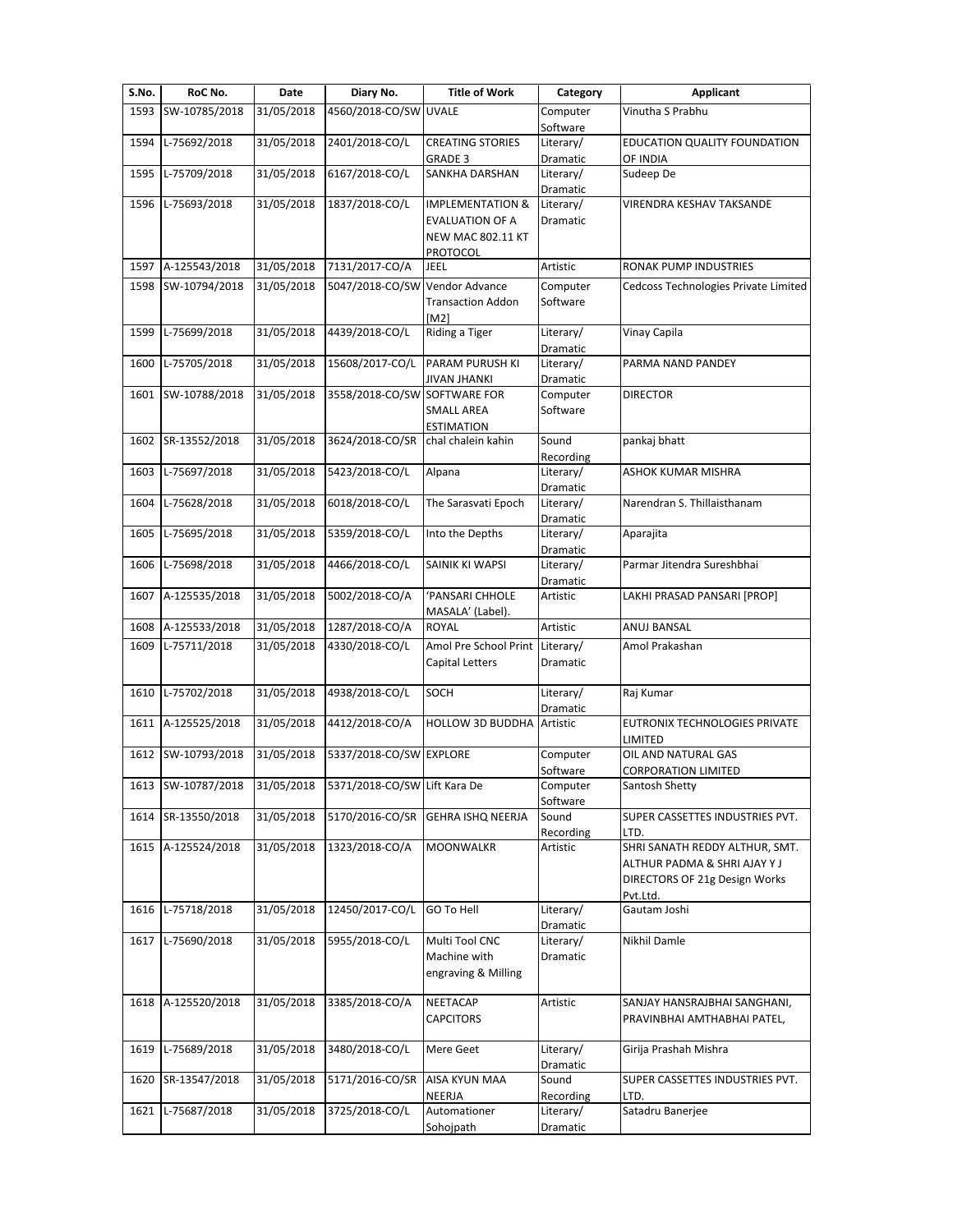| S.No. | RoC No.           | Date       | Diary No.            | <b>Title of Work</b>                                                                                                                     | Category              | Applicant                                               |
|-------|-------------------|------------|----------------------|------------------------------------------------------------------------------------------------------------------------------------------|-----------------------|---------------------------------------------------------|
| 1622  | A-125546/2018     | 31/05/2018 | 7840/2017-CO/A       | <b>AYURVEDIC OIL</b>                                                                                                                     | Artistic              | M/S B.N SHARMA AYURVED PVT LTD                          |
|       |                   |            |                      | <b>BANPHOOL EXTRA</b><br>COOL                                                                                                            |                       |                                                         |
| 1623  | A-125526/2018     | 31/05/2018 | 1328/2018-CO/A       | WHITE SUN GOLD                                                                                                                           | Artistic              | Shri. I. Prabhu                                         |
| 1624  | A-125545/2018     | 31/05/2018 | 5618/2017-CO/A       | M Logo                                                                                                                                   | Artistic              | Market Simplified India Limited                         |
| 1625  | L-75704/2018      | 31/05/2018 | 4380/2018-CO/L       | <b>EASY WRITING</b><br><b>CAPITAL LETTERS</b>                                                                                            | Literary/<br>Dramatic | N E MANOHARAN                                           |
| 1626  | L-75703/2018      | 31/05/2018 | 3742/2018-CO/L       | Trisect a given angle                                                                                                                    | Literary/             | Ashoka Gautam                                           |
|       |                   |            |                      | with the help of a<br>compass & ruler                                                                                                    | Dramatic              |                                                         |
| 1627  | L-75728/2018      | 31/05/2018 | 7869/2017-CO/L       | GST reckoner                                                                                                                             | Literary/<br>Dramatic | M Srinivasa Mugeraya                                    |
| 1628  | L-75710/2018      | 31/05/2018 | 1713/2016-CO/L       | ENGINEERING<br>CHEMISTRY-I                                                                                                               | Literary/<br>Dramatic | Dr. A. Ravikrishnan                                     |
| 1629  | A-125522/2018     | 31/05/2018 | 18149/2017-CO/A      | <b>TREE OF LIFE</b>                                                                                                                      | Artistic              | FOLEY DESIGNS PRIVATE LIMITED                           |
| 1630  | L-75715/2018      | 31/05/2018 | 2398/2018-CO/L       | <b>CREATING STORIES</b><br><b>GRADE 2</b>                                                                                                | Literary/<br>Dramatic | EDUCATION QUALITY FOUNDATION<br>OF INDIA                |
| 1631  | L-75725/2018      | 31/05/2018 | 2358/2018-CO/L       | ROBOTICS STUDENT                                                                                                                         | Literary/             | EDUCATION QUALITY FOUNDATION                            |
|       |                   |            |                      | <b>BOOK LEVEL 2</b>                                                                                                                      | Dramatic              | OF INDIA                                                |
| 1632  | A-125537/2018     | 31/05/2018 | 12792/2016-CO/A      | LOGO                                                                                                                                     | Artistic              | RAMAWATAR TAILOR                                        |
| 1633  | L-75708/2018      | 31/05/2018 | 17217/2017-CO/L      | Rachit Sansar                                                                                                                            | Literary/<br>Dramatic | Vikas Gupta                                             |
| 1634  | SR-13546/2018     | 31/05/2018 | 17522/2017-<br>CO/SR | ALUVUDAADARE<br><b>KANNADA SONG</b>                                                                                                      | Sound<br>Recording    | DARSHAN MITHOOR RAGHAVAIAH                              |
| 1635  | SW-10789/2018     | 31/05/2018 | 756/2016-CO/SW       | <b>SCHOOL SOFTWARE</b><br><b>SCHOOL APP</b><br>ONDEMAND                                                                                  | Computer<br>Software  | MR. HIDAYAT ALI SIDDIQUE                                |
| 1636  | L-75691/2018      | 31/05/2018 | 2396/2018-CO/L       | <b>COMPUTER SCIENCE</b><br><b>STUDENT BOOK</b><br>GRADE 4                                                                                | Literary/<br>Dramatic | EDUCATION QUALITY FOUNDATION<br>OF INDIA                |
|       | 1637 L-75723/2018 | 31/05/2018 | 2355/2018-CO/L       | <b>COMPUTER SCIENCE</b><br><b>TEACHER</b><br><b>COMPANION GRADE</b>                                                                      | Literary/<br>Dramatic | EDUCATION QUALITY FOUNDATION<br>OF INDIA                |
| 1638  | L-75706/2018      | 31/05/2018 | 17490/2017-CO/L      | <b>DRAWINGS FOR</b><br><b>INTELLIGENT AND</b><br>POWERED<br><b>WHEELCHAIR</b>                                                            | Literary/<br>Dramatic | COUNCIL OF SCIENTIFIC AND<br><b>INDUSTRIAL RESEARCH</b> |
| 1639  | L-75696/2018      | 31/05/2018 | 33105/2013-CO/L      | " THE HOLY GEETA "                                                                                                                       | Literary/<br>Dramatic | CENTRAL CHINMAYA MISSION<br>TRUST(CCMT)                 |
| 1640  | L-75720/2018      | 31/05/2018 | 14265/2017-CO/L      | Poster of "To<br>Simulate, Design &<br>Implementation of<br>Maximum Power<br>Harvesting of Solar<br>Energy by Using DC-<br>DC Converter" | Literary/<br>Dramatic | Pravin Shamrao Nagrale                                  |
| 1641  | SW-10790/2018     | 31/05/2018 | 757/2016-CO/SW       | PAYROLL SOFTWARE<br>PAYROLL ONDEMAND Software                                                                                            | Computer              | MR. HIDAYAT ALI SIDDIQUE                                |
| 1642  | A-125541/2018     | 31/05/2018 | 182/2017-CO/A        | <b>McNROE</b>                                                                                                                            | Artistic              | M/S MCNROE CONSUMER                                     |
| 1643  | A-125549/2018     | 31/05/2018 | 579/2017-CO/A        | SEVEN BRAND LOGO                                                                                                                         | Artistic              | PRODUCTS PRIVATE LIMITED<br>PERIMETERS MEDIA PRIVATE    |
| 1644  | A-125530/2018     | 31/05/2018 | 14147/2017-CO/A      | ARCO MAGNATEA<br><b>RICH PERSON</b>                                                                                                      | Artistic              | LIMITED<br>ABDUL REHMAN ATTARWALA                       |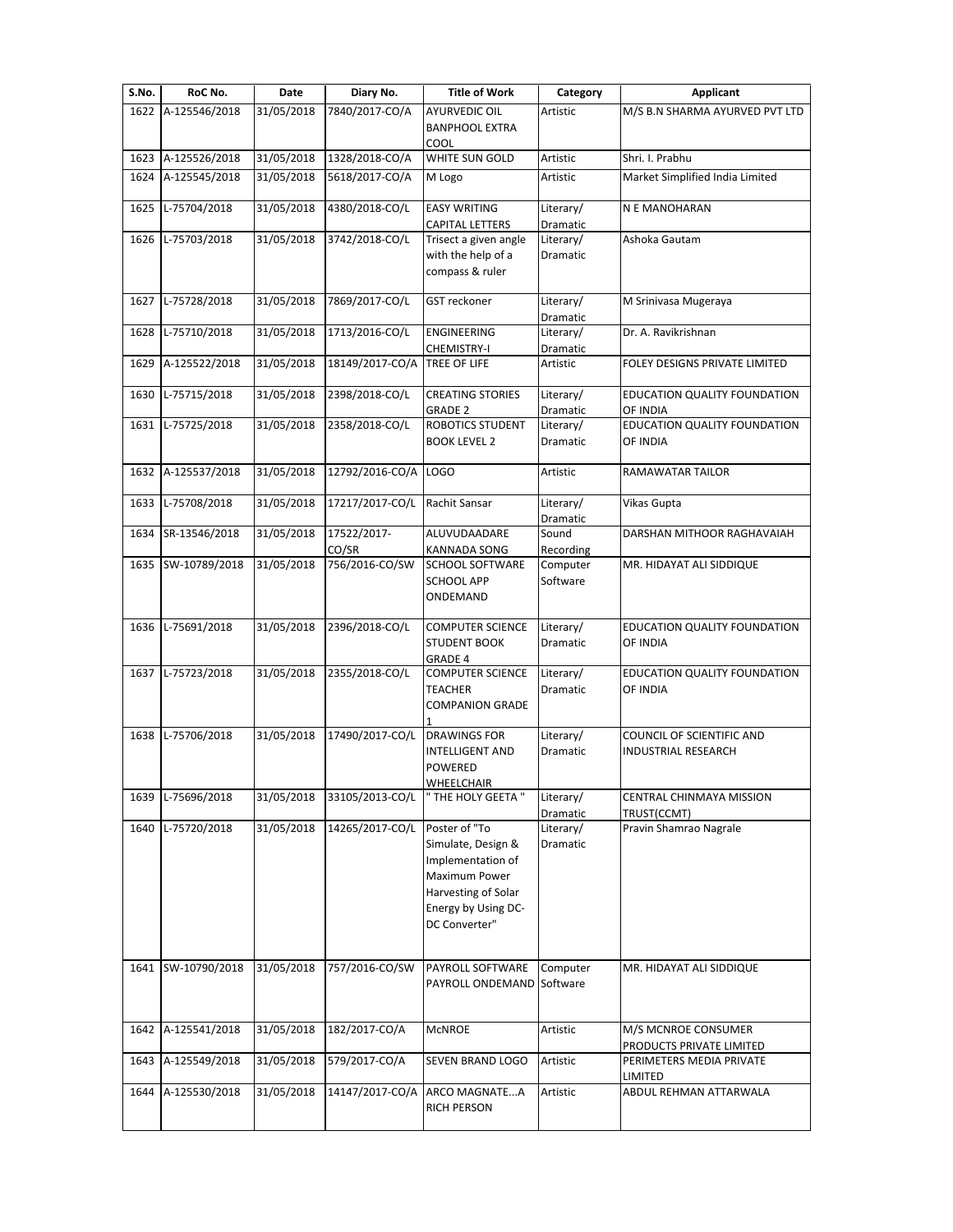| S.No. | RoC No.            | Date       | Diary No.                | <b>Title of Work</b>                                                                         | Category              | <b>Applicant</b>                                                                            |
|-------|--------------------|------------|--------------------------|----------------------------------------------------------------------------------------------|-----------------------|---------------------------------------------------------------------------------------------|
| 1645  | SW-10792/2018      | 31/05/2018 | 754/2016-CO/SW           | <b>HOSPITAL SOFTWARE</b>                                                                     | Computer              | MR. HIDAYAT ALI SIDDIUE                                                                     |
|       |                    |            |                          | <b>EHMS ONDEMAND</b>                                                                         | Software              |                                                                                             |
| 1646  | L-75717/2018       | 31/05/2018 | 2354/2018-CO/L           | ROBOTICS TEACHER<br><b>COMPANION LEVEL 1</b>                                                 | Literary/<br>Dramatic | EDUCATION QUALITY FOUNDATION<br>OF INDIA                                                    |
| 1647  | L-75701/2018       | 31/05/2018 | 7476/2016-CO/L           | CHOUTH MATA VRAT<br>KATHA                                                                    | Literary/<br>Dramatic | <b>GIRDHARI LAL SETHI</b>                                                                   |
| 1648  | A-125544/2018      | 31/05/2018 | 5619/2017-CO/A           | SMARTD                                                                                       | Artistic              | Market Simplified India Limited                                                             |
| 1649  | SW-10782/2018      | 31/05/2018 | 14252/2016-CO/L          | <b>LOYALTY AND</b><br>REFERRAL PROGRAM                                                       | Computer<br>Software  | LOYALIE IT-SOLUTIONS PVT LTD                                                                |
|       | 1650 L-75707/2018  | 31/05/2018 | 17493/2017-CO/L          | <b>ACTIVE</b><br><b>INTERVENTION</b><br><b>ROBOT FOR</b><br>UNDERGROUND COAL<br><b>MINES</b> | Literary/<br>Dramatic | COUNCIL OF SCIENTIFIC AND<br>INDUSTRIAL RESEARCH                                            |
|       | 1651 L-75719/2018  | 31/05/2018 | 1981/2018-CO/L           | HARICHARNAMRIT<br>PART-II                                                                    | Literary/<br>Dramatic | <b>KAMAL MEHTA</b>                                                                          |
| 1652  | A-125528/2018      | 31/05/2018 | 3137/2018-CO/A           | ANCORA LABEL                                                                                 | Artistic              | KANTILAL B SORATHIYA, PIYUSH K<br>SORATHIYA                                                 |
| 1653  | SR-13545/2018      | 31/05/2018 | 3230/2018-CO/SR Scars    |                                                                                              | Sound<br>Recording    | Chayanika Baishya                                                                           |
| 1654  | SR-13544/2018      | 31/05/2018 | 1871/2018-CO/SR          | <b>AE SUNDAR SHYAM</b>                                                                       | Sound<br>Recording    | <b>GAURAV KRISHNA GOSWAMI</b>                                                               |
| 1655  | SR-13551/2018      | 31/05/2018 | 8843/2016-CO/SR          | YOUTH ANTHEM<br>VANDE MATARAM                                                                | Sound<br>Recording    | Nikhil Shrikrishna Khamkar                                                                  |
| 1656  | A-125523/2018      | 31/05/2018 | 3484/2017-CO/A           | <b>ARTISTIC LABEL</b>                                                                        | Artistic              | SARESHWAR EDUCATIONAL TRUST                                                                 |
| 1657  | SR-13549/2018      | 31/05/2018 | 5169/2016-CO/SR AANKHEIN | MILAYENGE DARR SE<br><b>NEERJA</b>                                                           | Sound<br>Recording    | SUPER CASSETTES INDUSTRIES PVT.<br>LTD.                                                     |
| 1658  | L-75714/2018       | 31/05/2018 | 10563/2016-CO/L          | <b>DROP ROBALL</b><br><b>FEDERATION OF</b><br><b>INDIA</b>                                   | Literary/<br>Dramatic | <b>ISHWAR SINGH</b>                                                                         |
| 1659  | A-125542/2018      | 31/05/2018 | 9264/2017-CO/A           | SUPPER ASSAM TEA                                                                             | Artistic              | <b>NATIONAL TRADERS</b>                                                                     |
| 1660  | SR-13553/2018      | 31/05/2018 | 14048/2016-<br>CO/SR     | <b>AANKHON MEIN</b><br>PYAAR                                                                 | Sound<br>Recording    | <b>ASTITVA VERMA</b>                                                                        |
| 1661  | A-125532/2018      | 31/05/2018 | 1324/2018-CO/A           | We Care you build<br>Assets We take care                                                     | Artistic              | SHRI. A. WILSON AND SMT.A.<br>SUGANDHI, We Care Facility services<br>India Private Limited  |
| 1662  | SW-10784/2018      | 31/05/2018 |                          | 3655/2018-CO/SW SAMYAMINI - Meta-<br>cognition framework<br>for Multi faced User             | Computer<br>Software  | Jakkula Yamini                                                                              |
| 1663  | SR-13548/2018      | 31/05/2018 | 5168/2016-CO/SR          | JEETE HAIN CHAL<br>NEERJA                                                                    | Sound<br>Recording    | SUPER CASSETTES INDUSTRIES PVT.<br>LTD.                                                     |
| 1664  | L-75686/2018       | 31/05/2018 | 2393/2018-CO/L           | <b>COMPUTER SCIENCE</b><br><b>TEACHER</b><br><b>COMPANION GRADE</b>                          | Literary/<br>Dramatic | EDUCATION QUALITY FOUNDATION<br>OF INDIA                                                    |
| 1665  | A-125531/2018      | 31/05/2018 | 13632/2017-CO/A          | <b>CNT CATALYSING</b><br><b>NEW TECHNOLOGIES</b><br>WITH LOGO                                | Artistic              | CNT EXPOSITIONS AND SERVICES LLP<br>having partners ADITYA<br>CHANDAVARKAR & DILIP RAGHAVAN |
|       | 1666 A-125539/2018 | 31/05/2018 | 4061/2018-CO/A           | LOGO AND WRITING<br>STYLE OF SWAGATH<br><b>GRAND HOTEL</b>                                   | Artistic              | SWAGATH MOTELS PRIVATE LIMITED                                                              |
| 1667  | A-125547/2018      | 31/05/2018 | 8447/2017-CO/A           | <b>Brilliant Foods</b>                                                                       | Artistic              | <b>Brilliant Foods LLP</b>                                                                  |
|       |                    | 31/05/2018 | 1326/2018-CO/A           | <b>HEAD INFOTECH</b>                                                                         | Artistic              | Head Infotech India Private Limited                                                         |